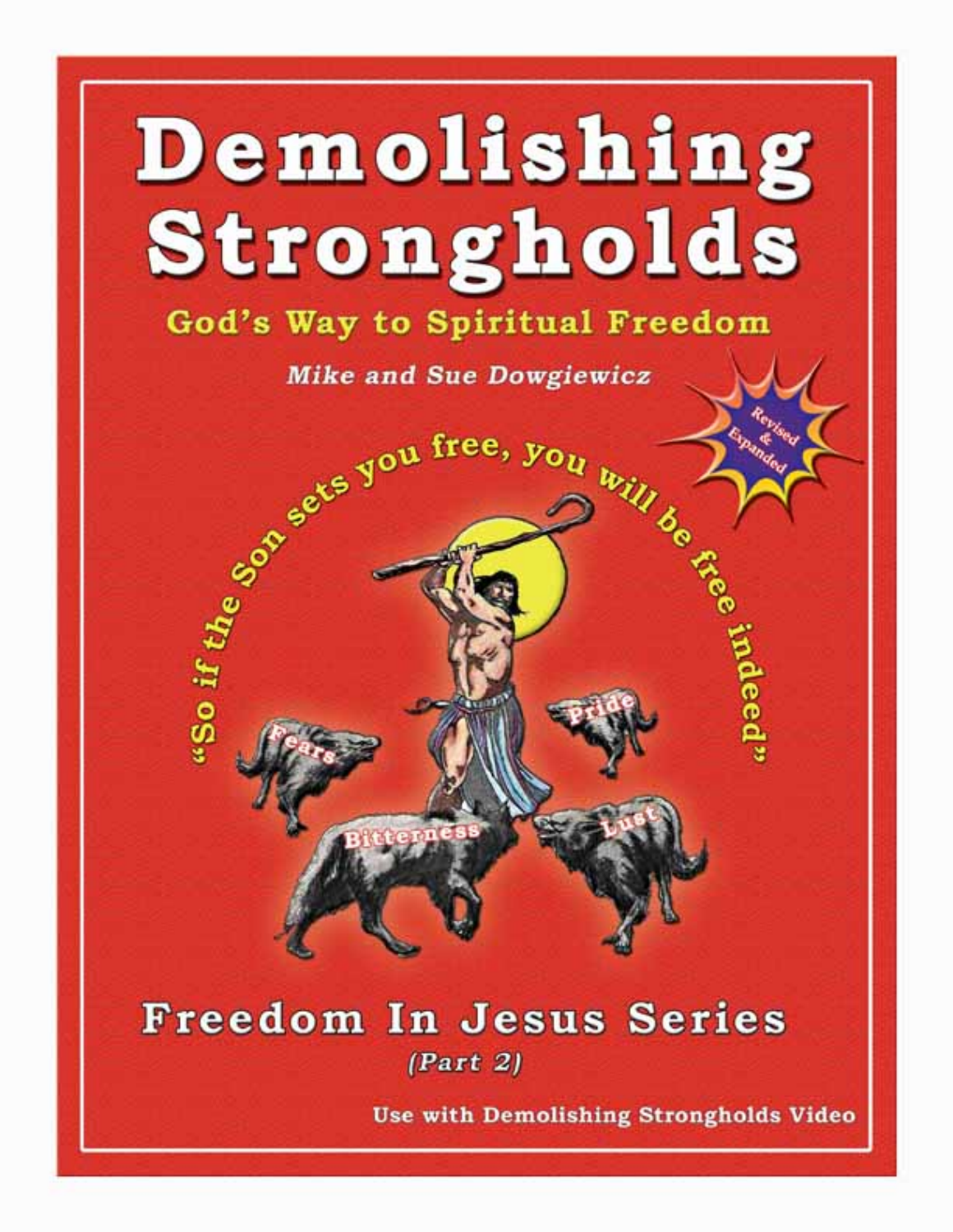## *INTRODUCTION TO*



## **Restoration Ministries International**

*Have you noticed that our Father is restoring the relational intimacy and spiritual power that the earliest followers of Jesus once experienced?* 

*Why Now? Because God is Keeping His Promises!*

During the last century God has been fulfilling His promises to the Jewish people as He restores them to Israel. *"Therefore say: 'This is what the Sovereign LORD says: "I will gather you from the nations and bring you back from the countries where you have been scattered, and I will give you back the land of Israel again"'"* (Ezekiel 11:17).

As He fulfills His promise to the Jews to restore them to the land of Israel one last time, our faithful Father is revealing to a Gentile world the *Hebraic foundations* which enabled the earliest followers of Jesus to be so relationally intimate and spiritually powerful. Christianity didn't spring up in a vacuum. In fact, all of the faith practices we see in the Newer Testament were already being practiced by the "Hebraic Stream" of Judaism before the coming of Christ. These were the faithful remnant who were awaiting fulfillment of Hebrew Scripture prophecy: the atonement of Jesus the Messiah, and the empowerment of the Holy Spirit. [You can explore this in our book, *Restoring the* **Early Church**, a free download on our website: Restorationministries.org

# The Purpose of Restoration Ministries

#### **1. Awareness**

Proclaiming through written word and media presentation the Hebraic foundations of understanding and practice upon which the early Church was founded.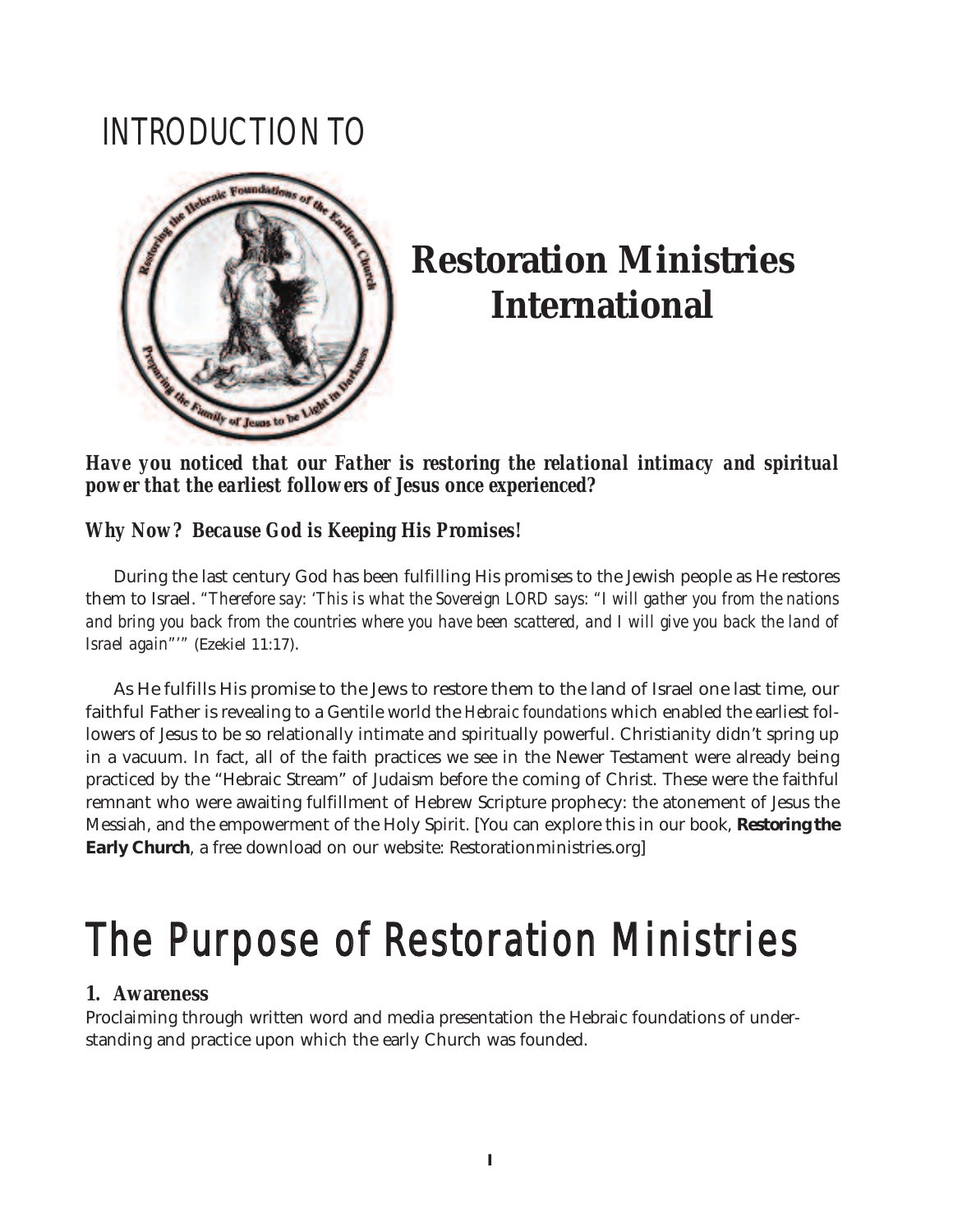#### **2. Equipping**

Providing practical resources for God's people to live out His restorative truths and fulfill His purposes.

Each of the books, videos, Hebraic articles, and other training materials produced by Restoration Ministries International is one segment of a *family of information* related to that which our Father told us to call **The Hebraic Restoration**. Through these truths our Father is revealing the trust-based obedient lifestyle of our father Abraham. *"Therefore, the promise comes by faith, so that it may be by grace and may be guaranteed to all Abraham's offspring—not only to those who are of the law but also to those who are of the faith of Abraham. He is the father of us all. As it is written: 'I have made you a father of many nations.' He is our father in the sight of God, in whom he believed—the God who gives life to the dead and calls things that are not as though they were"* (Romans 4:16,17, emphasis added).

As we seek to understand that which our Father is restoring today, we need to see ourselves from His perspective — as children of Abraham. Abraham trusted God in love-grounded obedience, willing even to sacrifice his son at God's command. Therefore, God called him out in covenant union with Himself, and through him poured out precious promises for all his children to come.

When most people hear the world "church", they think of a building. Yet, our Father sees His Church, the *ekklesia* or "called-out ones", as the sons and daughters He has called out of the world system. Like the first Hebrew, Abraham, whose life pattern of love-grounded obedient trust is "Hebraic", followers of Jesus are called out of the world to live in covenant union with our Father.

Each of the Restoration Ministries materials is designed to stand alone to equip followers of Jesus to apply these foundational truths and principles to their lives. Yet, the real strength of each portion is found in both its content and its interrelationship to the other facets of the Hebraic Restoration.

## The Hebraic Relational Priorities of the Early Church

**Citywide Evangelism Neighborhood Evangelism** Government **An Intimate Few** Society  $1$ -on-1 **Combined Worship** Litministration Role Mentoring Warriag Mode Education **Business The Home Fellowship in Homes Gathering of Home Fellowships Gatherings Throughout a City** 

The Restoration Diagram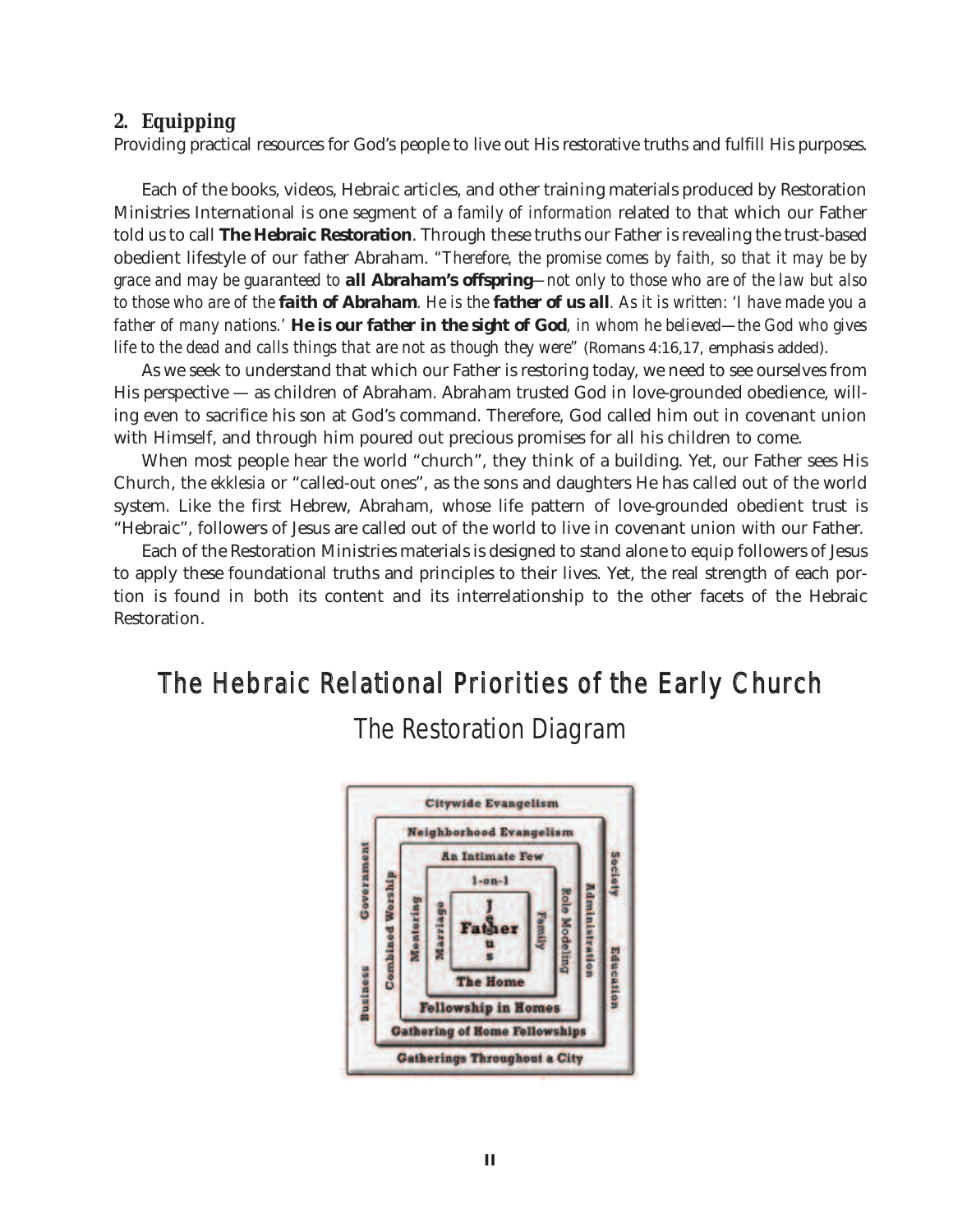The diagram on the previous page represents the Hebraic relational priorities that were embraced by the earliest followers of Jesus. First and foremost is your relationship with our Father and His Son, Jesus, the greatest priority in your life. All other relationships flow outward, with those closer to the center having greater priority.

#### **PRIORITY #1 — OUR FATHER AND JESUS**

A biblically Hebraic understanding of your relationship with your Father and His Son, Jesus, can best be understood as a *pilgrimage to salvation.* Your spiritual journey culminates when you stand before Him and your name is proclaimed to the hosts of heaven. Your pilgrimage begins when you accept the stipulations that our Father offers in the New Covenant that's made possible through the shed blood of Jesus, our atoning sacrifice.

Jesus makes clear how you can enter into this Covenant: *"'Whoever trusts in me as the Scripture has said, streams of living water will flow from within him.' By this he meant the Spirit, whom those who trusted in him were later to receive. Up to that time the Spirit had not been given, since Jesus had not yet been glorified"* (John 7:38,39, emphasis added CJB). The only Scripture in existence when Jesus revealed this truth was the Older Testament, the Hebrew Scriptures. The foundation for our salvation is found in the Older Testament, and made clear in the Newer Testament as a continuum. [Please see our free Hebraic Article, *The Gospel of the Covenant is the Pilgrimage to Salvation*, as well as our video training series, *Jesus In Your Home,* at our website, Restorationministries.org]

These training materials are worthless to you if you haven't embraced the Covenant our Father offers in His Word. It is only through this Covenant that you receive the Holy Spirit, Who enables you to live as a stream of living water — a life that's pleasing to our Father. *We strongly encourage you to thoughtfully read this Hebraic Article or watch the video!* It's vital that you embrace the Covenant relationship which Jesus has made possible. There are so many false, man-centered gospels being peddled today that lead to eternal destruction. You can recognize the counterfeits because they omit the covenant stipulations Jesus speaks of in John 7:38,39 — God's requirements for your salvation that are found in the Older Testament.

#### **PRIORITY #2 — YOUR HOME**

The earliest Hebraic followers of Jesus understood clearly that God ordained the *home* to be the basic building block for spiritual development. So much of Christiandom today "outsources" wives and children for others to teach. But in the earliest Church the husband/father was the primary influence in the spiritual development of his family. All other relationships supported him in this role, and nothing competed with his responsibility nor compensated for his irresponsibility.

**A. Marriage —** Our Father designed the marriage covenant to be the physical representation of our spiritual covenant with Him. In this light, marriage is the second most important covenant God established because it mirrors the intimacy and union He wants with His beloved. A Hebraic-Christian marriage of the early Church reflected the couple's relationship with God. This could be summarized, *"If you want to know the extent of my relationship with Jesus Christ, see it in the love He has given me for my spouse."* A man is called to love his wife just as Jesus would love her. No less is demanded of him in union with Jesus: *"Husbands, love your wives, just as Christ loved the church and gave himself up for her"* (Ephesians 5:25, emphasis added). And a woman is called to lovingly respect her husband as she would her Lord (Ephesians 5:22-24,32). No less is demanded of her in union with Jesus.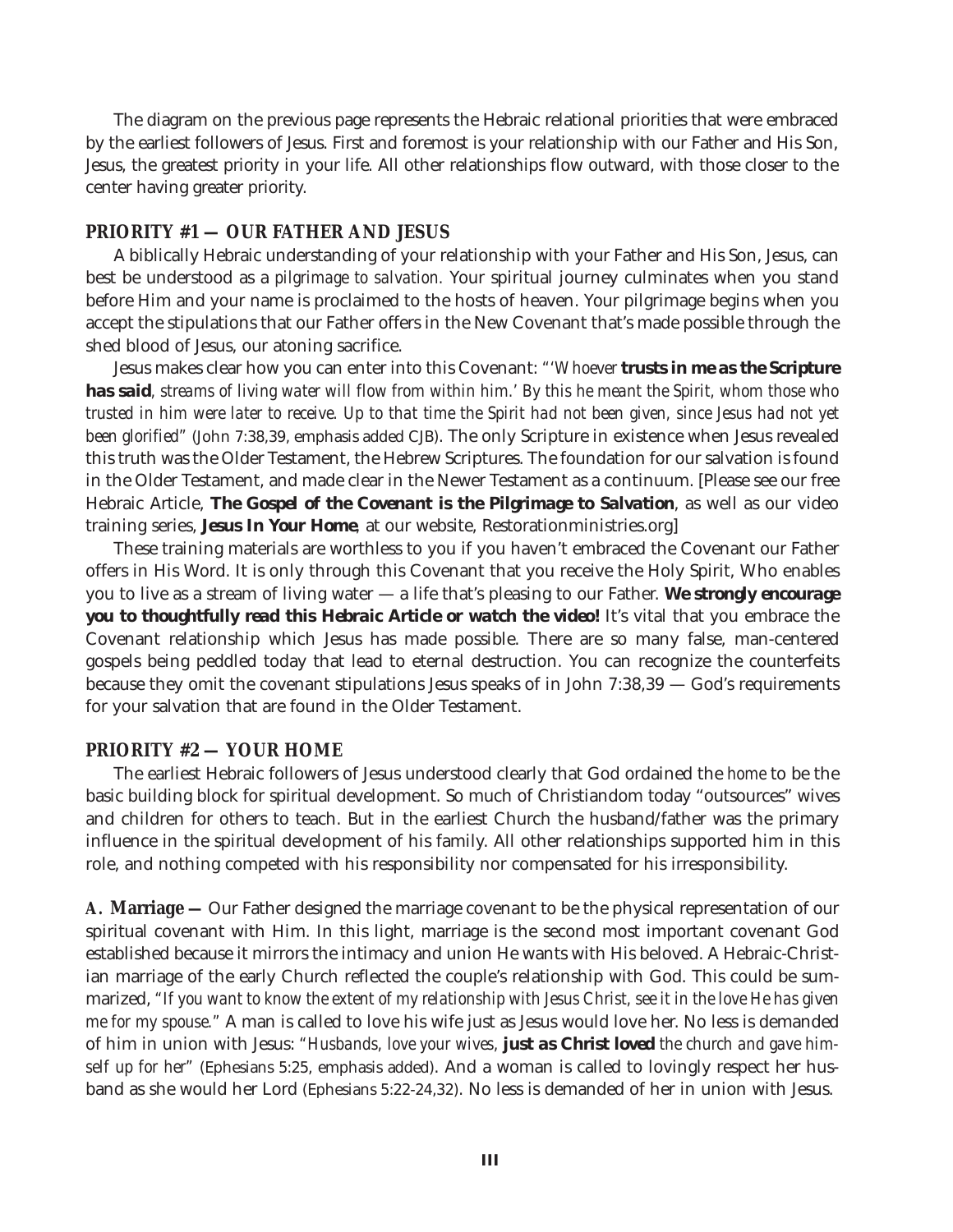The relational intimacy shared by a married couple represents both their individual and collective relationship with their Lord. So vital an illustration of intimacy is marriage that God refers to Himself as the husband of His wife Israel. And, Jesus is called the Bridegroom of His Bride, the Church. Marital love is an enduring commitment that's meant to deepen and grow throughout the years of marriage. Similarly, your union with the Holy Spirit purposes to increasingly draw you (whether single or married) into deeper loving trust in God. God has designed a husband to draw strength from his wife, his nurturing companion. She is the suitable life partner given him by God to complement him, just as a husband is the provider, protector and life companion God has given her so that they together will fulfill His plans and purposes.

**B. Family —** Your *home* is the *primary building block* for Christian growth. All your other relationships should supplement your home in this purpose, not displace it or compensate for your shortcomings. The Hebraic followers of the earliest Church recognized that their relationship with their Lord and the relationships in their homes were inseparably linked: *"Love the Lord your God with all your heart and with all your soul and with all your strength. These commandments that I give you today are to be upon your hearts. Impress them on your children. Talk about them when you sit at home and when you walk along the road, when you lie down and when you get up"* (Deuteronomy 6:5-7).

Children are a heritage and blessing from the Lord. Fathers are commanded to *"bring them up in the training and instruction of the Lord"* (Ephesians 6:4). A father is the key influence in the sex-role identification of his children. He is God's primary influence in whether his children enjoy healthy marriages that glorify our Father, or end up promiscuous in heterosexual or homosexual relationships. Also, no one has the motivational influence on a child like a mother has. A mother imparts nurture and motivation to her children in a way that no outside caregiver can (Proverbs 1:8; 31:26).

God's life purpose for a child is best guided by parents who intimately know their children's unique personalities and inclinations. Those insights sharpen only as purposeful time and loving effort are spent with their children. Then they can shepherd their children into the life decisions and vocation that are best suited for each child. [See our website Hebraic Article, *He Has Showed You.*]

#### **PRIORITY #3 — YOUR FELLOWSHIP IN HOMES**

God is reestablishing a key element of the early Church: fellowship in homes as an *extension of your home* for spiritual growth and supportive relationships. The earliest followers of Jesus met in homes with glad and sincere hearts to break bread and to *"spur one another on toward love and good deeds"* (Hebrews 10:24). The home fellowship relationship of the early Church is a seven-day-a-week family-style commitment to one another. Before the coming of Jesus, the Hebraic followers of Jesus fellowshipped in homes to support and uphold *communal righteousness*. As spiritual extended family, their physical and spiritual lives were interconnected. They knew from the Older Testament (see Psalms 14:5, Psalms 32, Proverbs 15:29, Malachi 3:18, and affirmed again in the Newer Testament, 1 Peter 3:12) that God refuses to hear the prayers of the unrepentant and unrighteous. But those who confess their sins and turn from them are made righteous through God's forgiveness (1 John 1:9). Then He readily answers their prayers (James 5:16-18).

Early followers of Jesus also knew from examples like David numbering his troops (1 Chronicles 21), Korah's rebellion (Numbers 16), and Achan hiding the devoted items (Joshua 7), that God held His people communally responsible for each other. One person's sin and unrepentance hindered all their prayers from being answered. Unlike the relatively impersonal nature of the Temple, fellowship in homes as extended spiritual family provided relational intimacy and accurate perception of each other.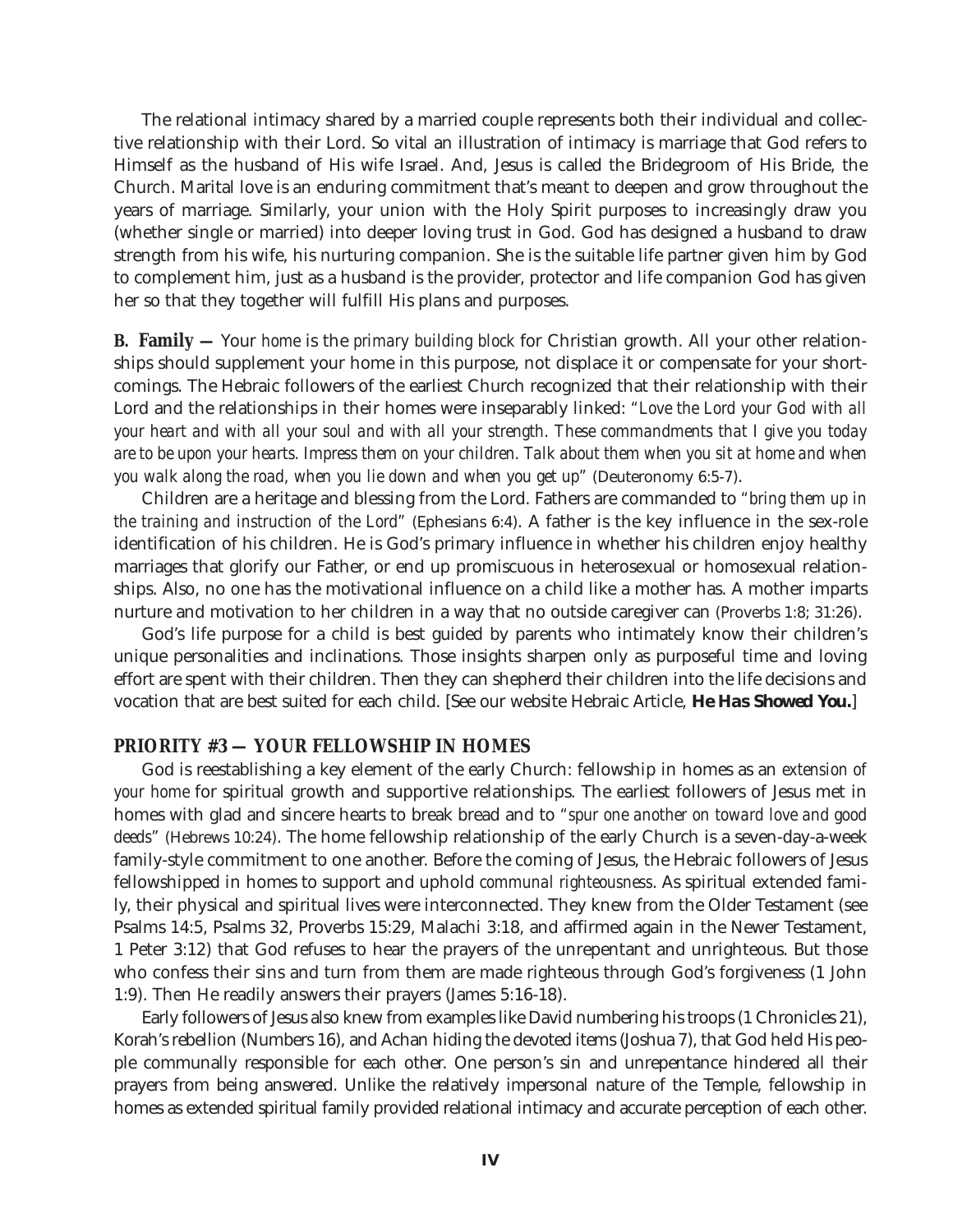Upholding *communal righteousness* in home fellowships is the focus of our Lord's words about His Church in Matthew 18:15-20. It's not *sin* per se, but the *failure to repent* that causes a person to be removed from fellowship. Repentance renews the righteous responsiveness to God that brings about answered prayer. And isn't answered prayer that which got the earliest "called-out ones" noticed?

The second purpose for fellowship in homes parallels the purpose of the clan in Hebrew society. An individual belonged to a family, a family to a clan, the clan to a tribe, and the twelve tribes made up the nation of Israel. Home fellowships functioned like clans to provide personal care for the individual and family, and linked them to the larger and less personal relationships. As you can see from **The Restoration Diagram**, this is what fellowship as extended spiritual family in homes accomplishes.

Fellowship in homes deepens supportive relationships to point one another toward greater dependency on God. And in their relationship as extended spiritual family they are able to fulfill the 54 *one-anothering* passages found in the Newer Testament. Marriages and families that have been torn apart by death or divorce can be nurtured in the extended family of the home fellowship. Within this safe environment, mentoring by sages and role modeling by those who have lived their lives for Christ can guide those younger in their walk with their Lord. Through the family and through home fellowships, God is restoring sacrificial load-bearing love to relationships.

Remember, the nation of Israel's ability to respond to God's purposes was based on their relational progression from individual, to family, to clan, to the twelve tribes that comprised the nation. Following this pattern, the Church is built on the individual, family, home fellowship, congregation, and congregations throughout a city. The ultimate outpouring of this relational model into their city will enable congregations to impact their society, education system, business spheres, government and ultimately, their nation and the world.

The goal of Restoration Ministries International is to equip God's children to live out the relational intimacy and spiritual power of the inner three rings of the Restoration Diagram. From these three flow the outworking that impacts greater spheres of influence.

#### **"I will bend Judah as I bend my bow and fill it with Ephraim. I will rouse your sons, O Zion, against your sons, O Greece, and make you like a warrior's sword." (Zechariah 9:13)**

The prophetic fulfillment of Zechariah's words is being carried out today in the Hebraic Restoration. Throughout the world our Father is sending forth a Hebraic understanding of the Scriptures to undo in the Church the heathen influence of the converted Greek philosophers of the second and third centuries. Hellenist distortions of God's Word have held the Church captive for centuries. Through a philosophical approach to truth, many of the men referred to as "Church Fathers" reconciled Plato and Christianity, introducing a myriad of pagan practices which are now embraced as "Christian."

Paul had warned the Church against this: *"See to it that no one takes you captive through hollow and deceptive philosophy, which depends on human tradition and the basic principles of this world rather than on Christ"* (Colossians 2:8). Many of the creeds that now divide God's children into over 22,000 competing denominations are a result of the infiltration of Greek philosophy. The early Church would have understood "doctrine" to be the message of Scriptural truth for which one would be willing to die. Our Father is now restoring the "sons and daughters of Zion" who trust in Him the way He has revealed Himself throughout all of Scripture.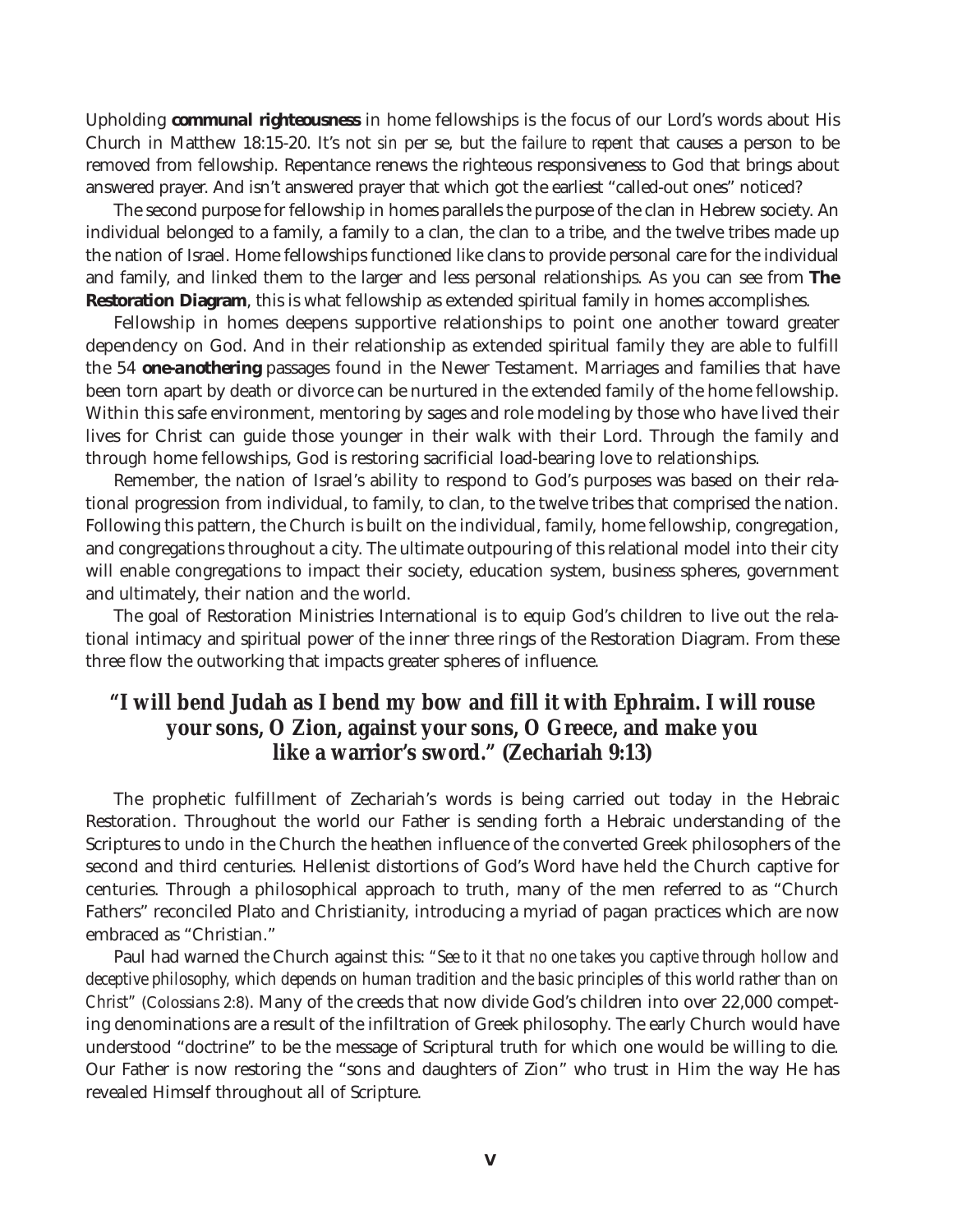## **Living Out God's Word:** A Hebraic — Greek Comparison

**Hebraic**<br>Active—appeals to the heart Cognitive

#### Motive Motive Motive Motive Motive Motive Motive Motive Motive Motive Motive Motive Motive Motive Motive Motive  $M$

- 
- to ultimate culmination achieve a higher state of existence
- 

- 
- Emphasizes age and wisdom Emphasizes education
- Role modeling, mentoring, example  $\bullet$  Relies on speaking skills,
- Leadership by personal example information conveyance
- 
- Personal relationships imperative Personal relationships optional

- 
- Bible—reality that must be confronted Bible—data that must be taught
- Goal—to develop Christ-likeness Focus on rules—do's and don'ts

#### **Ministry Activity Ministry Activity**

- 
- 
- Cooperative, participatory planning Organizational roles important
- 
- unscheduled gatherings

#### **Fruit Fruit**

- Love, acceptance, forgiveness Mutual toleration
- 
- 
- 
- Each believer trained to serve Trained professionals utilized
- 

Cognitive—appeals to the intellect

- Love of God and others Pursuit of self-interest and knowledge
- Life viewed as a pilgrimage leading Life viewed in circular terms, to some day
- Suffering seen as necessary for • Suffering to be avoided; people and activities development of Christ-like character weighed for self-gratification: "How does this person/event benefit me?"

#### Process Oriented **Program Oriented**

- Stresses direct participation Heavy program prominence
	-
	- and discipleship indispensable oratory, programmed materials,
- Character of leader essential Leader's personal life immaterial
	-

#### **Biblical Application Biblical Application**

- Doers of the Word Belief without personal cost
	-
	-
	- Emphasizes distinct denominations

- Small intimate groups Large impersonal groups
- Leader as facilitator Leader-directed and controlled
	-
- Spiritual gifts shared Acquisition of knowledge emphasized
- Frequent scheduled and Reliance on scheduled gatherings

- 
- Transparency encouraged Transparency discouraged
- Active participation Passivity and lethargy
- "How you serve" vital "What you know" vital
	-
- **Produces mature believers who fully Produces pew-bound spectators who seek relate to God and serve His purposes religious self-interest programs and practices**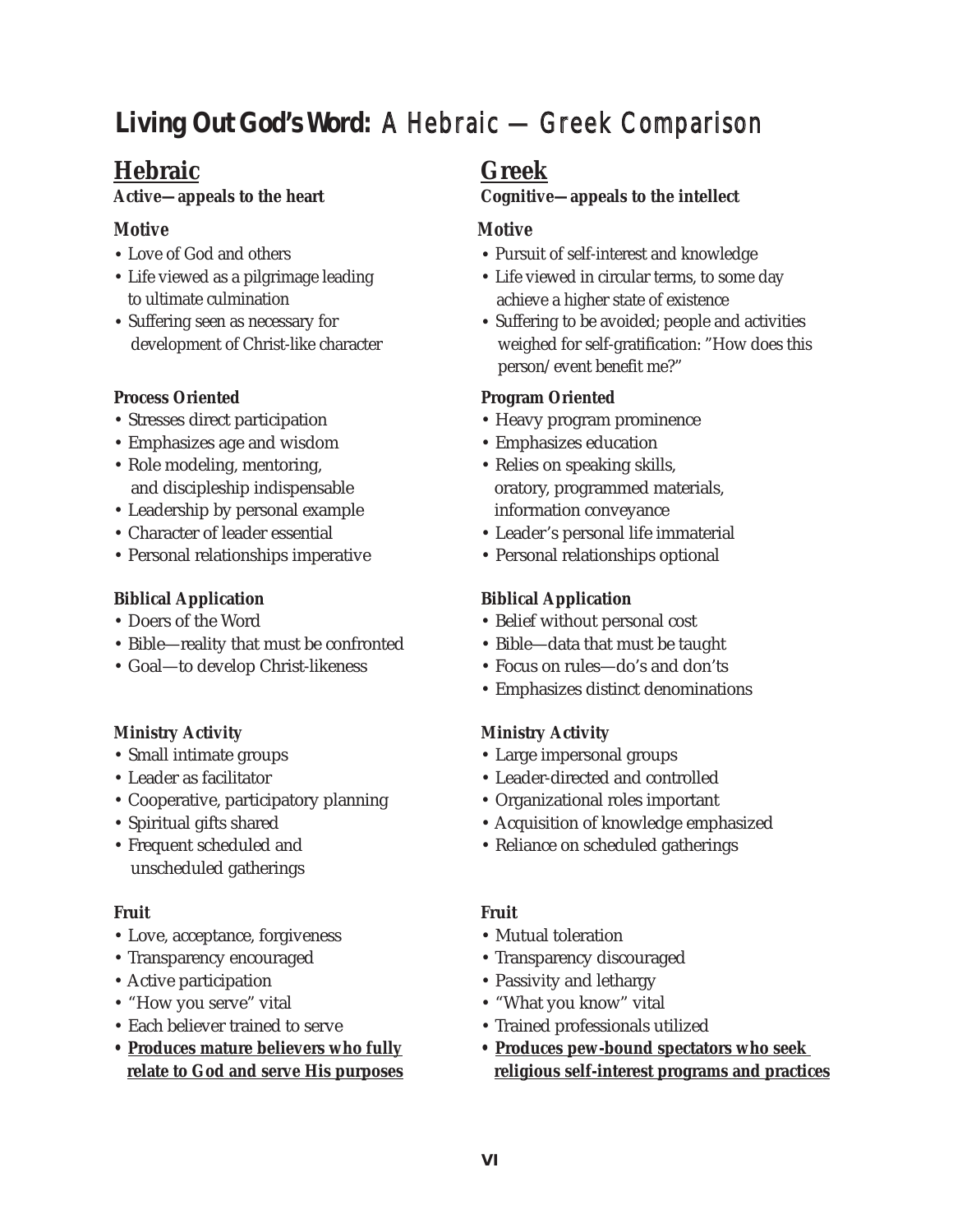#### **A Word of Encouragement**

Jesus encouraged all who would follow Him, *"I will build My church."* No true faith practice can be established unless Jesus is the Cornerstone. As followers of Jesus, our lives and faith practices must once again encompass the foundational Hebraic understanding upon which the apostles and the writers of the Newer Testament built. The influence of Greek theory and philosophy, and the impact of centuries of anti-Semitism in the church, have hindered our return to our Hebraic roots. The Body of Jesus Christ was never meant to be divided by human commands, traditions, and knowledge. As the Hebraic Restoration continues, the Church, that is, God's called-out ones, will be built upon the character of Jesus, becoming like Him in this world and living by the power of His Spirit.

May God bless you as you incorporate into your life the truths of the Hebraic Restoration that were so foundational to the earliest followers of Jesus through the power of His Spirit, for the glory of our Father, Who alone is worthy.

#### *About the Authors*



Mike Dowgiewicz, president of *Restoration Ministries International,* and his wife, Sue, administrated a church retreat center where for ten years they taught over 5,000 people from a variety of congregations and denominations. While at the center, Mike was a counselor to church leaders throughout southern New England. Their ministry was recognized by the Associated Press in an article that was published nationally. Mike also was featured in an article in *New England Church Life*, "Who Pastors the Pastor?"

Before their retreat center ministry, Mike was a career officer in the Navy, having served on three ship-board deployments to Vietnam as a heli-

copter pilot. While he was in the Navy he gave his life to Jesus. Sue made that same commitment a few months later. They have a son, Sean Michael, and a granddaughter. *Restoration Ministries International* has its basis in research they did while living in Israel. They are now sharing God's re-establishment of the Hebraic foundations and relational priorities that strengthened the early Christians.

Mike holds a B.A. in Economics from the University of Connecticut, an MBA from California Lutheran College, and a Master of Religious Education from Gordon-Conwell Theological Seminary. Sue holds a B.S. in Education from the University of Connecticut.

## *Acknowledgement*

We gratefully acknowledge the help of Mark Santostefano, who first introduced us to the biblical understanding of spiritual strongholds. Above all, we thank our Lord Jesus, the Author and Finisher of our faith, Who has joined us together with all other believers in His Body to work in unity for His glory.

We dedicate this book to all who respond in loving obedient trust in Jesus to walk free to serve our Lord's purposes.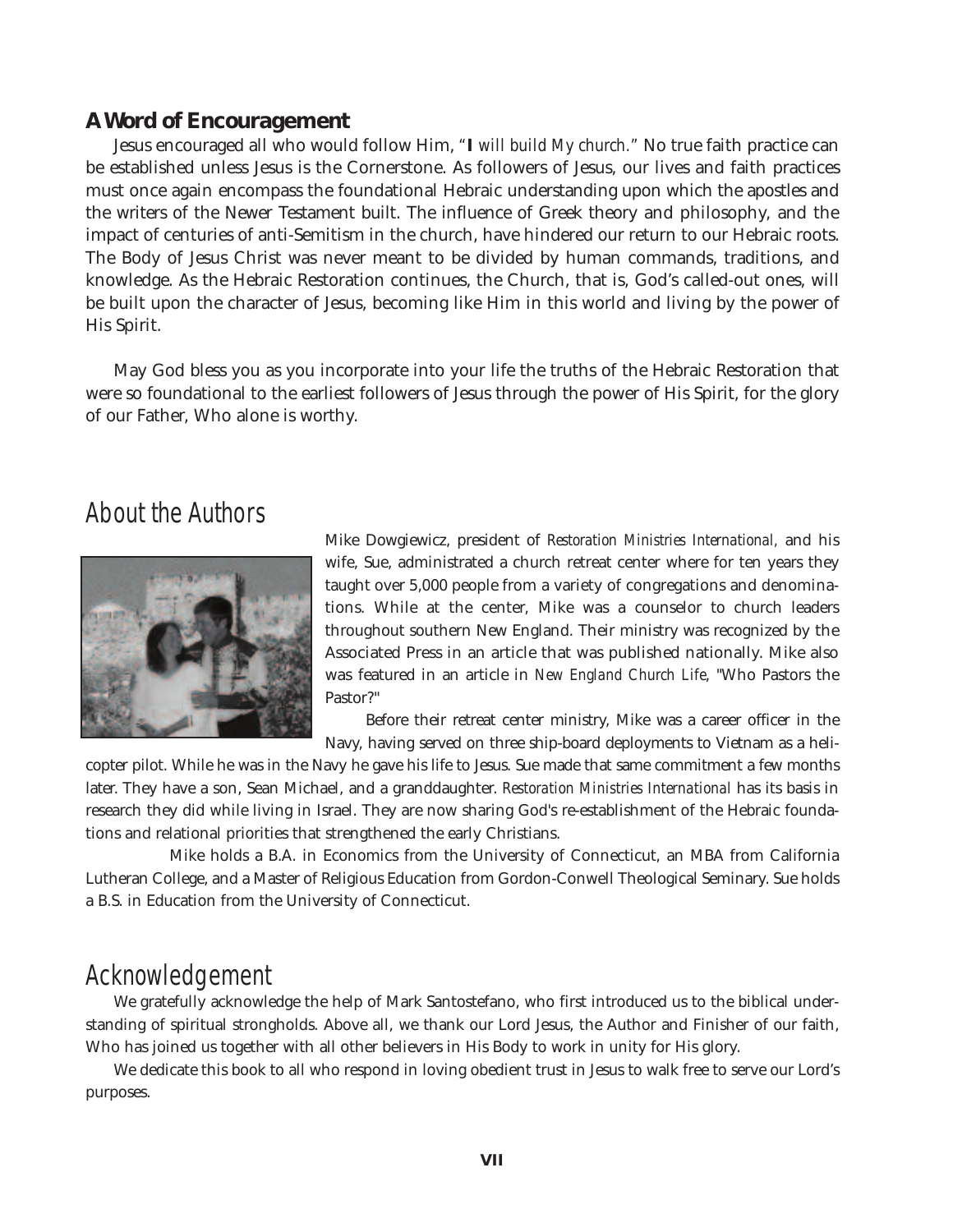### **Free Materials Available At Our Website: Restorationministries.org**



#### *Jesus In Your Home* **Video Series**

A series of video segments on the Hebraic foundations that you can download and watch on your computer or TV. Each segment is discussion-friendly to help your home be set apart for God's purposes.

#### *Restoring the Early Church*



A comprehensive book highlighting the Hebraic foundations of the early Church that magnified its intimacy and power. Fully half of this material is devoted to instilling these foundations in your everyday life!

#### *Prodigal Church*

A 36-page narrative condensation highlighting the important points of *Restoring the Early Church.*

#### *Pastoring By Elders*

A 160-page preparation guide to help mature men biblically shepherd and serve God's people. Emphasizes the essentials of wisdom and experience gained on life's journey, and how to pass these along.

#### *God's Instruments for War*



This booklet acquaints you with the *interrelational* element of the Spirit's power so that followers of Jesus together can effectively wage the war Satan has declared against them. A spiritual gifts survey enables you to ascertain your gift(s) and use them powerfully in cooperation with others in your faith community.

#### *Demolishing Strongholds*

A personalized workbook to help you identify your seven basic God-given needs. This newly revised and expanded version helps you recognize and combat the destructive forces of demonic strongholds that keep you from fulfilling these needs His way.

#### *Growing Relationships Through Confrontation*



An equipping workbook for individuals, families, and small groups to incorporate the Hebraic method of role modeling and direct experience in defusing relational tension. Its practical format will help you live out the power and intimacy of the early Church by addressing differences *His* way.



#### *Christian Halakhah***s**

This booklet develops the Hebraic process of establishing *halakhahs* to help you walk in obedient trust in Jesus. A *halakhah* is the way you prayerfully apply the Bible to different areas of your life, such as enacting authority in your home, educating your children, budgeting your finances, and a host of other areas.

#### *Lifebytes*

These articles provide practical insights and suggestions to help you live out the Hebraic foundations. Living for Jesus to glorify our Father is a 24/7 way of life. *Lifebytes* succeed our *Mishpachah Yeshua* Newsletters which you will also find on the website.



#### *Going To The High Places*

This teaching series is based on Hannah Hurnard's timeless classic, *Hinds' Feet On High Places*. The true Gospel embraced by the early Church was understood to be *pilgrimage to salvation*. This study guide can help you wisely confront life's decisions on your own journey to the High Places.



#### *The Gospel Of The Covenant Is The Pilgrimage To Salvation*

This 33-page article explores the Gospel which the earliest followers of Jesus embraced, a Gospel that changed lives and equipped them to live powerfully in the Holy Spirit. Counterfeit gospels abound today! Be sure you embrace the one our Father offers, the only one that's true to His Word.

#### **Visit our website for other materials and articles to deepen your spiritual growth.**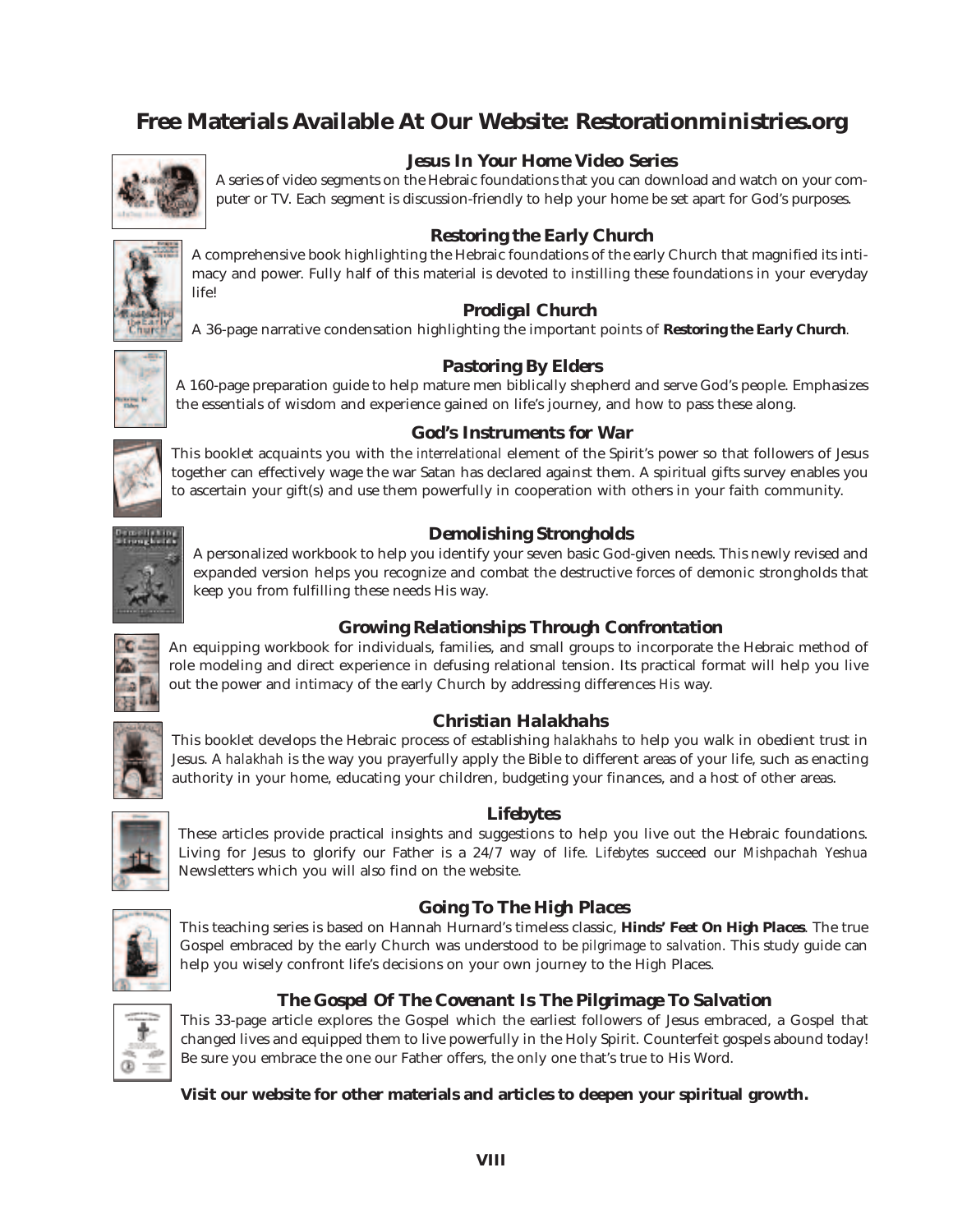# **Demolishing Demolishing Strongholds ongholds**

**God's Way to Spiritual Freedom**



*(Part 2)*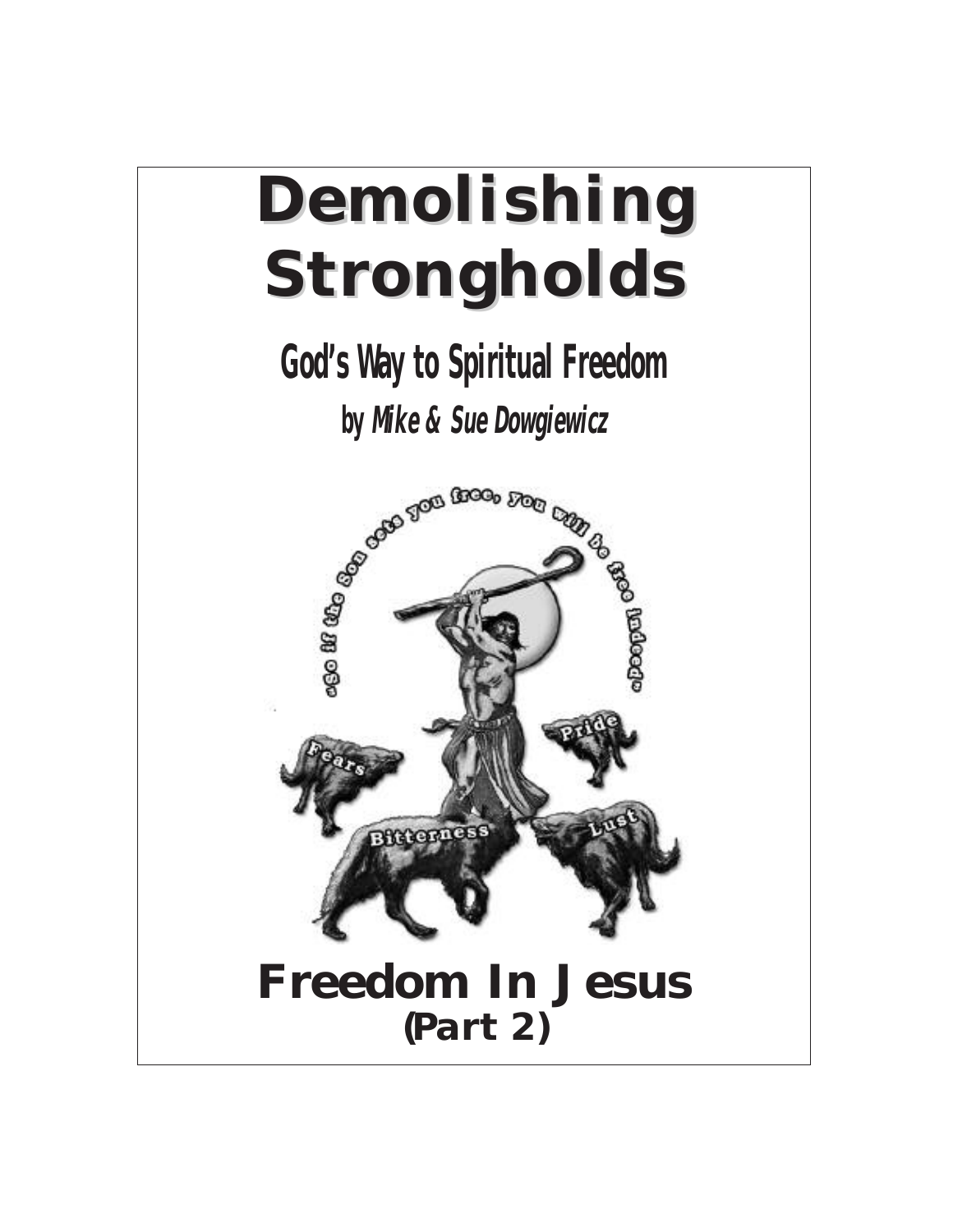Unless otherwise stated, Scripture taken from the Holy Bible, New International Version©. Copyright© 1978,1984 by International Bible Society. Used by permission of Zondervan Publishing House. All rights reserved.

Scripture quotations marked CJB are from the Complete Jewish Bible, copyright ©1998 by David H. Stern, Jewish New Testament Publications, Inc.

Scripture quotations marked KJV are from the King James Version.

Scripture quotations marked RSV are from the Revised Standard Version, copyright© 1952, Division of Christian Education of the National Council of Churches of Christ in the United States of America.

> **All rights reserved** Printed in the United States of America

ISBN: 1-890592-09-9 (Previously ISBN 1-890592-03-X)

Copyright © 2005 Mike & Sue Dowgiewicz

Published by

## **Restoration Ministries International**



**For further information or materials: call 1-888-229-3041 website: Restorationministries.org e-mail: Mikedowg@aol.com**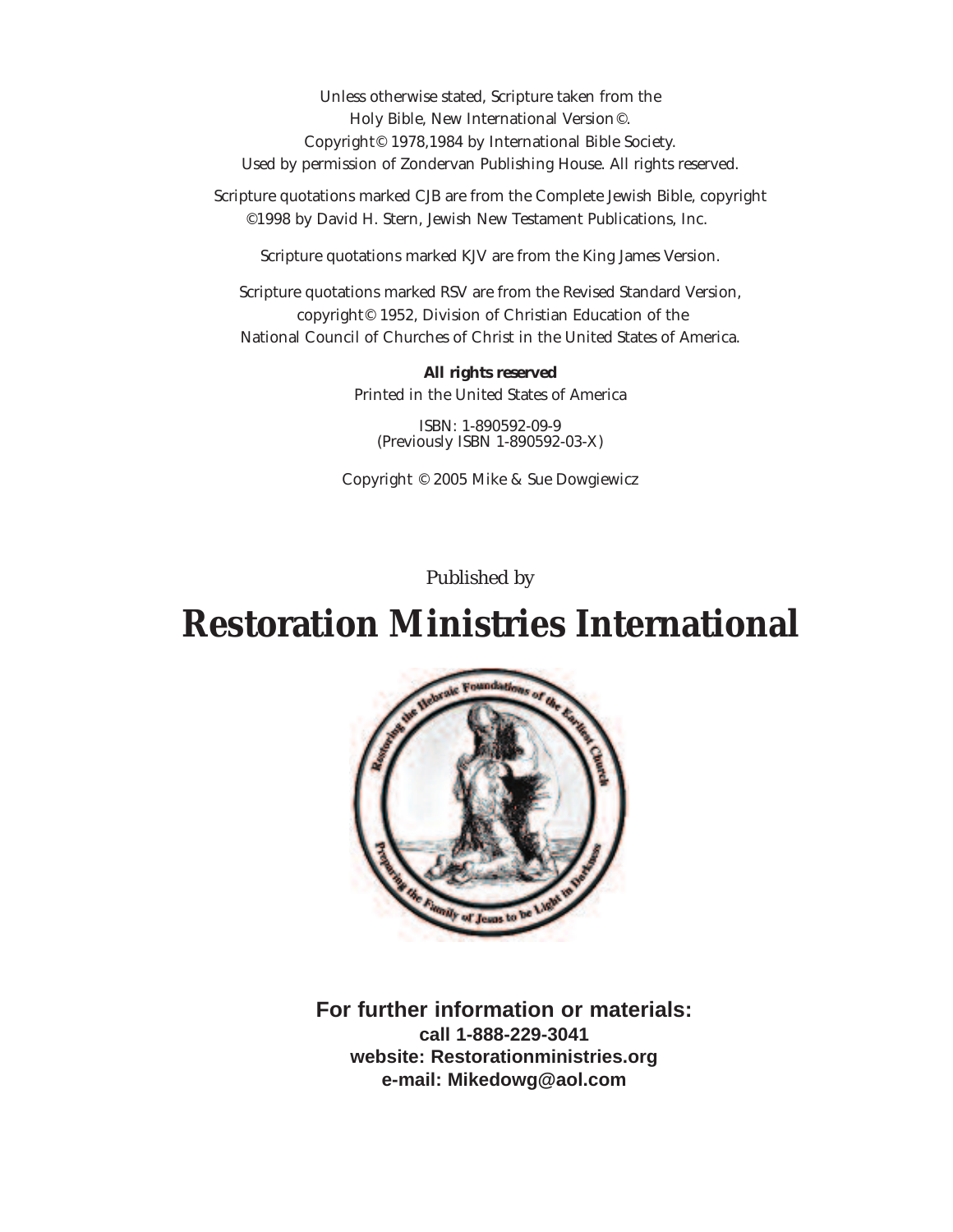# *Contents*

| <b>Chapter One</b><br><b>Creation: God Created Us with Seven Needs</b> |
|------------------------------------------------------------------------|
| <b>Chapter Two</b>                                                     |
| <b>Chapter Three</b><br>How Adam's Fall into Sin Has Harmed Us         |
| <b>Chapter Four</b><br>Steps To Identify and Demolish Strongholds36    |
|                                                                        |
| <b>Chapter Five</b>                                                    |
|                                                                        |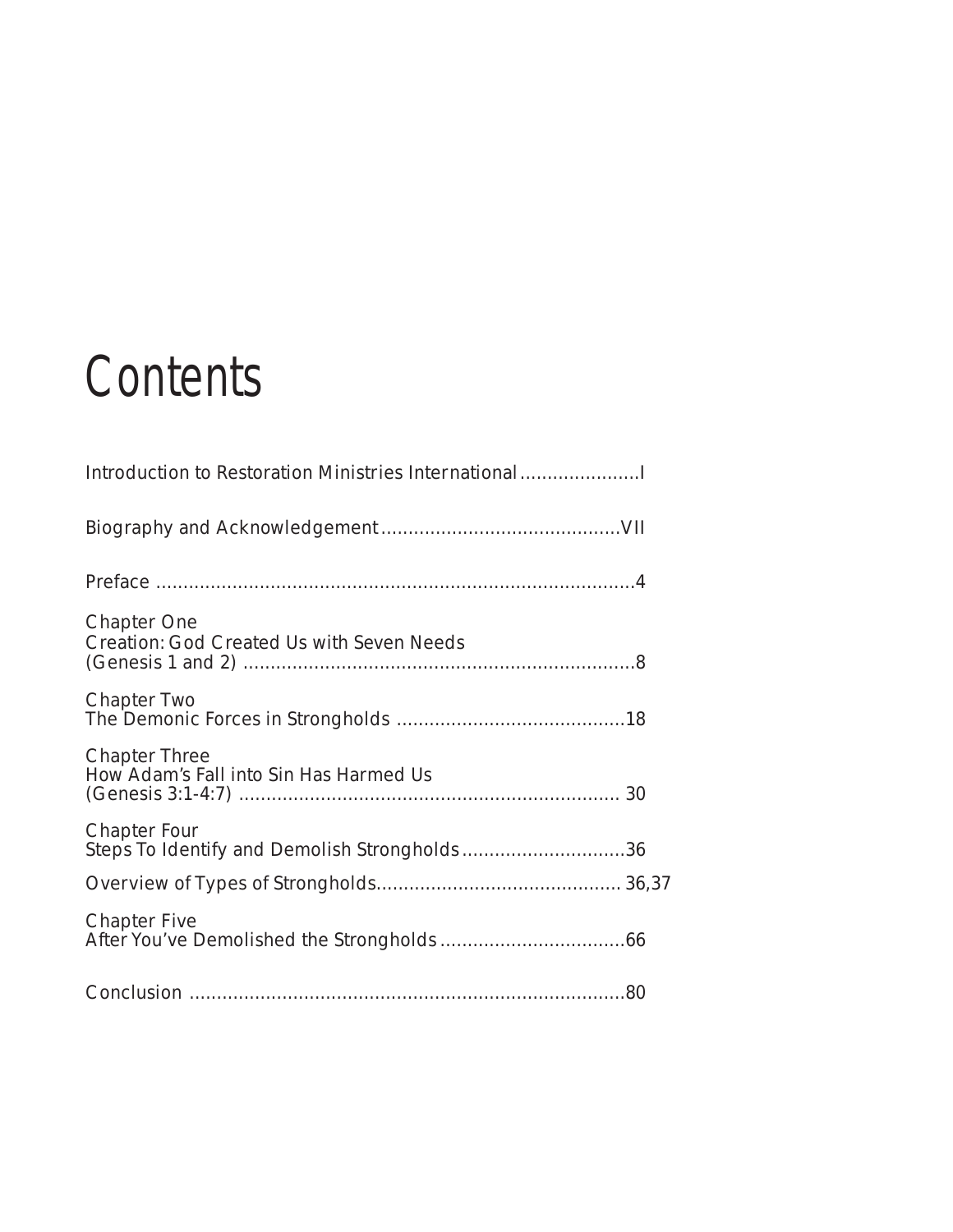#### *PREFACE*

This *Demolishing Strongholds* workbook is the second segment of our three-part series, *Freedom* In Jesus. In Part 1 we discuss the unseen spiritual reality all around us. The Bible tells us that our world is filled with angels and demons. It's this unseen world that exerts such powerful influence on our ability to experience the freedom and victory that our Lord Jesus promises. It can also be the arena of spiritual defeat. Ignorance of the invisible realm only compounds our misery.

That which is our strength in the physical world is also our hindrance in the unseen reality. Our five senses, that is, our sight, taste, touch, smell, and hearing, enable us to perceive and interact with our environment. In the physical world, 89% of all we know has come through our sight. The remaining 11% is acquired through our other four senses.

But as necessary as the five senses are to our lives in the physical dimension, they are detrimental to our understanding of the unseen world around us. This is the world of the spirit, and it requires *faith* to believe in its existence. We're told, *"Now faith is being sure of what we hope for and certain of what we do not see"* (Hebrews 11:1). In Part 1 of *Freedom in Jesus*, we fully explore the topic of the invisible world. Please review that if you're unfamiliar with the concept of the unseen reality. [See *Freedom In Jesus, Part 1* on our website at Restorationministries.org: available 1/06.]

Our Lord perceives both dimensions at once, both the physical and the spirit realm around us. He sees the angels and demons, and the warfare being fought for the souls of mankind, including

yours. If you've embraced the true Gospel, His very Spirit indwells you and is fully aware of the unseen battle. Keep in mind this image of God's awareness of you as you proceed through this workbook.

This book deals with the demonic side of the invisible realm. Demonic influence and control in people is often accomplished through what the Bible calls "strongholds." *"The weapons we use to wage war are not worldly. On the contrary, they have God's power for demolishing strongholds"* (2 Corinthians 10:4, CJB). Through our training ministry, my wife Sue and I have helped several thousand people demolish the **spiritual strongholds\*** that have hindered and afflicted them for so long. We've seen the fruit of lives changed, relationships healed, and in some cases, medical symptoms eradicated when the influence of various demonic strongholds has been eliminated.

As you go through this workbook, keep in mind that we aren't espousing a prayer technique. We are **appropriating the victory**

**\*Strongholds:** internal fortresses of influence from which demonic spirits agitate, oppress and afflict the soul. These spirits arouse and incline your mind, will, and emotions toward attitudes and actions that are contrary to the will of God. (See Chapter 2 for further explanation.)

**promised through the authority represented in the precious Name of the Lord Jesus Christ.** Behind His Name is the summation of all authority in the universe:

*"Then Jesus came to them and said, 'All authority in heaven and on earth has been given to me"* (Matthew 28:18).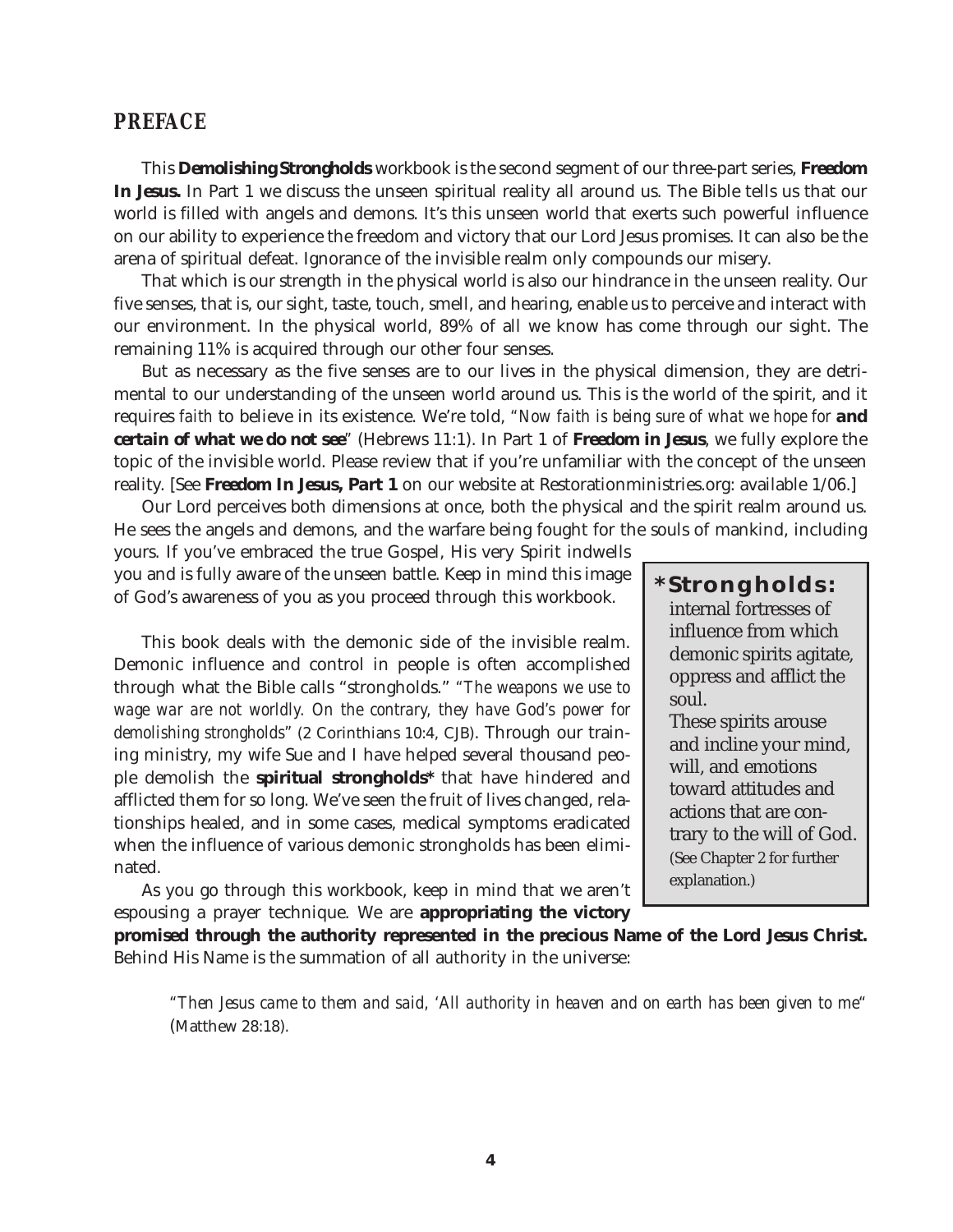*"Therefore God exalted [Jesus] to the highest place and gave him the name that is above every name, that at the name of Jesus every knee should bow, in heaven and on earth and under the earth, and every tongue confess that Jesus Christ is Lord, to the glory of God the Father"* (Philippians 2:9-11). *"And having disarmed the powers and authorities, [Jesus] made a public spectacle of them, triumphing over them by the cross"* (Colossians 2:15).

The spiritual forces of evil –– demons –– are fallen angels whom God cast down to the earth from heaven (see Revelation 12:9). **Never lose sight of this truth: Demons are subject to Jesus Christ, Who has given us authority in His Name to demolish their influence in our lives**. As evangelist Ed Silvoso says, "You can serve them eviction notices."

References that pertain to **specific types of spirits** –– or to the capability of demonic spirits to influence individuals in specific ways –– abound in Scripture.

Examine this sampling of verses.

*"The Spirit clearly says that in later times some will abandon the faith and follow deceiving spirits and things taught by demons"* (1Timothy 4:1, emphasis added).

*"To appoint unto them that mourn in Zion...the garment of praise for the spirit of heaviness"* (Isaiah 61:3, KJV, emphasis added).

*"For ye have not received the spirit of bondage again to fear, but ye have received the Spirit of adoption, whereby we cry, 'Abba, Father'"* (Romans 8:15, KJV, emphasis added).

*"As for you, you were dead in your transgressions and sins, in which you used to live when you followed the ways of this world and of the ruler of the kingdom of the air, the spirit who is now at work in those who are disobedient"* (Ephesians 2:1,2, emphasis added).

*"And the spirit of jealousy come upon him, and he be jealous of his wife, and she be defiled" (*Numbers 5:14, KJV, emphasis added).

*"Dear children, this is the last hour; and as you have heard that the antichrist is coming, even now many antichrists have come...They went out from us, but they did not really belong to us. For if they had belonged to us, they would have remained with us; but their going showed that none of them belonged to us...but every spirit that does not acknowledge Jesus is not from God. This is the spirit of the antichrist"*(1 John 2:18,19; 4:3, emphasis added).

*"As it is written: 'God gave them a spirit of stupor, eyes so that they could not see and ears so that they could not hear, to this very day'"* (Romans 11:8, emphasis added).

*"And when he had called unto him his twelve disciples, he gave them power against unclean [foul, lewd] spirits"* (Matthew 10:1, KJV, emphasis added).

*"The Lord has mingled within her a spirit of confusion; and they have made Egypt stagger in all her doings as a drunken man staggers in his vomit"* (Isaiah 19:14, RSV, emphasis added).

I [Mike] first became acquainted with strongholds and their influence in people's lives while we were administrating a church retreat center in Connecticut from 1983 to 1993. During a conference held on Long Island in the summer of 1989, a prophecy was given to the denominationally diverse participants concerning southern New England. The prophecy stated, *"God is looking for a faceless people who are hum-*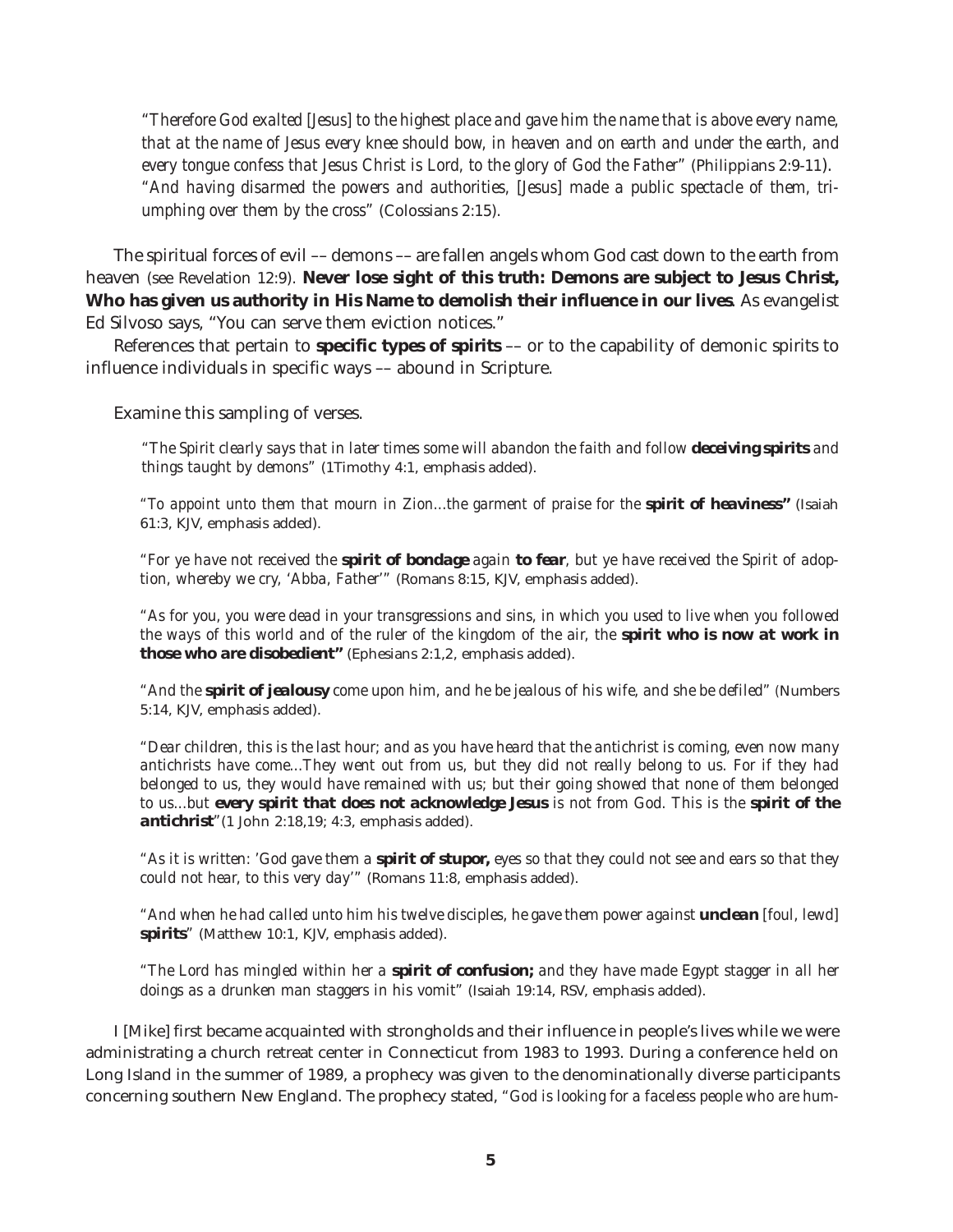*ble, with only the face of Jesus shining through. On November 30, 1989, the Lord is going to use these people in something special He is about to do."* Throughout the fall of 1989 I was haunted by the question, "Was *I* humble and faceless? Would *I* be one of those the Lord was going to use?"

As I read my Bible on the morning of November 29, 1989, one day before the prophesied date, I pondered Paul's prayer for the Ephesians (3:16-19): *"I pray that out of his glorious riches he may strengthen you with power through his Spirit in your inner being, so that Christ may dwell in your hearts through faith. And I pray that you, being rooted and established in love, may have power, together with all the saints, to grasp how wide and long and high and deep is the love of Christ, and to know this love that surpasses knowledge — that you may be filled to the measure of all the fullness of God"* (emphasis added).

As I sat there quietly in my recliner, I was convicted that the amount of the love of Jesus that I'd ever felt, even after many years in ministry, was about the size of a decimal point. The love I'd perceived had no depth, breadth, or width to it, and it certainly didn't surpass my knowledge. Later that day I was playing golf with my close friend, Casey. As we walked along the course I shared with him my deep conviction from my reading in Ephesians that morning. With dogged determination I told him, "I'm not going on in ministry until I grasp this height, depth, and breadth of the love of Jesus." He joined with me in prayer right where we stood.

The next morning at 8:00 on November 30, 1989, I received a phone call from a pastor who lived about an hour away from us. Sounding irritated he asked, "Mike, what's your problem? God woke me up at 4:00 this morning and told me to call you at 8:00 AM to tell you that He heard your prayer." When I explained to him my prayer on the golf course the day before, we both sensed that this was the reason the Lord had awakened him earlier. I continued in my ministry, waiting for God to show me the next step.

I expected Him to act quickly. However, a few months went by and, in February, 1990, I received a letter from my friend Karl in Washington State. He wrote that God had shown him in prayer that our ministry was being hindered by a spirit of deceit. Sue and I prayed, but had no discernment that he was right. Several more months went by. Another friend, Mark, recommended a book entitled *The Three Battlegrounds* by Francis Frangipane. I purchased the book and as I reclined with it in the solitude of my study, my eyes fell upon these words: "Once a person is deceived, *he does not recognize* that he is deceived, *because he has been deceived!"*

As I pondered those words I could hear the Holy Spirit say, "Mike, you do have a spirit of deceit. Now renounce it in the name of Jesus." As I began to pray, a vision appeared right in front of me. Visions aren't an everyday occurrence with me. I believe God permitted me to have this vision because of the importance of the matter, not only in my own life but in the lives of others I would help through this new awareness. When God wanted Peter to minister to Cornelius, a Gentile, He gave Peter a vision to undergird the importance of the change he must undergo as a devout Jew to be willing to minister to a Gentile: *"He [Peter] saw heaven opened and something like a large sheet being let down to earth by its four corners. It contained all kinds of four-footed animals, as well as reptiles of the earth and birds of the air. Then a voice told him, 'Get up, Peter. Kill and eat'"* (Acts 10:11-13).

The vision appeared as an object that looked like a big black rock about five feet high and five feet wide. On it was written the word "**DECEIT**." As I prayed, renouncing the spirit of deceit, a veneer like



an onion skin fell off the object. Underneath this veneer was the word "**REJECTION**." As I stared at it, God began to show me painful memories of my childhood — many of which I had forgotten. As I watched the scenes unfold, a growing sense of humiliation welled up inside me. Then the Holy Spirit revealed, "Those feelings of humiliation laid the foundation for the stronghold of rejection to be built in

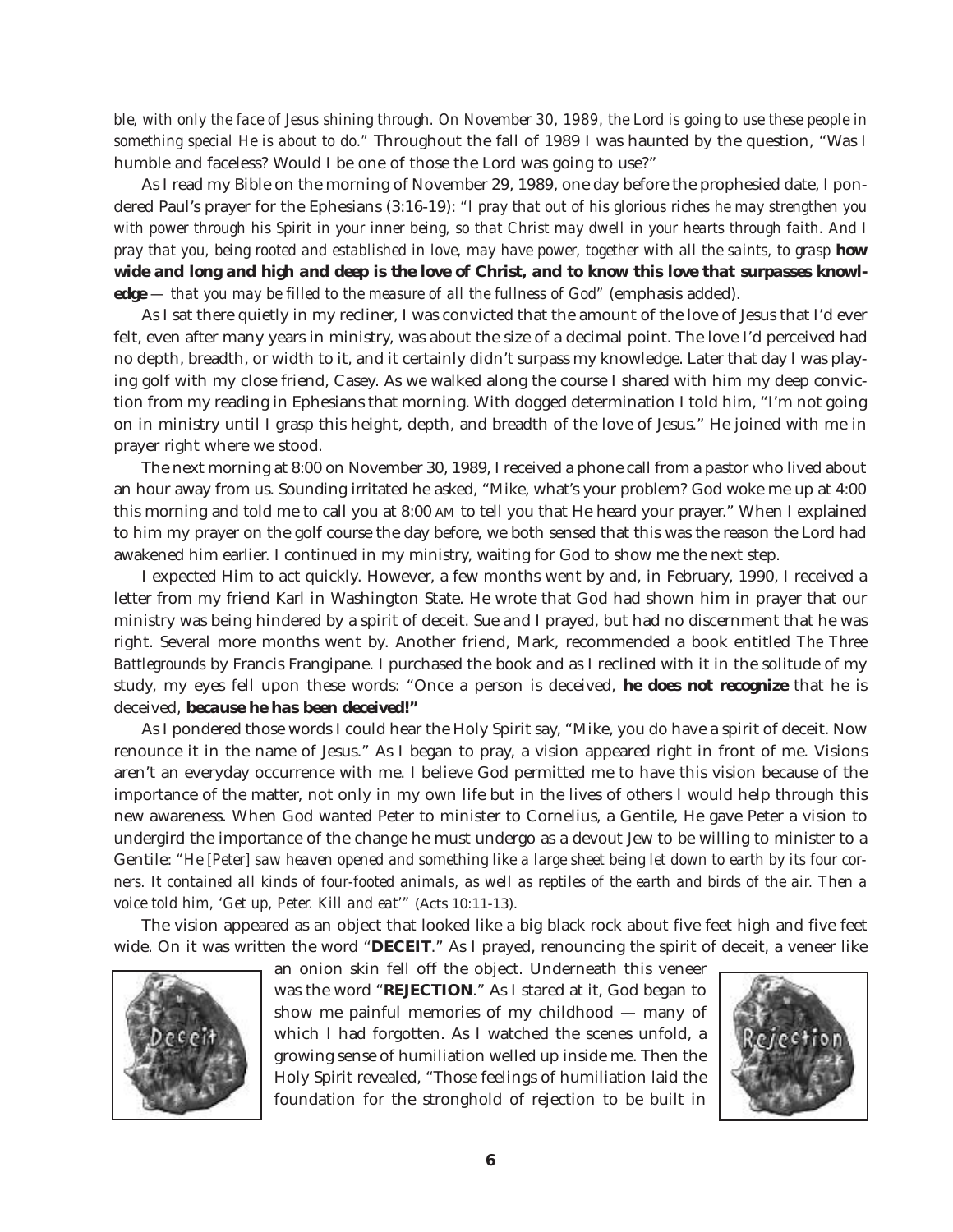you. Now renounce that spirit's influence in your life." As I renounced the spirit of rejection in the name of Jesus, the black object disappeared. I was changed, but I was uncertain in what way.

The day after my vision and subsequent deliverance from the spirits of deceit and rejection, I participated in a difficult meeting with a group of church leaders. Their denomination was in the process of introducing some very unbiblical teachings, and the men were yielding to the pressure. I encouraged them to not give in but to uphold God's Word at all cost. They became extremely antagonistic toward me. At that moment **I realized that I loved them** *despite* **their reaction to me. I realized that without the spirit of rejection influencing me, I was able to love them rather than respond negatively to them.**

As time went on, I was able to see how **the spirit of deceit had kept me from perceiving people and situations clearly**. Karl's words about deceit now made sense. Up until my deliverance from these spirits, I'd always painted a rosy picture of my upbringing. I had believed and convinced many others that my home was wonderful. In order to hide my humiliation, a spirit of deceit had taken over and inclined me to deny the painful reality of my past. (Just a note: Before the removal of the spirit of rejection, my lifetime blood pressure had been 120/90. It immediately dropped to 106/72. The tension that had been caused by the symptoms of rejection was gone!)

Months later I showed my mom the list of spiritual strongholds found on pages 36 and 37. She immediately pointed to the stronghold of rejection and said, "This is the one I have. As a matter of fact our whole family has it." Her words began the process of breaking the influence of the spirit that has burdened our family for generations.

Over the years we've found that people tend to marry others with the same demonic influences. The familiarity bred by the common spirits brings about a deceptive sense of acceptance and compatibility. We've done Demolishing Strongholds Workshops in congregations throughout the country. The majority of those in each congregation are influenced by the same demonic spirits. In one congregation it may be bitterness, in another, pride, and still another, fear and insecurity. It appears that the demonic spirits bring them together because the people feel accepted and comfortable in their shared bondage!

Through what we have learned and experienced, we've been able to help many break the demonic enslavement of strongholds. This book is written to help you demolish the demonic strongholds in your life, family, faith community, and workplace. Our Father's goal for His children is to walk free in Jesus and to serve His purposes in the power of His Spirit — the only one you want to be hearing!

We welcome testimonies, input, corrections, and correspondence as you work through this material. We want to be better equipped to serve others through it. May you rejoice and give glory to God as you are set free!

Mike and Sue Dowgiewicz

*"So if the Son sets you free, you will be free indeed"* (John 8:36).

**Authors' Recommendation**

• You may find it helpful to begin your study of this book at page 36, *"Steps To Identify and Demolish Strongholds."* By first ridding yourself of your strongholds, you may find the preliminary information easier to grasp and apply.

• We strongly encourage you to use our *Demolishing Strongholds* video that is designed to accompany this book. You may download it for free from our website or purchase it on DVD.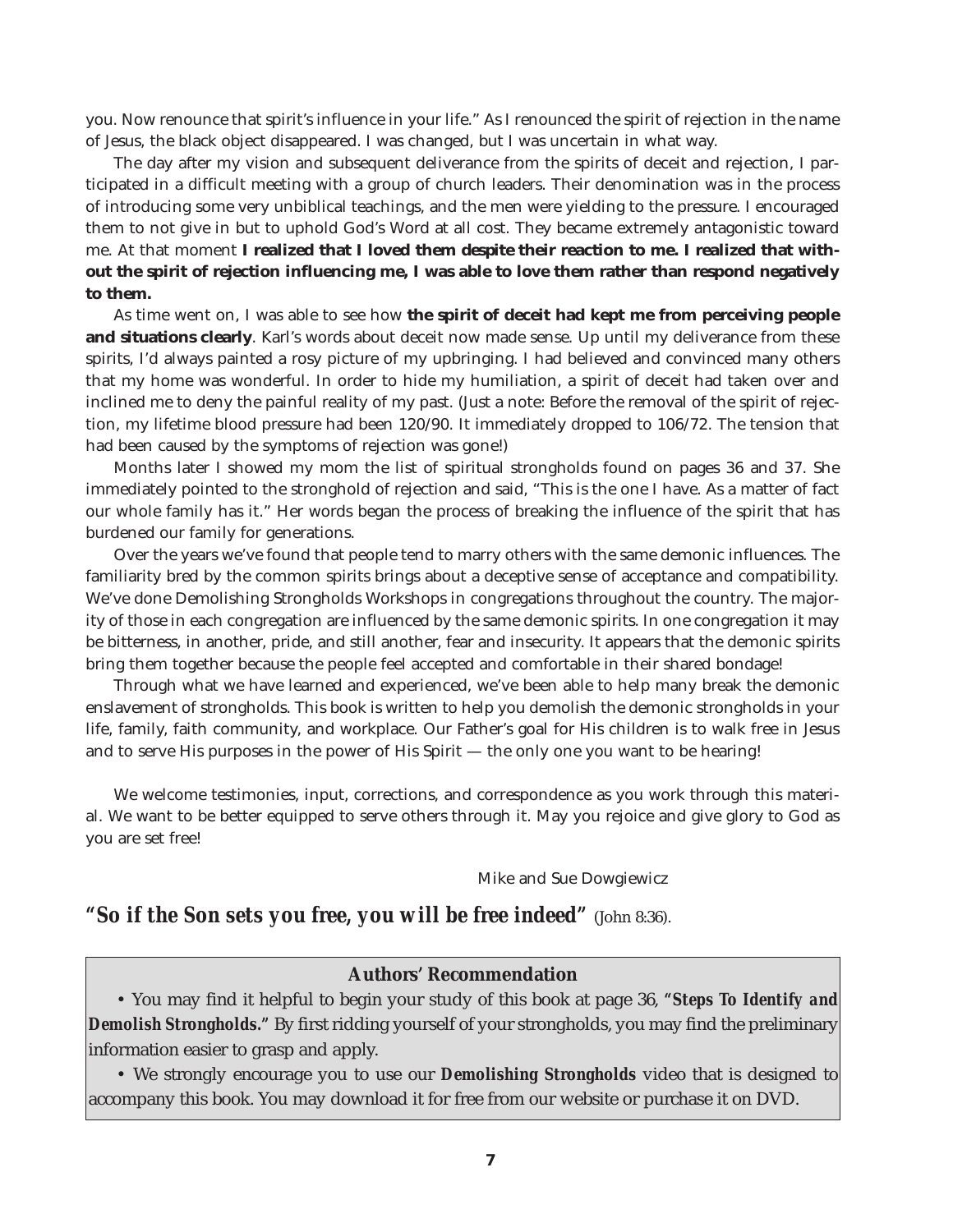# *Creation: God Created Us With Seven Needs*  **(Genesis 1 and 2)**

Before we deal with strongholds, we need to have a clear understanding of how God made us, and what really motivates us. A study of the first two chapters of Genesis reveals that from the beginning God created in all human beings **seven distinct needs**. These innate needs are what motivate and drive us. As we seek to meet these needs **within the framework** of God's Word, we provide the spiritual environment for an ever-increasing conformity to the image of Christ. As we yield our **self-sufficiency** to Him and focus instead on a **God-dependency** for all our needs, we will develop spiritual eyes to see His provisions and spiritual ears to hear Him say, *"This is the way. Walk in it"* (Isaiah 30:21).

On the other hand, when we strive to meet these needs in a way that **seems** right to our mind, will, and emotions but is not God's way, we will suffer consequences. And, as we shall see shortly, one of these consequences is the formation of demonic strongholds in our soul.

**God created us with seven needs:**

> **Dignity** Authority Blessing & Provision **Security** Purpose & Meaning Freedom & Boundary Intimate Love & Companionship

A major source of strongholds in our lives is a result of seeking to meet one or more of these needs *apart from* God's will for us.

As you read through the seven needs below and their biblical foundation, consider which ones strike you the most in wanting to have them met in your own life. This will be important later, after you have seen the strongholds demolished in your own life. Again, it is vital to your own life in Christ that you have these needs met, but only in the way our Lord prescribes.

## Dignity

**1. God Created Us with a Need for Dignity** 

*"Then God said, 'Let us make man in our image, in our likeness,' ...So God created man in his own image, in the image of God he created him; male and female he created them"* (Genesis 1:26,27).

The dignity of being made in the image of God elevates us above all other forms of life in creation. Human dignity encompasses our sense of honor, self-respect, and our personal distinctiveness. Because we are made in God's image, Satan assaults our dignity. This is even more the case for followers of Jesus because we are *temples of the Holy Spirit* (see 1 Corinthians 3:16) and *members of Christ* (see 1 Corinthians 6:15).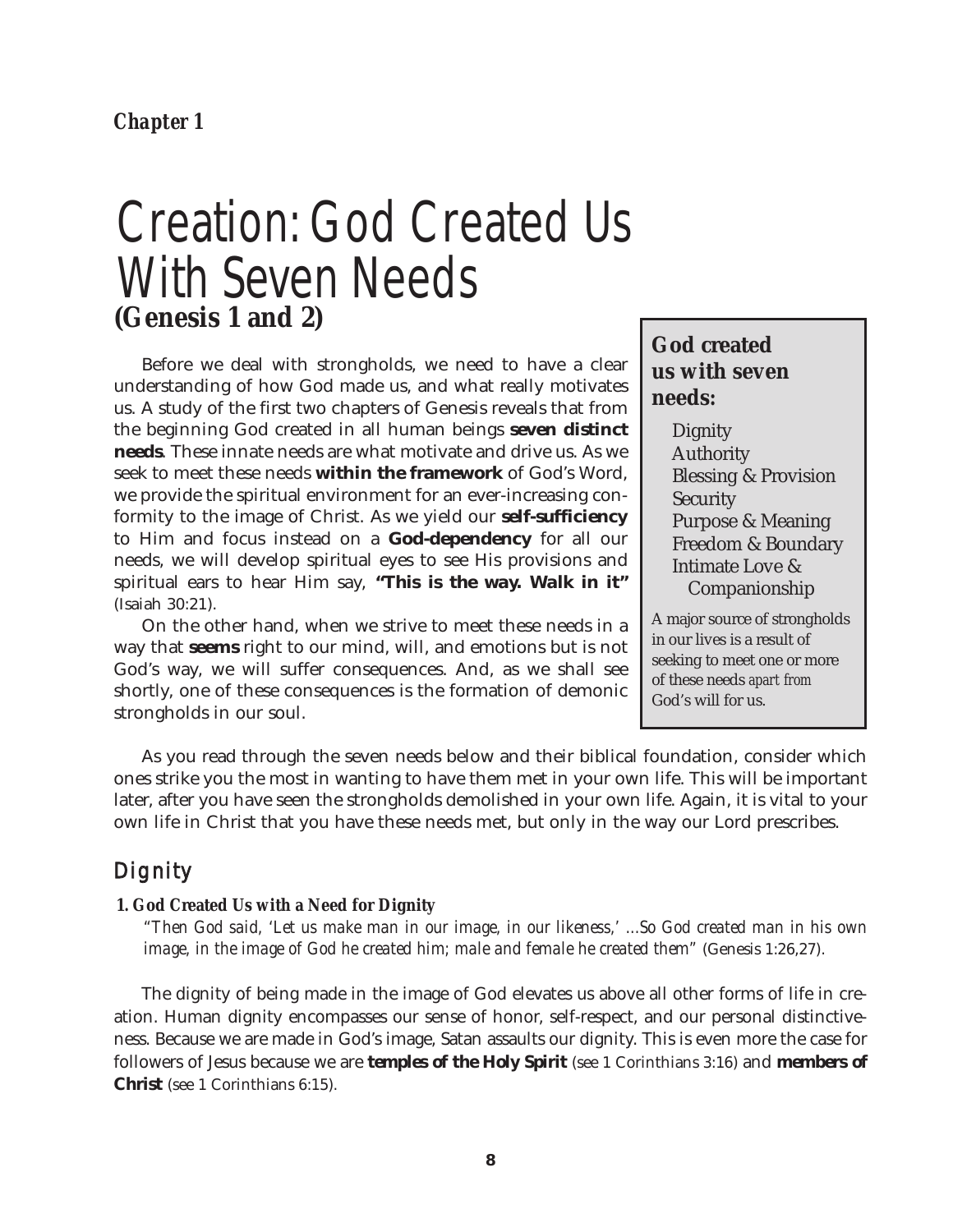Also, we've been given the responsibility in the Name of Jesus to destroy the works of Satan: *"And these signs will accompany those who believe: In my name they will drive out demons; they will speak in new tongues"* (Mark 16:17, emphasis added).

Dignity is a critical need to be met because you *are* made in the image of God. Sadly, dignity is often eroded in families who use **guilt as a motivator** to control behavior. Phrases such as, "You didn't come to see me yesterday because I'm not important to you" or, "If you loved me you would...(fill in the blank)..." are manipulative and controlling. These words don't appeal to your dignity or to your free will to act, but seek to **dominate by externally inflicted guilt**. The loss of personal dignity prevents you from understanding who you really are as God's handiwork. You fail to develop your own unique identity. Instead, many of your actions are controlled by **what you perceive other people think of you or want from you**. Self worth and respect are difficult to maintain in this type of captivity.

• As you examine your inner person, can you discern any ongoing area in which your sense of dignity is being (or has been) violated, thus discoloring your sense of acceptance by your heavenly Father? Are you in the habit of violating the dignity of others?

\_\_\_\_\_\_\_\_\_\_\_\_\_\_\_\_\_\_\_\_\_\_\_\_\_\_\_\_\_\_\_\_\_\_\_\_\_\_\_\_\_\_\_\_\_\_\_\_\_\_\_\_\_\_\_\_\_\_\_\_\_\_\_\_\_\_\_\_\_\_\_\_ \_\_\_\_\_\_\_\_\_\_\_\_\_\_\_\_\_\_\_\_\_\_\_\_\_\_\_\_\_\_\_\_\_\_\_\_\_\_\_\_\_\_\_\_\_\_\_\_\_\_\_\_\_\_\_\_\_\_\_\_\_\_\_\_\_\_\_\_\_\_\_\_ \_\_\_\_\_\_\_\_\_\_\_\_\_\_\_\_\_\_\_\_\_\_\_\_\_\_\_\_\_\_\_\_\_\_\_\_\_\_\_\_\_\_\_\_\_\_\_\_\_\_\_\_\_\_\_\_\_\_\_\_\_\_\_\_\_\_\_\_\_\_\_\_

If your sense of dignity has been violated, you may respond to those around you through **strongholds of rejec***tion or insecurity and fear. Feelings of unworthiness and inferiority may cause you to develop relationships that could lead you into activities outside the will of God because you want so desperately to be accepted. The lack of dignity often leads many into sexual immorality, trying to be accepted at all cost.*

#### Authority

**2. God Created Us with a Need for Authority** 

*"And let them rule over the fish of the sea and the birds of the air, over the livestock, over all the earth, and over all the creatures that move along the ground"* (Genesis 1:26).

Understanding the role and purpose of authority can have dramatic effects in your life. Authority is the **power of position.** It is the **biblical responsibility to** *include* **or** *exclude***, to** *commend* **or** *correct***.** God tells us through His servant Paul in Romans 13:1,2 that it is He Who places all people in authority: *"The authorities that exist have been established by God. Consequently, he who rebels against the authority is rebelling against what God has instituted, and those who do so will bring judgment on themselves"* (emphasis added).

Satan uses a misunderstanding of the biblical importance of authority to bring trouble on people. He knows that **if you have trouble with authority, you have trouble with God.** It's important that you separate a person's authority **position** (i.e., father, mother, boss) from his or her **personality and actions** in that position. You're called to give deference, that is, respectfully yield to the position of your authority person. That means you should intentionally limit your choices of action or decisions so that you don't provoke that person. Remember, David showed deference to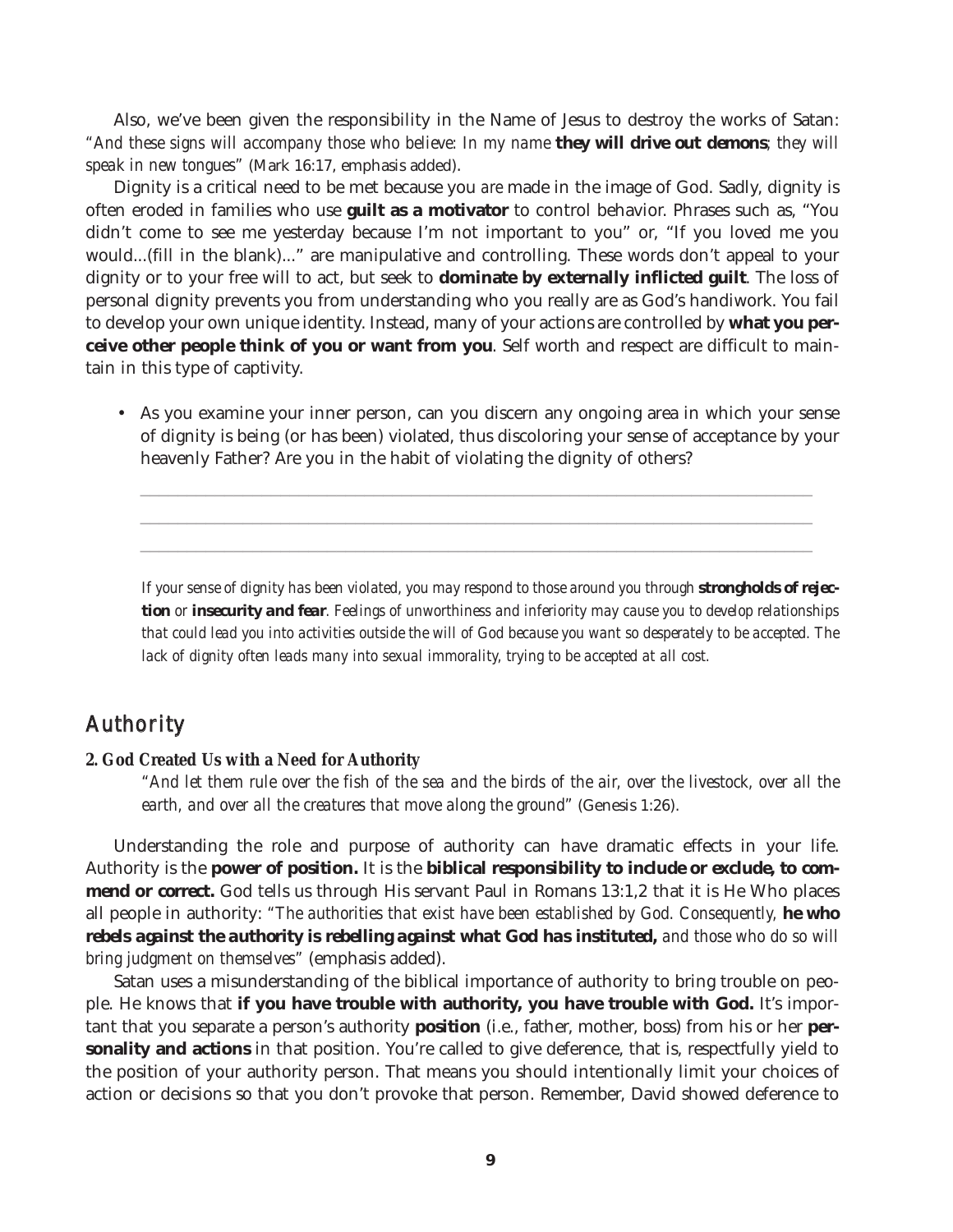King Saul even though Saul tried repeatedly to kill him (see 1 Samuel 24:1-7). Jesus recognized in the centurion such deference to authority that He could say about him, *"I have not found anyone in Israel with such great faith"* (see Matthew 8:5-13).

During retreats at the center where we taught, fathers would occasionally bring up difficulties they were having with "rebellious" children. When we asked these fathers if they themselves had slandered or gossiped about their bosses at work, many confessed they had. We explained to them that bad-mouthing was rebellious and insubordinate against those God had placed over them. As a result these men were reaping the consequences of the **spirit of rebellion** in their own homes. When the slanderers later asked forgiveness from their superiors for their attitudes and actions, much of the rebellion on the homefront often ceased as well.

• What response comes to mind when you think about the word "authority"? Is there a particular person your mind connects to that word? Can you think of anyone God has placed in authority over you against whom you consciously rebel?

\_\_\_\_\_\_\_\_\_\_\_\_\_\_\_\_\_\_\_\_\_\_\_\_\_\_\_\_\_\_\_\_\_\_\_\_\_\_\_\_\_\_\_\_\_\_\_\_\_\_\_\_\_\_\_\_\_\_\_\_\_\_\_\_\_\_\_\_\_\_\_\_ \_\_\_\_\_\_\_\_\_\_\_\_\_\_\_\_\_\_\_\_\_\_\_\_\_\_\_\_\_\_\_\_\_\_\_\_\_\_\_\_\_\_\_\_\_\_\_\_\_\_\_\_\_\_\_\_\_\_\_\_\_\_\_\_\_\_\_\_\_\_\_\_ \_\_\_\_\_\_\_\_\_\_\_\_\_\_\_\_\_\_\_\_\_\_\_\_\_\_\_\_\_\_\_\_\_\_\_\_\_\_\_\_\_\_\_\_\_\_\_\_\_\_\_\_\_\_\_\_\_\_\_\_\_\_\_\_\_\_\_\_\_\_\_\_

• Are you equally as comfortable with "having authority" as with "being under authority"? Do you have a preference?

\_\_\_\_\_\_\_\_\_\_\_\_\_\_\_\_\_\_\_\_\_\_\_\_\_\_\_\_\_\_\_\_\_\_\_\_\_\_\_\_\_\_\_\_\_\_\_\_\_\_\_\_\_\_\_\_\_\_\_\_\_\_\_\_\_\_\_\_\_\_\_\_ \_\_\_\_\_\_\_\_\_\_\_\_\_\_\_\_\_\_\_\_\_\_\_\_\_\_\_\_\_\_\_\_\_\_\_\_\_\_\_\_\_\_\_\_\_\_\_\_\_\_\_\_\_\_\_\_\_\_\_\_\_\_\_\_\_\_\_\_\_\_\_\_ \_\_\_\_\_\_\_\_\_\_\_\_\_\_\_\_\_\_\_\_\_\_\_\_\_\_\_\_\_\_\_\_\_\_\_\_\_\_\_\_\_\_\_\_\_\_\_\_\_\_\_\_\_\_\_\_\_\_\_\_\_\_\_\_\_\_\_\_\_\_\_\_

*If you find that a stubborn self-will or a certain unteachability characterizes your response to the authority figures in your life, you may have built a stronghold of rebellion housing a spirit that is influencing you to defy that individual. To your own detriment you are unable to see God's good purposes intended for you by using these authorities to mold your character into Christ-likeness.*

### Blessing and Provision

**3. God Created Us with a Need for Blessing and Provision** 

*"God blessed them and said to them, 'Be fruitful and increase in number; fill the earth and subdue it. Rule over the fish of the sea and the birds of the air and over every living creature that moves on the ground.' Then God said, 'I give you every seed-bearing plant on the face of the whole earth and every tree that has fruit with seed in it. They will be yours for food'"* (Genesis 1:28,29).

God's character is behind blessing and provision. His name, *Jehovah Jireh* — **God the Provider** — is key for you to understand the importance of trusting Him in this area. The God Who created the whole universe has the right to be trusted by His creation. In fact, He commands this!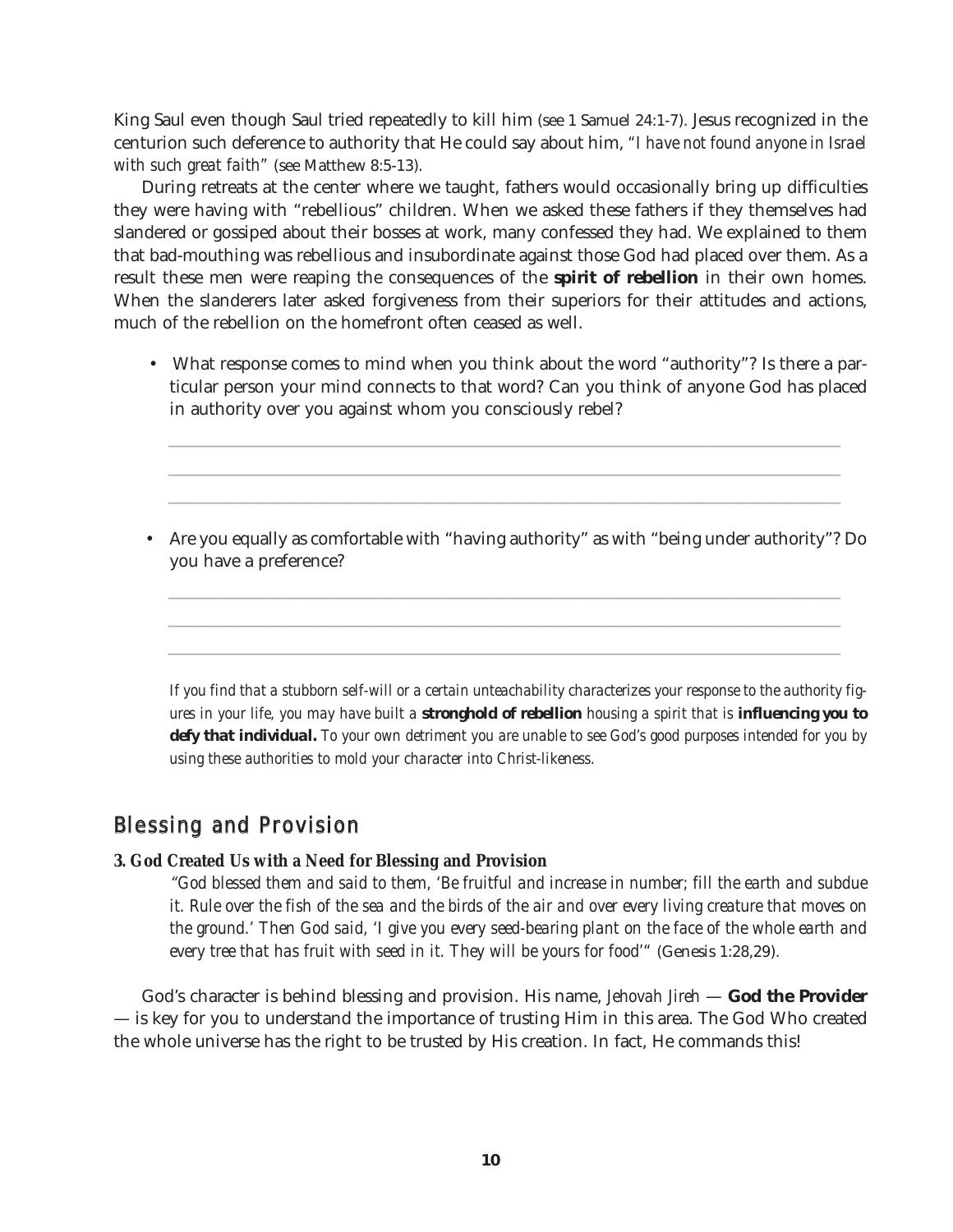During your upbringing, if your real or perceived needs were unmet, then your view of God as the Provider may have been hindered. For instance, while at the retreat center we'd often ask people who were worrying about money, "Did it ever occur to you that if you're prone to worry about finances, God may bring you reason to worry? That way you'll learn to repent of it and trust Him. **Your worry insults His character** as God the Provider." The Bible reveals again and again that when our Lord's character is challenged, He acts severely to uphold it.

Proverbs 10:3 assures, *"The Lord does not let the righteous go hungry but he thwarts the craving of the wicked."* If you live with unconfessed sin, a **stronghold of doubt and unbelief** may characterize this sphere of your relationship with God. As you'll see, renewal of trust and belief comes as you confess and repent of these breaches of intimacy with Him, and demolish the agitating strongholds.

Paul writes, *"I have learned to be content whatever the circumstances"* (Philippians 4:11, emphasis added). He counsels his spiritual son Timothy, *"Godliness with contentment is great gain. For we brought nothing into the world, and we can take nothing out of it. But if we have food and clothing, we will be content with that. People who want to get rich fall into temptation and a trap and into many foolish and harmful desires that plunge men into ruin and destruction. For the love of money is a root of all kinds of evil. Some people, eager for money, have wandered from the faith and pierced themselves with many griefs"* (1 Timothy 6:6-10, emphasis added).

The apostle then concludes his discussion on money and the importance of entrusting to God all our needs: *"Command those who are rich in this present world not to be arrogant nor to put their hope in wealth, which is so uncertain, but to put their hope in God, who richly provides us with everything for our enjoyment. Command them to do good, to be rich in good deeds, and to be generous and willing to share. In this way they will lay up treasure for themselves as a firm foundation for the coming age, so that they may take hold of the life that is truly life"* (1 Timothy 6:17-19, emphasis added).

**Give yourself a "contentment check":** Have the besetting anxieties that plague you been due to your own foolish attempts to please yourself and your family **outside of God's will for you**? Have the pressures of peer comparison, pride of life, and lust of the eyes blinded you to the **peace and acceptance with joy** that contentment with God's provision brings?

• On a scale of 1 to 10, where would you rate yourself in agreement with Paul's words: *"I know what it is to be in need, and I know what it is to have plenty. I have learned the secret of being content in any and every situation, whether well fed or hungry, whether living in plenty or in want"* (Philippians 4:12, emphasis added).

\_\_\_\_\_\_\_\_\_\_\_\_\_\_\_\_\_\_\_\_\_\_\_\_\_\_\_\_\_\_\_\_\_\_\_\_\_\_\_\_\_\_\_\_\_\_\_\_\_\_\_\_\_\_\_\_\_\_\_\_\_\_\_\_\_\_\_\_\_\_\_\_ \_\_\_\_\_\_\_\_\_\_\_\_\_\_\_\_\_\_\_\_\_\_\_\_\_\_\_\_\_\_\_\_\_\_\_\_\_\_\_\_\_\_\_\_\_\_\_\_\_\_\_\_\_\_\_\_\_\_\_\_\_\_\_\_\_\_\_\_\_\_\_\_ \_\_\_\_\_\_\_\_\_\_\_\_\_\_\_\_\_\_\_\_\_\_\_\_\_\_\_\_\_\_\_\_\_\_\_\_\_\_\_\_\_\_\_\_\_\_\_\_\_\_\_\_\_\_\_\_\_\_\_\_\_\_\_\_\_\_\_\_\_\_\_\_

*If you have difficulty finding contentment within the circumstances God has placed you or are fearful of a new direction to which He may be calling you (because you aren't sure the finances will be there), consider that a stronghold of fear and insecurity may be blocking this area of your life.*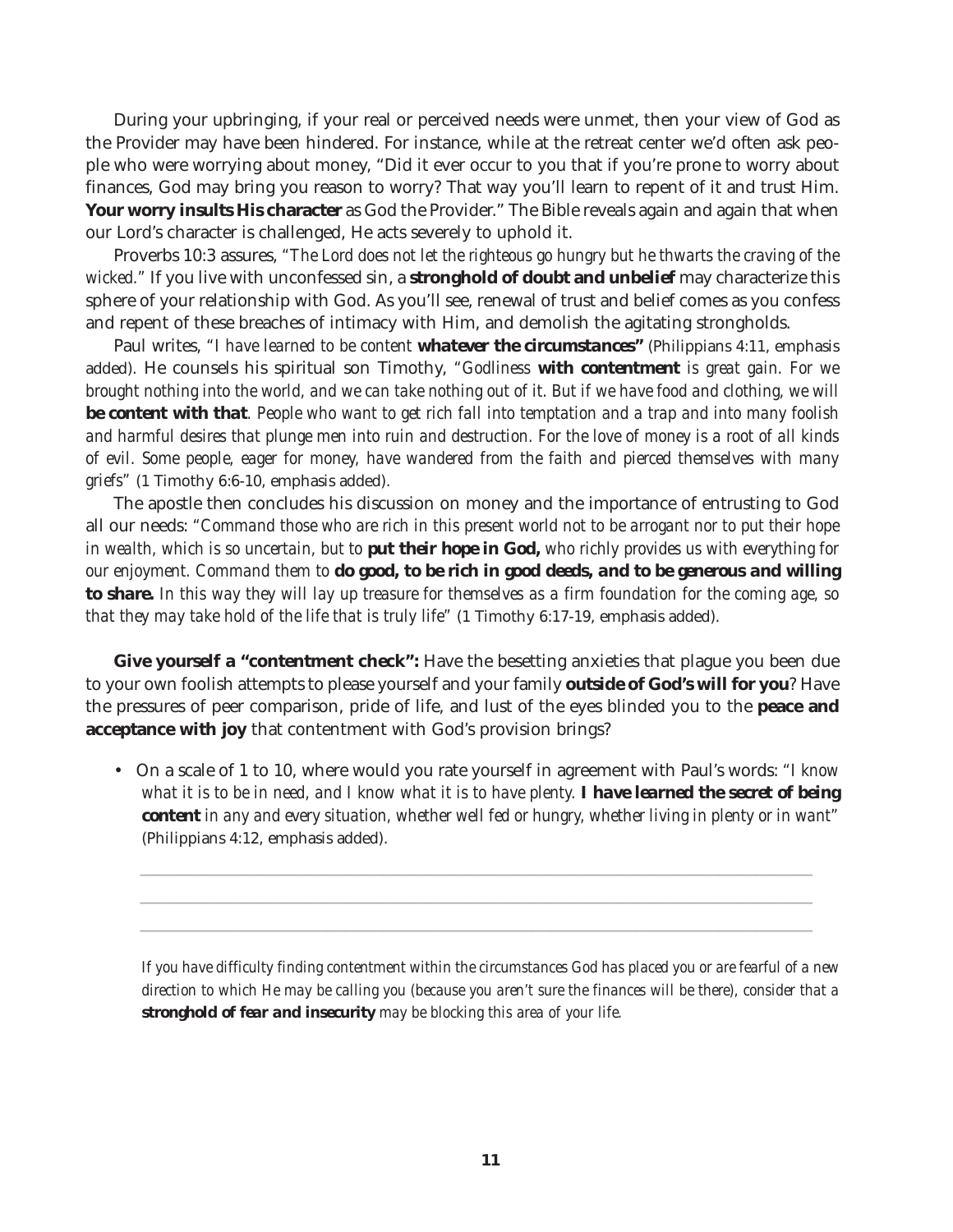## Security

**4. God Created Us with a Need for Security** 

*"Now the Lord God had planted a garden in the east, in Eden; and there he put the man he had formed. And the Lord God made all kinds of trees grow out of the ground — trees that were pleasing to the eye and good for food. In the middle of the garden were the tree of life and the tree of the knowledge of good and evil"* (Genesis 2:8,9).

Security may be defined as the condition in which you have confidence that you will experience **protection and relational warmth**. Relational security represents those people with whom you feel at peace, those whose affirmation helps you feel good about yourself. Thinking about them brings you joy.

Spirits of **fear and insecurity** and **rejection** oppress those who have grown up in homes with addictive or compulsive behavior, or where some unexpected catastrophe occurred, such as the premature loss of a loved one or the sudden loss of financial security. Studies show that children of divorce have extreme difficulty experiencing relational security for the remainder of their lives.

The absence of security leaves people in a prison, an emotional concentration camp if you will, for years. They never seem to be able to draw close to other people in such a way that they feel they "belong." As a result, in their relationship with God they never believe He can accept them unless they are "doing something for Him." These people often hide behind conscientious behavior. They're the "reliable" ones because they are always "doing" something.

What most people are unaware of is that task-focused folks are often driven by the **need for recognition or success** to fill in for their lack of security. These motives imprison them. An everpresent fear of failure keeps them pushing ahead, often wounding others in their path.

• Can you name three people to whom you would turn in a time of desperate need? Please list them. Have you actually turned to them? When was the last time you did?

\_\_\_\_\_\_\_\_\_\_\_\_\_\_\_\_\_\_\_\_\_\_\_\_\_\_\_\_\_\_\_\_\_\_\_\_\_\_\_\_\_\_\_\_\_\_\_\_\_\_\_\_\_\_\_\_\_\_\_\_\_\_\_\_\_\_\_\_\_\_\_\_ \_\_\_\_\_\_\_\_\_\_\_\_\_\_\_\_\_\_\_\_\_\_\_\_\_\_\_\_\_\_\_\_\_\_\_\_\_\_\_\_\_\_\_\_\_\_\_\_\_\_\_\_\_\_\_\_\_\_\_\_\_\_\_\_\_\_\_\_\_\_\_\_ \_\_\_\_\_\_\_\_\_\_\_\_\_\_\_\_\_\_\_\_\_\_\_\_\_\_\_\_\_\_\_\_\_\_\_\_\_\_\_\_\_\_\_\_\_\_\_\_\_\_\_\_\_\_\_\_\_\_\_\_\_\_\_\_\_\_\_\_\_\_\_\_

*Part of the dimension of belonging to the "body" of Christ includes intimate interaction and relationship with other body members. God has not called us to be "Lone Ranger" Christians!*

• List all of the activities, committees, organizations in which you are involved. Circle the ones you **know** God has called you to. Underline the ones in which you are involved for **other motives**. Are you feeling time-pressured?

\_\_\_\_\_\_\_\_\_\_\_\_\_\_\_\_\_\_\_\_\_\_\_\_\_\_\_\_\_\_\_\_\_\_\_\_\_\_\_\_\_\_\_\_\_\_\_\_\_\_\_\_\_\_\_\_\_\_\_\_\_\_\_\_\_\_\_\_\_\_\_\_ \_\_\_\_\_\_\_\_\_\_\_\_\_\_\_\_\_\_\_\_\_\_\_\_\_\_\_\_\_\_\_\_\_\_\_\_\_\_\_\_\_\_\_\_\_\_\_\_\_\_\_\_\_\_\_\_\_\_\_\_\_\_\_\_\_\_\_\_\_\_\_\_ \_\_\_\_\_\_\_\_\_\_\_\_\_\_\_\_\_\_\_\_\_\_\_\_\_\_\_\_\_\_\_\_\_\_\_\_\_\_\_\_\_\_\_\_\_\_\_\_\_\_\_\_\_\_\_\_\_\_\_\_\_\_\_\_\_\_\_\_\_\_\_\_ \_\_\_\_\_\_\_\_\_\_\_\_\_\_\_\_\_\_\_\_\_\_\_\_\_\_\_\_\_\_\_\_\_\_\_\_\_\_\_\_\_\_\_\_\_\_\_\_\_\_\_\_\_\_\_\_\_\_\_\_\_\_\_\_\_\_\_\_\_\_\_\_ \_\_\_\_\_\_\_\_\_\_\_\_\_\_\_\_\_\_\_\_\_\_\_\_\_\_\_\_\_\_\_\_\_\_\_\_\_\_\_\_\_\_\_\_\_\_\_\_\_\_\_\_\_\_\_\_\_\_\_\_\_\_\_\_\_\_\_\_\_\_\_\_ \_\_\_\_\_\_\_\_\_\_\_\_\_\_\_\_\_\_\_\_\_\_\_\_\_\_\_\_\_\_\_\_\_\_\_\_\_\_\_\_\_\_\_\_\_\_\_\_\_\_\_\_\_\_\_\_\_\_\_\_\_\_\_\_\_\_\_\_\_\_\_\_

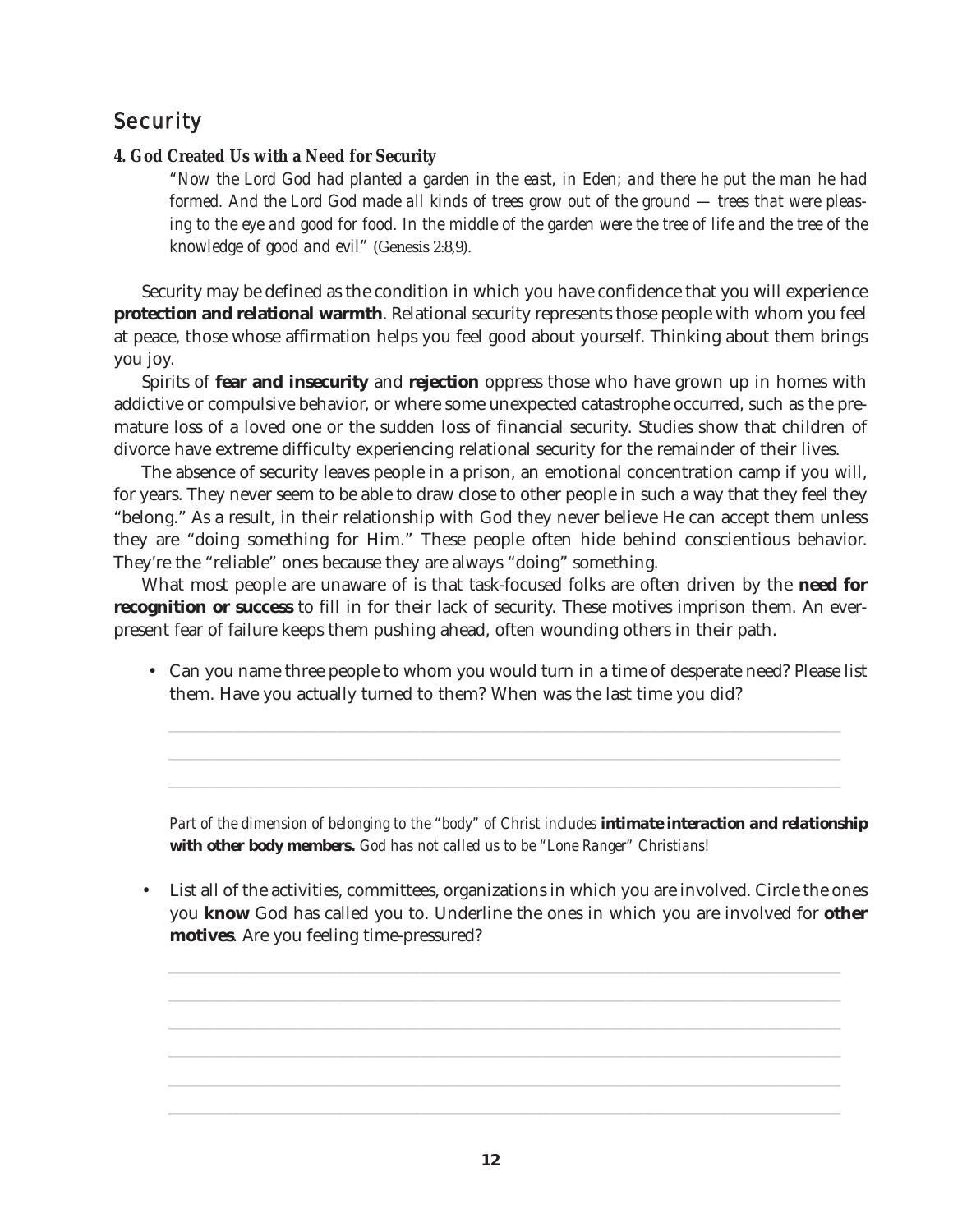*Once you see on paper the number of activities in which you're involved, you can begin to understand why time seems so elusive and fleeting. If you dig deeper into your soul, you might find that there is a deeper need you have been trying to fill by so much involvement. It's really a need for belonging, not for recognition!*

### Purpose and Meaning

#### **5. God Created Us with a Need for Purpose and Meaning**

*"The Lord God took the man and put him in the Garden of Eden to work it and take care of it. ...Now the Lord God had formed out of the ground all the beasts of the field and all the birds of the air. He brought them to the man to see what he would name them; and whatever the man called each living creature, that was its name"* (Genesis 2:15,19).

God gave Adam work to do before the fall (yes, **before** the fall!) to endue him with purpose and meaning. The Hebrew word for work and worship is the same: *avodah*. Your true worship of God begins in experiencing joy in the work you do. Your joy reveals your gratefulness to God for the purpose and meaning you experience in your workplace and home.

The culture of the United States has been heavily influenced by the philosophy of the ancient Greeks who considered pleasure and self-achievement to be mankind's highest goal. Hellenism has produced the man-centered humanism which has invaded much of western Christianity.

The Bible, however, represents the *God-centered* view of man's highest goal. This is captured in Deuteronomy 6:5 and repeated by our Lord Jesus Christ: *"Love the Lord your God with all your heart and with all your soul and with all your mind and with all your strength"* (Mark 12:30, emphasis added).

Paul repeats the essence of the greatest of commandments so that your purpose and meaning in life might serve our Father's will: *"Whatever you do, work at it with all your heart, as working for the Lord, not for men, since you know that you will receive an inheritance from the Lord as a reward. It is the Lord Christ you are serving"* (Colossians 3:23,24, emphasis added).

Many today have lost the joy of God's purpose and meaning for their lives. Shopping malls are filled with people purchasing aimlessly and often on credit they can never repay, believing the lie that acquisitions will bring them joy. Many labor at jobs only for material gain. They **fail to discern God's deeper purpose and meaning** for giving them that particular job. In all our actions, we should agree with Paul's exhortation: *"And whatever you do, whether in word or deed, do it all in the name of the Lord Jesus, giving thanks to God the Father through him"* (Colossians 3:17, emphasis added). If you can't agree with this, you are lacking God's purpose and meaning for your life.

• Can you put into words from your heart what you truly believe is the purpose and meaning for your life at this point in time?

\_\_\_\_\_\_\_\_\_\_\_\_\_\_\_\_\_\_\_\_\_\_\_\_\_\_\_\_\_\_\_\_\_\_\_\_\_\_\_\_\_\_\_\_\_\_\_\_\_\_\_\_\_\_\_\_\_\_\_\_\_\_\_\_\_\_\_\_\_\_\_\_ \_\_\_\_\_\_\_\_\_\_\_\_\_\_\_\_\_\_\_\_\_\_\_\_\_\_\_\_\_\_\_\_\_\_\_\_\_\_\_\_\_\_\_\_\_\_\_\_\_\_\_\_\_\_\_\_\_\_\_\_\_\_\_\_\_\_\_\_\_\_\_\_ \_\_\_\_\_\_\_\_\_\_\_\_\_\_\_\_\_\_\_\_\_\_\_\_\_\_\_\_\_\_\_\_\_\_\_\_\_\_\_\_\_\_\_\_\_\_\_\_\_\_\_\_\_\_\_\_\_\_\_\_\_\_\_\_\_\_\_\_\_\_\_\_ \_\_\_\_\_\_\_\_\_\_\_\_\_\_\_\_\_\_\_\_\_\_\_\_\_\_\_\_\_\_\_\_\_\_\_\_\_\_\_\_\_\_\_\_\_\_\_\_\_\_\_\_\_\_\_\_\_\_\_\_\_\_\_\_\_\_\_\_\_\_\_\_ \_\_\_\_\_\_\_\_\_\_\_\_\_\_\_\_\_\_\_\_\_\_\_\_\_\_\_\_\_\_\_\_\_\_\_\_\_\_\_\_\_\_\_\_\_\_\_\_\_\_\_\_\_\_\_\_\_\_\_\_\_\_\_\_\_\_\_\_\_\_\_\_ \_\_\_\_\_\_\_\_\_\_\_\_\_\_\_\_\_\_\_\_\_\_\_\_\_\_\_\_\_\_\_\_\_\_\_\_\_\_\_\_\_\_\_\_\_\_\_\_\_\_\_\_\_\_\_\_\_\_\_\_\_\_\_\_\_\_\_\_\_\_\_\_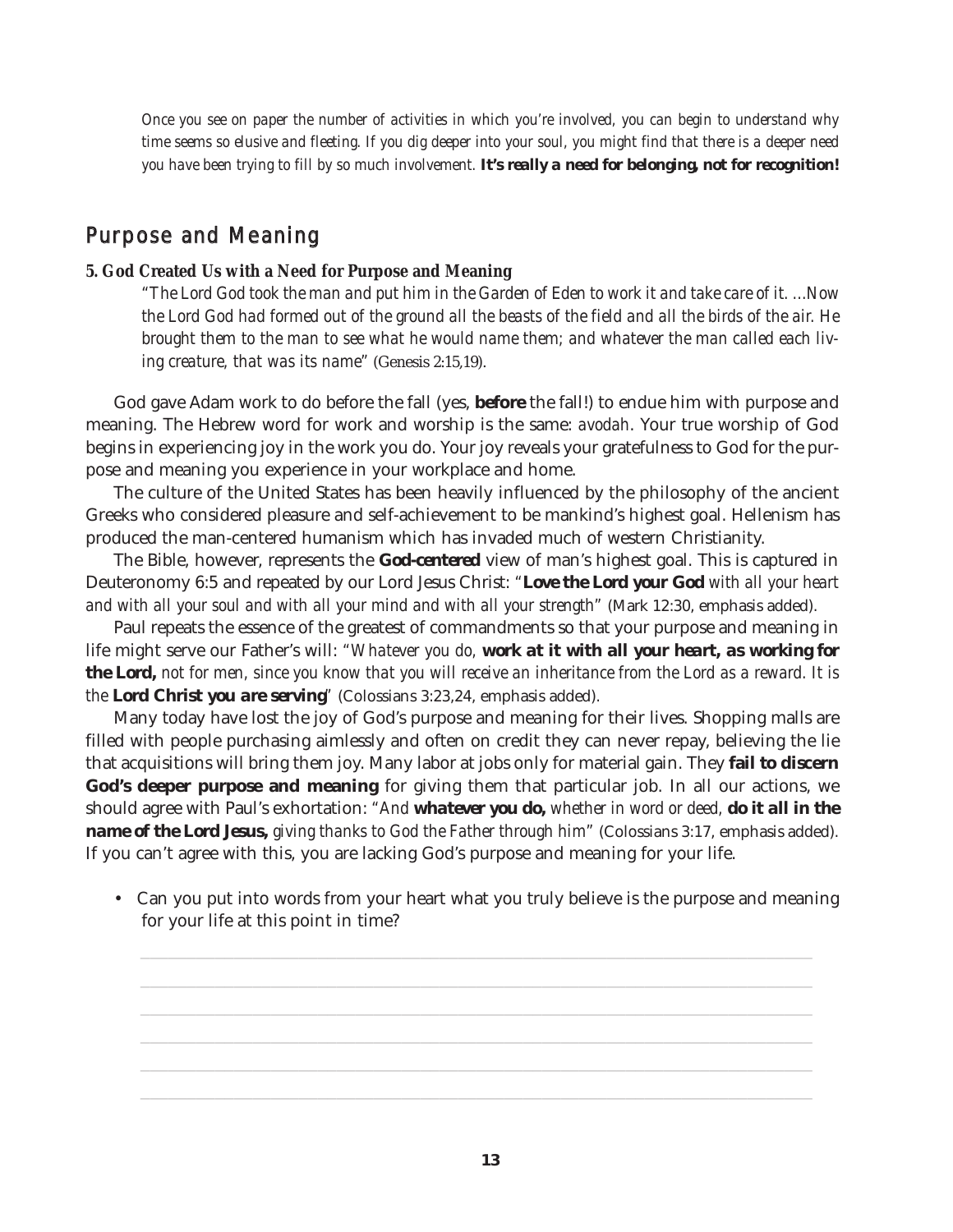*Don't despair if you can't. Recognize that God does have a significant purpose for you in His Kingdom. His desire and will for you are that you bear much fruit and show yourself to be His disciple, to His Father's glory. (See John 15:8.) Some spiritual stronghold may be preventing you from discerning your purpose.* 

• What level of satisfaction are you finding in what you are doing at home? At work? In your faith community? In your world at large?

\_\_\_\_\_\_\_\_\_\_\_\_\_\_\_\_\_\_\_\_\_\_\_\_\_\_\_\_\_\_\_\_\_\_\_\_\_\_\_\_\_\_\_\_\_\_\_\_\_\_\_\_\_\_\_\_\_\_\_\_\_\_\_\_\_\_\_\_\_\_\_\_ \_\_\_\_\_\_\_\_\_\_\_\_\_\_\_\_\_\_\_\_\_\_\_\_\_\_\_\_\_\_\_\_\_\_\_\_\_\_\_\_\_\_\_\_\_\_\_\_\_\_\_\_\_\_\_\_\_\_\_\_\_\_\_\_\_\_\_\_\_\_\_\_ \_\_\_\_\_\_\_\_\_\_\_\_\_\_\_\_\_\_\_\_\_\_\_\_\_\_\_\_\_\_\_\_\_\_\_\_\_\_\_\_\_\_\_\_\_\_\_\_\_\_\_\_\_\_\_\_\_\_\_\_\_\_\_\_\_\_\_\_\_\_\_\_

*Consider the fruit of the Holy Spirit — love, joy, peace, patience, kindness, goodness, faithfulness, gentleness, self-control — as evidence that you have indeed discovered God's purpose and meaning for you at this time in your life!*

#### Freedom and Boundary

**6. God Created Us with a Need for Freedom and Boundary** 

*"And the Lord God commanded the man, 'You are free to eat from any tree in the garden; but you must not eat from the tree of the knowledge of good and evil, for when you eat of it you will surely die'"* (Genesis 2:16,17).

Years ago while Mike was still in the Navy, we directed a chapel youth group at the base where we were stationed. At the end of the Wednesday night meetings that met in our home, some of the kids would go straight home as their parents had requested. Others would go down to the base canteen for ice cream or soda. After a few months one of the young men whose parents insisted he come home immediately after the meeting said to those who were heading off to the canteen, "I envy you guys. You get to go have fun and I have to go home. I wish my parents weren't so strict." One of those heading off to the canteen responded, "Don't envy us. **Your parents love you. That's** why they have you go home. Our parents don't care about us. I wish I had your Mom and Dad."

A holy God loved Adam and Eve. He gave them freedom and boundary **because He loved them.** We are told, *"My son, do not despise the LORD's discipline and do not resent his rebuke, because the LORD disciplines those he loves, as a father the son he delights in"* (Proverbs 3:11,12; see also Hebrews 12:7-11).

We in North America, including many Christians, have come to perceive any restraint on our personal freedom as something negative. Many who consider themselves "Christian" consider people to be basically good, and capable of making good choices according to the situation they encounter. But this view negates God's purpose for giving us boundaries in His holy laws.

The Bible presents the truth concerning the basic nature of man: *"The Lord saw how great man's wickedness on the earth had become, and that every inclination of the thoughts of his heart was only evil all the time"* (Genesis 6:5, emphasis added). The Lord Jesus confirmed the nature of the inner man: *"But the things that come out of the mouth come from the heart, and these make man 'unclean'. For out of the heart come evil thoughts, murder, adultery, sexual immorality, theft, false testimony, slander. These are what make a man 'unclean'"* (Matthew 15:18-20, emphasis added).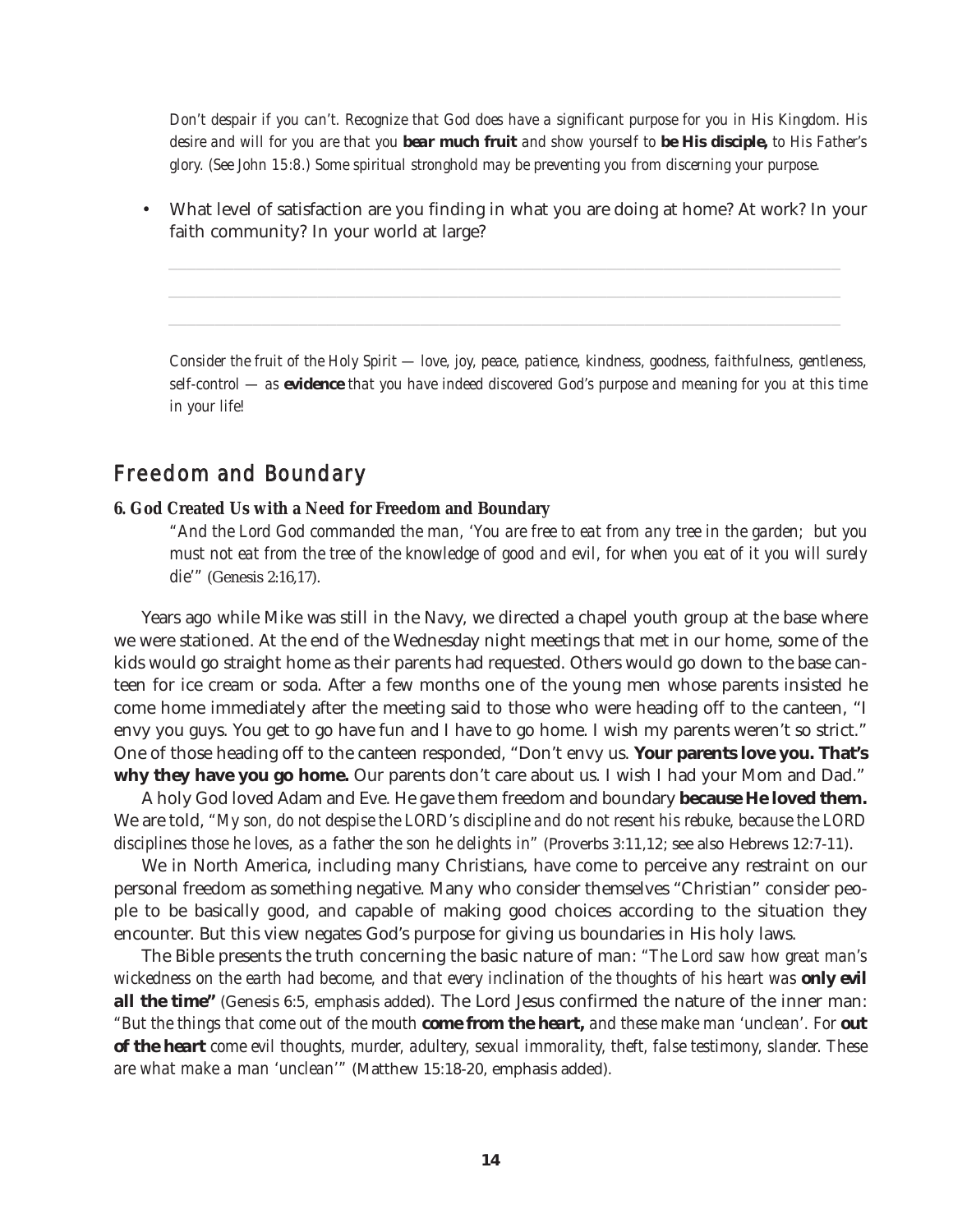Because the basic nature of man is to do evil, the Bible offers parents careful instruction in childraising: *"Impress them* [the commands of God] *on your children. Talk about them when you sit at home and when you walk along the road, when you lie down and when you get up"* (Deuteronomy 6:7, emphasis added). *"He who spares the rod hates his son, but he who loves him is careful to discipline him"* (Proverbs 13:24, emphasis added). *"Folly is bound up in the heart of a child, but the rod of discipline will drive it far from him"* (Proverbs 22:15, emphasis added). You have been created with a need for the **boundaries that God has established in His Word.** Failure to be diligent in having His commandments instilled in your children may cause them to probe the arena of sin to seek fulfillment.

Against what boundaries  $-$  restraints on your personal freedom  $-$  do you find yourself tempted to push a little too hard?



## Intimate Love and Companionship

**7. God Created Us to Experience Intimate Love and Companionship**

*"The Lord God said, 'It is not good for the man to be alone. I will make a helper suitable for him'"* (Genesis 2:18). *"For Adam no suitable helper was found. So the Lord God caused the man to fall into a deep sleep; and while he was sleeping, he took one of the man's ribs and closed up the place with flesh. Then the Lord God made a woman from the rib he had taken out of the man, and he brought her to the man. The man said, 'This is now bone of my bones and flesh of my flesh; she shall be called "woman", for she was taken out of man.' For this reason a man will leave his father and mother and be united to his wife, and they will become one flesh. The man and his wife were both naked, and they felt no shame"* (Genesis 2:20-25).

It's amazing just how many of the people we've ministered to over the years yearn in vain for intimate love and companionship! Satan has gleefully triumphed over our society by robbing us of our ability to experience loving and intimate relationships **God's way.**

Many marriages are hollow, with husbands and wives like parallel railroad tracks going in the same general direction but experiencing little overlap or intimacy. The sexual aspect of their relationship (if they're not too exhausted by busyness and responsibilities) is based on media fantasies and pornography rather than the loving beauty that Adam and Eve experienced. Studies show that within the Christian community the divorce rate is higher than among unbelievers (50% higher in the "Bible Belt"). How many times is 1 Corinthians 13 read at weddings, yet the fruit of love diminishes rather than grows over the years of the marriage?

**Consider this: Over 70 percent of all weddings in the U. S. are performed in church buildings — and nearly 50 percent of these end in divorce. Demonic strongholds have a great deal to do with this statistic.**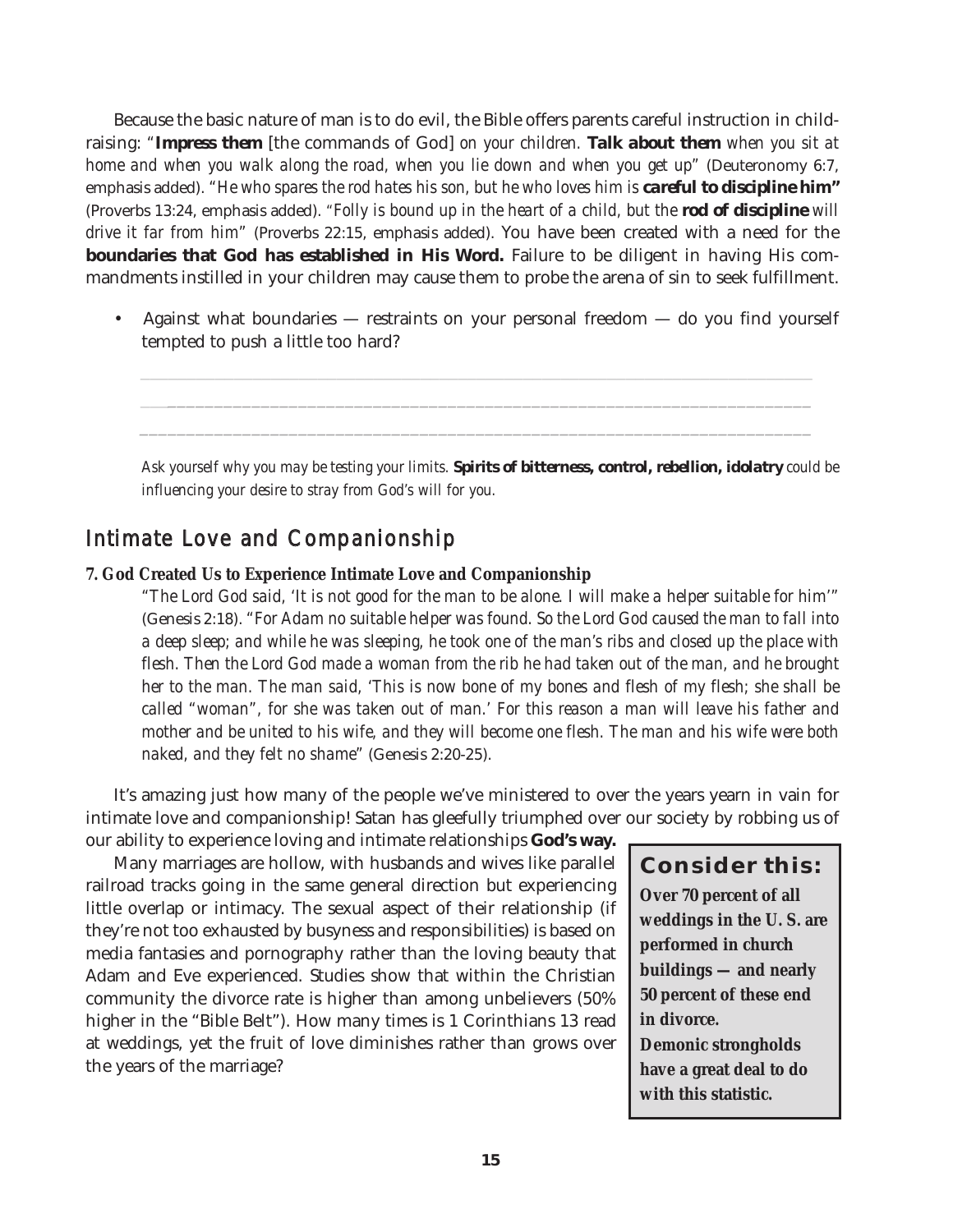"Intimate love and companionship" implies the need to be **loved, understood, and accepted.** And, loving companionship isn't confined to marriage. It's a need that everyone has.

The **strongholds of rejection** and **fear and insecurity** and the accompanying symptoms that these spirits induce may restrict your ability to love and to receive the love of others, including the love of God. As strongholds are demolished and the **presence of Jesus** is allowed to fill those areas of your soul, **love triumphs**. *"God is love. Whoever lives in love lives in God, and God in him. In this way, love is made complete among us so that we will have confidence on the day of judgment, because in this world we are like him. There is no fear in love. But perfect love drives out fear, because fear has to do with punishment. The one who fears is not made perfect in love"* (1 John 4:16-18).

As we shall see shortly, **spiritual strongholds are relationship destroyers!** When you seek love "in all the wrong places," Satan's servants deceive you into rationalizing that you **have a right** to loving companionship **outside of God's will.** Each failed relationship further diminishes your trust level, encompassing you with cynicism and hopelessness in other relationships. Failed relationships of all kinds result in calloused emotions. Your capacity to love becomes scabbed over with fear and rejection.

• How would you describe your relationship with your spouse or most intimate friend(s)? Deepening steadily? Staying pretty much the same? Heading downhill?

\_\_\_\_\_\_\_\_\_\_\_\_\_\_\_\_\_\_\_\_\_\_\_\_\_\_\_\_\_\_\_\_\_\_\_\_\_\_\_\_\_\_\_\_\_\_\_\_\_\_\_\_\_\_\_\_\_\_\_\_\_\_\_\_\_\_\_\_\_\_\_\_ \_\_\_\_\_\_\_\_\_\_\_\_\_\_\_\_\_\_\_\_\_\_\_\_\_\_\_\_\_\_\_\_\_\_\_\_\_\_\_\_\_\_\_\_\_\_\_\_\_\_\_\_\_\_\_\_\_\_\_\_\_\_\_\_\_\_\_\_\_\_\_\_ \_\_\_\_\_\_\_\_\_\_\_\_\_\_\_\_\_\_\_\_\_\_\_\_\_\_\_\_\_\_\_\_\_\_\_\_\_\_\_\_\_\_\_\_\_\_\_\_\_\_\_\_\_\_\_\_\_\_\_\_\_\_\_\_\_\_\_\_\_\_\_\_

*As we grow in the sacrificial love that exemplifies a Christ-like character, our relationships also deepen and strengthen.*

• Describe a point in your life when you experienced a relationship that you wished would never change. What happened to change it?

\_\_\_\_\_\_\_\_\_\_\_\_\_\_\_\_\_\_\_\_\_\_\_\_\_\_\_\_\_\_\_\_\_\_\_\_\_\_\_\_\_\_\_\_\_\_\_\_\_\_\_\_\_\_\_\_\_\_\_\_\_\_\_\_\_\_\_\_\_\_\_\_ \_\_\_\_\_\_\_\_\_\_\_\_\_\_\_\_\_\_\_\_\_\_\_\_\_\_\_\_\_\_\_\_\_\_\_\_\_\_\_\_\_\_\_\_\_\_\_\_\_\_\_\_\_\_\_\_\_\_\_\_\_\_\_\_\_\_\_\_\_\_\_\_ \_\_\_\_\_\_\_\_\_\_\_\_\_\_\_\_\_\_\_\_\_\_\_\_\_\_\_\_\_\_\_\_\_\_\_\_\_\_\_\_\_\_\_\_\_\_\_\_\_\_\_\_\_\_\_\_\_\_\_\_\_\_\_\_\_\_\_\_\_\_\_\_

*Our lives are not static. The dynamics of daily life cause circumstances and relationships to change for either better or worse. We must discern through the Holy Spirit how to respond to these changes.*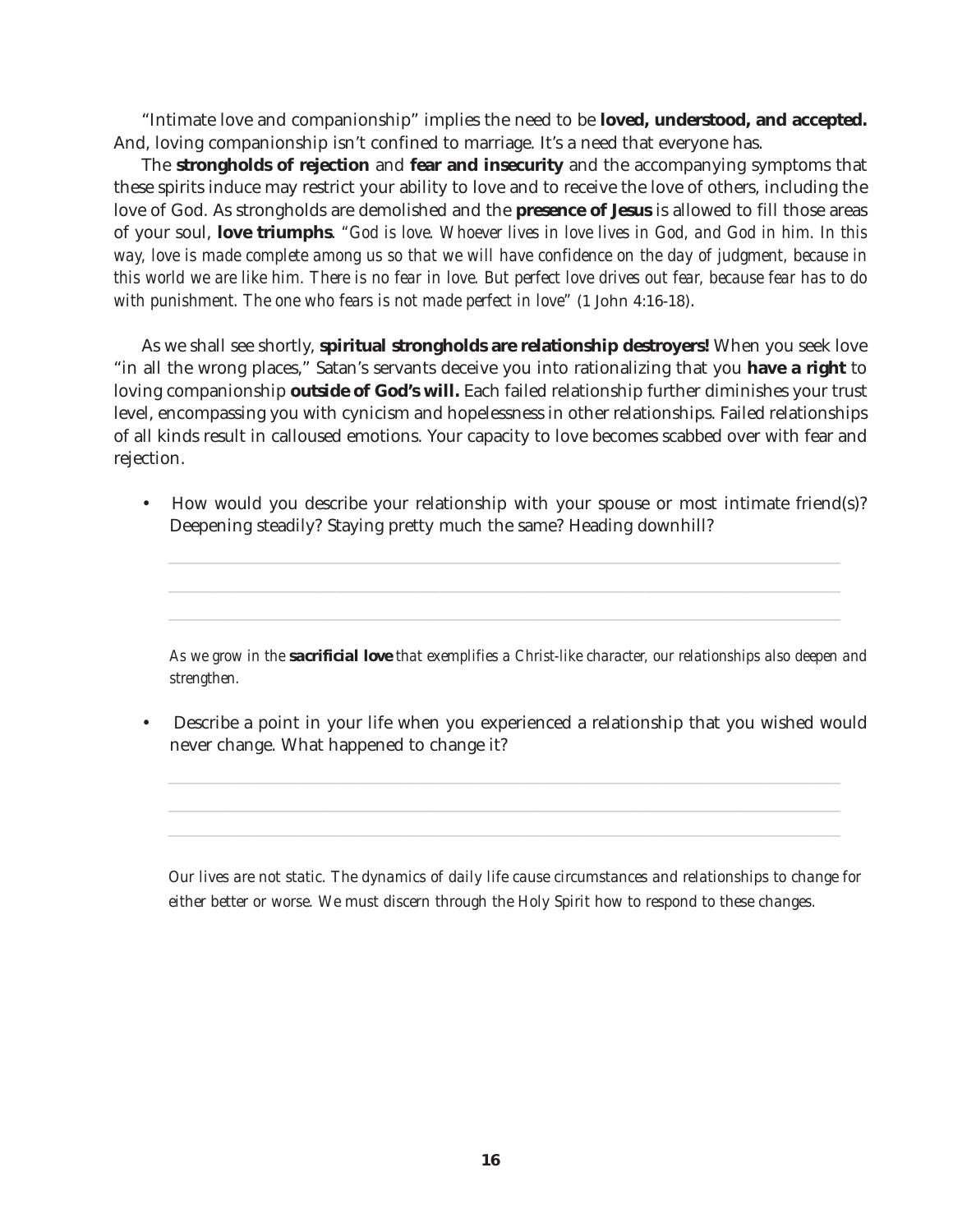### **When the Strongholds Are Demolished, Return to the Seven Needs**

Later in this workbook you'll have the opportunity to demolish in the authority of Jesus any demonic strongholds that may be hindering your life and relationships. It's crucial that afterward you have any or all of these seven needs met in the manner our Lord has prescribed in His Word. This is where others close to you can be of special help as you fill in the old ruts of unrighteous attitudes and actions with responses that are biblical and Christ-like.

After the strongholds of deceit and rejection were demolished, I [Mike] realized I had a strong need for dignity, security, and intimate love and companionship. With Sue's help and the loving input of those in our home fellowship, I experienced the joy of having these needs met. I was 47 years old at the time, and I can't you tell how wonderful it's been to experience the dignity my Father always wanted for me! Now that I'm walking in this dignity, my relationship with our Lord, with Sue and with others is entirely different. With the strongholds gone I'm not only experiencing my own dignity, but I'm able to lovingly uphold the dignity of others as well.

At this point we want to stress how important the relational priorities of the earliest church are to help you meet these seven needs. It will take people who truly care for you as extended spiritual family. You won't have these needs met sitting in a pew or Sunday school class. We encourage you to explore the Hebraic foundations that enabled the earliest followers of Jesus to be so relationally intimate. The three inner relational priorities are critical in order for you to experience dignity and the loving intimacy you long for. Your family and your extended spiritual family that meets in each other's homes are God's means of meeting your needs, especially as you walk together in the 54 "one-anothers" verses of the Newer Testament. This interconnectedness is crucial as well as scriptural!



Explore our website (Restorationministries.org) for more on living out your victory in Jesus.

**A Word of Caution:** Once you're free from the influence of strongholds, you'll be susceptible to their redeveloping if you *don't* have your seven needs met in the way God ordained for you. Fill that void as the Holy Spirit directs you! We'll show you how in Chapter 5.

Our life as followers of Jesus is a **pilgrimage to salvation**—

a journey during which changing circumstances force us to apply His Word.

Our intense desire to become more Christ-like in the power of the Holy Spirit will determine the level of joy and peace we find in our relationship with our Father and with His children.

Our spiritual edification on earth and our victory at the Judgment Throne when we hear our names proclaimed to the hosts of heaven is manifested as the seven needs God has created in us are met in the manner He prescribes.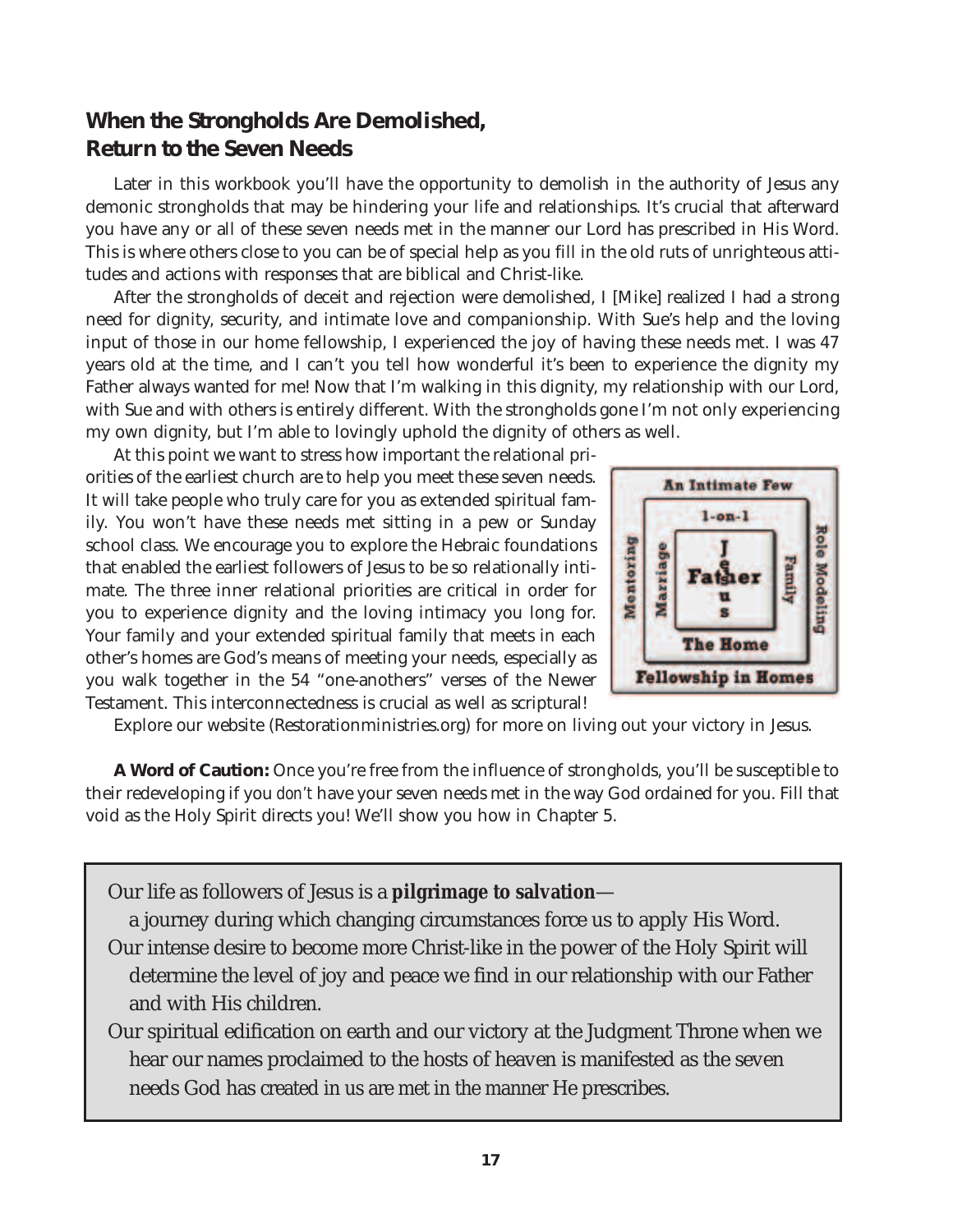# *The Demonic Forces In Strongholds*

**The Sinfulness of Man**

Before we get into the havoc demons create in our lives, we want to re-affirm what we discussed in Part 1 of our series *Freedom In Jesus*:

- 1. Man is first and foremost a sinner at heart.
- 2. Each generation is born with the propensity to sin going all the way back to Adam.

Not many of us like to think of ourselves as depraved sinners. But that's how the Bible portrays us. The more we appreciate how sinful we really are, the greater our appreciation will be for what Jesus accomplished on our behalf on the cross. And, we'll cling more closely to Him on our pilgrimage to salvation.

The Bible reveals that man's motives are *not* basically good, but evil. Once again, God's evaluation of man is, "The LORD saw how great man's wickedness on the earth had become, and that every *inclination of the thoughts of his heart was only evil all the time<sup><i>"*</sup> (Genesis 6:5, emphasis added). Mankind hadn't changed by the time the Newer Testament was written. Paul confirms that *"all have sinned and fall short of the glory of God"* (Romans 3:23). Our propensity to sin is why our Father had to choose His own method of redeeming us from our sins — His Son, Jesus.



In your mother's womb you received your spirit from God. Your spirit is eternal; it doesn't cease at death. From your parents you inherit your soul, that is, your mind, will, and emotions, and your body's physical features. Along with your soul you inherit the sins and iniquities of your forefathers. That's right! Most of us would like to think we only have to concern ourselves with our own sins.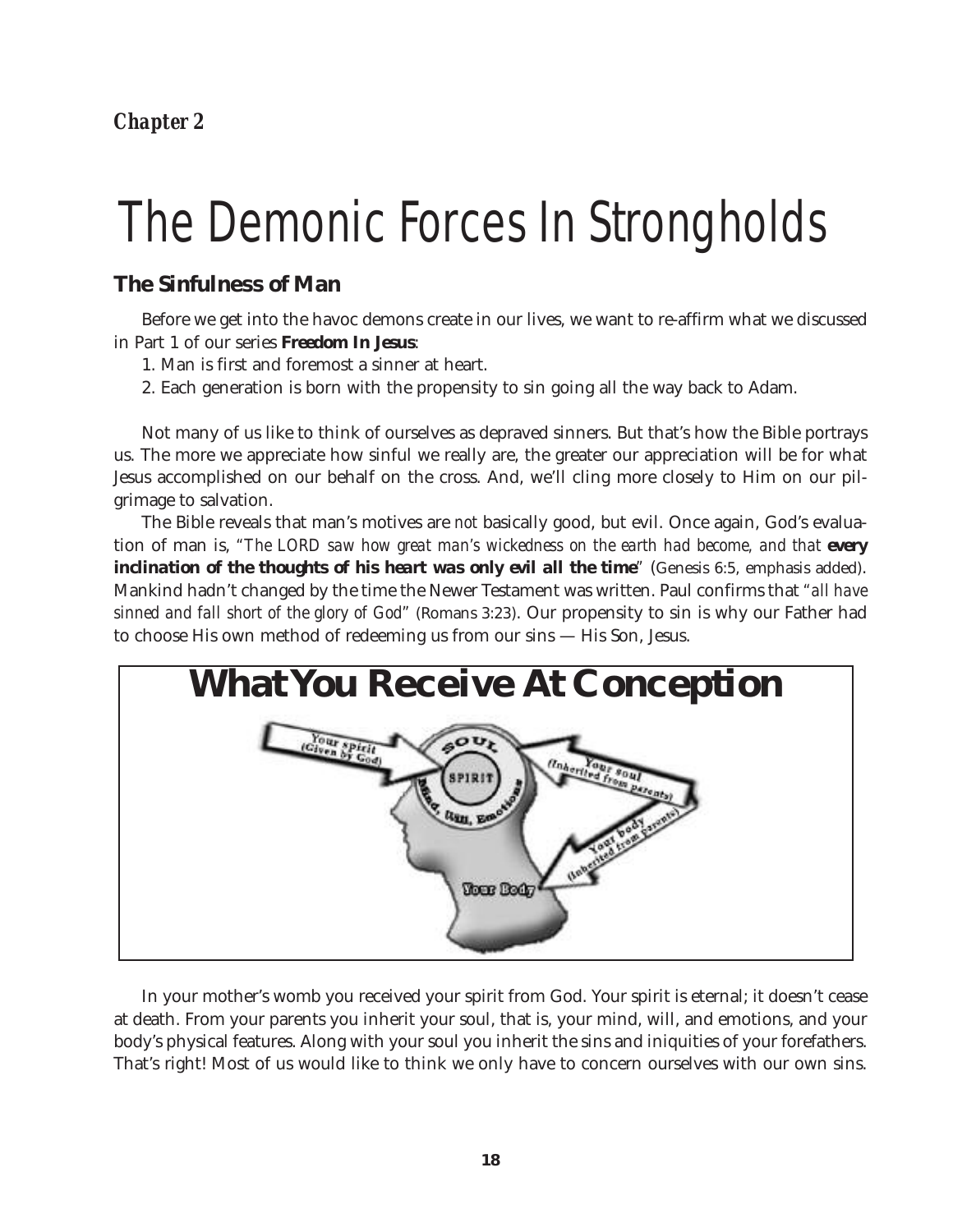But God holds us accountable, to a certain extent, for the sins of our forefathers. So you are born not only with a desire to sin, but also with the inherited responsibility for the sins of your forefathers. God affirms this through His prophet: *"'See, it stands written before me: I will not keep silent but will pay back in full; I will pay it back into their laps — both your sins and the sins of your fathers,' says the LORD"* (Isaiah 65:6,7a, emphasis added). We'll cover this issue again later when we discuss generational strongholds.

**The more we appreciate how sinful we really are, the greater our appreciation will be for what Jesus accomplished on our behalf on the cross. And, we'll cling more closely to Him on our pilgrimage to salvation.**

Scripture substantiates that we are comprised of body, soul, and spirit: *"May God himself, the God of peace, sanctify you through and through. May your whole spirit, soul and body be kept blameless at the coming of our Lord Jesus Christ"* (1 Thessalonians 5:23, emphasis added). The **body** is the part that is subject to the physical frailties of injury, disease, and ultimately death. The **soul** consists of our mind, will, and emotions — the arenas of thought, determination, and feelings. The **spirit** represents the eternal part of our being owned either by Satan as the ruler of this world's system, or by God, Who has redeemed us from slavery to sin.

As you deal with demolishing your own strongholds later in this book, it's important that you understand that your sin lineage goes all the way back to Adam: *"Here is how it works: it was through one individual [Adam] that sin entered the world, and through sin, death; and in this way death passed through to the whole human race, inasmuch as everyone sinned"* (Romans 5:12). So, through your soul you have received your predisposition to sin. And as you'll see, a spiritual battle is being fought over who will rule your soul: the Holy Spirit or demonic strongholds.

Don't get discouraged! It's because of His loving desire for reconciliation that our Father sent Jesus on our behalf, *"For as in Adam all die, so in Christ all will be made alive"; "So it is written: 'The first man Adam became a living being"; the last Adam, a life-giving spirit"* (1 Corinthians 15:22,45).

Before you go on, begin to perceive yourself as *spirit, soul***,** and *body.* Why? Because before any of us put our trust in Jesus and became children of our Father's, our relationships were based upon our soul and body. After the strongholds are gone you're in tune with the Spirit. So you will need to revamp ALL your relationships: your marriage, your parents, your children, and all others close to you.

| Relationships With Strongholds | Relationships Without Strongholds |  |  |
|--------------------------------|-----------------------------------|--|--|
| <b>First: Soul</b>             | <b>First: Spirit</b>              |  |  |
| Second: Body                   | Second: Soul                      |  |  |
| Third: Spirit                  | Third: Body                       |  |  |

Re-aligning how you relate to others is a critical feature of your life after you've demolished the strongholds that influence your current relationships. Believe this: If strongholds are influencing you, none of your relationships, including that with God, are the way He wants them. We'll help you re-align them in Chapter 5, *After You've Demolished The Strongholds.*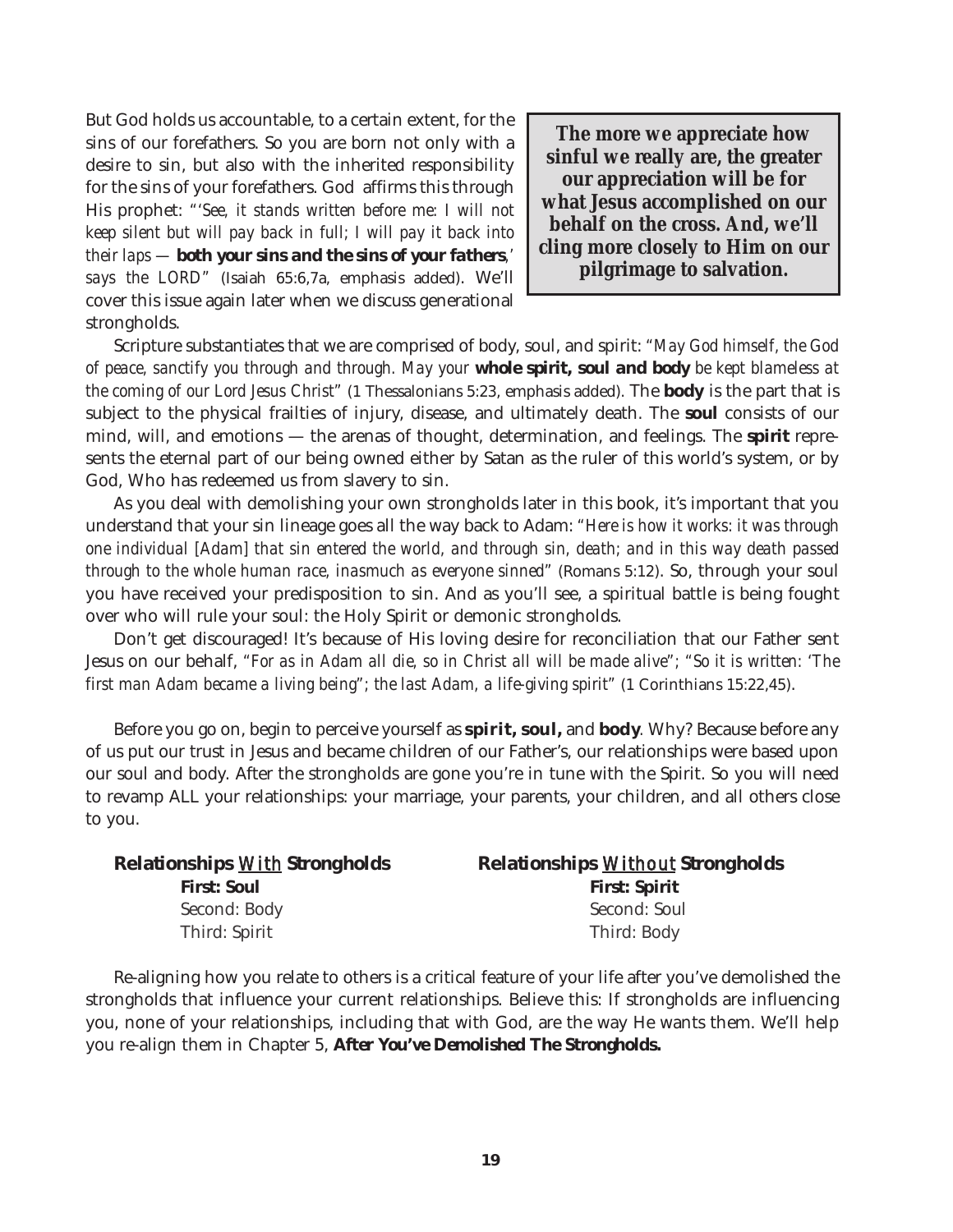#### **The Demonic Forces Arrayed Against You**

In the Newer Testament, people who are afflicted by evil spirits are often said to be "demon-possessed." The Greek word translated in these instances, *daimonizomenoi,* is more literally rendered **"demonized,"** that is, **afflicted or influenced in some degree by demons.** The emphasis is more on **degrees of influence or control** than on total possession. The manifestation and intensity of demonization varies: the young man thrown into convulsions by *the spirit* tormenting him (see Luke 9:38-43); the *demonized* man who cried out in the synagogue where Jesus was teaching, *"What do you want with us, Jesus of Nazareth? Have you come to destroy us?"* (see Luke 4:33-36); the slave girl who had *a spirit* by which she predicted the future (see Acts 16:16); the deranged man from the region of the Gerasenes who was inhabited by *a legion of evil spirits* but was still able to run to Jesus (see Mark 5:1- 20). "Influence" or "control" is a more accurate description for these cases than "possession".

Remember, as followers of Christ we've been sealed with the Holy Spirit, *"a deposit guaranteeing our inheritance until the redemption of those who are God's possession"* (Ephesians 1:14). Yet to the extent in which we have **fellowship with demons** (Greek *koinonia* in 1 Corinthians 10:20) we open ourselves to demonic influence and affliction in our soul. Eventually this influence will lead to ever deeper oppression and desire to sin.

The battlefield between the Spirit of God and the demonic spirits is being fought in the area of your **soul**, that is, your **mind, will, and emotions**. It is here that you face your daily decisions of Spirit-controlled living or sin-influenced living: *"Those who live according to the sinful nature have their minds set on what that nature desires; but those who live in accordance with the Spirit have their minds set on what the Spirit desires. The mind of sinful man is death, but the mind controlled by the Spirit is life and peace; the sinful mind is hostile to God. It does not submit to God's law, nor can it do so"* (Romans 8:5-7, emphasis added).

**Note the following warnings given to FOLLOWERS OF JESUS. Because you ARE susceptible to demonic attack, these admonitions are essential for you to be aware of:**

- *"Put on the full armor of God so that you can take your stand against the devil's schemes"* (Ephesians 6:11, emphasis added).
- *"For our struggle is not against flesh and blood, but against the rulers, against the authorities, against the powers of this dark world and against the spiritual forces of evil in the heavenly realms"* (Ephesians 6:12, emphasis added).
- *"Be self-controlled and alert. Your enemy the devil prowls around like a roaring lion looking for someone to devour"* (1 Peter 5:8, emphasis added).
- *"He* [Satan] *was given power to make war against the saints and to conquer them"* (Revelation 13:7, emphasis added).
- *"The Spirit clearly says that in later times some will abandon the faith and follow deceiving spir*its and things taught by demons" (1 Timothy 4:1, emphasis added).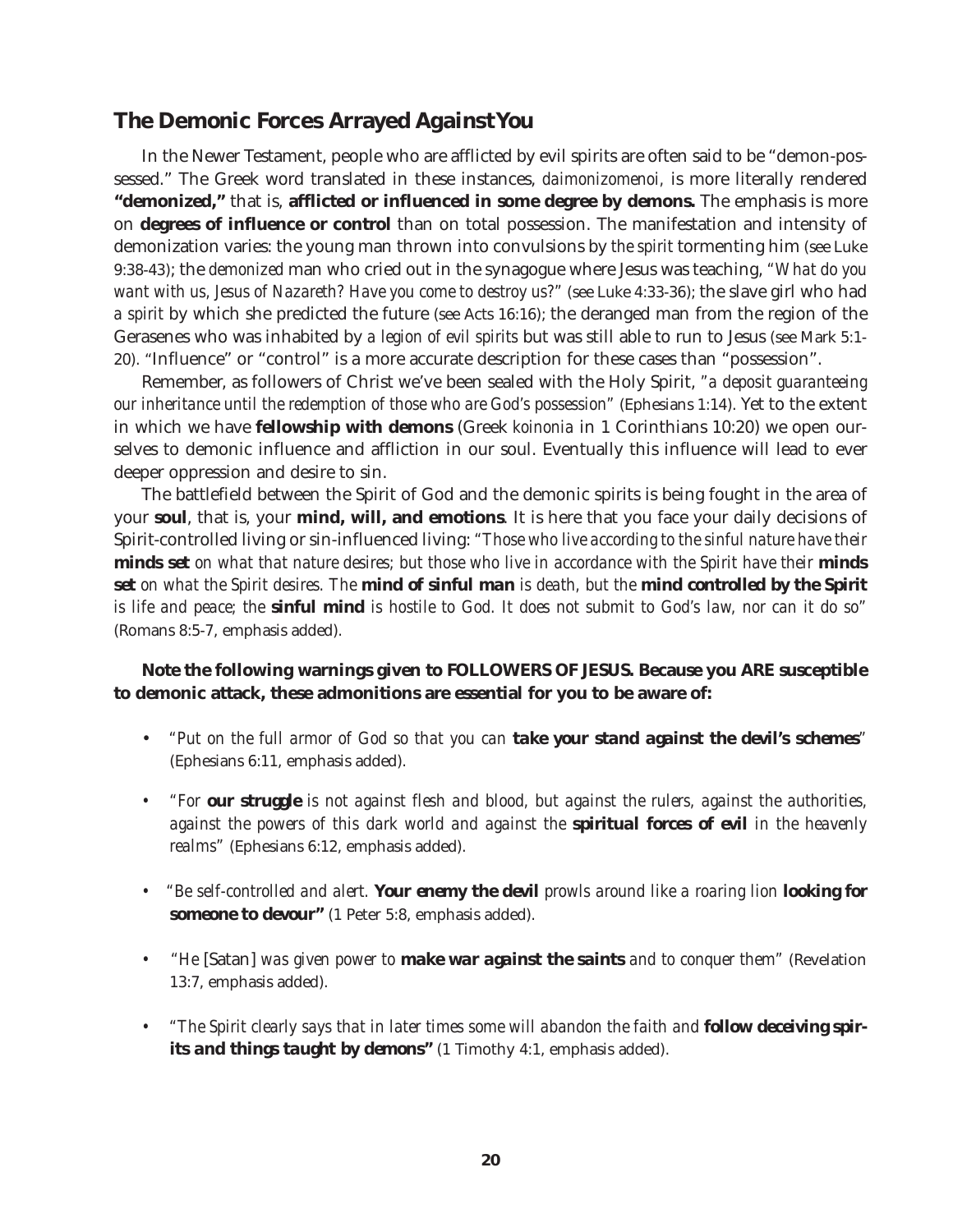- *"Those who oppose him [the Lord's servant] he must gently instruct, in the hope that God will grant them repentance leading them to a knowledge of the truth, and that they will come to their senses and escape from the trap of the devil, who has taken them captive to do his will"* (2 Timothy 2:25-26, emphasis added).
- *<sup><i>•</sup>But I am afraid that just as Eve was deceived by the serpent's cunning, your minds may some-*</sup> *how be led astray from your sincere and pure devotion to Christ"* (2 Corinthians 11:3, emphasis added).

We can clearly see by these verses that Christians today are indeed engaged in the **same manner of spiritual warfare** that Jesus and His disciples confronted. Both the Older and Newer Testaments are replete with references to **evil and unclean spirits**. When you choose to give in to temptation rather than resist, you open up a **foothold for demonic influence.** We're warned, *"He who keeps on sinning is of the devil, because the devil has been sinning from the beginning. The reason the Son of God appeared was to destroy the devil's work"* (1 John 3:8, emphasis added).

The Bible reveals that one-third of the angels sided with Satan in their rebellion against God and were cast down to the earth. While we don't know their exact number, we can surmise that there are significant quantities of demons to wage war against the followers of Jesus. But, as we'll explore in the following chapters, our **weapons of warfare** in this daily struggle to choose righteousness rather than succumb to temptation are indeed "*mighty through God to the pulling down of strongholds"* (2 Corinthians 10:4, KJV).

The spiritual world is hidden from our vision, but nonetheless is **very real**. As those who trust Jesus, we are encouraged by the assurance that our *"spirits are seated with Christ in the heavenly realms"* (Ephesians 2:6). We're sealed with the indwelling Holy Spirit during our earthly pilgrimage (see Ephesians 1:13). Yet, in spite of everything God accomplishes on our behalf, we are capable of being defeated. *"*[Satan] *was given power to make war against the saints and to conquer them. And he was given authority over every tribe, people, language and nation"* (Revelation 13:7, emphasis added).

**Anchor this reality for yourself**: In the spiritual realm a vicious battle is being waged for the souls of men. In effect, it's a battle between God and Satan. Its outcome will determine whether the truth of Jesus and His Lordship will reign in your life, or the deception of Satan triumph.

The overwhelming evidence in the Bible shows that our Father desires all His children to grow in **character and power to conform to the image of Jesus Christ.** Because of their potential to grow more like Jesus and to extend the KINGDOM of God, those who follow Jesus are under greater demonic scrutiny than unbelievers. According to pollster George Barna, almost half of today's Christians **discredit the reality of "the devil"** in the person of Satan. *These writers don't!* **We must constantly be alert!**

**What can you know about Satan from the following verses?**

**• He Is the Ruler of the Kingdom of the Air, Now at Work in Those Who Disobey God**  *"As for you, you were dead in your transgressions and sins, in which you used to live when you followed the ways of this world and of the ruler of the kingdom of the air, the spirit who is now at work in those who are disobedient"* (Ephesians 2:1,2).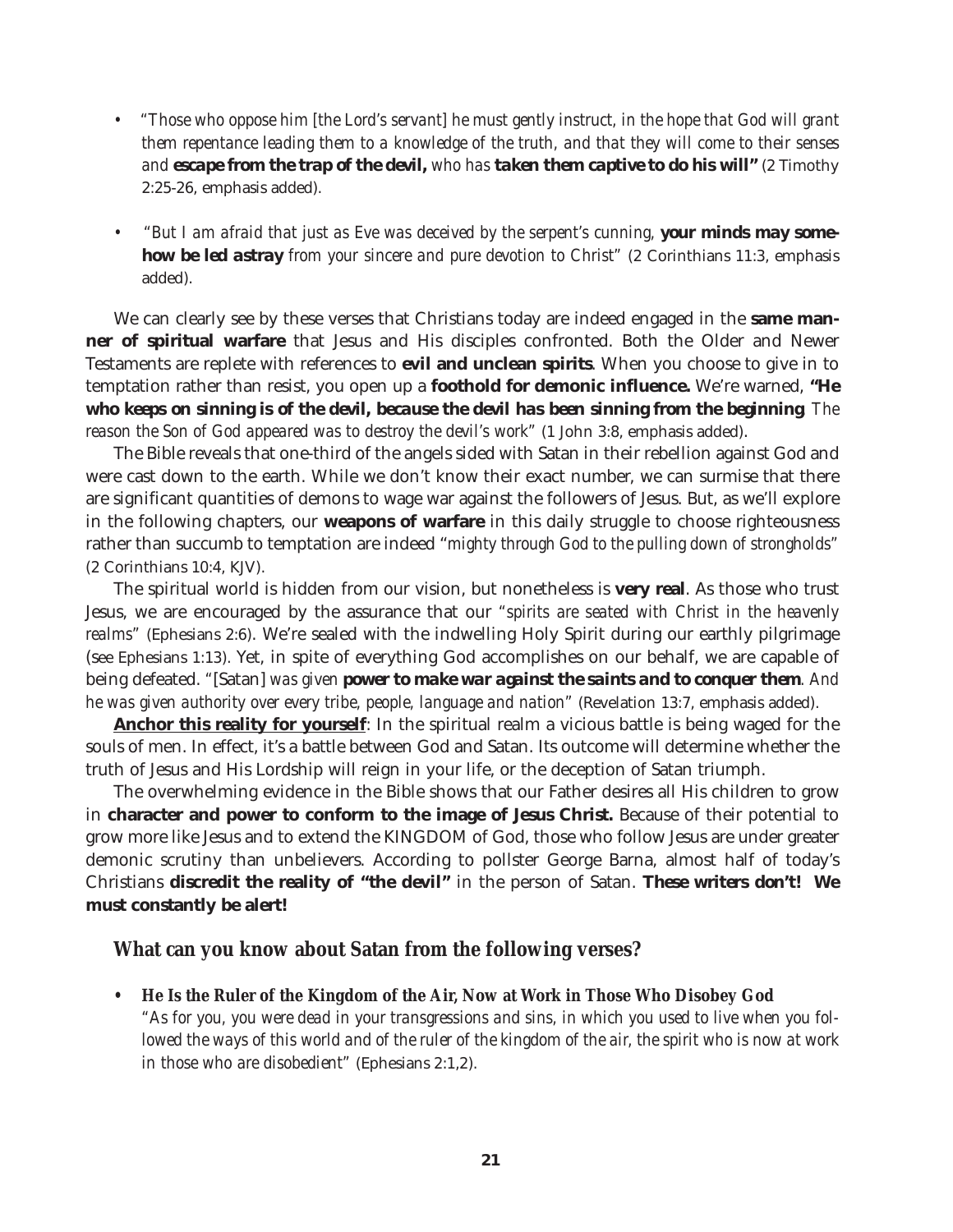- **He Masquerades As an Angel of Light** *"And no wonder, for Satan himself masquerades as an angel of light. It is not surprising, then, if his servants masquerade as servants of righteousness"* (2 Corinthians 11:14,15).
- **He Takes People Captive To Do His Will**  *"That they will come to their senses and escape the trap of the devil, who has taken them captive to do his will"* (2 Timothy 2:26).

**What can you know from the following verses about the battle going on over the souls of men?**

- **We Are Not Fighting a Habit, a Character Weakness, Or Even Other People**  *"For our struggle is not against flesh and blood, but against the rulers, against the authorities, against the powers of this dark world and against the spiritual forces of evil in the heavenly realms"* (Ephesians 6:12).
- **Satan Is Committed to Our Destruction** *"Then the dragon [earlier described as Satan in Rev. 12:9] was enraged at the woman and went off to make war against the rest of her offspring — those who obey God's commandments and hold to the testimony of Jesus"* (Revelation 12:17).
- **Jesus Came To Destroy the Work of Satan in Every Believer's Life**  *"He who does what is sinful is of the devil, because the devil has been sinning from the beginning. The reason the Son of God appeared was to destroy the devil's work"* (1 John 3:8).
- **Satan Is Always at Work Sowing Destruction** *"Be self-controlled and alert. Your enemy the devil prowls around like a roaring lion looking for someone to devour"* (1 Peter 5:8).

Satan's influence in your life is often hidden, controlled through **strongholds** in your soul your mind, will, and emotions. (NOTE: In the Older Testament, the Hebrew word for **"stronghold"** is often used in a positive way to denote a fortification or defense for protection, as in 2 Samuel 22:3, *"He is my stronghold, my refuge and my savior",* and Psalm 144:2, *"He is my loving God and my fortress, my stronghold and my deliverer."* In the Newer Testament, however, a very different negative con-

**Key to the operation and destruction of strongholds is 2 Corinthians 10:3-6:**

*"For though we live in the world, we do not wage war as the world does. The weapons we fight with are not the weapons of the world. On the contrary, they have divine power to demolish strongholds. We demolish arguments and every pretension that sets itself up against the knowledge of God, and we take captive every thought to make it obedient to Christ. And we will be ready to punish every act of disobedience, once your obedience is complete."*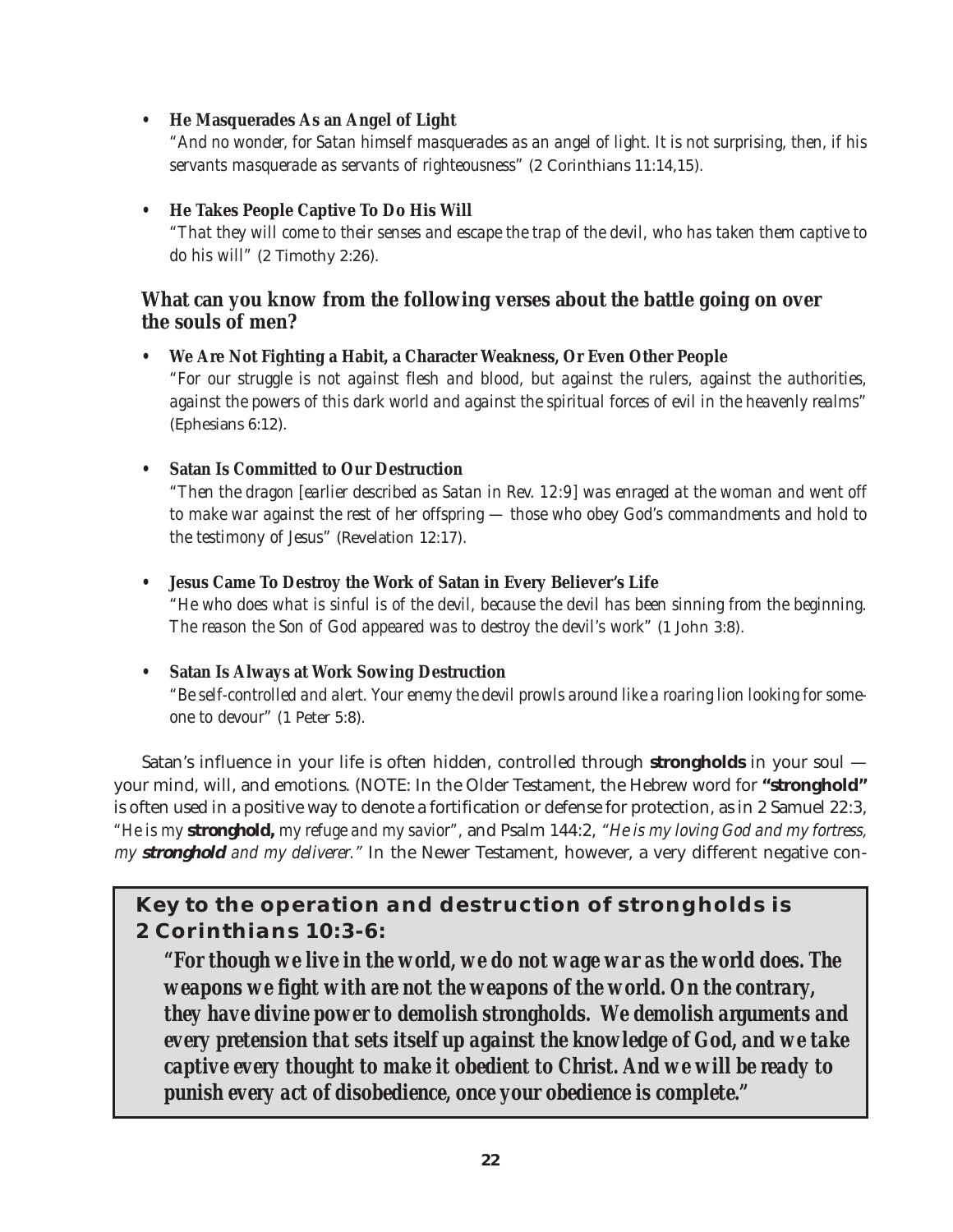notation of the "fortress" idea appears. The enemy is not kept out. The spirits of darkness have been given permission **by your sinful decisions and those of your forefathers** to take up residence within those areas of your soul that are **not yielded fully to Christ.** The freedom available to you in Christ is thwarted, and you are kept imprisoned by the influence of those demonic strongholds.

#### **The Definition of Strongholds**

- **A stronghold is a demonic fortress of thoughts housing evil spirits that:**
- **(1) control, dictate, and influence your attitudes and behavior;**
- **(2) oppress and discourage you;**
- **(3) filter and color how you view or react to situations, circumstances, or people.**

As you entertain thoughts and participate in activities that are **contrary to the will of God,** you open yourself up to demonic inhabitation **in those areas**. When these thoughts and activities become **habitual,** you allow a **spiritual fortification** to be built around that demonic spirit and its influence. You become so accustomed to responding to the influence and control of the "voice" of that spirit that you believe it's the voice of your own mind.

Keep in mind that demons monitor your activities and set up circumstances to tempt you. They agitate your thoughts and emotions until you're too confused to remember to pray. They cause you to **misperceive situations** in order to damage your relationships with others. Through demonic agitation you **develop wrong conclusions** about other people's actions toward you. Have no doubt about this: Demonic spirits are always ready to disrupt relationships!

Many of your incorrect beliefs and attitudes have been learned through your environment, i.e., family circumstances, life and relational experiences, and educational influences. Knowledge acquired from secular sources that disagree with biblical truth lodges doubt and unbelief into your spiritual perspective. All your thoughts can be traced back to beliefs based either on the **truth of Scripture or on Satan's lies.** Through your misinterpretation of life situations, you establish a dwelling place for satanic activity in your soul.

A demonic stronghold is anything compelling enough to hold you in its power to **keep you from receiving God's love and truth.** Within a stronghold that's been erected in your soul, that spirit arouses a defensive posture that causes you to **"rationalize"** your current situation. The existence of a stronghold can be recognized because it will be that area of your life in which you **consistently have problems** and **cannot live in victory.** You can tell a spiritual stronghold is established because a **habitual pattern** of failure or hopelessness exists. This isn't a one-time event or response, but a consistent ungodly thought pattern or action that is your *first inclination*.

Your world view, your personal perspective of reality, colors all your decision making. This perspective has developed over a long period, including the time before you became a Christian. Many of your innate responses to situations are rooted in the character of Satan, the father of lies. He stirs up wrong emotional responses to the circumstances you face. The circumstance itself doesn't cause the emotion, but **what you believe** about the circumstance does.

For example, you may have believed a demonically-induced lie that your older brother always treated you cruelly while you were growing up. In truth, however, you were an obstinate, rebellious child, and when your parents put your brother in charge when they were away, you caused a lot of trouble! Your brother's reports resulted in parental discipline, yet you blamed your brother for your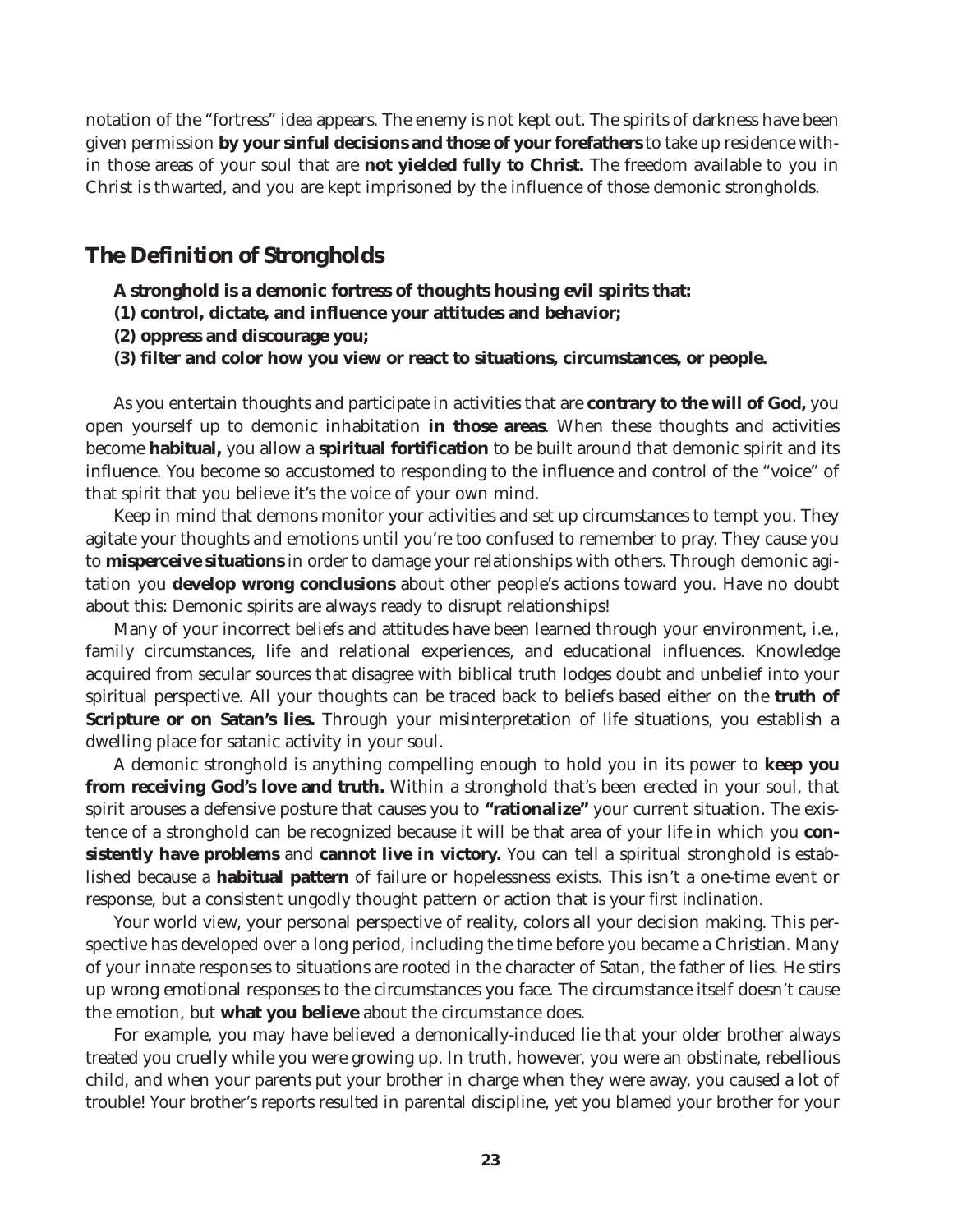own rebellion. The spirit hiding behind the stronghold seized the opportunity to turn your anger into a lie of cruel abuse, which you believed. Whenever you think about your brother, anger and bitterness flame — over a twisted "reality" that never happened!

Understand this: A chief demonic goal is to destroy your intimate relationships. Your relationship with your Father and His Son, Jesus, with those in your household, and with those with whom you share close fellowship are targets the demonic forces seek to destroy. Why? Because emotionally isolated people are easier for them to influence, control, and oppress than people who have loving, supportive relationships.



#### **Tempting Thoughts Lead You to Sinful Actions**

Scripture reveals that you are able to suppress God's truth in your mind. As Paul warns the Roman believers, those who have known the will of God can turn away to futile thinking. When they refuse to respond to the Spirit of Truth to reject those sinful thoughts, their hearts are deceived in that area. (See Romans 1:18-22.) Yet such people believe that they really are right! Their own darkened concept of wisdom becomes more important to them than the truth of God. And those sinful thoughts lodged within their hearts then lead to sinful actions. Remember from the Preface of this book, "Once a person is deceived, *he does not recognize* that he is deceived, *because he has been deceived!"*

The apostle James describes a similar pattern: the mind's response to tempting thoughts brings about a sinful response. *"No one being tempted should say, 'I am being tempted by God.' For God cannot be tempted by evil, and God himself tempts no one. Rather, each person is being tempted whenever he is being dragged off and enticed by the bait of his own desire. Then, having conceived, the desire gives birth to sin; and when sin is fully grown, it gives birth to death"* (James 1:13-15; emphasis added). The father of temptation, Satan, uses spiritual strongholds in your soul to tempt you with a sinful thought. How you respond to that thought determines if that area of your mind is taken captive and drawn to sin, or whether you take the thought captive and do what Jesus would do.

#### **The Process of Stronghold Development**

Strongholds are developed through **demonic agitation.** For example, reflect on some **thought** that you realize in your spirit is contrary to the mind of Christ, such as a sexual fantasy. At this point you have two options:

**1)** You can rebuke the unclean spirit that put the tempting thought there and fight back by bringing your thoughts into obedience to Jesus (see 2 Corinthians 10:5). Or,

**2)** You can entertain that thought a little longer. At this point you begin to **develop an emotion** about that thought — lust, arousal, fantasy. As that emotion continues, you're moved to **take some action,** if not now, then at some ripe moment in the future. The seed of fantasy will eventually grow into an opportunity to fulfill that emotional longing, and a sexual enactment may follow. If you choose to ignore the warning conviction of the Holy Spirit, you'll continue in these actions until they become **habitual.** At that point, without God's power released in you by your repentance,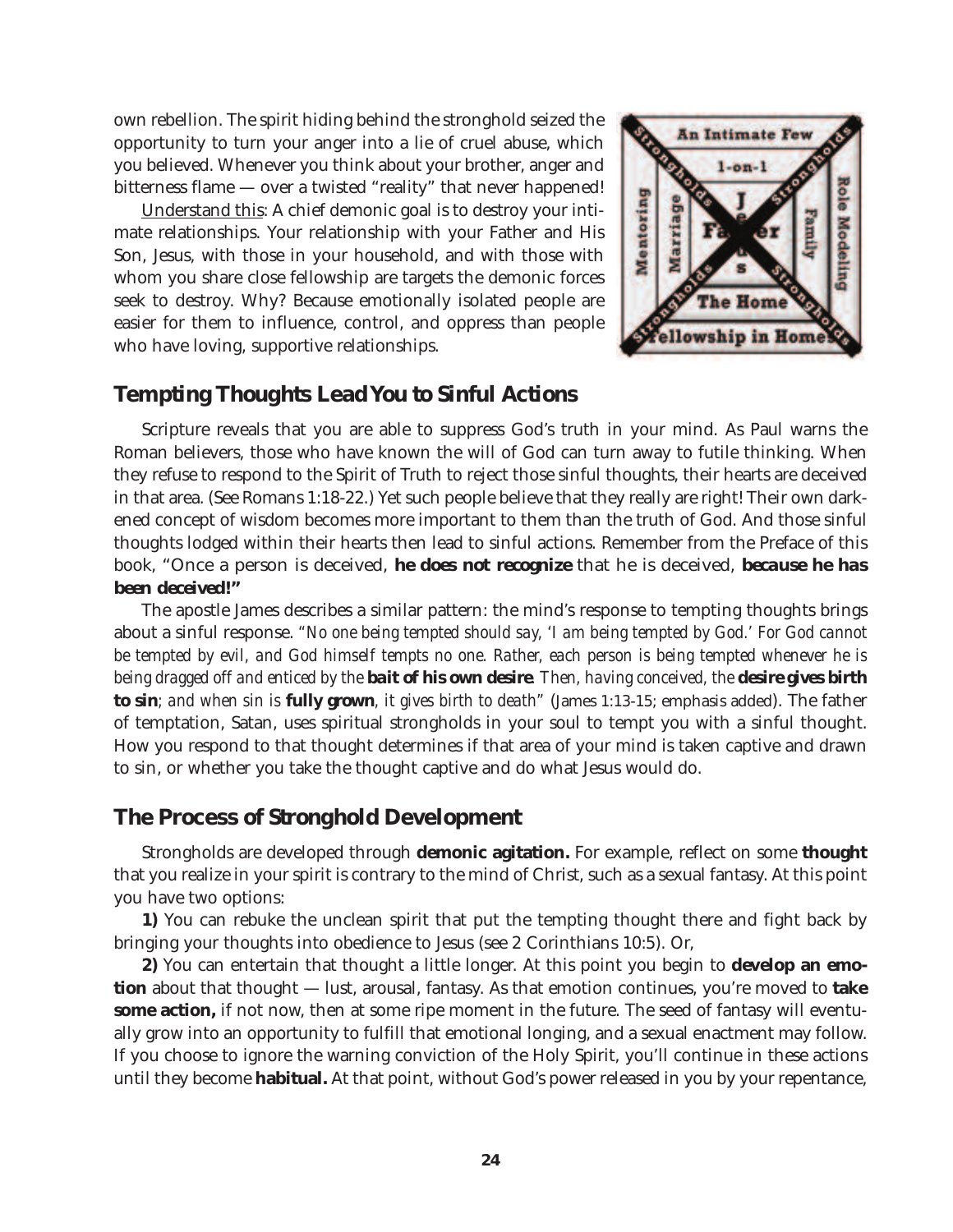you are then held prisoner to this habit by an unclean spirit. A **spiritual stronghold** has been built in your soul. The "voice" of that spirit sounds just like your own inner thought voice, and you're completely unaware of its presence.

#### **In Summary:**

- *1) Satanic-inspired THOUGHTS are introduced into your mind.*
- *2) Entertaining these thoughts brings on EMOTIONS.*
- *3) Giving in to emotions eventually leads to taking some sort of ACTION.*
- *4) Continual participation in this behavior causes you to develop a HABIT.*
- *5) Once a habit is developed, a STRONGHOLD is built by that spirit.*

#### **How Does God Get Shut Out By A Stronghold?**

Since the *"Spirit of him who raised Jesus from the dead is living in you"* (Romans 8:11), you have the power to **conform your mind** to that of Jesus. You are able to **make decisions** that are pleasing to God according to the truth of His Word. The weapons you use to wage war against the forces of darkness *"have divine power to demolish strongholds. We demolish arguments and every pretension that sets itself up against the knowledge of God"* (2 Corinthians 10:4,5). You can elect to put your feelings under the **control of the Holy Spirit**. NOTE: The "knowledge" of God referred to here is your *experiential insight and awareness* of your heavenly Father, not just a volume of facts about Him. Tragically, many know a lot *about* God but are not indwelt by His Spirit in relationship with Him. Therefore, they have no "divine power" with which to wage spiritual warfare.

Once your soul has been infiltrated by a stronghold, your mind, will, and emotions filter all your perceptions through that demonic stronghold. This does *not* mean you're "demon-possessed"; you are "demonized" in those areas you have habitually given over to sin. As a follower of Christ, you are inhabited by the Holy Spirit. However, those areas of your soul that you have **willingly yielded to sin** are fair game to become **footholds for satanic involvement.** Heed the warning in Luke 11:35,36: *"See to it, then, that the light within you is not darkness. Therefore, if your whole body is full of light, and no part of it dark, it will be completely lighted, as when the light of a lamp shines on you"* (emphasis added).

#### **Note the differences between arguments and pretensions.**

**ARGUMENTS: "Reasoning, rationalizations, intentions hostile to God's truth."** This part of a stronghold concerns the **thought processes** and patterns you use to **deny that there is a problem**. When you raise these arguments like walls, as in the diagram that follows, **God's Love and His Truths** are prevented from entering your thoughts. Your **rationalizations and justifications** for your attitudes and behaviors keep the humility that precedes repentance from seizing your heart and convicting you of sin.

**PRETENSIONS: "Pride, self-exaltation, self-preservation."** This part of the stronghold reveals the **pride and rebellion** that you erect like another wall. They **prevent you from seeking the power of the Holy Spirit** in personal prayer or through ministry to release you from captivity. You falter in the will or desire to break free from the spirit's influence. Again, the **Love and Truths of God are blocked** from penetrating your decision-making processes.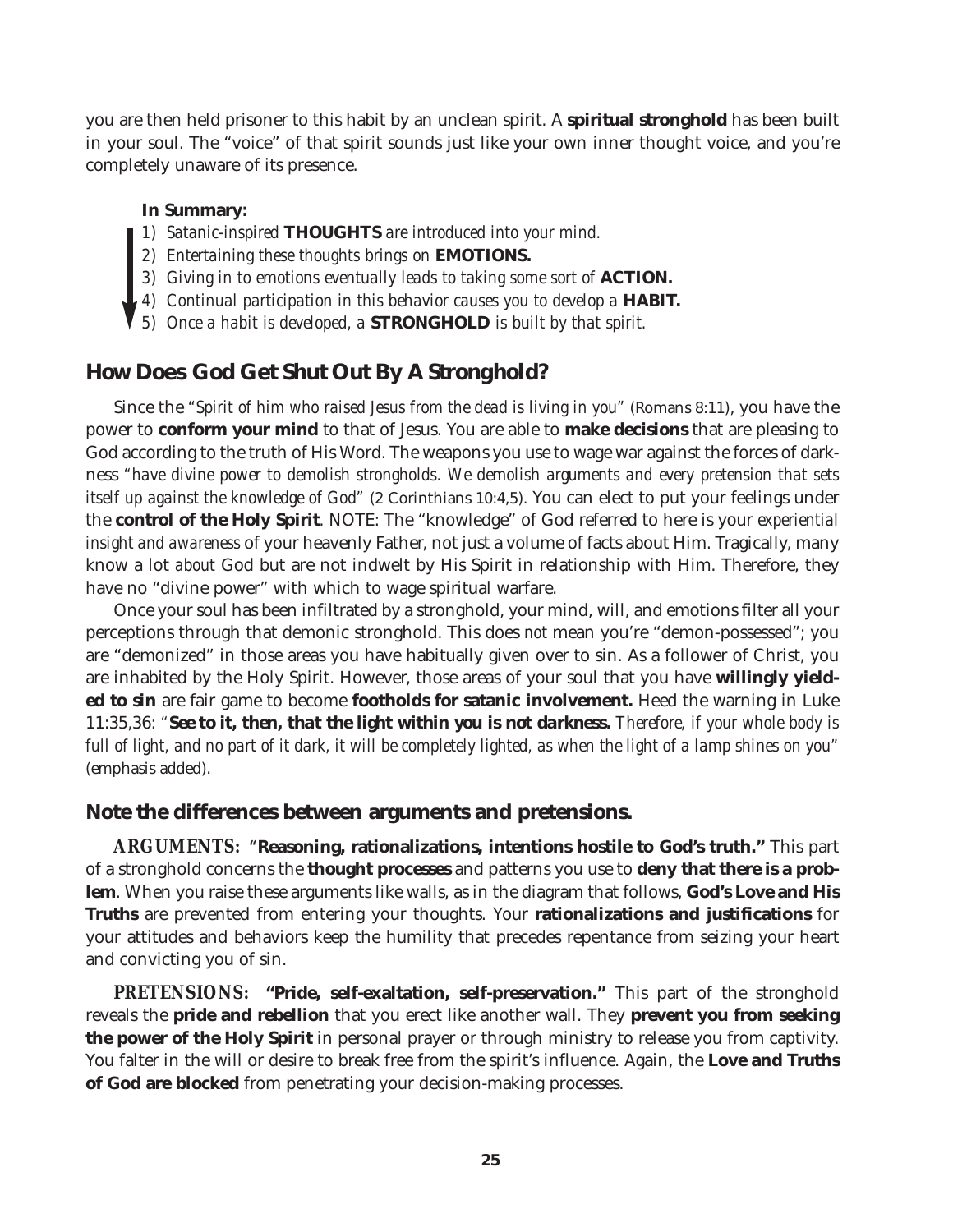Some particular area of your mind, will, and emotions as shown in the diagram below has continued in **sinful defiance of God's will** through the influence of a demonic spirit or spirits. All other activities and relationships are filtered through the thoughts, decisions, and feelings aroused and agitated by the spirit that is protected by the stronghold "fortress." You're probably unaware that

these thoughts and feelings are being whispered to you because the "voice" sounds **just like your own internal voice.** When confronted with opposition to your decisions or actions, you **deny** that you have a problem **(argument)** or rationalize that you **have a right** to the emotion or activity that you're pursuing **(pretension).** The convicting work of the Holy Spirit that would otherwise cause you to repent and confess your rebellion to God's ways and truth **is blocked out.** He is faithfully presenting the truth to you out of His great love, but you have chosen by habitual pattern to heed the familiar voice of the demonic spirit protected in its stronghold.



Another way of understanding the effects of strongholds is illustrated on the opposite page. Key to grasping this concept is 1 Corinthians 2:13,14: *"This is what we speak, not in words taught us by human wisdom but in words taught by the Spirit, expressing spiritual truths in spiritual words. The man without the Spirit does not accept the things that come from the Spirit of God, for they are foolishness to him, and he cannot understand them, because they are spiritually discerned"* (emphasis added).

#### **Here is an example of how stronghold influence plays itself out.**

In the diagram on the next page, Person #1 is a pastor or elder seeking a message for his congregation. **(a)** The Holy Spirit gives him a message to share that **passes into his spirit. (b)** As he shares his message, the words pass through his soul and out of his body through his mouth. **(c)** His words enter the body of Person #2 through his ears and thus **into his mind, will, and emotions.** He may hear the words but **fail to understand the spiritual truths** and the application of those truths. (We see this so often when we ask people, "What was the sermon about this past Sunday?" They can't even remember the main point of the message.) Because spiritual truths are from the Holy Spirit and are **"spiritually discerned," (d)** the understanding which the Holy Spirit would have given to Person #2 would have affirmed, strengthened, and brought into application the truth that was spoken and heard. But, **the arguments and pretensions of the strongholds have blocked both the understanding and the empowerment of the Spirit to do this.**

Many of God's children crave to hear His voice and feel His love but they are hindered because of the interference of strongholds. (The spirits of deceit and rejection kept Mike from experiencing God's love for over 45 years.) Even as the Holy Spirit seeks to bring a certain area of our lives into submission to God's will, the arguments and pretensions associated with the strongholds **ward off**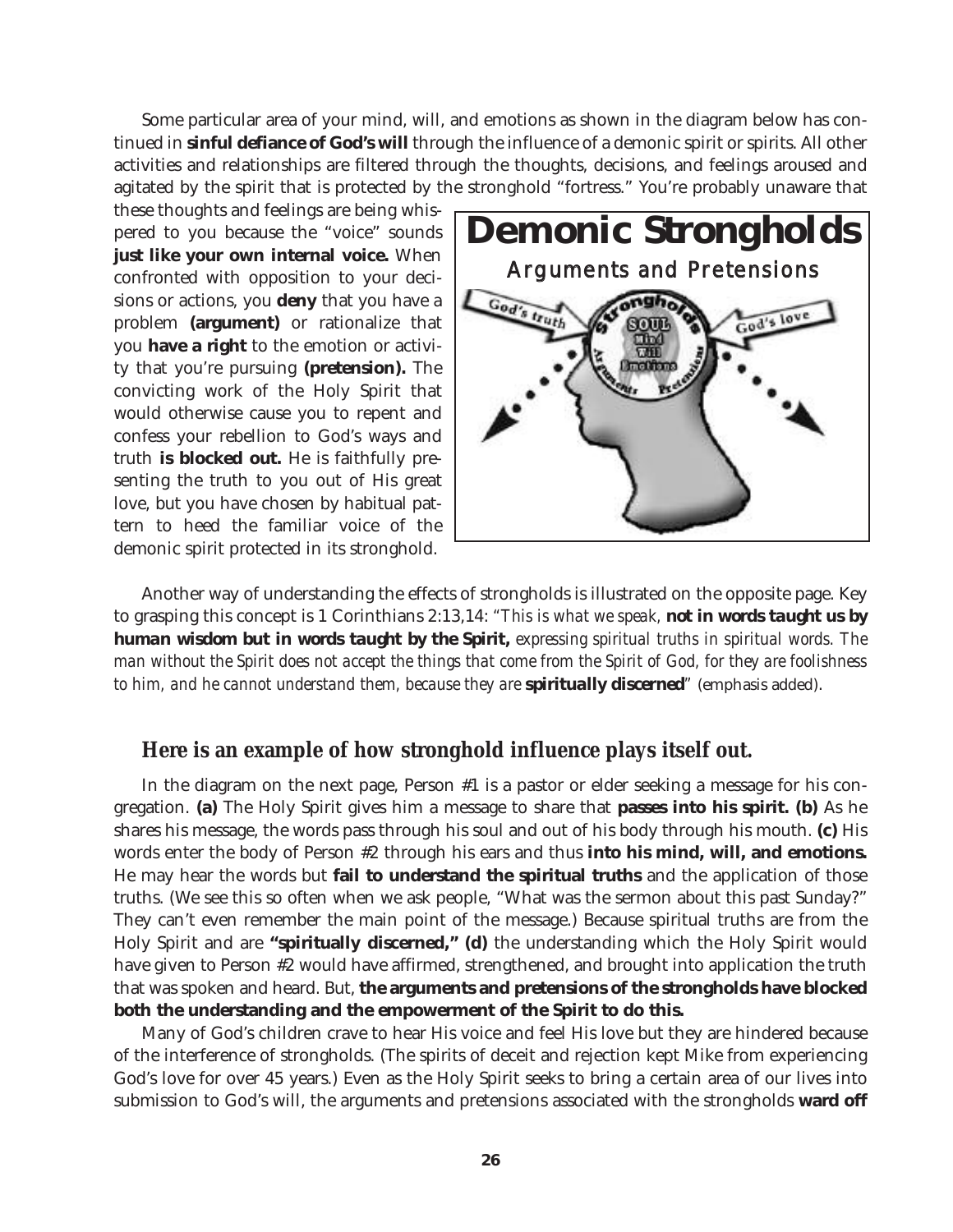

**the truth of God's love;** there is now a breach in our fellowship with God. We can't clearly hear His will for our lives with a pure heart. A sinful blockage deafens our will to obey and impairs our intimacy with our Father.

#### **Yes, Christians Can Be Demonized**

Such a huge percentage of Americans claim to be Christians. Yet our nation leads the world in sinful lifestyle choices, divorce, and export of pornography. How can this be? Perhaps because so many who are churched have misperceived God's grace, excusing it as a license to sin. Others have totally discarded His commands and laws, disdainfully rejecting such restraints on their self-gratification. Can there be any doubt that such lies and deceptions have developed and been perpetuated in the body of Christ aside from demonic intervention?

This is the same nature of deception Paul sharply confronted among the Roman believers:

*Therefore, do not let sin rule in your mortal bodies, so that it makes you obey its desires; and do not offer any part of yourselves to sin as an instrument for wickedness. On the contrary, offer yourselves to God as people alive from the dead, and your various parts to God as instruments for righteousness. For sin will not have authority over you; because you are not under legalism but under grace. Therefore, what conclusion should we reach? "Let's go on sinning, because we're not under legalism but under grace"? Heaven forbid! Don't you know that if you present yourselves to someone as obedient slaves, then, of the one whom you are obeying, you are slaves — whether of sin, which leads to death, or of obedience, which leads to being made righteous?* (Romans 6:12-16, CJB).

Many today might deny that followers of Jesus can be demonized in a particular area of their lives yet be obedient to Him in the rest. Sue: "I'd always feared rejection by others for as long as I can remember. When I turned from my sins and gratefully received the forgiveness of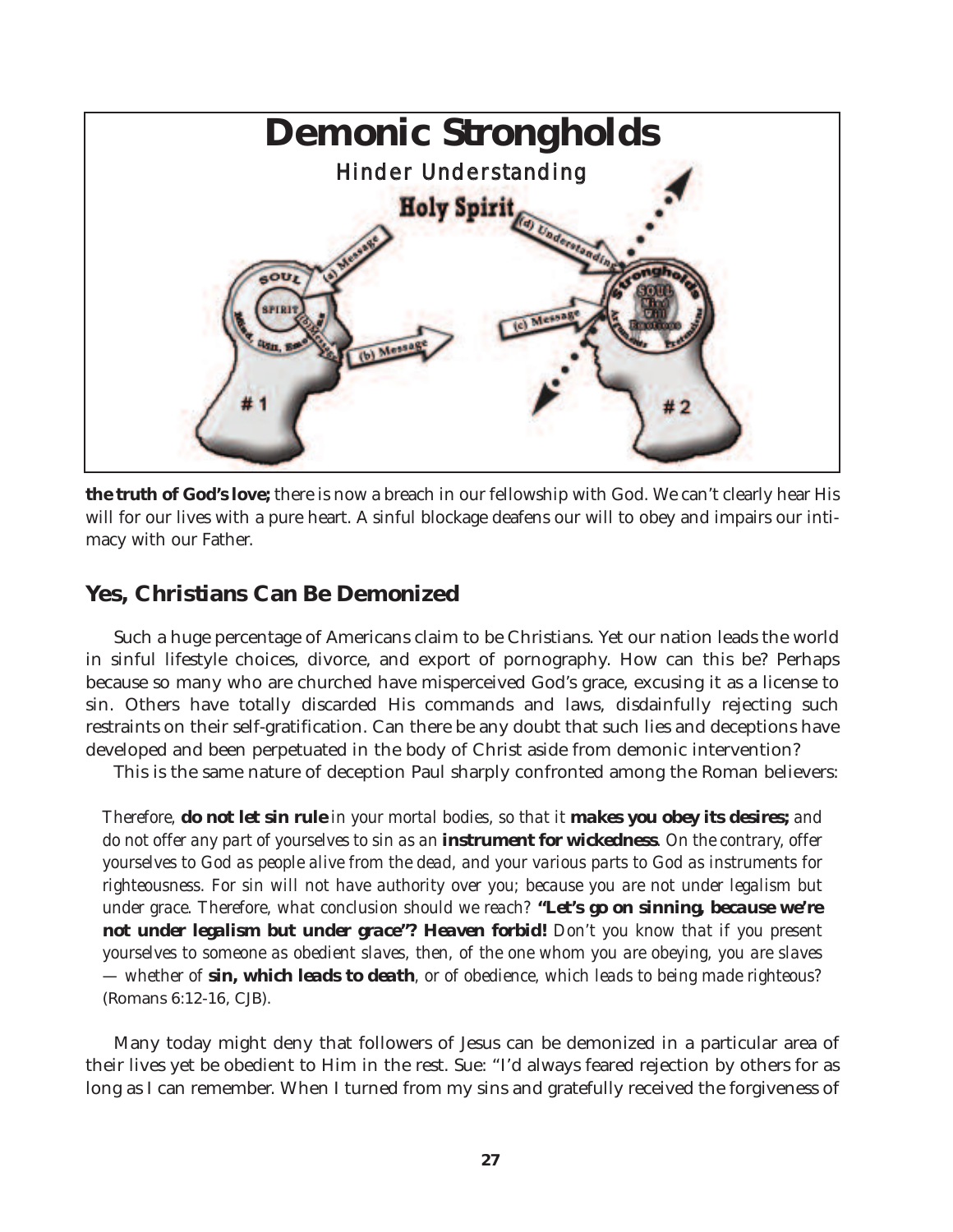my heavenly Father in Jesus, I was still plagued by fear that I'd be rejected — especially when it came to sharing with anyone about Jesus! I loved being in His Word and singing praise to Him around the house. But when it came to talking about Him with others, I felt bound up in frustrated silence. This came to head when our son and I joined Mike for R & R in Japan. I found myself growing increasingly agitated as I watched Mike so freely share testimonies of Jesus with strangers and friends alike while I couldn't seem to get anything out.

One afternoon we were aboard his ship and decided to make a tape to send home. As Mike turned on the cassette player, I was struggling to relate our wonderful deliverance from a typhoon we'd just endured traveling to Korea. But all that came out of me were gurgling noises. Wide-eyed at my contorted expression, Mike ordered the demon, "In the name of Jesus, you come out of my wife!" A dark hazy shape emerged from me and hovered between us, then floated out through the wall. Immediately I felt the freedom to recount excitedly on the tape numerous instances of our Lord's intervention during our trip. And that evening I shared the Gospel for three hours with a woman back at our hotel!

The spirit of rejection had convinced me that I was shy and unworthy, and that I'd be rejected if I spoke of Jesus. I was being held captive by a lie in that area of my life. With that spirit renounced and cast down, the Holy Spirit filled me with power, joy, and peace to speak about Jesus!"

So, can those who have the Spirit of Jesus also be influenced by a demonic spirit in an area they've given over to it? Absolutely! Look again at pages 20-22 for further confirmation.

#### **Generational Strongholds**

A major source of strongholds in people's lives comes from past generations in their families. In other words, strongholds that aren't dealt with in one generation are passed along to the succeeding ones. You get an insight into this from the Ten Commandments. Our Lord, jealous for His love, promises *"to show love to a thousand generations of those who love me and keep my commandments"* (Exodus 20:6; see also 34:6,7), but to *"[punish] the children for the sin of the fathers to the third and fourth generation of those who hate me"* (Exodus 20:5). God desires that each generation love Him. The Hebrew word for love here is *ahav*, a devoted passion for the One you love, a yearning to be in His presence. (See Deuteronomy 6:5; Matthew 22:37.)

When a generation fails to love Him or to repent of their sins, God chastises them and their successors to the third and fourth generation through demonic strongholds that they give way to. Yes, God uses Satan and his demons at times to serve His purposes. For instance, when God wanted to test Peter's faith we're told, *"Simon, Simon, Satan has asked to sift you as wheat. But I have prayed for you, Simon, that your faith may not fail. And when you have turned back, strengthen your brothers"* (Luke 22:31,32).

When a generation fails to love Him and repent, God uses demonic forces to drive people back to Him. When any generation receives light concerning their oppressed condition that's been handed down from their forefathers and turns from their sins, He mercifully forgives them for the sins of all generations.

Our Hebrew spiritual forefathers, Nehemiah, Jeremiah, and Daniel, understood the importance of asking forgiveness for the sins of prior generations: *"Let your ear be attentive and your eyes open to hear the prayer your servant is praying before you day and night for your servants, the peo-*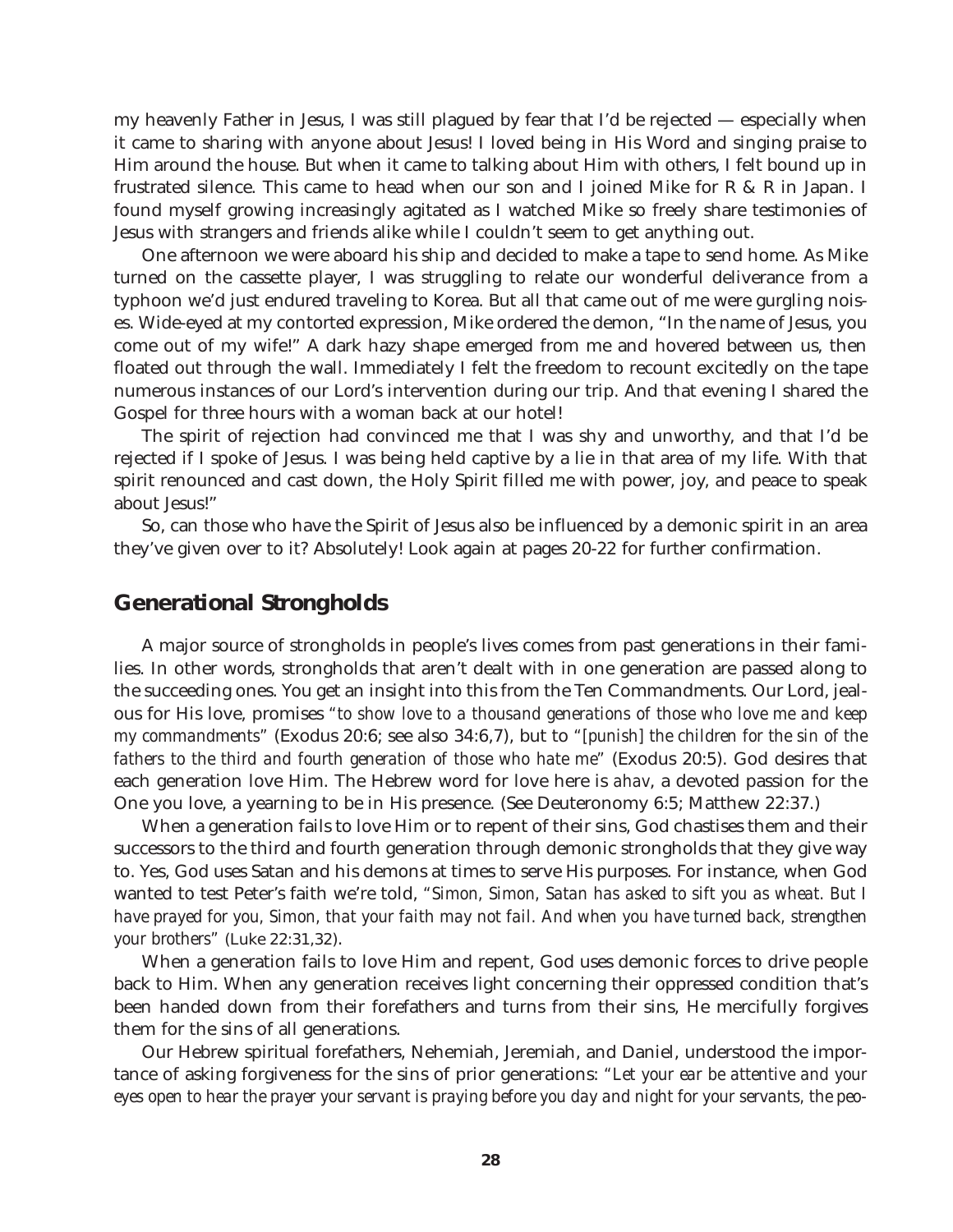*ple of Israel. I confess the sins we Israelites, including myself and my father's house, have committed against you"* (Nehemiah 1:6; see also Jeremiah 3:25, Daniel 9:8). These prophets had not themselves walked in sin, but they bore spiritual responsibility anyway for not only their own burden but also that of their ancestors.

You may come from a family that has been under the influence of strongholds for several generations. For whatever reason, our Father may be showing you the light in this book so that you can repent on behalf of your family. You can end the oppression of the strongholds that have plagued generations of your family by first demolishing your own strongholds; second, walking in the freedom Jesus promises so you can help the rest of your family and relatives become free.

# **An Example of How the Stronghold of Rejection Might Form**

• Think of a situation in which you totally misperceived the motive or intent of someone close to you. How did that misperception affect your relationship with that person?

\_\_\_\_\_\_\_\_\_\_\_\_\_\_\_\_\_\_\_\_\_\_\_\_\_\_\_\_\_\_\_\_\_\_\_\_\_\_\_\_\_\_\_\_\_\_\_\_\_\_\_\_\_\_\_\_\_\_\_\_\_\_\_\_\_\_\_\_\_\_\_\_\_ \_\_\_\_\_\_\_\_\_\_\_\_\_\_\_\_\_\_\_\_\_\_\_\_\_\_\_\_\_\_\_\_\_\_\_\_\_\_\_\_\_\_\_\_\_\_\_\_\_\_\_\_\_\_\_\_\_\_\_\_\_\_\_\_\_\_\_\_\_\_\_\_\_ \_\_\_\_\_\_\_\_\_\_\_\_\_\_\_\_\_\_\_\_\_\_\_\_\_\_\_\_\_\_\_\_\_\_\_\_\_\_\_\_\_\_\_\_\_\_\_\_\_\_\_\_\_\_\_\_\_\_\_\_\_\_\_\_\_\_\_\_\_\_\_\_\_

*If you have never felt accepted or valued as a worthwhile individual, you might suspect that your friend was only trying to benefit himself or herself. The stronghold of rejection may become manifested as that spirit arouses unwarranted suspicion or even withdrawal from your friend.*

• How did you feel when you realized that you had wrongly interpreted that person's intent or actions?

\_\_\_\_\_\_\_\_\_\_\_\_\_\_\_\_\_\_\_\_\_\_\_\_\_\_\_\_\_\_\_\_\_\_\_\_\_\_\_\_\_\_\_\_\_\_\_\_\_\_\_\_\_\_\_\_\_\_\_\_\_\_\_\_\_\_\_\_\_\_\_\_\_ \_\_\_\_\_\_\_\_\_\_\_\_\_\_\_\_\_\_\_\_\_\_\_\_\_\_\_\_\_\_\_\_\_\_\_\_\_\_\_\_\_\_\_\_\_\_\_\_\_\_\_\_\_\_\_\_\_\_\_\_\_\_\_\_\_\_\_\_\_\_\_\_\_ \_\_\_\_\_\_\_\_\_\_\_\_\_\_\_\_\_\_\_\_\_\_\_\_\_\_\_\_\_\_\_\_\_\_\_\_\_\_\_\_\_\_\_\_\_\_\_\_\_\_\_\_\_\_\_\_\_\_\_\_\_\_\_\_\_\_\_\_\_\_\_\_\_

*You may have felt tremendous guilt or a sense of unworthiness. The stronghold of rejection will try to cause you to believe that you don't deserve friends because you are such a poor one yourself.*

• How did you handle the relational breach? Did you find it difficult to humbly confess and ask forgiveness? Did you prefer to sweep it under the carpet as though nothing had happened? Did you feel pressure to rationalize and blame the other person?

\_\_\_\_\_\_\_\_\_\_\_\_\_\_\_\_\_\_\_\_\_\_\_\_\_\_\_\_\_\_\_\_\_\_\_\_\_\_\_\_\_\_\_\_\_\_\_\_\_\_\_\_\_\_\_\_\_\_\_\_\_\_\_\_\_\_\_\_\_\_\_\_\_ \_\_\_\_\_\_\_\_\_\_\_\_\_\_\_\_\_\_\_\_\_\_\_\_\_\_\_\_\_\_\_\_\_\_\_\_\_\_\_\_\_\_\_\_\_\_\_\_\_\_\_\_\_\_\_\_\_\_\_\_\_\_\_\_\_\_\_\_\_\_\_\_\_ \_\_\_\_\_\_\_\_\_\_\_\_\_\_\_\_\_\_\_\_\_\_\_\_\_\_\_\_\_\_\_\_\_\_\_\_\_\_\_\_\_\_\_\_\_\_\_\_\_\_\_\_\_\_\_\_\_\_\_\_\_\_\_\_\_\_\_\_\_\_\_\_\_

*The spirit in a stronghold of rejection will escalate your embarrassment and guilt to such an extent that it will prevent you from seeking forgiveness for your unkind response.*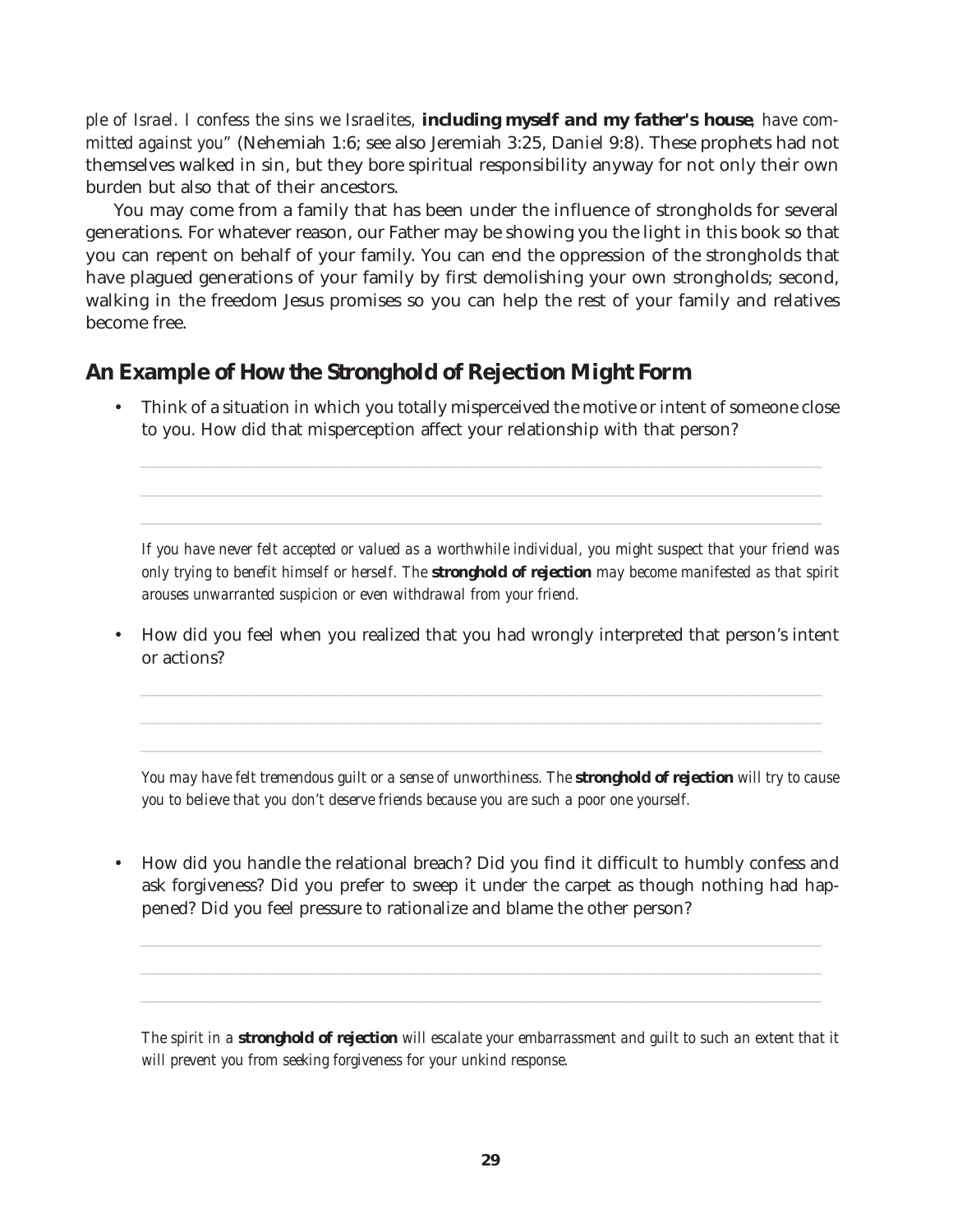*Chapter 3*

# *How Adam's Fall into Sin Has Harmed Us*

**(Genesis 3:1-4:7)**

A further study of Genesis provides a parallel of how Satan (the serpent) deceived Adam and Eve and, through demonic strongholds, **continues to deceive us today.**

# A Spiritual Stronghold:

## **1. Harms Our Hearing from God**

*"Now the serpent was more crafty than any of the wild animals the Lord God had made. He said to the woman, 'Did God really say, "You must not eat from any tree in the garden"?' The woman said to the serpent, 'We may eat fruit from the trees in the garden, but God did say, "You must not eat fruit from the tree that is in the middle of the garden, and you must not touch it, or you will die"'"* (Genesis 3:1-3, emphasis added).

If you allow your sinful thoughts to lead to habitual sinful actions that lay the foundation for strongholds in your soul, you lose connection with the Source of truth. In the Greek language, *truth* and *reality* are the same word. The Lord affirmed the understanding that He was the only reality when He said: *"I am the way and the truth [reality] and the life. No one comes to the Father except through me"* (John 14:6). Anything that is **not** truth — **not of Jesus, therefore** — alters your reality into some sort of lie.

• Do you find yourself thinking that the Bible is "culturally entrapped" — that the timeless truths of God somehow don't apply to your current situation? What answer would you give to someone who presented that argument to you?

\_\_\_\_\_\_\_\_\_\_\_\_\_\_\_\_\_\_\_\_\_\_\_\_\_\_\_\_\_\_\_\_\_\_\_\_\_\_\_\_\_\_\_\_\_\_\_\_\_\_\_\_\_\_\_\_\_\_\_\_\_\_\_\_\_\_\_\_\_ \_\_\_\_\_\_\_\_\_\_\_\_\_\_\_\_\_\_\_\_\_\_\_\_\_\_\_\_\_\_\_\_\_\_\_\_\_\_\_\_\_\_\_\_\_\_\_\_\_\_\_\_\_\_\_\_\_\_\_\_\_\_\_\_\_\_\_\_\_ \_\_\_\_\_\_\_\_\_\_\_\_\_\_\_\_\_\_\_\_\_\_\_\_\_\_\_\_\_\_\_\_\_\_\_\_\_\_\_\_\_\_\_\_\_\_\_\_\_\_\_\_\_\_\_\_\_\_\_\_\_\_\_\_\_\_\_\_\_

*Any time we try to rationalize an attitude or behavior that deviates from God's commands as expressed in the Bible, we are opening a foothold for the enemy to plant seeds of distrust in the Author of the Word. We need to become faithful students of the Word so that we might discern the life choices that will bring glory to God through us.*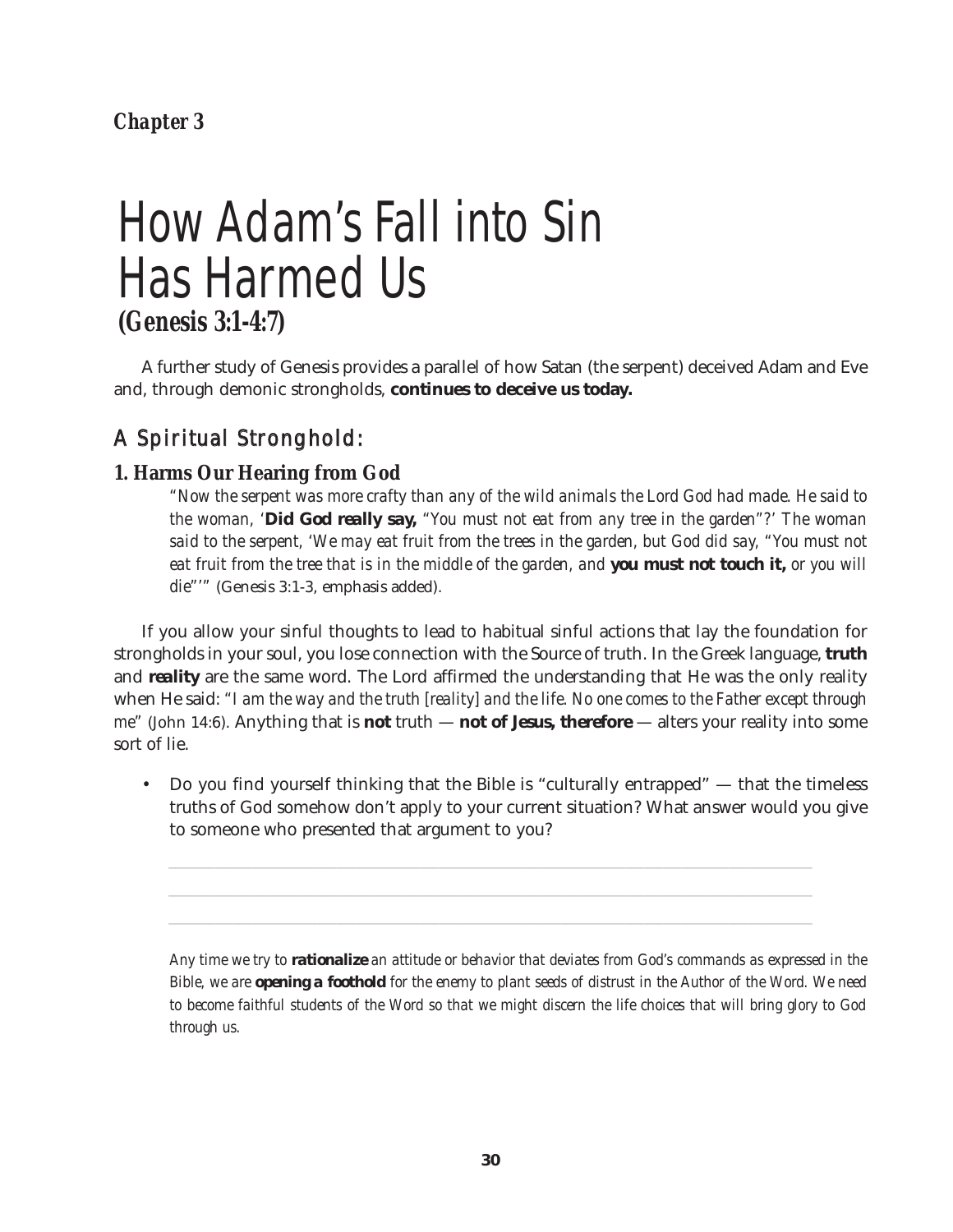• How might a stronghold of insecurity affect your trust in the heavenly Father Who has promised to meet all your needs according to His glorious riches in Christ Jesus? (See Philippians 4:19.)

\_\_\_\_\_\_\_\_\_\_\_\_\_\_\_\_\_\_\_\_\_\_\_\_\_\_\_\_\_\_\_\_\_\_\_\_\_\_\_\_\_\_\_\_\_\_\_\_\_\_\_\_\_\_\_\_\_\_\_\_\_\_\_\_\_\_\_\_\_ \_\_\_\_\_\_\_\_\_\_\_\_\_\_\_\_\_\_\_\_\_\_\_\_\_\_\_\_\_\_\_\_\_\_\_\_\_\_\_\_\_\_\_\_\_\_\_\_\_\_\_\_\_\_\_\_\_\_\_\_\_\_\_\_\_\_\_\_\_ \_\_\_\_\_\_\_\_\_\_\_\_\_\_\_\_\_\_\_\_\_\_\_\_\_\_\_\_\_\_\_\_\_\_\_\_\_\_\_\_\_\_\_\_\_\_\_\_\_\_\_\_\_\_\_\_\_\_\_\_\_\_\_\_\_\_\_\_\_

*God is infinitely creative in the means by which He keeps His promises. If we pray for specific answers to our problems, rather than presenting to God our petitions and requests with thanksgiving, we may not even recognize the provision from His hand when it appears. We may doubt He even heard us. In this way, a stronghold will hinder our hearing from God.*

#### **2. Harms Our Belief in God**

*"'You will not surely die,'" the serpent said to the woman. 'For God knows that when you eat of it your eyes will be opened, and you will be like God, knowing good and evil'"* (Genesis 3:4,5, emphasis added).

The framework of our faith requires us to *"trust in the Lord with all* [our] *heart and lean not on* [our] *own understanding"* (Proverbs 3:5). We can't perceive God as merely a repository of holy righteousness, independent of our earthly struggles. Our deceitful hearts are prone to make **Him** into **our image** of **Who we think He should be.** Sin causes us to doubt, or at least to hedge on, the reality of His character as revealed in His Word. Strongholds of **deceit** or **doubt and unbelief** replace the truth with a rationalized slant that seems logical but leads to death. (See Proverbs 14:12.)

• What areas of doubt or unbelief do you want to take up with God: Why do the innocent suffer? Why haven't my unsaved relatives yielded to You? Why is it taking so long for my prayers to be answered? Something else?

\_\_\_\_\_\_\_\_\_\_\_\_\_\_\_\_\_\_\_\_\_\_\_\_\_\_\_\_\_\_\_\_\_\_\_\_\_\_\_\_\_\_\_\_\_\_\_\_\_\_\_\_\_\_\_\_\_\_\_\_\_\_\_\_\_\_\_\_\_ \_\_\_\_\_\_\_\_\_\_\_\_\_\_\_\_\_\_\_\_\_\_\_\_\_\_\_\_\_\_\_\_\_\_\_\_\_\_\_\_\_\_\_\_\_\_\_\_\_\_\_\_\_\_\_\_\_\_\_\_\_\_\_\_\_\_\_\_\_ \_\_\_\_\_\_\_\_\_\_\_\_\_\_\_\_\_\_\_\_\_\_\_\_\_\_\_\_\_\_\_\_\_\_\_\_\_\_\_\_\_\_\_\_\_\_\_\_\_\_\_\_\_\_\_\_\_\_\_\_\_\_\_\_\_\_\_\_\_

*God is not obligated to explain Himself to His creation. Perhaps too our finite understanding could not even grasp the purposes of Him Whose ways are not our ways and Whose thoughts far surpass our thoughts* (see Isaiah 55:8,9)*. A stronghold, therefore, taints what we believe about God.*

#### **3. Harms Our Desires**

*"When the woman saw that the fruit of the tree was good for food and pleasing to the eye, and also desirable for gaining wisdom"* (Genesis 3:6, emphasis added).

Have you learned to be content in whatever your circumstances? Dissatisfaction, comparison, and competition are all "horizontally focused"; that is, what your eyes see in other people your mind then wants, if you haven't learned to desire **only what God desires for you.** This "vertical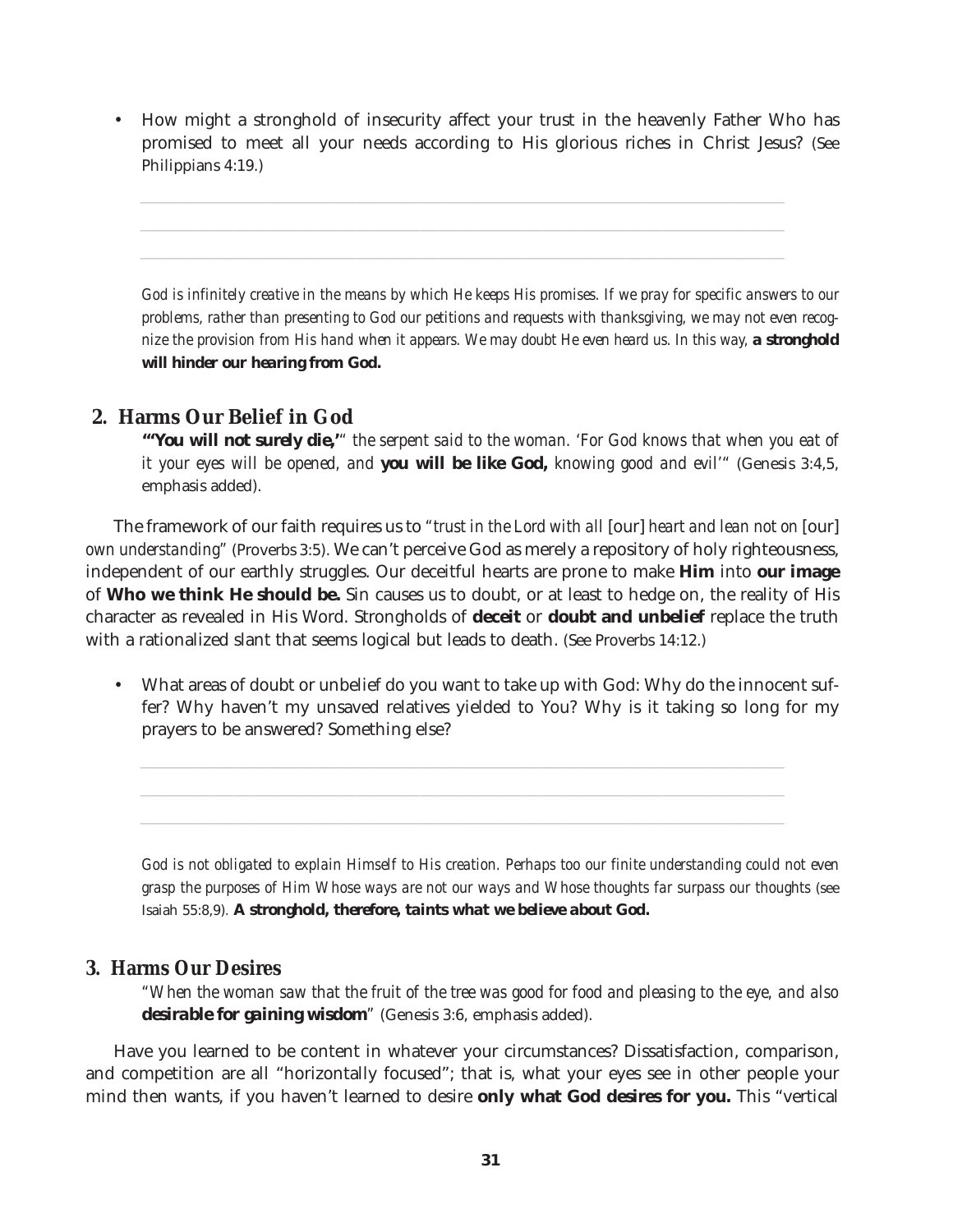parameter" — **limiting your desires to God's will and means of provision** — is His protection for you in that area of your heart. When strongholds of **jealousy, insecurity,** and **idolatry** hold you, you become distrusting of God's plans. You take matters into your own hands, agitated by the demonic spirits. You search for something you think is in your best interest but is not in God's plan for your life. Your old nature, corrupted by its deceitful desires, again directs your will.

• How might you rationalize an action or acquisition because it "seemed right" at the time? What instance can you recall in which you just went ahead and did something because you wanted to, without seeking God's plan first?

\_\_\_\_\_\_\_\_\_\_\_\_\_\_\_\_\_\_\_\_\_\_\_\_\_\_\_\_\_\_\_\_\_\_\_\_\_\_\_\_\_\_\_\_\_\_\_\_\_\_\_\_\_\_\_\_\_\_\_\_\_\_\_\_\_\_\_\_\_ \_\_\_\_\_\_\_\_\_\_\_\_\_\_\_\_\_\_\_\_\_\_\_\_\_\_\_\_\_\_\_\_\_\_\_\_\_\_\_\_\_\_\_\_\_\_\_\_\_\_\_\_\_\_\_\_\_\_\_\_\_\_\_\_\_\_\_\_\_ \_\_\_\_\_\_\_\_\_\_\_\_\_\_\_\_\_\_\_\_\_\_\_\_\_\_\_\_\_\_\_\_\_\_\_\_\_\_\_\_\_\_\_\_\_\_\_\_\_\_\_\_\_\_\_\_\_\_\_\_\_\_\_\_\_\_\_\_\_

*There is much to be said for the counsel of your spouse or of a mentor whose life evidences faithfulness to God. Frequently those closest to you can see through your outward responses and explanations and probe your true motivations. These then can be held up to the Light of Christ for examination. Unfortunately, strongholds distort your desires in opposition to God's will for you.*

#### 4. **Harms Our Actions**

*"She took some and ate it"* (Genesis 3:6, emphasis added).

If you decide to dally with sinful thoughts, then sinful actions will result. If you refuse to submit to God and resist the devil, then he will be your companion in sin. A stronghold of **pride, idolatry,** or **sexual impurity** can influence you to pursue your own goal so wholeheartedly that any potentially negative outcomes are minimized in your mind. There are, however, **always painful consequences** to sin. The pleasure of the moment is fleeting, and the subsequent guilt and regret further remove you from the intimate companionship you once enjoyed with God. *"For I know my crimes, my sin confronts me all the time. Against you, you only, have I sinned and done what is evil from your perspective; so that you are right in accusing me and justified in passing sentence"* (Psalm 51:3,4).

• What counsel would you give to a close friend who is contemplating an action that you know violates God's will? How would you counsel that person if he or she were right in the middle of that sinful circumstance? After he or she has decided to try to stop the sinful behavior or attitude? Have you ever been involved in a circumstance like this when you knew you should speak up but hesitated?

\_\_\_\_\_\_\_\_\_\_\_\_\_\_\_\_\_\_\_\_\_\_\_\_\_\_\_\_\_\_\_\_\_\_\_\_\_\_\_\_\_\_\_\_\_\_\_\_\_\_\_\_\_\_\_\_\_\_\_\_\_\_\_\_\_\_\_\_ \_\_\_\_\_\_\_\_\_\_\_\_\_\_\_\_\_\_\_\_\_\_\_\_\_\_\_\_\_\_\_\_\_\_\_\_\_\_\_\_\_\_\_\_\_\_\_\_\_\_\_\_\_\_\_\_\_\_\_\_\_\_\_\_\_\_\_\_ \_\_\_\_\_\_\_\_\_\_\_\_\_\_\_\_\_\_\_\_\_\_\_\_\_\_\_\_\_\_\_\_\_\_\_\_\_\_\_\_\_\_\_\_\_\_\_\_\_\_\_\_\_\_\_\_\_\_\_\_\_\_\_\_\_\_\_\_

*Part of being your "brother's keeper" involves risking the friendship for his good, especially if he is heading away from God and toward the enemy's territory. If you take a courageous yet loving stand for righteousness, your valor and words may help your friend recognize and confront the stronghold that has been tempting him to sin. If you ignore the situation, your inaction is disobedient to righteous fellowship responsibility.*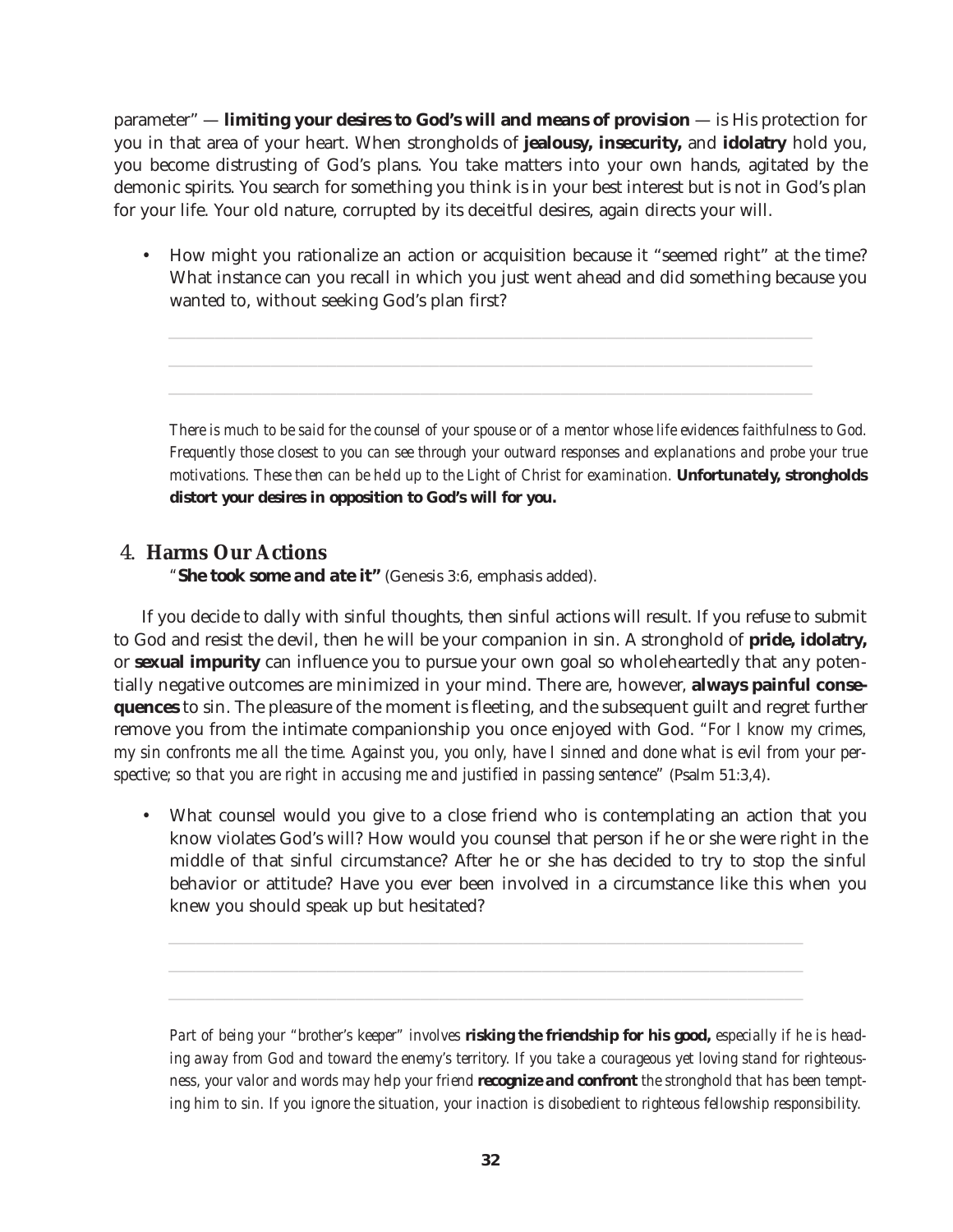#### **5. Harms Our Relationships with Others**

*"She also gave some to her husband, who was with her, and he ate it"* (Genesis 3:6, emphasis added).

There is good reason for the warning in Proverbs 1:10: "*My son, if sinners entice you, do not give in to them."* A person considering sin is more likely to succumb to it if someone else joins in. You may rationalize by saying, "What's **wrong** with it?" (instead of, "What's **right** with it!"). Then you try to justify the sin by thinking that if it were really so bad, others would not be doing it. Note that God is entirely out of the decision loop here. A **stronghold of deceit** influences you to believe that shared sinful actions may even strengthen your relationship as friends.

• Can you recall an instance when you were "sucked in" to a sinful activity at the request of someone you cared for? Did you realize at the time that you were violating God's standards? Did that realization inhibit your participation in any way? How did you feel afterward? Did you sense any separation from God or loss of intimacy with Him?

\_\_\_\_\_\_\_\_\_\_\_\_\_\_\_\_\_\_\_\_\_\_\_\_\_\_\_\_\_\_\_\_\_\_\_\_\_\_\_\_\_\_\_\_\_\_\_\_\_\_\_\_\_\_\_\_\_\_\_\_\_\_\_\_\_\_\_\_\_ \_\_\_\_\_\_\_\_\_\_\_\_\_\_\_\_\_\_\_\_\_\_\_\_\_\_\_\_\_\_\_\_\_\_\_\_\_\_\_\_\_\_\_\_\_\_\_\_\_\_\_\_\_\_\_\_\_\_\_\_\_\_\_\_\_\_\_\_\_ \_\_\_\_\_\_\_\_\_\_\_\_\_\_\_\_\_\_\_\_\_\_\_\_\_\_\_\_\_\_\_\_\_\_\_\_\_\_\_\_\_\_\_\_\_\_\_\_\_\_\_\_\_\_\_\_\_\_\_\_\_\_\_\_\_\_\_\_\_

*We know from 1 John 1:9, "If we confess our sins, he is faithful and just and will forgive us our sins and purify us from all unrighteousness." Genuine confession of our sin will bring forgiveness and cleansing. However, we also have a responsibility to those with whom we've sinned. We need to humbly seek their forgiveness for joining in the sin, and make restitution wherever appropriate.*

#### **Further Effects of Adam's Fall**

Verse after verse reiterates the reality of our sinfulness: *"There is no one righteous, not even one; there is no one who understands, no one who seeks God"* (Romans 3:10,11); *"For all have sinned and fall short of the glory of God" (Romans 3:23); I know that nothing good lives in me, that is, in my sinful nature. For I have the desire to do what is good, but I cannot carry it out"* (Romans 7:18). If we're left alone in our sin nature, the **consequence will be death.** 

As with our original parents in the Garden of Eden, we too have the opportunity to humble ourselves before God. Rather than make excuses as they did, we can confess with true repentance that through sin we have "missed the mark" of His holiness. Our Adversary, however, has a different plan. He activates his demonic forces to agitate us so that obedience to God's plan of forgiveness and cleansing is hidden from our minds.

#### **Instead of receiving the forgiveness and restoration provided by Jesus on the cross, we are tormented with the following:**

#### **1. Shame** (Condemnation)

*"Then the eyes of both of them were opened, and they realized they were naked; so they sewed fig leaves together and made coverings for themselves"* (Genesis 3:7, emphasis added).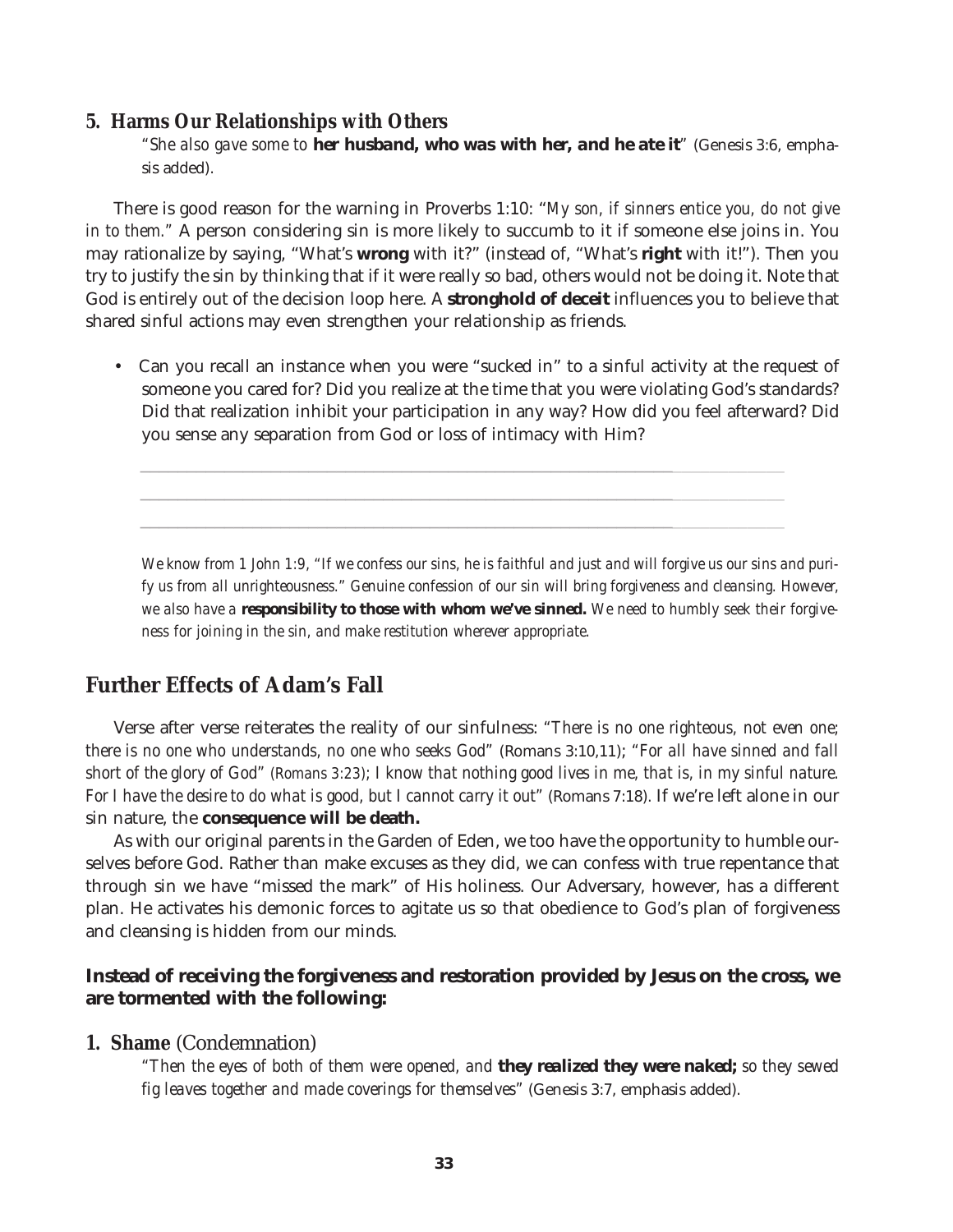#### **2. Rationalization** (Hiding from God)

*"Then the man and his wife heard the sound of the Lord God as he was walking in the garden in the cool of the day, and they hid from the Lord God among the trees of the garden. But the Lord God called to the man, 'Where are you?'"* (Genesis 3:8,9, emphasis added).

#### **3. Fear**

*"He answered, 'I heard you in the garden, and I was afraid because I was naked; so I hid'"*  (Genesis 3:10, emphasis added).

#### **4. Blame** (Inability To Take Responsibility for Your Actions)

*"And he said, 'Who told you that you were naked? Have you eaten from the tree that I commanded you not to eat from?' The man said, 'The woman you put here with me—she gave me some fruit from the tree, and I ate it.' Then the Lord God said to the woman, 'What is this you have done?' The woman said, 'The serpent deceived me, and I ate'* (Genesis 3:11-13, emphasis added).

#### **5. Curse Instead of Blessing**

*"To the woman he said, 'I will greatly increase your pains in childbearing; with pain you will give birth to children. Your desire will be for your husband, and he will rule over you.' To Adam he said, 'Because you listened to your wife and ate from the tree about which I commanded you, "You must not eat of it," cursed is the ground because of you; through painful toil you will eat of it all the days of your life. It will produce thorns and thistles for you, and you will eat the plants of the field. By the sweat of your brow you will eat your food until you return to the ground, since from it you were taken; for dust you are and to dust you will return'"* (Genesis 3:16-19, emphasis added).

#### **6. Rejection**

*"The Lord God made garments of skin for Adam and his wife and clothed them. And the Lord God said, 'The man has now become like one of us, knowing good and evil. He must not be allowed to reach out his hand and take also from the tree of life and eat, and live forever.' So the Lord God banished him from the Garden of Eden to work the ground from which he had been taken. After he drove the man out, he placed on the east side of the Garden of Eden cherubim and a flaming sword flashing back and forth to guard the way to the tree of life"* (Genesis 3:21-24, emphasis added).

#### 7. **Vulnerability to Satanic Attack**

*"Then the Lord said to Cain, 'Why are you angry? Why is your face downcast? If you do what is right, will you not be accepted? But if you do not do what is right, sin is crouching at your door;* it desires to have you, but you must master it" (Genesis 4:6,7, emphasis added).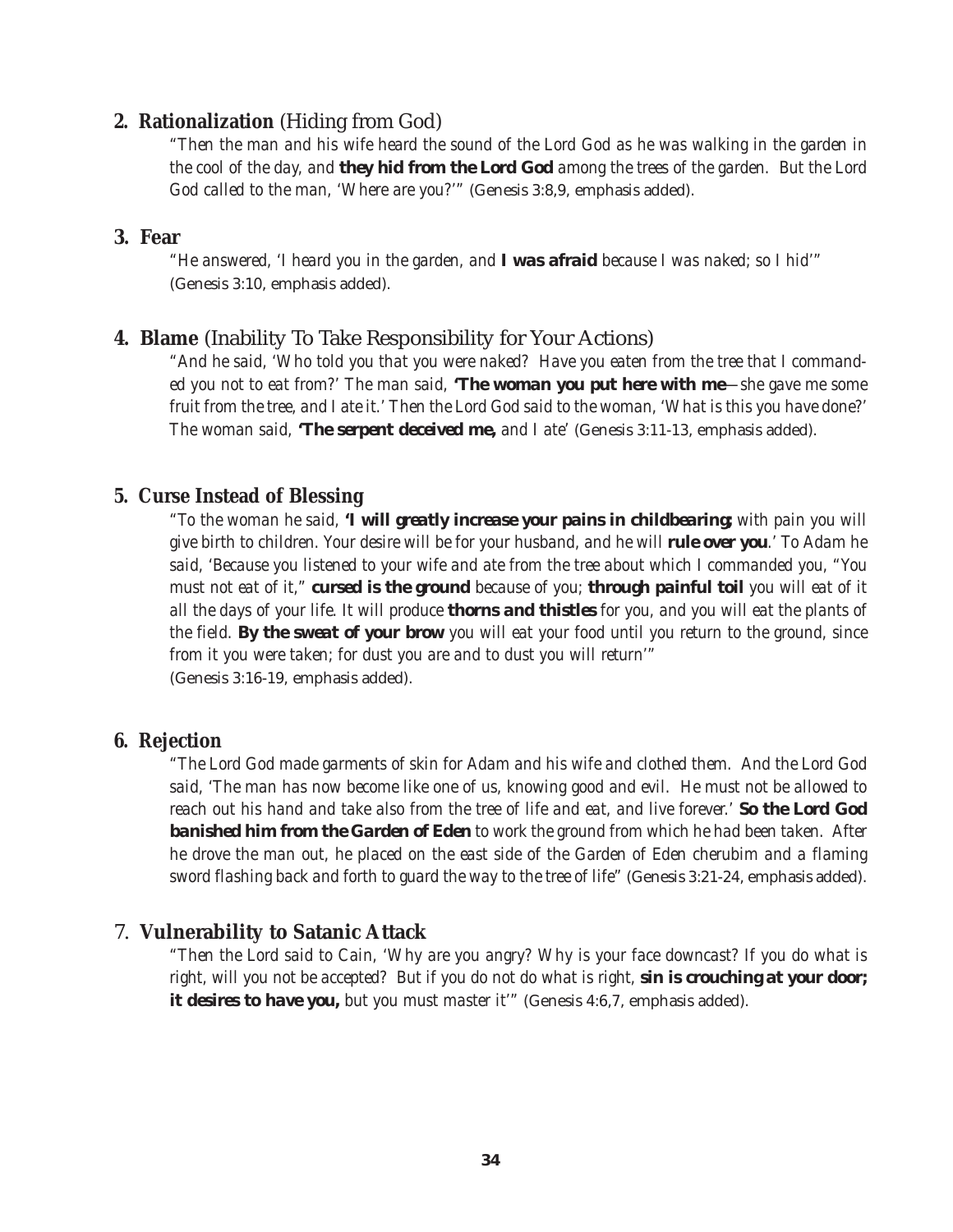• Which of these **seven consequences of sin** most often plague you? Do you find yourself afflicted by one or more of these effects of the fall even **after** you have confessed your sin to God? Why do you suppose this happens?

\_\_\_\_\_\_\_\_\_\_\_\_\_\_\_\_\_\_\_\_\_\_\_\_\_\_\_\_\_\_\_\_\_\_\_\_\_\_\_\_\_\_\_\_\_\_\_\_\_\_\_\_\_\_\_\_\_\_\_\_\_\_\_\_\_\_\_\_\_\_\_\_\_\_\_\_\_\_\_\_\_\_\_\_\_  $\_$  , and the set of the set of the set of the set of the set of the set of the set of the set of the set of the set of the set of the set of the set of the set of the set of the set of the set of the set of the set of th  $\_$  , and the set of the set of the set of the set of the set of the set of the set of the set of the set of the set of the set of the set of the set of the set of the set of the set of the set of the set of the set of th

**If you do not deal with the underlying strongholds that distort your relationship with God, you will** *continue* **to expose yourself to the effects of the fall. Loving intimacy with the God of holiness will seem beyond reach.**

#### **When fortresses of demonic influence — strongholds have been built in your mind, will, and emotions, your**

HEARING from God is altered; BELIEF in God is shaken; DESIRES are distorted; ACTIONS are disobedient; RELATIONSHIPS are debased.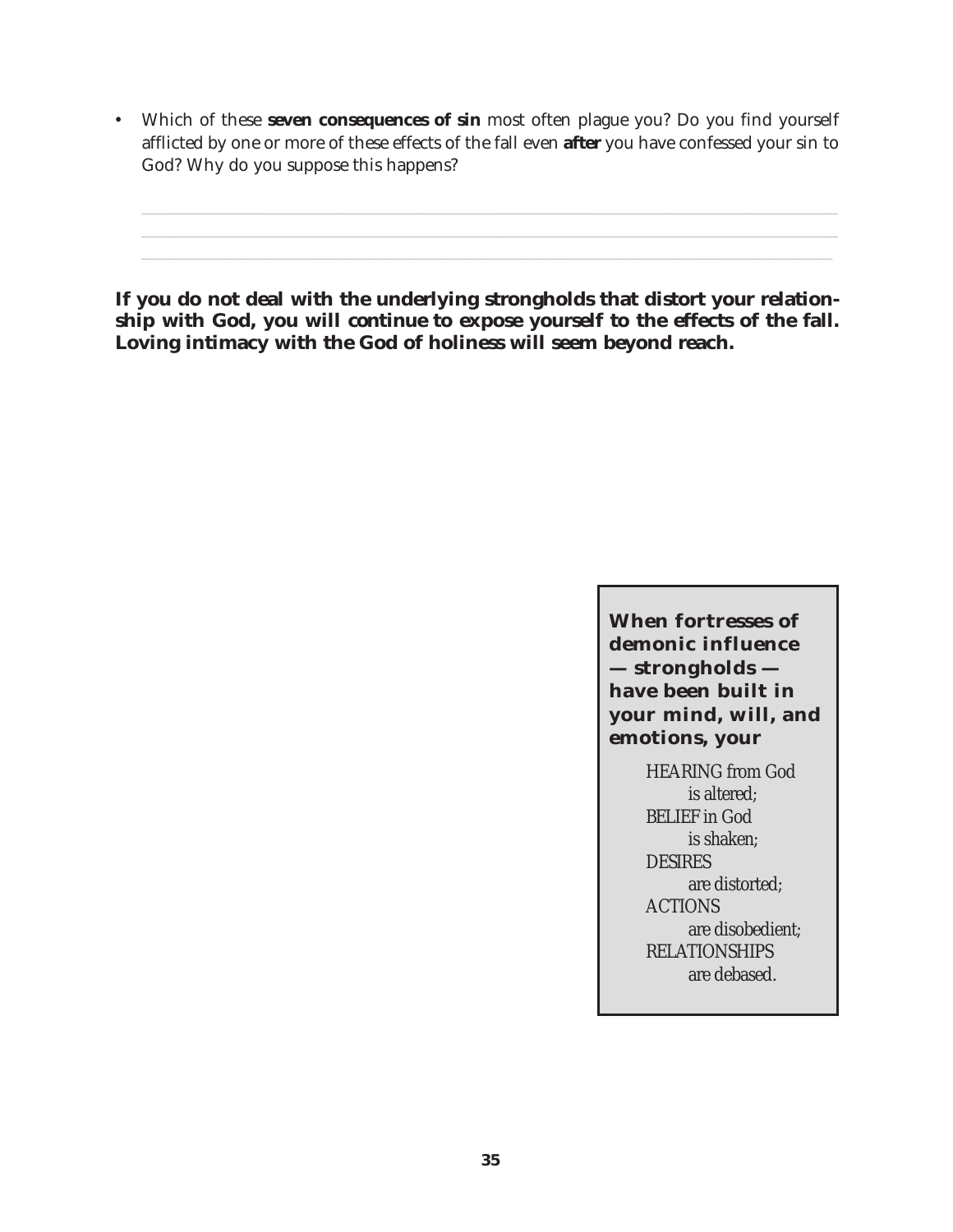*Chapter 4*

# *Steps To Identify And Demolish Strongholds*

Recall that spiritual strongholds are:

- **(1) inherited** from past generations;
- **(2) established** when you try to meet any of the **s**even basic needs that God created in you through ways that are contrary to His will;
- **(3) maintained** when you live in a state of unrepentance. The end result is demonic influence in areas of your mind, will, and emotions.

This section will help you determine the nature of the particular stronghold(s) that may be affecting you. Then you'll be given the opportunity to **renounce that spirit's presence and influence** in your soul through the authority of Jesus Christ.

Before we go on, glance at the **Overview of Types of Strongholds** below and on the next page.

**REMEMBER:** Once a stronghold is established, you provide a **"foothold"** for the devil (see Ephesians 4:27), a base of operations for the **"strongman"** (see Matthew 12:29). You then become vulnerable to **demonic control, direction, influence and/or oppression** in that area of your life. Not dealing with this stronghold can engender further demonic activity and lead to the establishment of other strongholds with additional demonic harassment in other areas of your soul.

# **OVERVIEW OF TYPES OF STRONGHOLDS**

This list of strongholds (**bold type**) and their related symptoms is for your information. You'll be using worksheets on the following pages to evaluate your symptoms.

| <b>DECEIT</b>       | <b>BITTERNESS</b>                   | <b>HEAVINESS</b>  | <b>JEALOUSY</b>        |
|---------------------|-------------------------------------|-------------------|------------------------|
| Lying               | Resentment                          | Depression        | Spiteful               |
| Fantasies           | Racism                              | Despair           | Gossip/Slander         |
| Delusions           | Unforgiveness                       | Self-pity         | Betrayal               |
| Rationalization     | Anger/Hatred                        | Loneliness        | <b>Critical Nature</b> |
| Wrong Doctrine/     | Begrudging                          | Unconfessed Sin   | Judgmental             |
| Misuse of Scripture | Violence                            | Suicidal Thoughts | Suspicious             |
| Flattery            | UnChristlike Competition<br>Revenge |                   |                        |
| Syncretism          | Chronic Grumbling                   |                   | Cruelty                |
|                     | Presumption                         |                   |                        |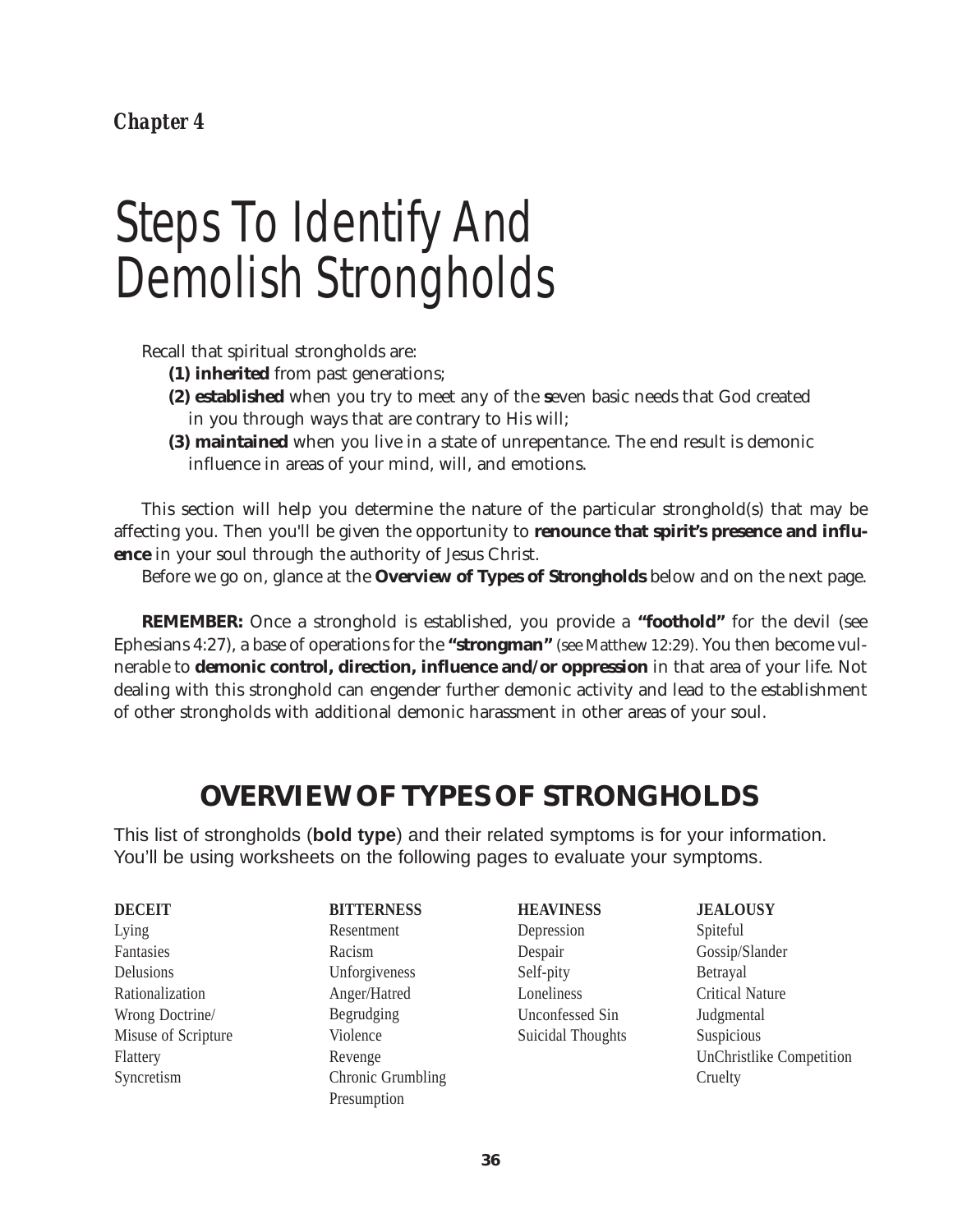| <b>CONFUSION</b><br>(DOUBT & UNBELIEF)<br>Suspicious<br>Apprehensive<br>Indecisive/Double-minded<br>Skeptical<br>Unsettled<br>Easily Distracted<br>Lack of Commitment<br>No Love of Truth<br>Distorted Judgment | <b>REJECTION</b><br><b>Addictive Behavior</b><br>Compulsions<br>Seeks Acceptance<br>Unworthiness<br>Withdrawal<br>Shallow Relationships<br>Loneliness                                                  | <b>PRIDE</b><br>Ungrateful<br>Self-righteous<br>Self-centered<br>Insensitive<br>Materialistic<br><b>Seeks Positions</b><br>Stubborn<br>Mocking<br>Vain<br>Spiritual Adultery<br>Impatient         | <b>RELIGIOSITY/</b><br>SPIRITUAL LETHARGY<br>Religious Busyness<br>Knowledge Without Love<br>No Spiritual Power<br>Spiritual Blindness<br>Hypocritical<br>Legalistic Perversion<br>Presumes on Grace                                              |
|-----------------------------------------------------------------------------------------------------------------------------------------------------------------------------------------------------------------|--------------------------------------------------------------------------------------------------------------------------------------------------------------------------------------------------------|---------------------------------------------------------------------------------------------------------------------------------------------------------------------------------------------------|---------------------------------------------------------------------------------------------------------------------------------------------------------------------------------------------------------------------------------------------------|
| <b>INDEPENDENCE</b><br><b>&amp; DIVORCE</b><br>Insensitive<br>Aloof<br><b>Selfish Ambition</b><br>Devil's advocate<br>Withdrawn<br><b>Makes Excuses</b><br>Lack of Trust<br>Willful                             | <b>STUPOR &amp;</b><br><b>PRAYERLESSNESS</b><br>Distanced From God<br>"Cold" Love<br>Hardened Heart<br>Distracted<br><b>Spiritual Blindness</b><br>Laziness<br>Deceived Self-appraisal<br>Unresponsive | <b>REBELLION</b><br>Self-willed<br>Stubborn/Insolent<br>Pouting<br>Strife<br>Factious<br>Divisive<br>Anger Leads to Argument<br>Independent<br>Unteachable<br><b>Ungodly Influence</b><br>Lawless | <b>FEAR &amp; INSECURITY</b><br>Inferiority<br>Inadequacy<br>Timidity<br>Pleasing People, Not God<br>Lack of Trust/Worry<br>Phobias<br>Anxiety Over Injury, Death<br>Perfectionism<br>Dread of Failure<br>Inability to Set Goals<br>"Motor-mouth" |
| <b>CONTROL</b><br>Manipulative<br>Striving<br>Lack of Trust<br>Devil's Advocate<br>Insensitive<br>Desiring Recognition<br>Seductive Empowerment                                                                 | <b>SEXUAL IMPURITY</b><br>Lust<br><b>Sensual Enticement</b><br>Denial/Rationalization<br>Control<br>Masturbation<br>Fornication<br>Adultery                                                            | <b>IDOLATRY/</b><br><b>WORLDLINESS</b><br><b>Worldly Values</b><br>Frustrated<br>Hopeless<br>Greedy/Selfish<br><b>Financial Problems</b><br>Wrong Goals/Decisions                                 | <b>FALSE PROPHECY/</b><br><b>ANTI-CHRIST</b><br>Denies Jesus as God and Man<br>Bondage to Man-made Teaching<br>Manipulation<br>Prophecy for Pay<br>Prey to Cults, Heresies<br><b>Encourages Lawlessness</b>                                       |

#### **WITCHCRAFT/ FAMILIAR SPIRIT**

Emotional Outbursts Schemes, Intrigues

Cursing

Blasphemy Preoccupied with Evil Psychic Experiences Rebellious Devalues Life Identifies with Sinful Nature Fixated on Future

#### **INFIRMITY/ DESTROYING**

Frigidity Homosexuality Pornography/ Fantasy

Physical Manifestations Unconfessed Sin Abuses Body Devalues Life Chronic Grumbling Thoughts of Suicide Drawn to Danger

Living a Lie Apathetic

Syncretistic

Pleasure in Wickedness

Counterfeit Miracles Contrives Dreams/Visions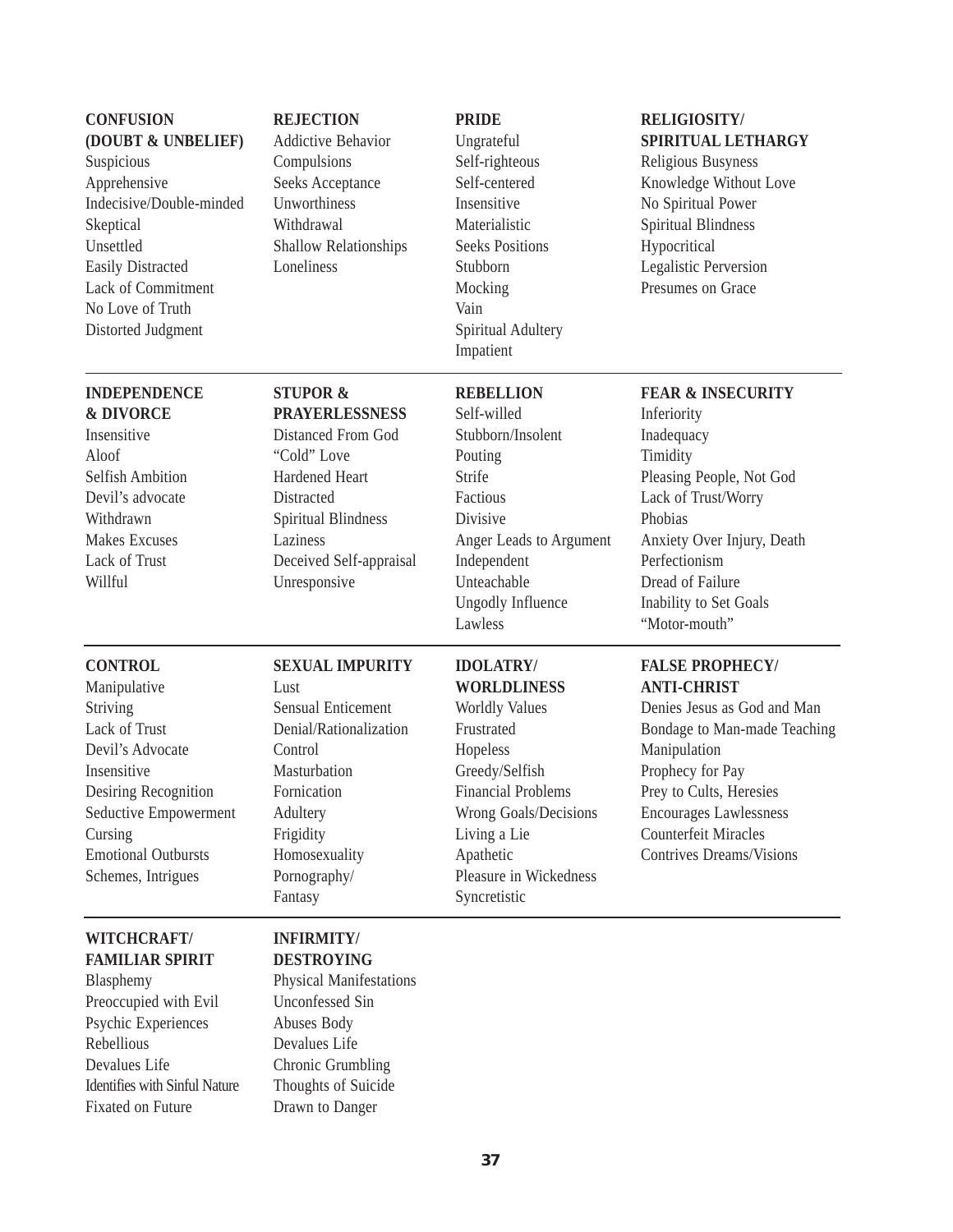On pages 36 and 37 you found a comprehensive list of strongholds we have encountered. **This** is not an exhaustive list. God may reveal to you other strongholds and symptoms to which you have given ground. Beneath each stronghold are listed related **thoughts, feelings, attitudes, or actions** often produced by demonic agitation in order to sustain that stronghold. **When any or all of these symptoms of a particular stronghold are** *habitually present* **in your life, it's a strong indication that the stronghold is in operation in your soul.**

You'll notice that the related areas may be similar for certain strongholds, so carefully discern the identity of the spirit assailing you. For example, one of the symptoms of the stronghold of **Bitterness** is anger. The stronghold of **Rebellion** also has the symptom of anger, but the type of anger noted here normally leads to arguments.

**TO RE-EMPHASIZE**: **Strongholds** are demonic forces working to **influence and control your soul** (i.e., your mind, will, and emotions). The most common goal of all strongholds is to **destroy relationships.** Unclean spirits (as the Bible often calls them) not only block you from knowing and experiencing God's truth and love. They also prevent you from giving and receiving love, understanding and acceptance in other relationships. The more intimate the relationship you have (such as with God, your spouse, family, and those in your home fellowship), the more the demonic spiritual forces will attempt to destroy these relationships.

# **Step One**

# Solicit The Help Of Family Members And Intimate Friends

The following pages will take you through each of the strongholds listed on pages 36-37. As you go through each stronghold you'll be able to identify whether it's influencing your soul by the **intensity of symptoms** that the spirit produces. But first, some suggestions:

- **1.** Through experience we've found it extremely valuable to **solicit the help of family members or intimate friends** to go through this strongholds material with you. If you're married, we strongly encourage you to ask your spouse to go through it with you. Even the participation of teenage children has proved to be very helpful in ridding your home of **family strongholds.** We can't emphasize enough: Please have your spouse and children go through this part together with you. Then you can all become free at the same time!
- **2.** The participation of family members and others close to you is also advantageous even if they *don't* want to deal with their *own* strongholds at this time. They can help identify your strongholds with you. This calls for your humility and willingness to receive input from others, even if you don't agree with their insight.
- **3.** If for some reason the above suggestions are impractical, continue yourself.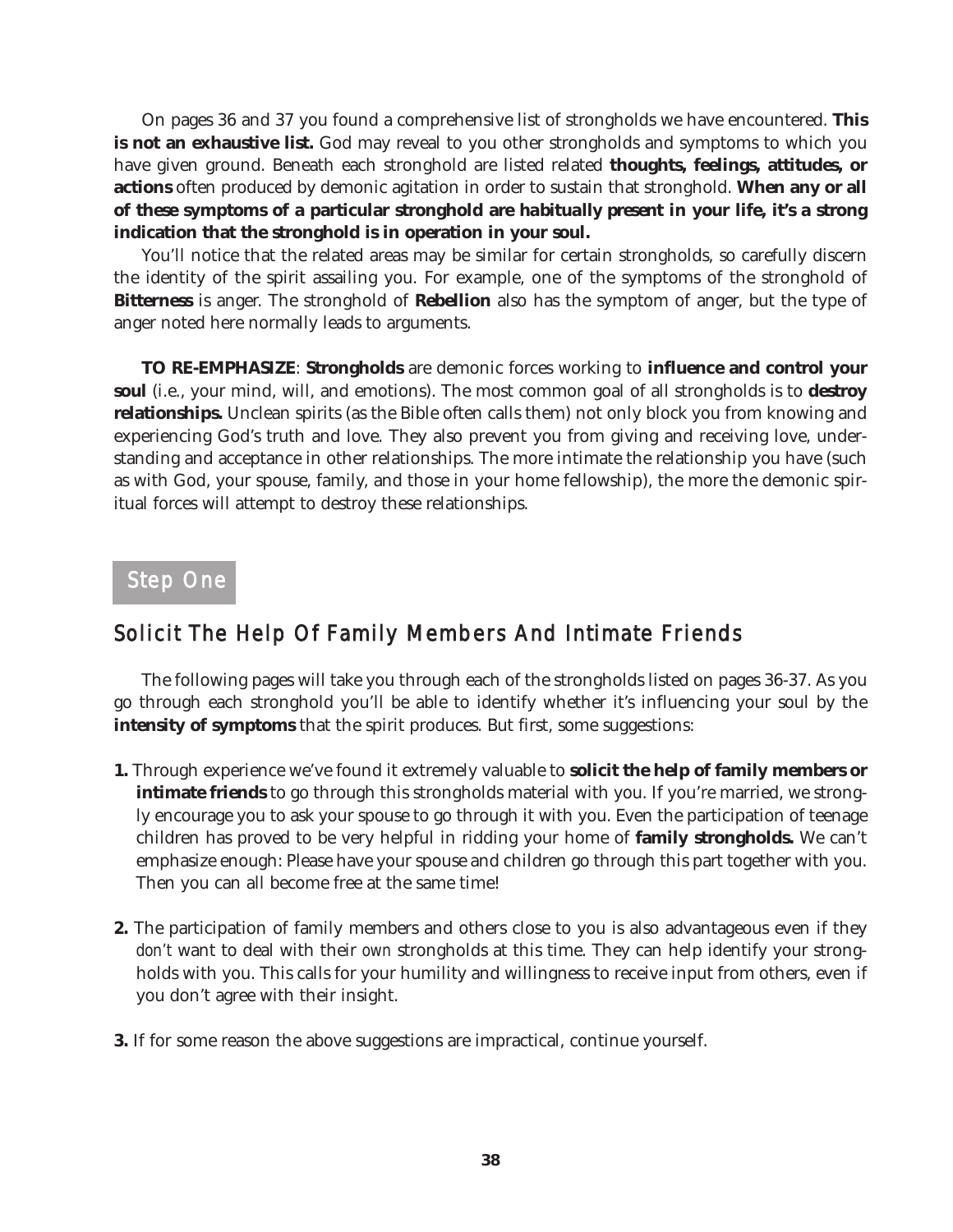**You're welcome to copy pages 36 to 65 so that each person can have his or her own pages to fill in.**

First, identify the strongholds you believe are afflicting you by filling in the following pages. Then have your family members or intimate friend(s) check off the applicable symptoms under each stronghold that they think **pertain to you.** (They may identify strongholds that are hidden from you, or more importantly, may inadvertently reveal the strongholds influencing your family, home fellowship, congregation, or business.)

In the first space next to each symptom on the following pages, place a number **from 0 to 10** to indicate the **intensity** of demonic control, influence, or oppression in your life. Remember, you're trying to identify spirits that **habitually** influence your thoughts and actions, not occasional slips.

- **0 no control, influence, or oppression;**
- **5 moderate control, influence, or oppression;**
- **10 very high control, influence, or oppression.**

Placing a number next to each symptom helps you identify how intensely these feelings and behaviors operate in your life. You can picture them as "ruts in a dirt road." Over the time that these demonic influences have been in your soul, they have induced deeply entrenched attitude and behavior patterns — gullies from which you can't seem to escape.

As you'll see in Chapter 5, *After You've Demolished the Strongholds*, these ruts will need to be filled in by living God's way and filling the needs He's created in you in ways that coincide with His Word. By recognizing the intensity of impact these strongholds have on you now, filling those needs His way will be that much easier.

**When others participate:**

- **1.** If others are working through the strongholds worksheet with you to identify *their own* strongholds, they can fill in their own copies. Or, they can place a number for themselves on the second line next to each symptom in your copy. Then, as you're helping each other identify and confirm each other's strongholds, they can write their number for you above yours, and you can do the same above theirs.
- **2.** If others are going through the pages only to help you identify *your* strongholds, they can use the second line to write the number they believe is appropriate for you.

By comparing and discussing the combined input, you'll discern a more reliable picture as to the type and intensity of each stronghold. You also can determine how pervasive the influence is in your family, home fellowship, congregation, or business.

#### **If others don't participate:**

If you don't have access to family members or someone else close to you, the steps we suggest may be done by yourself. It's the authority of the Name of Jesus that makes the difference, not the companionship.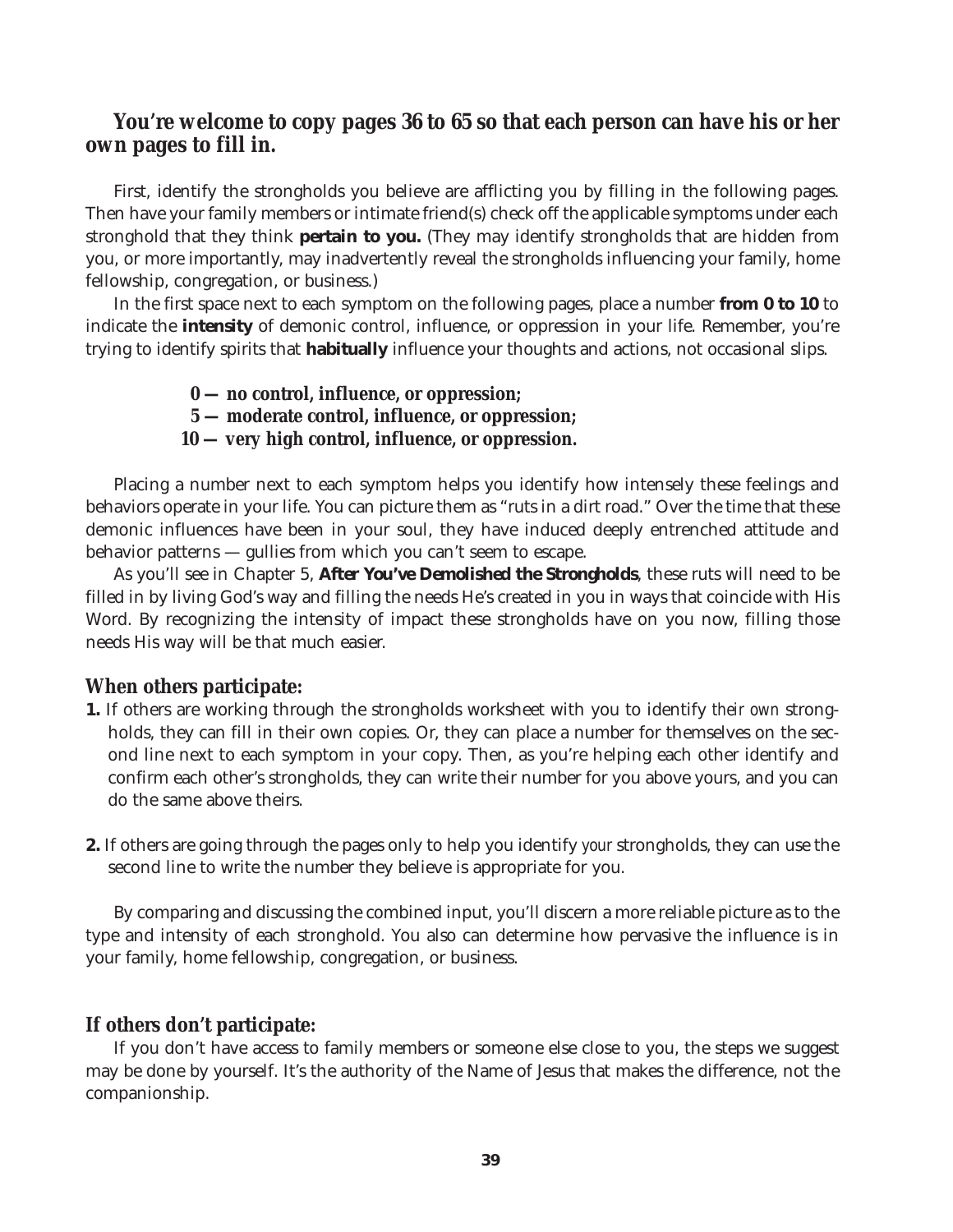**An important reminder before you begin.** We mentioned this in Chapter 2 when we discussed *Generational Strongholds*. Our experience has shown that many strongholds that plague people have been passed along for generations within families. The vast majority of troubled people and marriages we've encountered have acquired their strongholds and related symptoms from preceding generations. In helping married couples, we've discovered the same prevailing strongholds **in both spouses**. And, each spouse had received these from his or her respective parents.

When the *Overview Of Types Of Strongholds* list was given out to congregations, **most people in the faith community** had the same prevailing strongholds. When we've given out the list to Christian businesses, many of the **key employees** have identified the same predominant strongholds.

The overwhelming evidence has shown that it's *not* the people but the **spirits in the strongholds** that attract individuals to each other. There's an economy of operation for the demonic spirits to do this: Fewer are needed to control the goals, methods, and values of families, congregations, and Christian businesses. Again, the symptoms may seem different on the surface, but the stronghold behind the symptoms is often the same.

Before you continue, remind yourself that a stronghold is a "demonic fortress of influence" from which spirits function in your soul to:

- **Control, dictate, and influence your attitudes and behavior.**
- **Oppress and discourage you.**
- **Filter and color how you view or react to situations, circumstances, or people.**

# Step Two

# Identify Strongholds Through Their Symptoms

Now it's time to get into what you've been waiting to accomplish! Refer to the following pages to determine which symptoms and strongholds apply to you.

- **1.** Examine each specific stronghold. Consider if the verses listed after the stronghold might describe your situation or condition.
- **2.** Go through each stronghold identifying any of the symptoms that are *habitually present* in your life. Ponder the definitions and verses listed. (The Holy Spirit may bring other meanings and verses to mind, too.)
- **3.** Use a **scale of 0 to 10** beside each symptom to evaluate its intensity. A spiritual stronghold is present when one or more of the symptoms has **habitually influenced** your life. (Again, your spouse, family members, or close friends may be helpful as you embark on this.)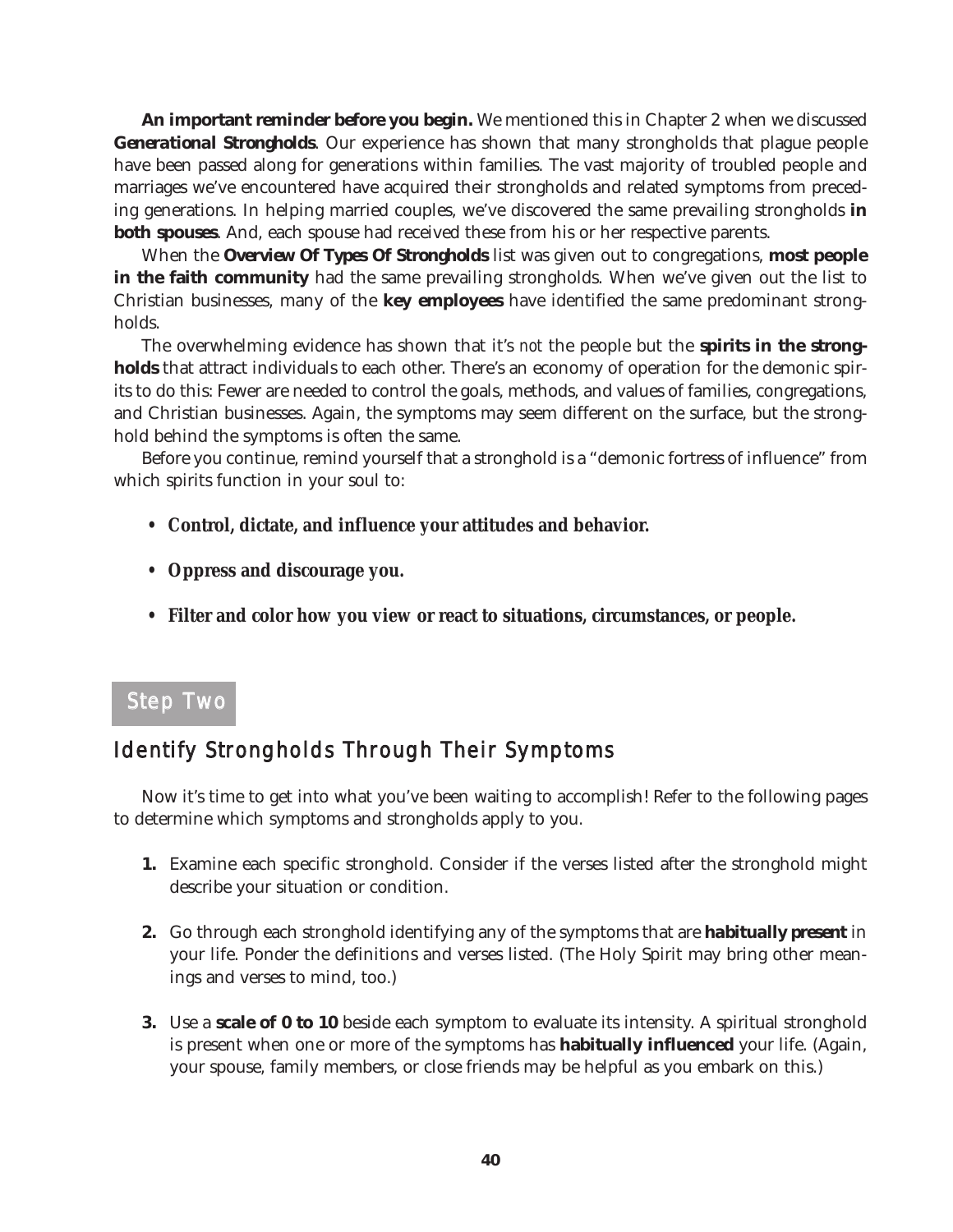As **you** desire to draw close to God, **He** will draw close to you. The words of Jeremiah are particularly applicable here: *"'For I know the plans I have for you,' declares the Lord, 'plans to prosper you and not to harm you, plans to give you hope and a future. Then you will call upon me and come and pray to me, and I will listen to you. You will seek me and find me when you seek me with all your heart. I will be found by you,' declares the Lord, 'and will bring you back from captivity'"* (Jeremiah 29:11-14).

**One last suggestion**: Remember that many strongholds hide behind a **veneer of deception**. We quoted Francis Frangipane earlier, "Once a person is **deceived**, he does not **recognize** that he is deceived, **because he has been deceived.**" Be careful! The spirit in the stronghold of Deceit will do all it can to hinder you from recognizing the varied strongholds that influence and oppress you. We recommend that you **examine the stronghold of deceit very closely.**

You can recognize the spirit of Deceit within you because it will be an inner voice sounding very much like your own mind's voice. As you look at a particular stronghold or symptom, it will rationalize why this or that stronghold or symptom doesn't apply to you. When that voice of rationalization speaks, you can count on one thing: You have that symptom and stronghold!

#### DECEIT

*"The Spirit expressly states that in the last days some people will apostatize from the faith by paying attention to deceiving spirits and things taught by demons"* (1 Timothy 4:1, CJB). *"Even him, whose coming is after the working of Satan with all power and signs and lying wonders, And with all deceivableness of unrighteousness in them that perish; because they received not the love of the truth, that they might be saved"* (2 Thessalonians 2:10, KJV). *"If we claim to have fellowship with him yet walk in the darkness, we lie and do not live by the truth....If we claim to be without sin, we deceive ourselves and the truth is not in us"* (1 John 1:6,8).

Deal with this stronghold first! Satan's initial interaction with mankind involved deception. Since your soul (your mind, will, and emotions) is the battleground, you need **to see clearly** the nature of those areas you have yielded to the enemy. He'll do anything to distract or discourage you, so be aware of his schemes and his goal — the destruction of your trust and loving obedience to Jesus. If your thoughts and actions don't align with God's Word and you still feel justified in pursuing them, you've given way to this spirit (see 1 John 1:6). Be especially alert to false belief systems that portray man as basically good and deny the reality of heaven and hell.

*For many years Kristen had been haunted by anger from childhood memories. Every time she thought about her father, she had difficulty remembering any happy times. One painful thought consumed her: "He was always spanking me!" That one painful perception filtered out any remembrance of joy. One afternoon Kristen decided to get to the bottom of this. She sat down with her parents and brought up her anger about all those spankings. Her parents were astonished! In fact, her father told her that only once did he ever spank her, and that one time so hurt his heart that he never spanked her again!* 

*But Kristen had been so humiliated by that one episode that she allowed the lie of "frequent spanking" to replace the truth of "one spanking". She confessed that she'd been held captive by a bitter, angry spirit that influenced her to keep an emotional distance from her dad. After she renounced that spirit, Kristen tearfully asked forgiveness for having hurt her father by giving way to that lie.*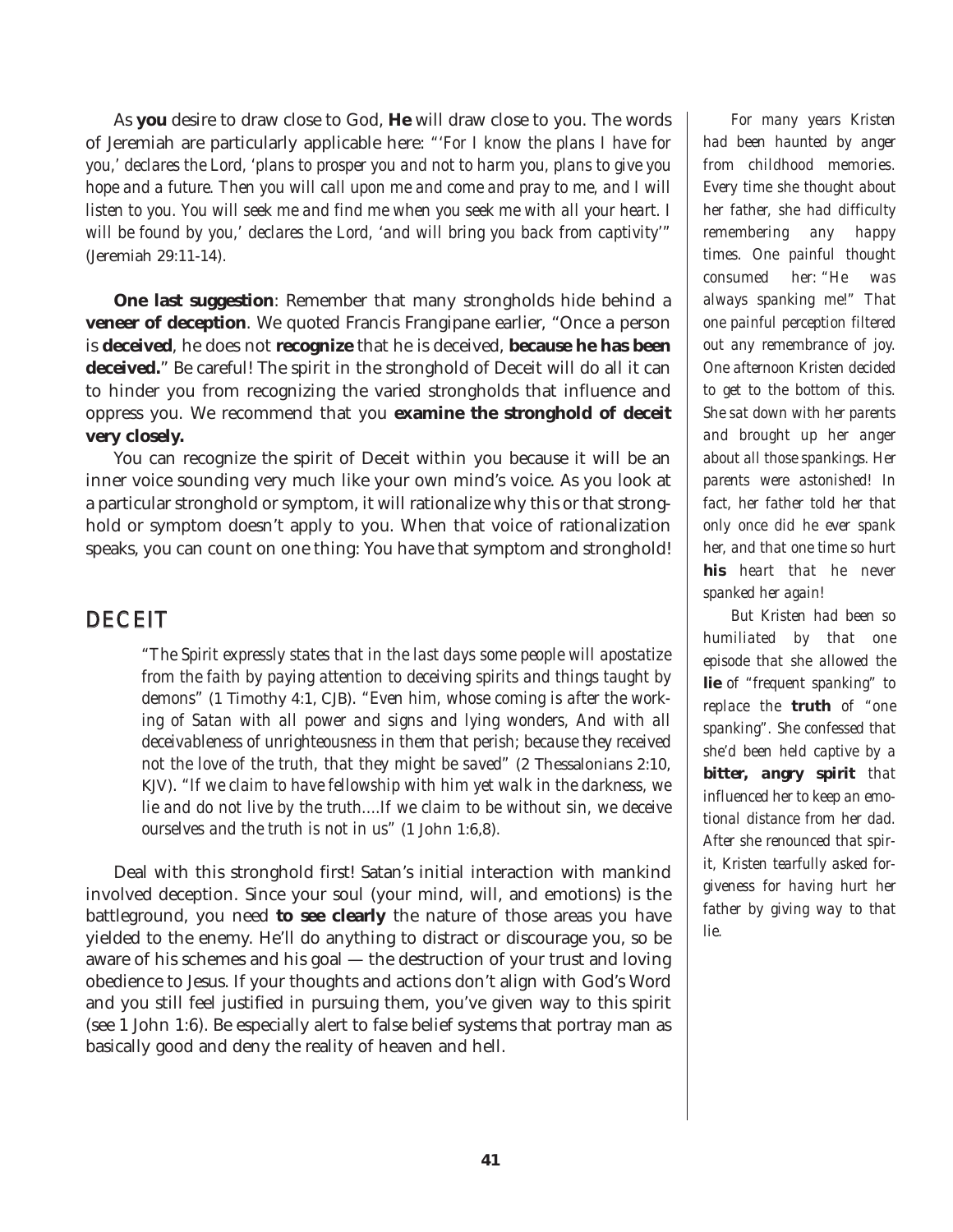*Rejection had dominated Bob's life. Although popular and exuberant, his emotions were plagued by the memory of his mother's words: "When you were born, I cursed when I found out you weren't the girl baby I had so wanted." Subsequent illnesses and hospitalizations during his youth added to Bob's sense of being unwanted. He compensated through addictions to food and alcohol. He also sought acceptance through kind acts and abundant friendliness with everyone he encountered, hoping that they would genuinely like him. When Bob understood this rejection to be a stronghold, he renounced its effect on his life through the blood of Jesus, and sought the Spirit's infilling of assurance of God's love and acceptance. Overwhelming praise to God followed as he realized that the righteousness of Christ was his security and affirmation.*

# **Symptom: Definition:** Lying Falsifying information with a motive to deceive (1 Kings 22:23) Fantasies Fanciful thoughts with little credibility (Jeremiah 14:14) Delusions Believing lies; may cover painful past experiences (Jeremiah 23:32) Rationalization Reasoning with desire to gloss over problems; attempting to deal with serious problems superficially; making excuses to justify sinful behavior (1 John 4:4-6) Wrong Doctrine/ Reasoning out faulty conclusion or position, Misuse of Scripture then using the Bible to support your conclusion (2 Timothy 4:3,4) Flattery Saying positive things to others to gain advantage in your relationship with them (Romans 16:17,18) Syncretism Incorporating unbiblical beliefs or practices into your spiritual life and calling them "Christian" (Hebrews 3:12-14)

## **BITTERNESS**

*"Get rid of all bitterness, rage and anger, brawling and slander, along with every form of malice"* (Ephesians 4:29-31). *"So repent of this wickedness of yours, and pray to the Lord. Perhaps you will yet be forgiven for holding such a thought in your heart. For I see that you are extremely bitter and completely under the control of sin!"* (Acts 8:22,23, CJB) *"For if you forgive others their offenses, your heavenly Father will also forgive you; but if you do not forgive others their offenses, your heavenly Father will not forgive yours"* (Matthew 6:14,15).

The stronghold of bitterness may be present when you **habitually** feel one or more of the following symptoms when you think about a particular person, place, or event. Unforgiveness, in particular, leaves you unforgiven by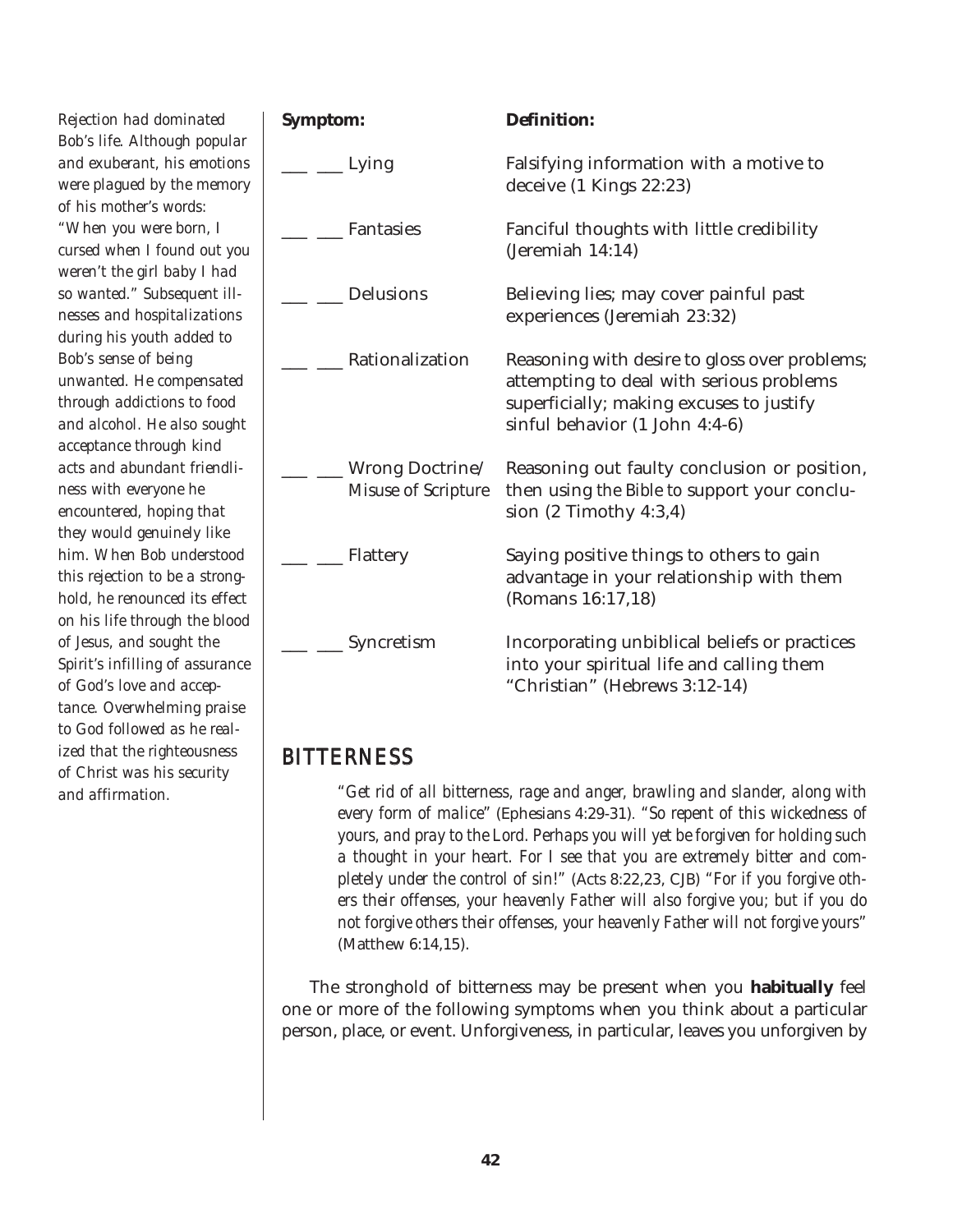our Father (see Matthew 16:15); puts you in a **prison of torment** (see Matthew 18:34,35); and **brings pain** to the person you've refused to forgive.

Also, you may not outwardly reveal your bitterness but find yourself seething inside. According to Hebrews 12:15, a special problem with bitterness occurs: It **causes trouble** and **defiles the relationships** of others who are not even linked to the original painful event. For instance, unresolved bitterness toward your parents often can show up later in your marriage and hinder bonding with your spouse. You may frequently grumble or complain over seemingly trivial matters because the real source of this spirit's foothold has not been confronted.

| Symptom:             | <b>Definition:</b>                                                                                                                                                                           |
|----------------------|----------------------------------------------------------------------------------------------------------------------------------------------------------------------------------------------|
| Resentment           | Continuous animosity or hard feelings<br>against someone (Leviticus 19:17)                                                                                                                   |
| Racism               | Unjust narrow-mindedness; prejudice against<br>whatever differs from your values or beliefs;<br>aversion to another gender or ethnic group<br>(Proverbs 18:3)                                |
| Unforgiveness        | Inability to emotionally release someone<br>who has hurt you (Matthew 18:34,35)                                                                                                              |
| Anger/Hatred         | Feelings of wrath or rage; intense animosity<br>(Ecclesiastes 7:9)                                                                                                                           |
| <b>Begrudging</b>    | Seething hatred toward someone who is<br>unaware of your bitterness; speaking badly<br>about someone behind their back; withhold-<br>ing affection and warmth due someone<br>(Ezekiel 35:11) |
| Vengeful             | Desire for retaliation (Acts 16:19-23)                                                                                                                                                       |
| Chronic<br>Grumbling | Ongoing complaint or murmuring that<br>reveals deep discontent (James 5:9)                                                                                                                   |
| Presumptuous         | Precipitated by unfulfilled expectations;<br>acting outside God's will and reaping pain-<br>ful consequences (Acts 19:13-16)                                                                 |

*Kim discovered as she talked with her sister and her mother that rejection had been a characteristic of her family for four generations! In each generation, the women, controlled by the fear of rejection, gave themselves over to sexual promiscuity. This stronghold had manifested its presence in her by feelings of inadequacy and unworthiness. She appeared pleasant enough on the outside, but no one felt they really knew the "real" Kim. Believing that if people ever got close to her they wouldn't like what they found, she withdrew from intimacy. This carried over into a deep hurt in the relationship with her husband and son, who always felt that they were the cause of the emotional distance. When Kim renounced the generational stronghold of rejection and confessed to God the sins she had committed through its influence, she found forgiveness, freedom, and cleansing. As she became secure in her acceptance through the finished work of the cross, she was able to pray with boldness for God to use her as a vessel of blessing to others whether they "liked" her or not!*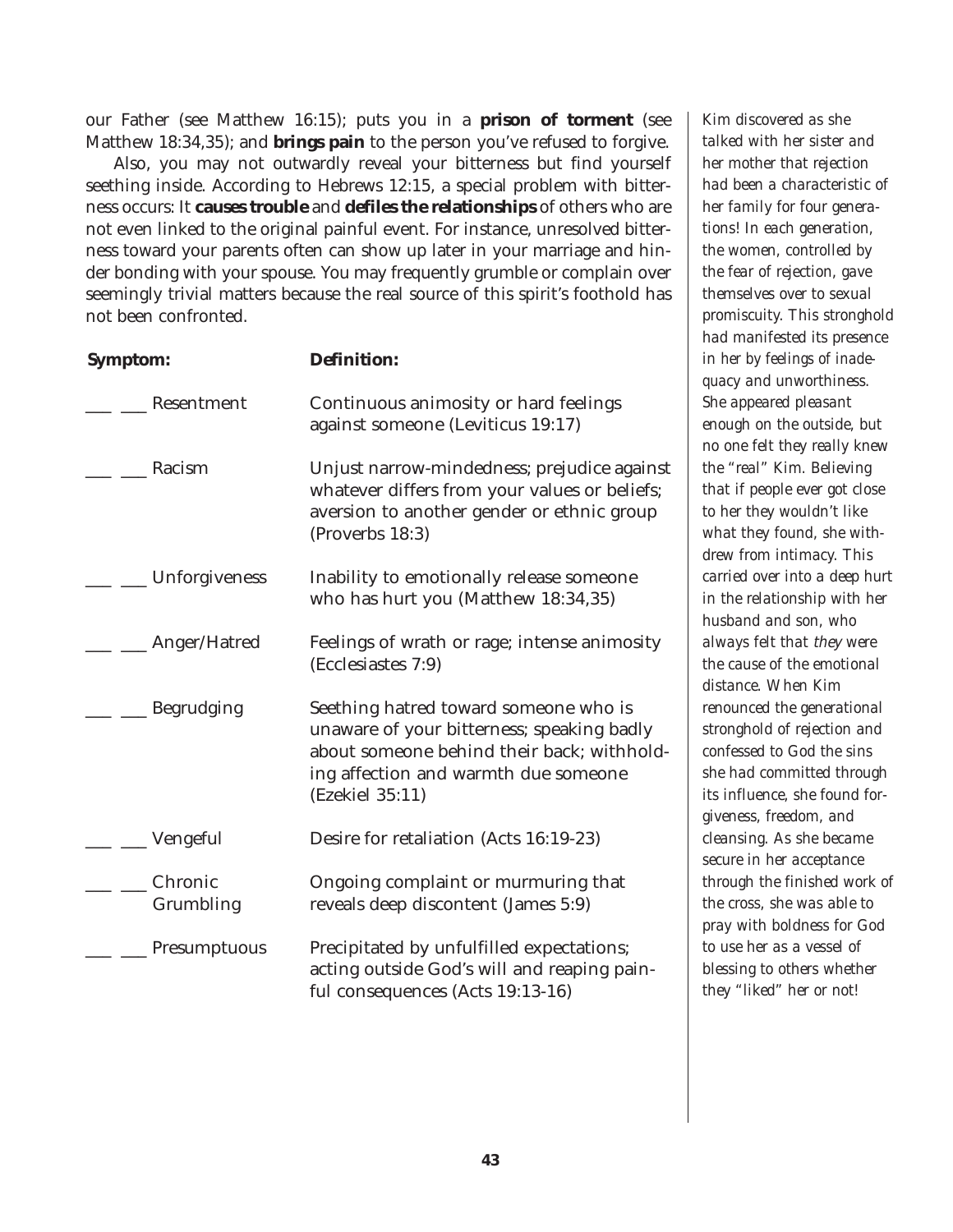*Jerry had grown up with a father who was a successful workaholic. Although he lacked for nothing materially, he never sensed much warmth or compassion from his parents. Then, when Jerry was still in his early teens, his father died very suddenly. His large family was left with little support, and insecurity and fear became the dominating factors in the young man's life. Vowing to himself that he would never be poor again, Jerry worked hard at his business, making many enemies along the way because of his constant dissatisfaction with their performance as employees. A stronghold of idolatry brought reliance on the wealth he had accumulated rather than a prayerful dependency on God. Arguments over money dominated his marriage. Distrust and greed permeated his home and business relationships. No one could "stand in his face" and tell him what to do. Finally, as his marriage disintegrated and his business gave signs of going under, Jerry renounced the strongholds of insecurity and fear that had made money his idol and had shaped his disbelieving view of God's ability to meet his need. As the Holy Spirit brought conviction of the sins he had committed against so many people, he purposed to*

# **HEAVINESS**

*"To appoint unto them that mourn in Zion, to give unto them beauty for ashes, the oil of joy for mourning, the garment of praise for the spirit of heaviness; that they might be called trees of righteousness, the planting of the LORD, that he might be glorified"* (Isaiah 61:3, KJV). *"How long, O Lord? Will you forget me forever? How long will you hide your face from me? How long must I wrestle with my thoughts and every day have sorrow in my heart? How long will my enemy triumph over me? Look on me and answer, O Lord my God. Give light to my eyes or I will sleep in death"* (Psalm 13:1-3, CJB).

We know from Scripture that God desires you to have a childlike faith in Him that trusts wholeheartedly and absolutely in His love and mercies. The spirit of heaviness convinces you that your condition is **hopeless**: that no one cares; that even if circumstances improve, it's only temporary and you'll be miserable again. Your life is a **cycle of sorrow** and you can't seem to get off the downward spiral. Consider this, however: Often this spirit's agitation is secondary to another spirit, such as bitterness or independence.

| Symptom:        | Definition:                                                                               |
|-----------------|-------------------------------------------------------------------------------------------|
| Depression      | Feelings of sorrow, despondence, dejection<br>(Psalm 119:28)                              |
| Despair         | Overwhelming lack of hope (Jeremiah 45:3)                                                 |
| Self-pity       | Pattern of feeling sorry for yourself (Psalm<br>$15:16-18$                                |
| Loneliness      | A sense of detachment or separation from<br>others (Psalm $42:9,10$ )                     |
| Unconfessed Sin | Avoiding admission to God of known<br>iniquity (Psalm 32:3,4)                             |
|                 | Suicidal Thoughts A strong desire to end your life; consumed<br>with death (Psalm 55:2-5) |

# **JEALOUSY**

*"If a spirit of jealousy comes over him, and he is jealous of his wife, and she has become impure — or, for that matter, if the spirit of jealousy comes over him, and he is jealous of his wife, and she has not become impure — he is to bring his wife to the [priest], along with the offering for her... because it is a grain offering for jealousy, a grain offering for remembering, for recalling guilt to mind"* (Numbers 5:14,15, CJB). *"Then the Lord said to Cain,*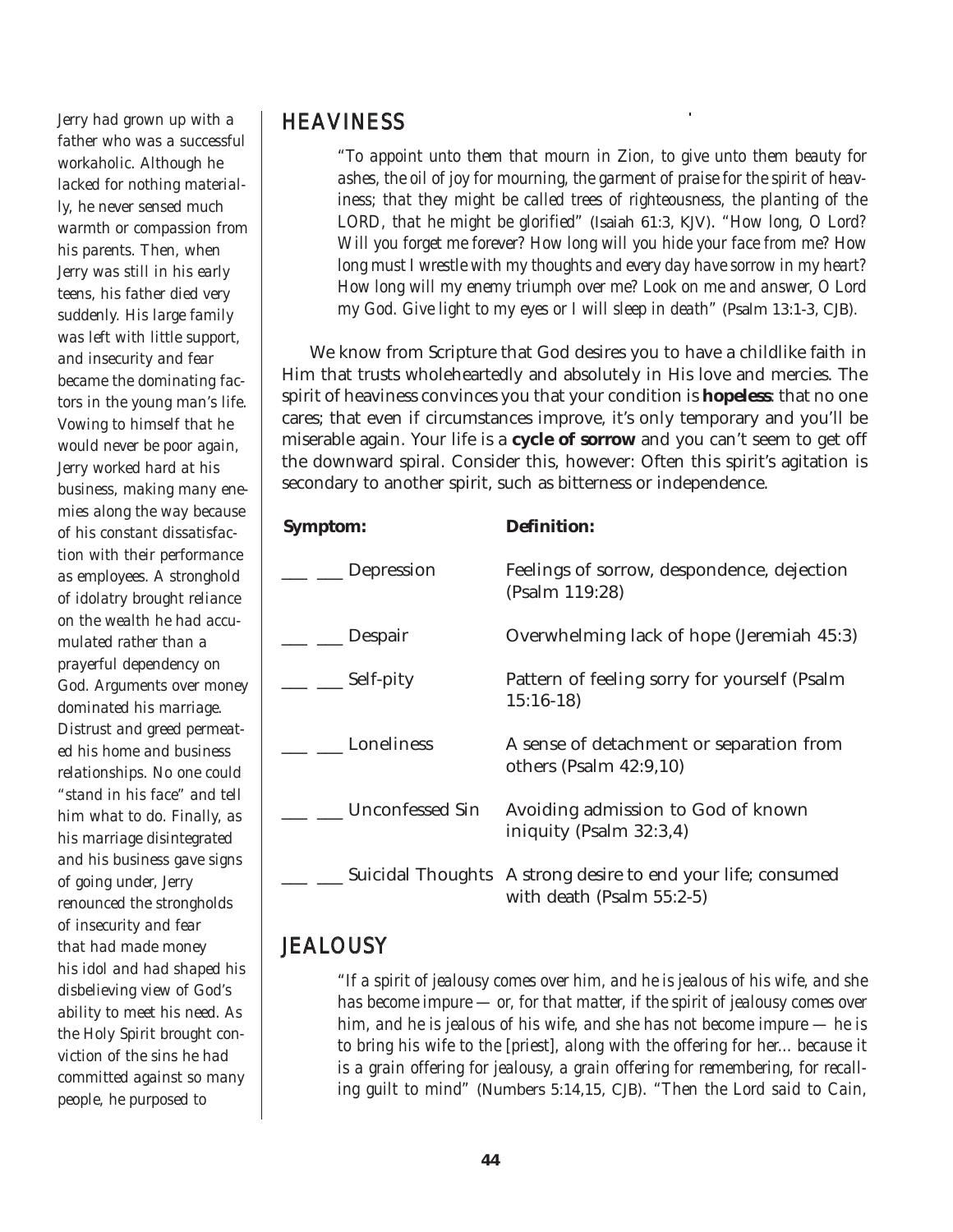*'Why are you angry? Why is your face downcast? If you do what is right, will you not be accepted? But if you do not do what is right, sin is crouching at your door; it desires to have you, but you must master it'"* (Genesis 4:6-7). *"You are still worldly. For since there is jealousy and quarreling among you, are you not worldly?"* (1 Corinthians 3:3).

Like Cain, when you focus on the behavior and attitudes of others, you can develop a **judgmental posture** toward them. Rather than regarding them more highly than yourself as Scripture exhorts and respecting them for their godliness, you may begin to actively seek out their "warts". You're attuned to bad reports about that person. By comparison, you appear better in your own mind. And your tongue is your own worst enemy. Through insinuation or outright fault-finding you plant doubts about the integrity of the person of whom you're jealous.

| Symptom:                    | <b>Definition:</b>                                                                                                                                                                      |
|-----------------------------|-----------------------------------------------------------------------------------------------------------------------------------------------------------------------------------------|
| Spiteful                    | Malicious attitude intending evil toward<br>others (Psalm 41:5,6)                                                                                                                       |
| Gossip/Slander              | Pattern of sharing detrimental information<br>about someone with those not part of the<br>problem or solution; telling part of the truth<br>with a desire to hurt (2 Corinthians 12:20) |
| <b>Betrayal</b>             | Breaking faith and turning against others<br>(Psalm 55:12-14)                                                                                                                           |
| <b>Critical Nature</b>      | Habitual pattern of fault-finding; never<br>satisfied (Genesis 37:4,8,11)                                                                                                               |
| Judgmental                  | Feeling better about yourself by evaluating<br>others, anticipating their failure of some<br>prescribed standard or criterion (Matthew 7:1-5)                                           |
| <b>Suspicious</b>           | Pattern of distrusting and doubting the<br>motives of others (Galatians 5:15)                                                                                                           |
| UnChristlike<br>Competition | Having to draw attention to yourself through<br>doing better than others (Romans 12:3)                                                                                                  |
| Cruelty                     | Hurting others through word or deed, either<br>physically or through damaging their repu-<br>tation (1 Samuel 18:10,11; Genesis 37:18-20)                                               |

*approach each one to seek forgiveness and make restitution wherever appropriate. His priorities shifted to God and family, then to close friends and business.*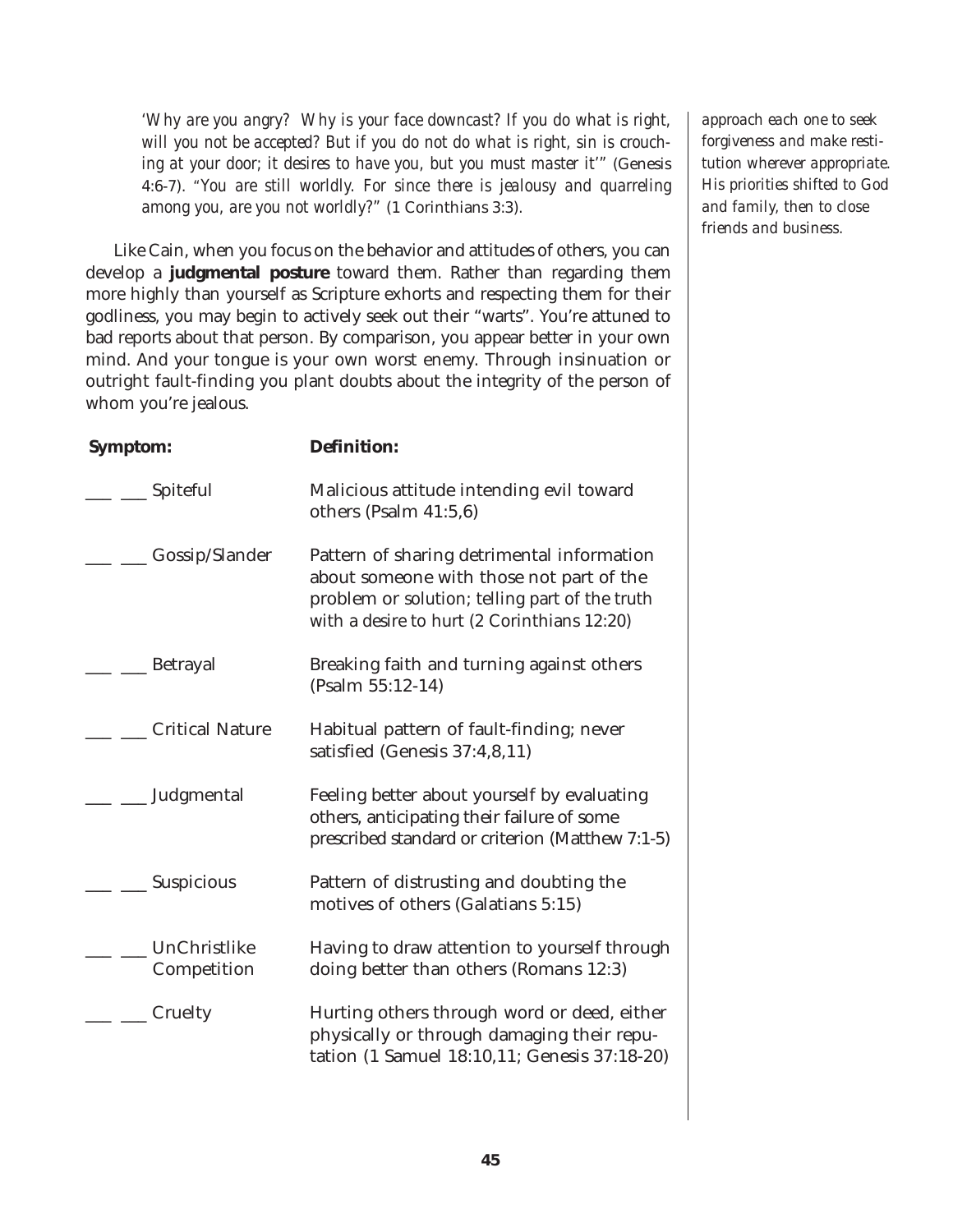*As the oldest in a large family, Kerry had keenly felt the weight of responsibility, particularly after her father left. As a teenager, she watched her mother struggle to raise the younger children. The devotion that her mother had once expressed toward God turned to bitterness. Kerry's outlook on life became imprisoned by fear — fear of abandonment, fear of poverty, fear that she was an inadequate wife and mother. Fear so consumed her that serious illnesses began to take their toll on her body. The myriad of prescription drugs she became dependent on after her many surgeries left her depressed. She felt encompassed by a spirit of heaviness. As she saw these same fears springing up in her children, Kerry despaired. Then a trusted friend shared her own story of freedom from strongholds, and Kerry began to hope. As they went over a list of possible strongholds, Kerry felt condemned because she saw herself in so many categories. Her friend reassured her that God loved her and had given her the power of the Name of Jesus and His work on the cross to vanquish these spiritual menaces. As she prayed to renounce the strongholds of fear and heaviness, Kerry sensed a lightness she had forgotten. Joy lit her face as*

# CONFUSION / DOUBT and UNBELIEF

*"The LORD has mixed up their minds with a spirit that distorts judgment,so they make Egypt stagger in whatever she does, like a drunk staggering in his vomit"* (Isaiah 19:14, CJB). *"If any of you lacks wisdom, he should ask God, who gives generously to all without finding fault, and it will be given to him. But when he asks, he must believe and not doubt, because he who doubts is like a wave of the sea, blown and tossed by the wind. That man should not think he will receive anything from the Lord; he is a double-minded man, unstable in all he does"* (James 1:5-8). *"Jesus replied, 'No one who puts his hand to the plow and looks back is fit for service in the kingdom of God'"* (Luke 9:62).

If you've entered into your relationship with Jesus based on a faulty understanding of **Who He is**, you can't grasp how high and wide and deep is His love for you. He is LORD, and as such desires **Lordship in your life.** If you're focusing more on the adverse circumstances in your life than on the One Who can free you, you're listening to the spirit of confusion. When you truly comprehend just how great of a sinner you are and the vastness of Jesus' atonement on your behalf, you're better able to persevere in the "arena of suffering" that your earthly life calls for. When you're assured of His plan, you can be confident that His purpose and His presence will continue without fail.

#### **Symptom: Definition:**

| <b>Suspicious</b>            | Doubt or disbelief in God's promises<br>(Mark 16:14; John 20:25,27)                                                  |
|------------------------------|----------------------------------------------------------------------------------------------------------------------|
| Apprehensive                 | Anxiously fearful that God will not fulfill<br>His plans for your good or that He "has it in<br>for you" (Luke 9:62) |
| Indecisive/<br>Double-minded | No intimate trust in Jesus; worried anguish<br>over decisions (James 1:6,7)                                          |
| <b>Skeptical</b>             | Continuous pattern of questioning and<br>hesitancy to trust God (1 Kings 18:21)                                      |
| Unsettled                    | Unable to experience fruit of the Spirit in<br>your life (2 Peter 1:8)                                               |
| <b>Easily Distracted</b>     | Unable to focus on God, His ways, and the<br>needs of other people for any length of time<br>$(1$ John 2:15-17)      |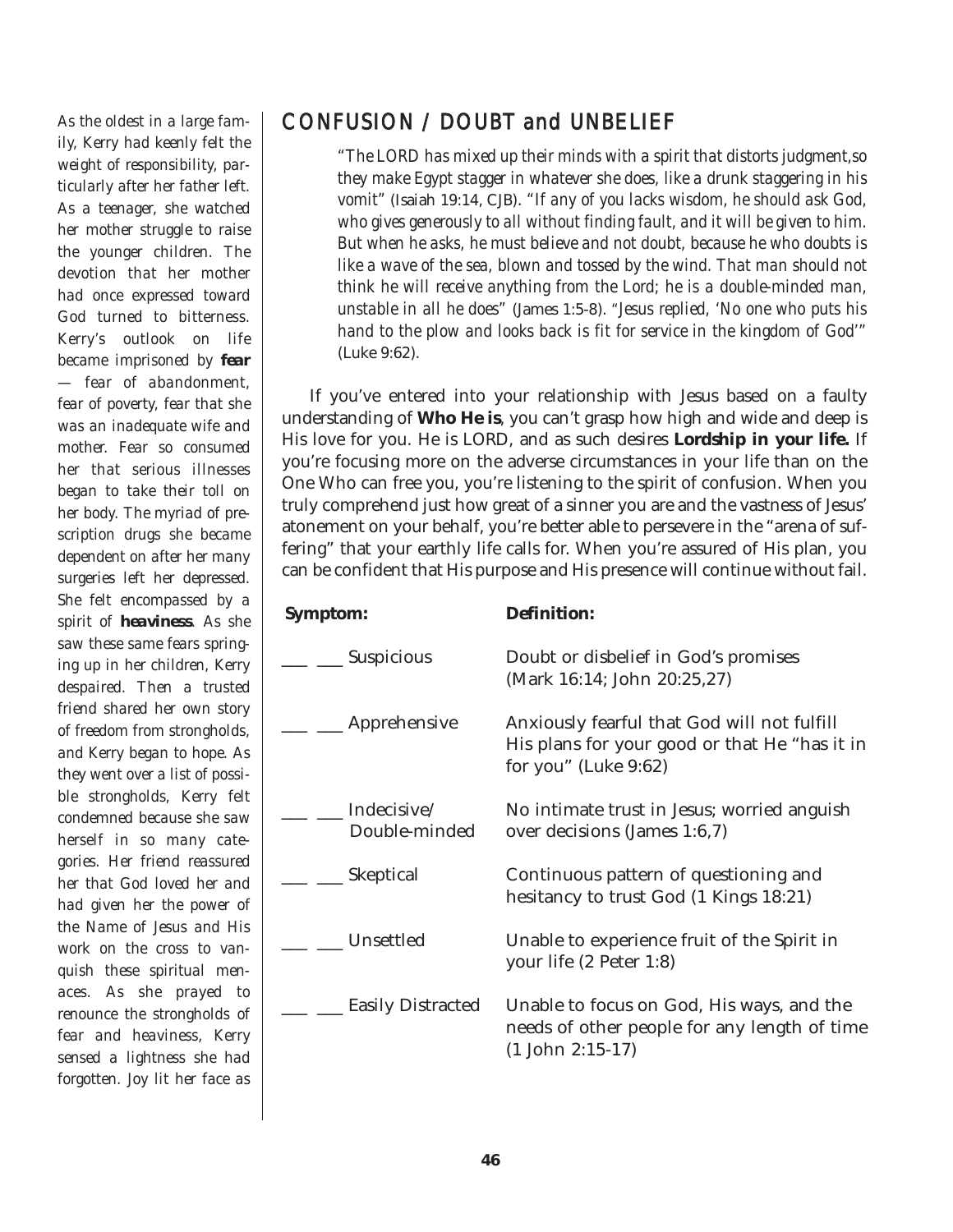| Lack of<br>Commitment | Your words of assurance to others are not<br>followed up by your own ongoing resolve<br>(Romans 14:22,23) |
|-----------------------|-----------------------------------------------------------------------------------------------------------|
| No Love               | Susceptible to error; half-hearted about God's                                                            |
| of Truth              | Word (2 Thessalonians 2:10,11)                                                                            |
| <b>Distorted</b>      | Your decisions seem right to you but are, in                                                              |
| Judgment              | fact, detrimental to others (Proverbs 16:25)                                                              |

*she praised God - her countenance glowed! As she sought God to fill her with the power of His Spirit, her tongue loosened and she boldly began sharing with her friends and family all that God had done for her.*

#### REJECTION

*"He has alienated my brothers from me; my acquaintances are completely estranged from me. My kinsmen have gone away, my friends have forgotten me"* (Job 19:13-14). *"Scorn has broken my heart and has left me helpless; I looked for sympathy, but there was none, for comforters, but I found none"* (Psalm 69:20). *"Don't let anyone look down on you because of your youth; on the contrary, set the believers an example in your speech, behavior, love, trust and purity"* (1 Timothy 4:12).

When you feel that you **really don't matter** to others, the inner pain can be crippling. To avoid having to face the pain, this spirit induces you to compensate by just **coping**. You might avoid those whom you feel might bring you distress, even withholding affection from your spouse or parents. You may try to escape through chemical means to ease the pain. You might act without care or concern about how your actions may affect others around you. You may do acts of kindness in a desperate attempt to "earn" love and acceptance. Or, you may strive with all your might to achieve material success to prove your worth with a big house, expensive car or fine clothes — all to compensate for the fear that you won't be found acceptable.

**Symptom: Definition:** Addictive Fixated, intense preoccupation; detrimental Behavior habits such as gluttony, alcoholism, drug abuse, gambling (Proverbs 23:20,29,30) Compulsions Irrational obsession to act without forethought or regard to outcome (Proverbs 19:2) Seeks Acceptance Acting in kindness or friendliness with underlying motive to forestall rejection (Proverbs 11:3)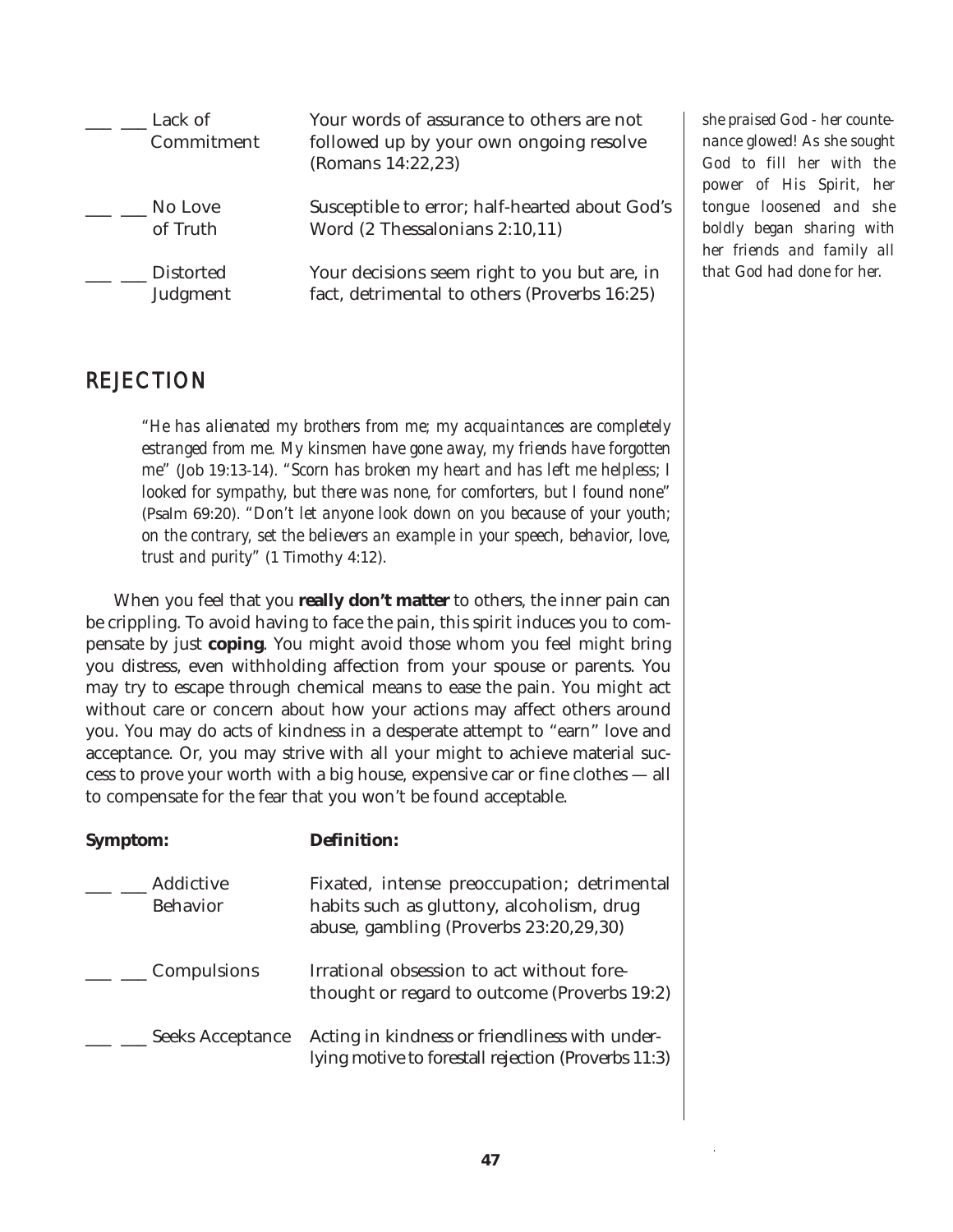*Irritability and anger over minor provocations marked Karen's daily life. She had grown up as a pastor's daughter in a large and active household. Then her mother came down with a debilitating disease. Unable to cope, her father ran off with the church secretary, leaving the family destitute and forsaken. The children, teens at this point, managed to balance studies with care for their mother, but bitterness became the lens through which Karen viewed the world. She still attended church services, but God seemed remote and uncaring. A stronghold of prayerlessness characterized her walk with God; she served Him out of a sense of obligation rather than from a love relationship. One day while visiting us, she became blinded by using the wrong contact lens solution. For three days she sat in her darkness, crying out to God. Through the Holy Spirit she recognized the prison her bitterness had kept her in: consumed by unforgiveness for her father, resentment toward her mother, and anger at God for allowing it all to happen. Karen renounced the spirit of bitterness and claimed the power of Christ's atonement*

| Unworthiness             | Feeling unacceptable or inferior; convinced<br>you'll never "measure up" (Proverbs 18:14)                                  |
|--------------------------|----------------------------------------------------------------------------------------------------------------------------|
| Withdrawal               | Removing yourself emotionally or physically<br>from real or perceived hurtful and rejecting<br>situations (Jeremiah 23:24) |
| Shallow<br>Relationships | Friends with whom you do activities, but<br>have no relational intimacy (Job 6:14-18,21)                                   |
| Loneliness               | Unable or unwilling to find deep<br>companionship with God or with others<br>(Psalm 25:16,17)                              |

# PRIDE

*"Pride goes before destruction, a haughty spirit before a fall"* (Proverbs 16:18). *"By your great skill in trading you have increased your wealth, and because of your wealth your heart has grown proud"* (Ezekiel 28:5). *"There are those who curse their fathers and do not bless their mothers; those who are pure in their own eyes and yet are not cleansed of their filth; those whose eyes are ever so haughty, whose glances are so disdainful"* (Proverbs 30:11- 13, CJB).

As a culture, Americans are obsessed with **image and appearance.** The focus on maintaining youthful health has surpassed stewardship of the body and has become an idol. We know more about fat grams than we do about the standards of holy living in Proverbs. The image we project through our homes, vehicles, attire, and activities reflects our **self-centered absorption**.

We have little appreciation for the sacrifices our parents have made for us (even in choosing life for us!), and often separate ourselves from them, either geographically or socially. Because God gives grace to the humble but resists the proud, the spirit of pride influences a person to arrogantly pursue **selfgratification and personal fulfillment.** In your desire to appear "Christian," you feel better about what you **don't do** that's "evil" than about the "good" that God wants to do in and through you.

#### **Symptom: Definition:**

\_\_\_ \_\_\_ Ungrateful Belief that you're entitled to anything you're given; failure to appreciate others; take others for granted (2 Timothy 3:2)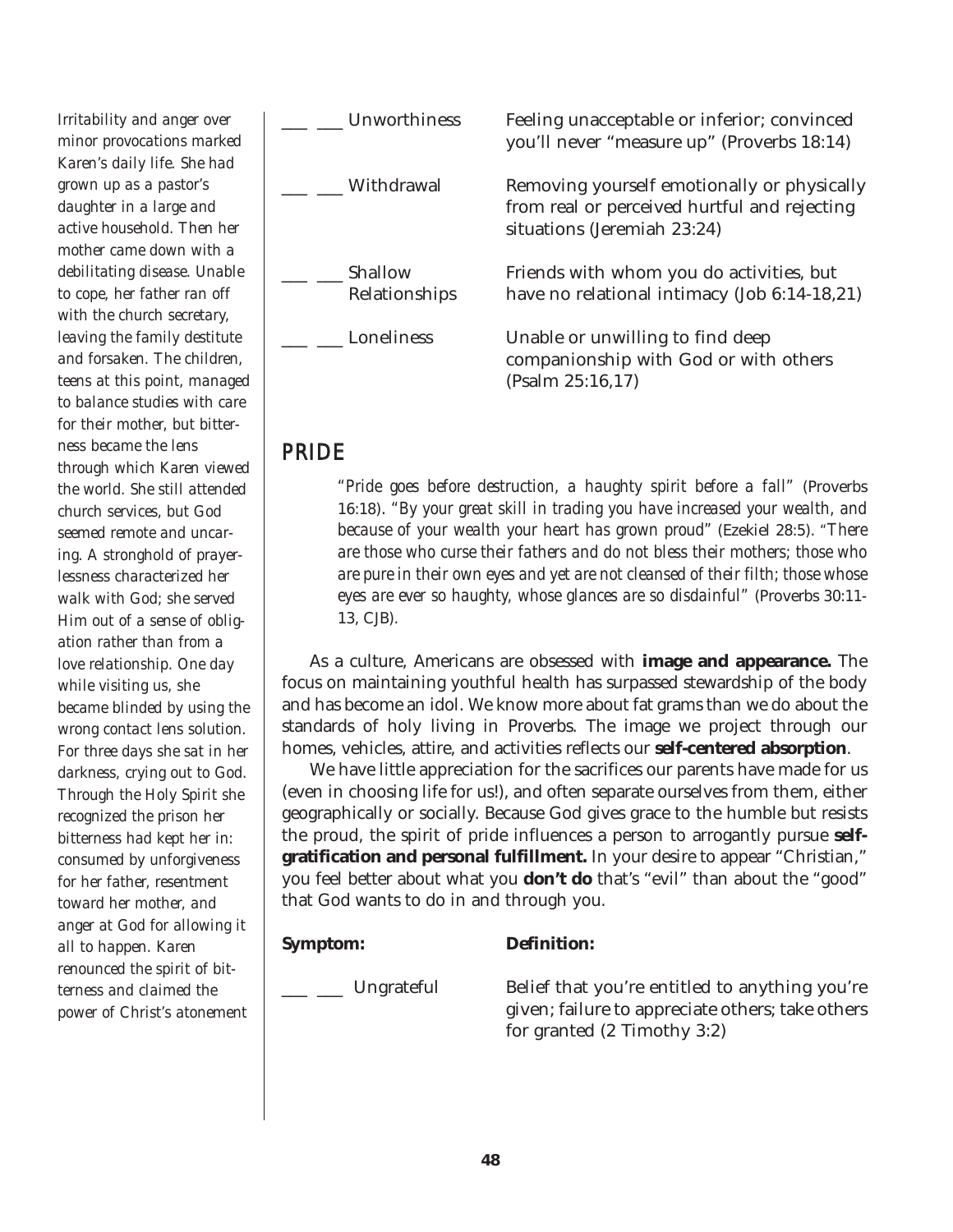| Self-righteous            | High opinion of your moral position<br>compared to that of others (Luke 18:10-12)                                                                                 |
|---------------------------|-------------------------------------------------------------------------------------------------------------------------------------------------------------------|
| Self-centered             | Obsessive egocentric pattern of thinking;<br>"the world revolves around me" (Proverbs 21:4)                                                                       |
| Insensitive               | Unaware of impact on others; a bull-in-a-<br>china-shop (Proverbs 26:12)                                                                                          |
| Materialistic             | Obsessive desire to acquire and possess in<br>order to gain recognition or prestige<br>$(1$ John $2:15,16)$                                                       |
| <b>Seeks Positions</b>    | Viewing people and resources as means of<br>fulfilling ego needs; relationships have little<br>worth except to advance self; presumptuous<br>(Proverbs $25:6,7$ ) |
| Stubborn                  | Such high regard for your own views that you<br>ignore or denigrate the input and counsel of<br>others (Jeremiah 7:24)                                            |
| Mocking                   | Belittling others through words or manner-<br>ism, disparaging their dignity (Proverbs 18:3)                                                                      |
| Vain                      | Conceit about your own importance, abili-<br>ties, appearance, possessions (Romans 12:16)                                                                         |
| <b>Spiritual Adultery</b> | Perverting God's grace into permission to sin;<br>serving "another spirit" apart from the God<br>of the Bible (James 4:4-6)                                       |
| Impatient                 | Intolerant of delay or opposition; your time<br>is more important than others' (Ecclesiastes 7:8)                                                                 |

# RELIGIOSITY

*"Look! You are relying on deceitful words that can't do you any good. First you steal, murder, commit adultery, swear falsely, offer to Ba'al and go after other gods that you haven't known. Then you come and stand before me in this house that bears my name and say, "We are saved" — so that you can go on doing these abominations!"* (Jeremiah 7:8-10, CJB). *"I know your deeds; you have a reputation of being alive, but you are dead. Wake up! Strengthen what remains and is about to die, for I have not found your deeds complete in the sight of my God. Remember, therefore, what you have*

*and acceptance of her as His own. She prayed for the work of God in her own heart to forgive and to believe in God's power to bring good out of all this. That afternoon, her vision cleared. She sat down and wrote a letter to her father asking forgiveness for her bitterness against him all this time. He responded immediately, beseeching her to come see him. A great healing had begun.*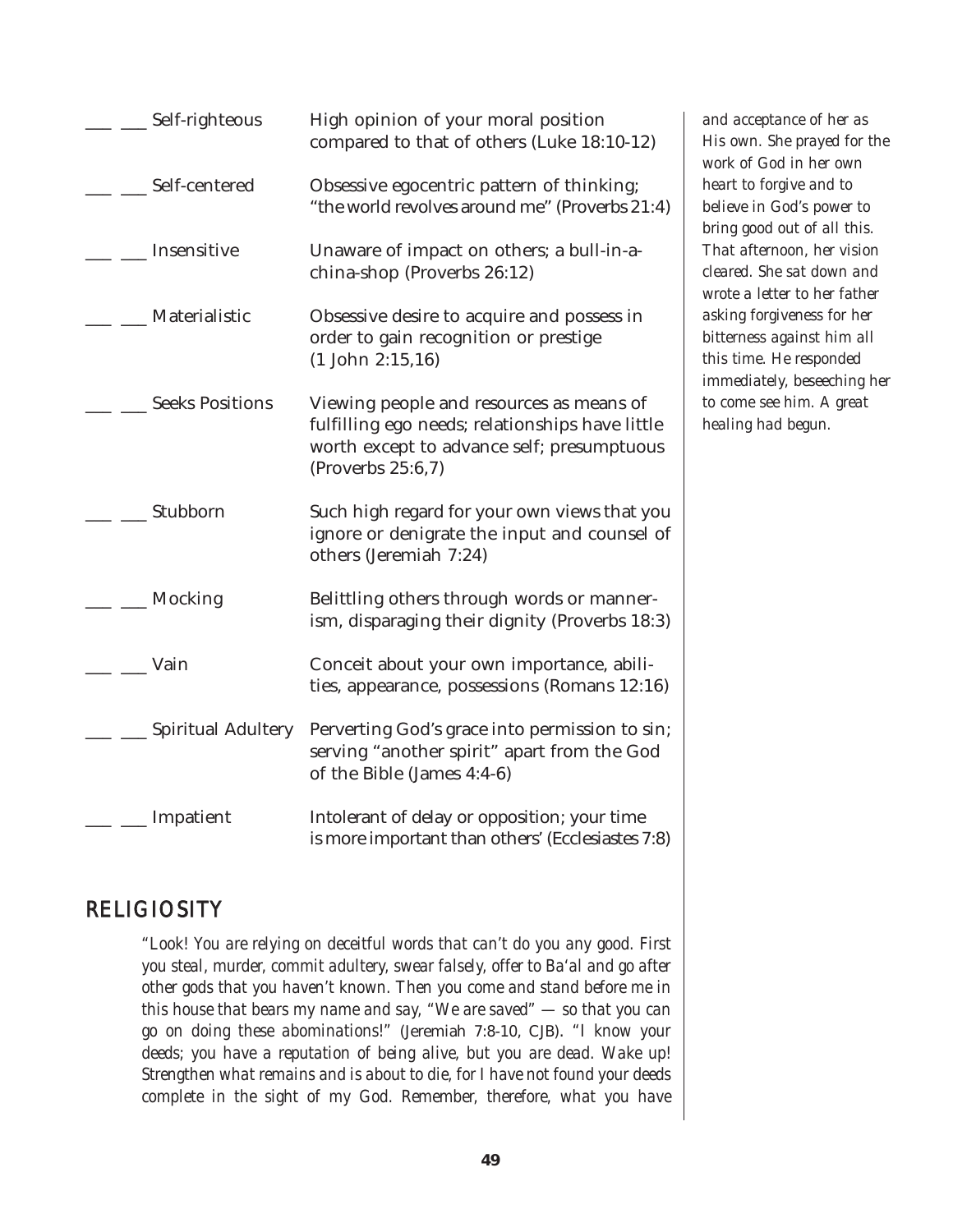*Division was in the air at First Church. Behind the facade of full pews each Sunday morning was intense grumbling and murmuring among the parishioners. Rumors of sinful conduct by the pastor had surfaced. When the issues were brought before the pastor by several members of leadership, he admitted that some of the allegations might appear true but that he didn't regard them as serious. He felt that he was doing a good job as senior pastor and that the pressures and stresses he faced on behalf of the flock were causing these "problems." He never viewed them as sins requiring repentance. As word got out, a group of the congregation responded with outrage and self-righteous pride. Rather than fasting and praying for the pastor to repent or approaching the elders to take further steps, this disgruntled group left in protest. The ones that remained looked down on the departees and for awhile felt the body was better off without them. But as the sermons became more watered-down and the pastor's attitude grew increasingly standoffish, division brewed again. A second wave of murmuring people approached the leadership and felt compelled to leave the church. (Three waves of departees occurred in less*

*received and heard; obey it, and repent"* (Revelation 3:1-3). *"In the same way, on the outside you appear to people as righteous but on the inside you are full of hypocrisy and wickedness"* (Matthew 23:28).

Maybe you've been a churchgoer for many years, serving the needs of the kingdom even to the point of burnout. People you've ministered to have been strengthened and encouraged, yet your own walk with Jesus has become impersonal and shallow. You may be at the point of going through the motions with no sense of loving God with all your heart, soul, mind and strength. You've come to realize that you're no more than a warm body keeping a religious system running.

Because others have always seen you as a spiritual pillar of strength, you feel you must **maintain that facade,** even if your inward pain is unbearable. Perhaps you're caught up in **legalistic perversion**, scrambling to obey every command but neither experiencing nor extending His grace and love. On the other hand, you may be deceived that you don't have to repent or seek forgiveness because God's grace cuts you slack to sin — that God's laws were intended for the Jews, and that Jesus abolished the Law. (Not so! See Matthew 5:17, Romans 3:31.)

| Symptom:                         | <b>Definition:</b>                                                                                                                         |
|----------------------------------|--------------------------------------------------------------------------------------------------------------------------------------------|
| <b>Religious Busyness</b>        | Intimate relationship with Jesus is non-exis-<br>tent; underlying attitude that you must earn<br>God's love by what you do (Luke 10:38-41) |
| Knowledge<br><b>Without Love</b> | Extensive scriptural expertise but no heart for<br>those with whom you share; "great zeal, no<br>love" (Romans 10:2)                       |
| No Spiritual Power               | No presence of the nature, character, or<br>power of Jesus even after many years of<br>religious practice (Revelation 3:1)                 |
| Spiritual<br><b>Blindness</b>    | Unable to know the will of God or to receive<br>guidance by His Spirit (Matthew 13:14,15)                                                  |
| <b>Hypocritical</b>              | Expressing truths that tell others how to live<br>but not "walking the talk" yourself (Mark 7:6)                                           |
| Legalistic<br>Perversion         | Attempting to justify yourself before<br>God by keeping His laws (Galatians 3:2,3)                                                         |
| Presumes on<br>Grace             | Calling yourself "Christian" but living in law-<br>lessness; no evidence of Holy Spirit in your<br>life (1 John 3:8-10)                    |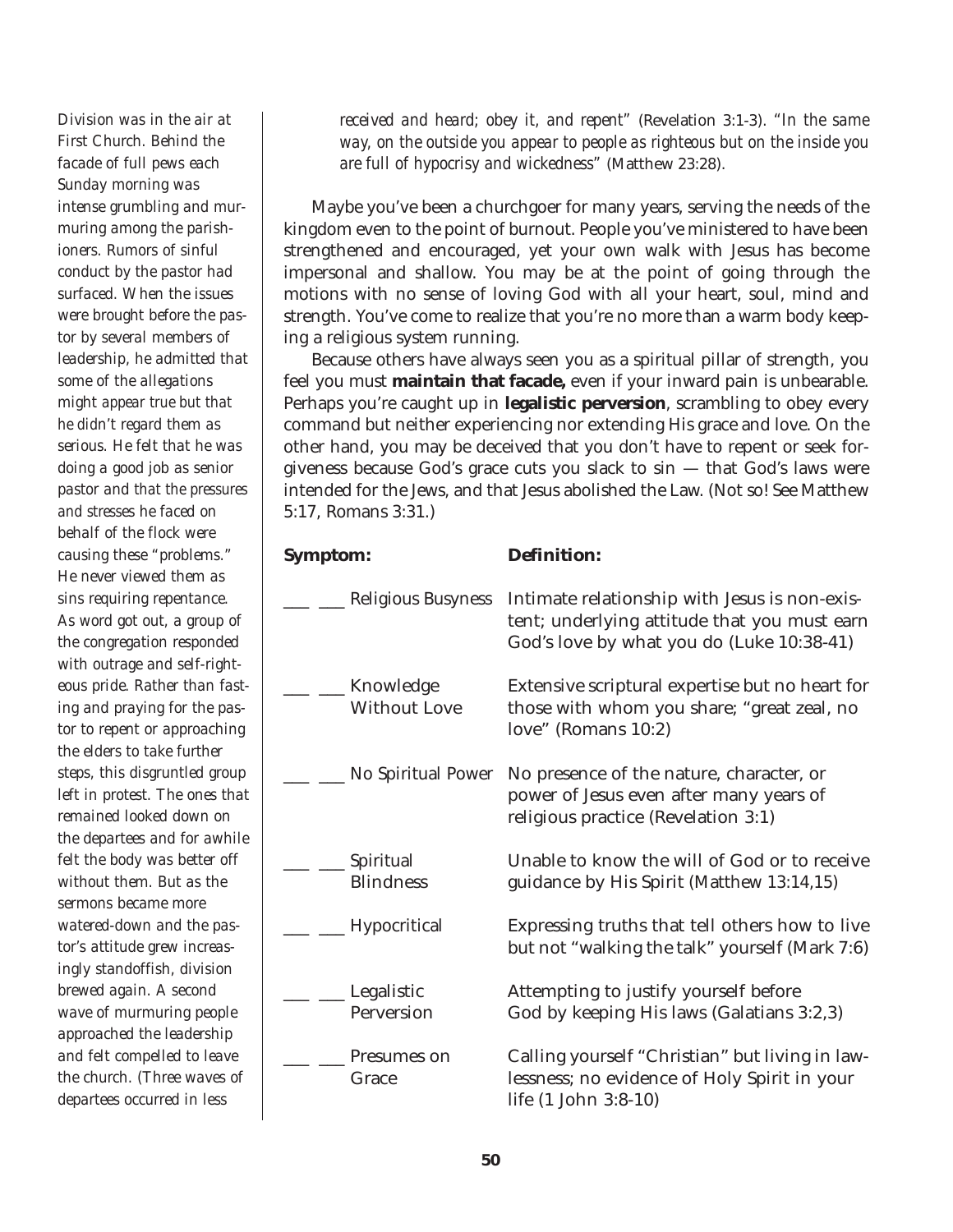# INDEPENDENCE and DIVORCE

*"The eye cannot say to the hand, 'I don't need you!' And the head cannot say to the feet, 'I don't need you!'"* (1 Corinthians 12:21). *"Has not [the LORD] made them one? In flesh and spirit they are his. And why one? Because he was seeking godly offspring. So guard yourself in your spirit, and do not break faith with the wife of your youth. "I hate divorce," says the LORD God of Israel"* (Malachi 2:15,16a). *"But if you harbor in your hearts bitter jealousy and selfish ambition, don't boast and attack the truth with lies! This wisdom is not the kind that comes down from above; on the contrary, it is worldly, unspiritual, demonic. For where there are jealousy and selfish ambition, there will be disharmony and every foul practice"* (James 3:14-16, CJB).

When you feel disconnected from others (family members, neighbors, coworkers, fellow believers, schoolmates), you tend to rely on yourself to make decisions. **"He who relies on himself for advice has a fool for a counselor"** are words you really don't want to hear. While you may desperately wish that someone would make the effort to reach in past your abrasive or withdrawn demeanor, you aren't so sure that you want the responsibilities that come with people who would hold you accountable.

"Divorce" is not necessarily related to marriage. It can manifest itself in any interpersonal situations in which you walk away physically or emotionally due to real or perceived hurt. If you feel that **belonging to others is optional**, you can then justify separating yourself from them. You're able to rationalize that it's easier (or more beneficial) for others if you simply leave rather than confront issues or sins that need to be addressed. Ultimately, the spirit of divorce leads to unforgiveness, bitterness, and guilt.

| Symptom: |                         | Definition:                                                                                                                                      |  |
|----------|-------------------------|--------------------------------------------------------------------------------------------------------------------------------------------------|--|
|          | Insensitive             | Unaware of impact on others; a bull-in-a-<br>china shop (1 Corinthians 12:25,26)                                                                 |  |
|          | Aloof                   | Sense of detachment; unresponsive to<br>others' needs (Ezekiel 34:2)                                                                             |  |
|          | <b>Selfish Ambition</b> | Relies solely on own analysis and appraisal<br>for personal decisions; disregard for well-being<br>of others, especially family (Proverbs 12:15) |  |
|          | Devil's Advocate        | Takes contrary position in discussions; argues<br>without considering others' feelings or needs<br>$(2$ Timothy $2:25,26)$                       |  |

*der: As we were finishing our last meeting with the people, we commented that the situation in their church was similar to that of another church we had worked with several years earlier. As we named the town and state of that church, they named the church where the pastor prior to this one had gone in that same town. It was the same church –– same pastor –– and same stronghold among that flock!)* 

*than two years.) The elders refused to confront the pastor with his ongoing sin. No one in any of the three waves seemed able to go on in their Christian walk. After two years we met with all three waves over a period of several days. It was then that they saw the stronghold of pride that was controlling not only the church they had fled but also themselves personally. As they all prayed to renounce the influence of the stronghold, compassion and mercy began to surface in their hearts. (A thought to pon-*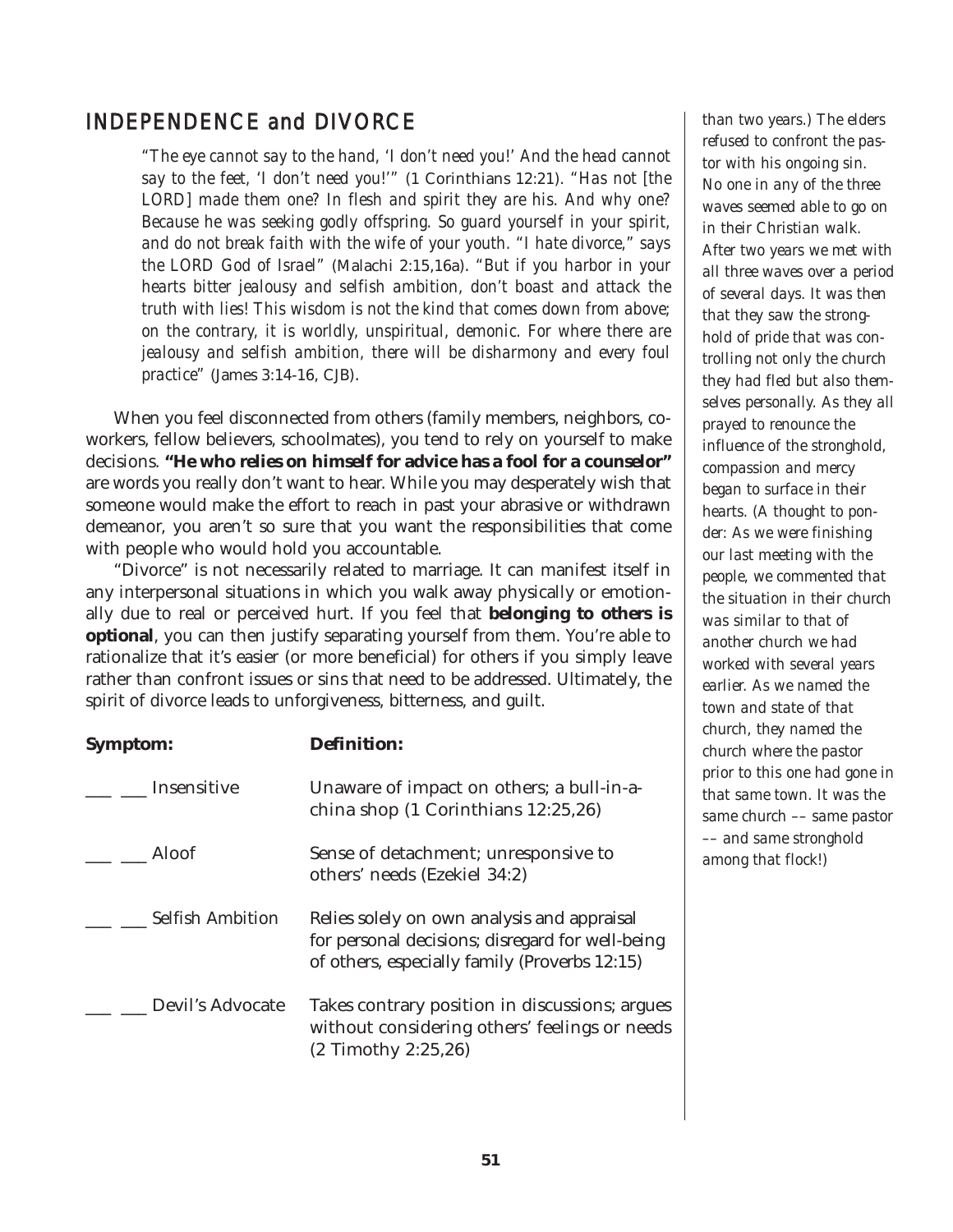*"Ron, I've been praying for you, and I think you have a stronghold of rebellion," I said. "I know that!" Ron shouted into the phone. "Why don't you call your mom," I suggested, "and ask her what symptoms of rebellion she sees in you." Ron pondered that idea, then phoned his mother, who lived out-of-state. Although he had maintained regular telephone contact with her, he had always felt uneasiness in her presence. "Mom, Mike thinks I have a stronghold of rebellion. Do you see this in me?" "Of course I do," she replied. "Our whole family has it!" As she scored Ron from 1 to 10 in intensity of symptoms, a picture emerged: strong will, stubbornness, independent spirit. Ron scored fairly low on strife and divisions and unteachableness. He called his brother and received scores almost identical to his mother's. Next came the real challenge: his ex-wife. She and Ron had maintained a friendly relationship during their years apart, and he knew he could trust her to be candid. Her first scores were similar to his family's evaluations, but then she surprised him with high scores on strife and anger that leads to arguments. "Why?" he asked. "My family gave me low scores on those." She chuck-*

| Withdrawn            | Removing yourself emotionally or physically<br>from real or perceived hurtful or rejecting<br>situations; "martyr" feelings (Job 7:16)                                                          |
|----------------------|-------------------------------------------------------------------------------------------------------------------------------------------------------------------------------------------------|
| <b>Makes Excuses</b> | Rationalizing your faults or errors and<br>blaming others (Proverbs 28:13)                                                                                                                      |
| <b>Lack of Trust</b> | Unable to rely/depend on others; underlying<br>attitude, "If you hurt me or let me down, I'm<br>gone." Places incredible pressure on relation-<br>ship to never confront problems (1 John 2:19) |
| Willful              | Clings to own decisions, even if impulsive or<br>unwise (Jeremiah 18:12)                                                                                                                        |

# STUPOR / PRAYERLESSNESS

*"If you make yourselves stupid, you will stay stupid! If you blind yourselves, you will stay blind! You are drunk, but not from wine; you are staggering, but not from strong liquor. For the LORD has poured over you a spirit of lethargy; he has closed your eyes (that is, the prophets) and covered your heads (that is, the seers)"* (Isaiah 29:9,10, CJB). *"As it is written, 'God gave them a spirit of stupor, eyes so that they could not see and ears so that they could not hear, to this very day'" (Romans 11:8). "For day after day they seek me out; they seem eager to know my ways, as if they were a nation that does what is right and has not forsaken the commands of its God. They ask me for just decisions and seem eager for God to come near them"* (Isaiah 58:2).

Because you feel as though the Holy Spirit has not been revealing anything to your spirit, your expectations of Divine involvement and intervention are almost nil. You may have become so **wrapped up** in the cares and activities of life that you don't spend much time earnestly seeking the Lord. In fact, seeking Him has become bothersome, an obligation, something that you often skip.

You **fail to appreciate** the "little" blessings and kindnesses that God has been pouring out. Perhaps you're so desperate for one key answer to prayer that you've disregarded His other manifestations all around you. You fail to see that God might be allowing various trials in your life to conform your character to Christ's. Or, you'd rather stay in your "comfort zone" as far as opportunities for deepening your faith are concerned.

#### **Symptom: Definition:**

Distanced God seems "unconcerned"; a sense of hope-From God lessness in prayer; you think, *"If I pray, He won't answer anyway."* (Job 30:20)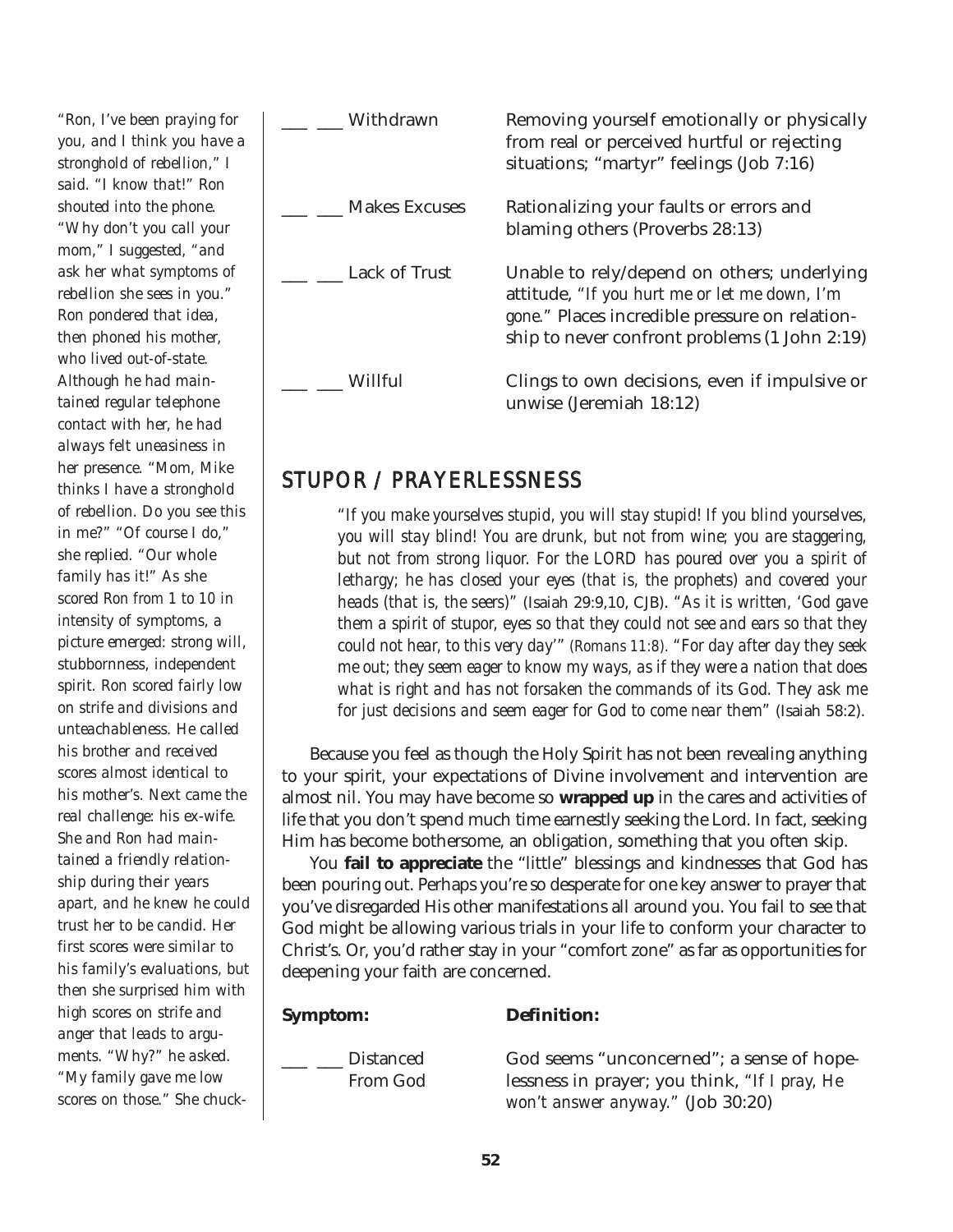| "Cold" Love                | Prayer is an obligation of religious practice<br>rather than communication with Someone<br>you love (Isaiah 29:13) |
|----------------------------|--------------------------------------------------------------------------------------------------------------------|
| <b>Hardened Heart</b>      | Habitually disinclined to seek intimacy with<br>God; casual attitude about obedient trust<br>$(Ephesians 5:14-17)$ |
| <b>Distracted</b>          | Unable to focus on communication with<br>God; thoughts and worries invade prayer<br>(Matthew 13:22)                |
|                            | Spiritual Blindness Unable to know God's will or receive gui-<br>dance by His Spirit (Isaiah 57:11,12)             |
| Laziness                   | Resistant to industrious pursuit of God's<br>plans for your life (2 Thessalonians 3:6-12)                          |
| Deceived<br>Self-appraisal | Unable to detect personal sin that may be<br>hindering your prayers (Proverbs 28:26)                               |
| Unresponsive               | Unwilling to follow through that which God<br>is prompting you to do (James 1:22)                                  |

#### *led wryly, "They weren't married to you." Then she asked if there was a category for pouting. During their marriage he had reacted to disagreements with silent frowns and distancing –– behaviors that had carried into other relationships as well. Ron set the phone down and prayed, renouncing in the strong name of Jesus the stronghold of rebellion that had plagued him since childhood. A new desire to fully yield to God and to serve others flooded him. He immediately made arrangements to move in with his widowed mother, and he was able over the course of two months to bring healing and freedom from her stronghold of rebellion through the power of the Holy Spirit.*

# REBELLION

*"For rebellion is like the sin of sorcery, stubbornness like the crime of idolatry. Because you have rejected the word of the LORD, he too has rejected you as king"* (1 Samuel 15:23, CJB). *"There is no fear of God before his eyes. For in his own eyes he flatters himself too much to detect or hate his sin. The words of his mouth are wicked and deceitful; he has ceased to be wise and to do good"* (Psalms 36:1-3). *"But my people would not listen to me; Israel would not submit to me. So I gave them over to their stubborn hearts to follow their own devices"* (Psalms 81:11,12).

Rebellion festers privately in the heart of the person who is open to it. Ultimately, however, it's revealed in a public way. Some strongholds remain hidden, not interfering in the lives of others. But the spirit of rebellion **searches** for others with whom to stir up dissension. The weapon wielded by this spirit is **the tongue** — *"a fire, a world of evil among the parts of the body"* (James 3:6). Rather than listening to others, a person influenced by a rebellious spirit pushes for his or her own way vocally and forcefully, unconcerned for the wounded relationships left in the wake.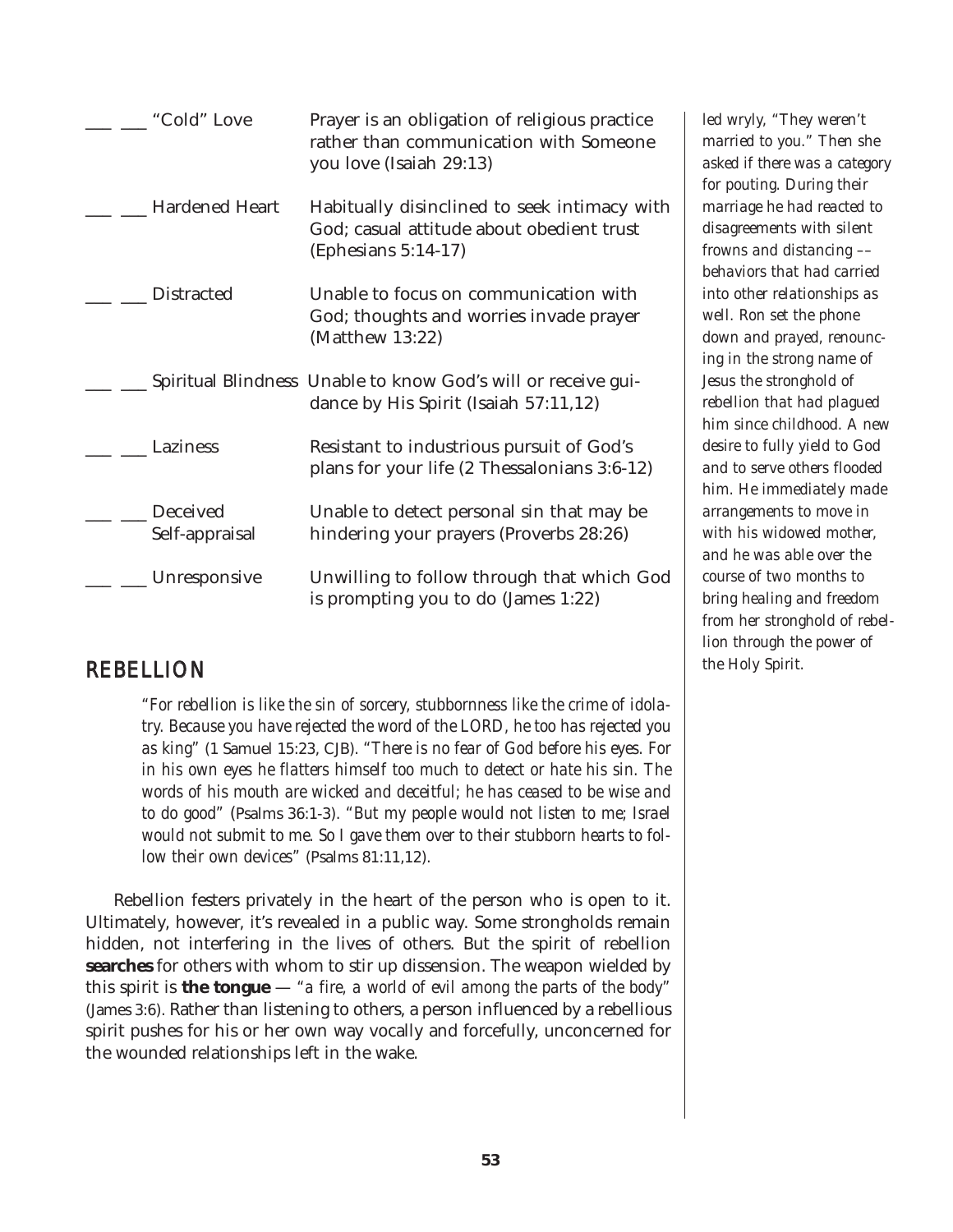| Symptom:                          | <b>Definition:</b>                                                                                                                                       |  |
|-----------------------------------|----------------------------------------------------------------------------------------------------------------------------------------------------------|--|
| Self-willed                       | Wanting your own way more than the will of God or of others in<br>authority (Isaiah 30:9,10)                                                             |  |
| Stubborn/<br>Insolent             | Obstinate attitude toward others; reluctance to accept truth or<br>help from others (Proverbs 29:1)                                                      |  |
| Pouting                           | Visible sulking behavior, indicating rejection of a truth or situation<br>$(1$ Kings $21:4)$                                                             |  |
| <b>Strife</b>                     | Clashing; creating unnecessary conflict in relationships<br>(Proverbs 29:22)                                                                             |  |
| Factious                          | Joining together with other dissenting people to conspire or plot<br>(Jeremiah $11:19$ )                                                                 |  |
| <b>Divisive</b>                   | Encouraging disagreement rather than seeking points of agreement;<br>often playing the "devil's advocate" (Proverbs 26:20,21)                            |  |
| <b>Anger Leads</b><br>to Argument | Hostile feelings progress into arguments often disguised as desire<br>to explain your position or build your case (Ezekiel 3:27)                         |  |
| Independent                       | Maintaining a self-reliant and separate position from others;<br>unable to belong to other people (1 Corinthians 12:21)                                  |  |
| Unteachable                       | Continuing to return to same errant position; often mocking those<br>trying to help $(2$ Peter $2:21,22)$                                                |  |
| Ungodly<br>Influence              | Avoids all types of God-given correction; entices others to regard<br>God-given boundaries as personal infringements (Proverbs 10:17,<br>Psalm 50:16-18) |  |
| Lawless                           | Justifying attitudes and actions contrary to God's Word; deceiving<br>others by your sinful example of excusing sin (2 Timothy 4:3,4)                    |  |

# FEAR and INSECURITY

*"For God has not given us a spirit of timidity, but of power and love and discipline"* (2 Timothy 1:7). *"For you did not receive a spirit that makes you a slave again to fear, but you received the Spirit of sonship. And by him we cry, "Abba, Father"* (Romans 8:15). *"What I feared has come upon me; what I dreaded has happened to me. I have no peace, no quietness; I have no rest, but only turmoil"* (Job 3:25,26).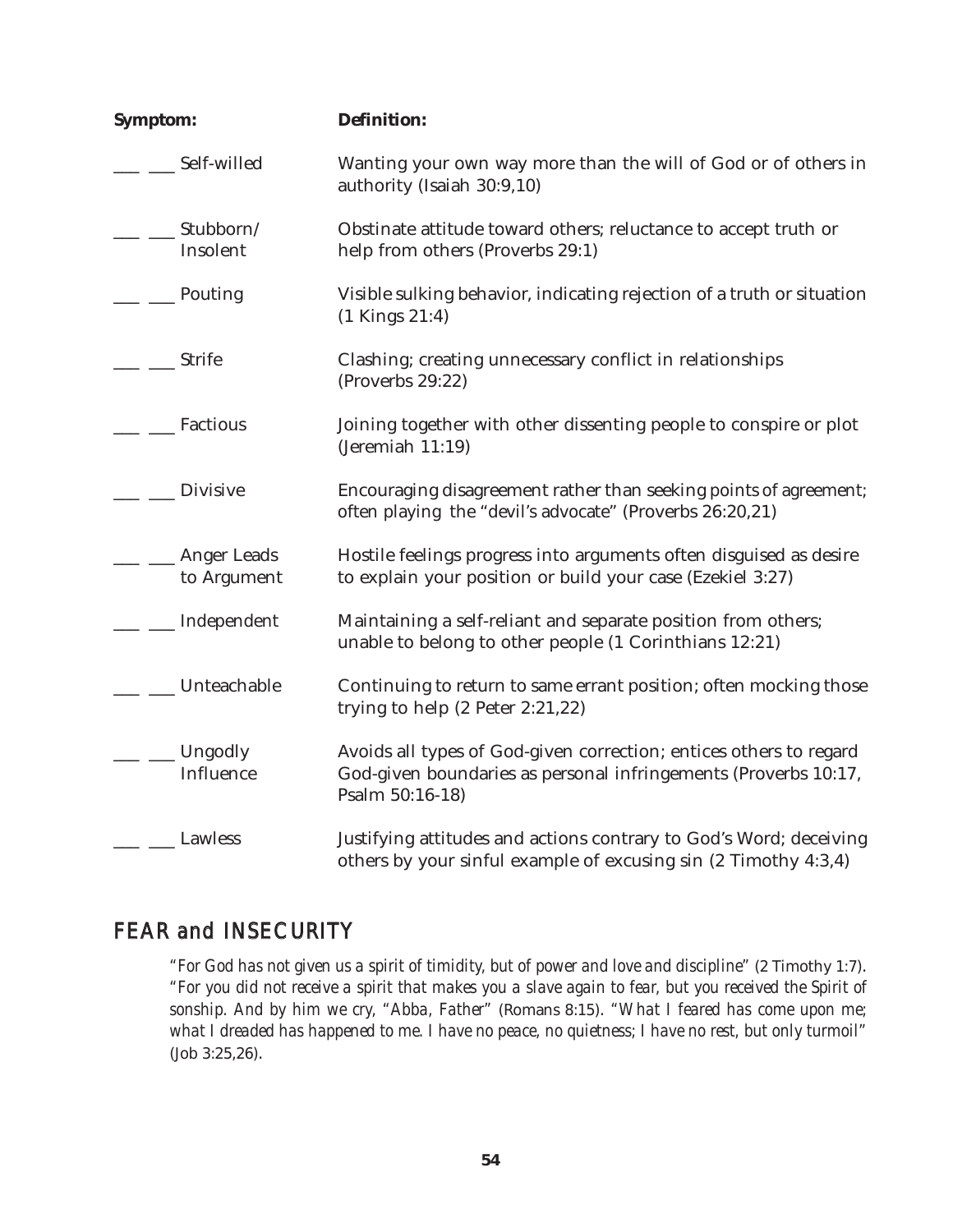Do you wonder why you often think, **"If I don't do it, it won't get done right?**" Maybe you are wrestling with what one writer has termed *F*alse *E*xpectations *A*ppearing *R*eal: **F.E.A.R.** Perhaps you've projected your expectations of outcome onto others, causing them to feel anxious and pressured. You may be struggling with the heavy burden of responsibility to meet your perception of what constitutes "acceptable." The **task** seems much more important to you than the people you're with. If probed, you'd be hard-pressed to come up with a reason why you're compelled **to do** rather than **to be.**

There are times when anyone would much rather be somewhere else than in the middle of the situation that's producing sweats and heart palpitations. However, the spirit of fear **consistently convinces you** that you have nothing worthwhile to contribute, that if you speak up no one will accept what you have to offer. You fear that people will just turn away from you, and you'll be left alone.

In effect, the hunger to **please those around you** surpasses your desire to obey what you know God wants you to do or say.

| Symptom:                             | <b>Definition:</b>                                                                                                                                        |  |
|--------------------------------------|-----------------------------------------------------------------------------------------------------------------------------------------------------------|--|
| Inferiority                          | Feeling subordinate or lower than others (Psalms 119:141)                                                                                                 |  |
| __ Inadequacy                        | Feeling incompetent or inept in accomplishing things (Exodus 4:1,10)                                                                                      |  |
| Timidity                             | Feelings of shyness, bashfulness, or cowardice; often leads<br>to withdrawal from others (Psalm 55:5-7)                                                   |  |
| <b>Pleasing People,</b><br>Not God   | Overly concerned about what others might think; limited fear/<br>love of God (John 12:42,43)                                                              |  |
| Lack of Trust/<br><b>Worry</b>       | Never feeling comfortable, lacking a sense of "belonging" to<br>others; may appear friendly but have few or no deep friendships<br>(Deuteronomy 20:8)     |  |
| Phobias                              | Obsessive fear; aversion to or dislike of a particular person or<br>situation, often with no apparent foundation (Proverbs 28:1)                          |  |
| <b>Anxiety Over</b><br>Injury, Death | Obsessive fear of illness or death supplants trust in the Lord Jesus;<br>concerned more with loss of this world than eternity<br>(Hebrews 2:14,15)        |  |
| Perfectionist                        | Obsessive desire for flawlessness; inability to find satisfaction<br>with yourself or others (Romans 9:19-21)                                             |  |
| Dread of Failure                     | Shame-based motivation with abnormal pressure to always<br>succeed; self-reliance in times of pressure; won't turn to or<br>trust others (Proverbs 10:24) |  |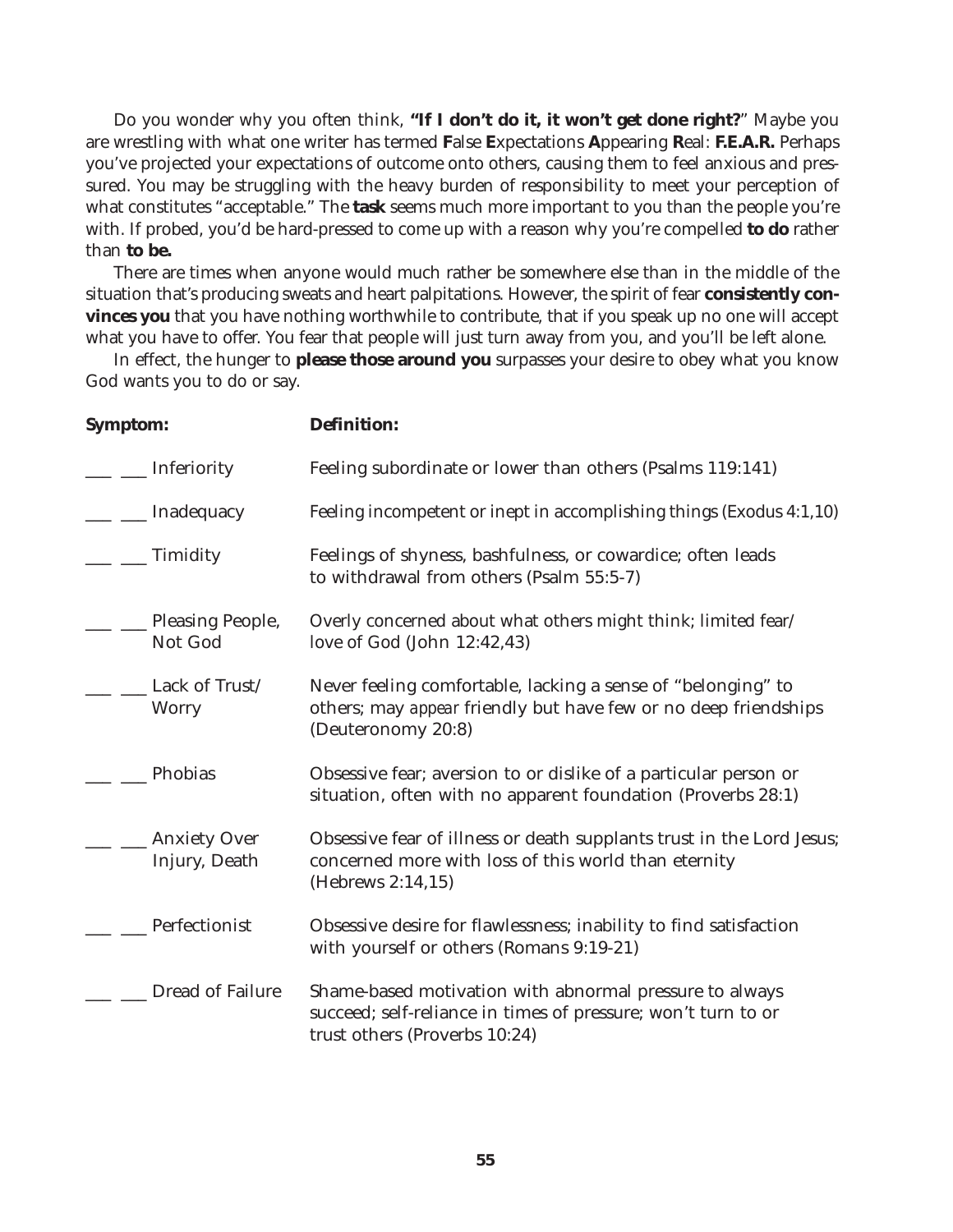| Inability to<br><b>Set Goals</b> | Prolonged pattern of indecisiveness; feel threatened by potential<br>confrontation in decision making process (Ecclesiastes 5:7) |
|----------------------------------|----------------------------------------------------------------------------------------------------------------------------------|
| "Motor-mouth"                    | Constant chatter that precludes input from others (Proverbs 10:19)                                                               |

# **CONTROL**

*"For he says, 'By the strength of my hand I have done this, and by my wisdom, because I have understanding'"* (Isaiah 10:13). *"For by the grace given me I say to every one of you: Do not think of yourself more highly than you ought, but rather think of yourself with sober judgment, in accordance with the measure of faith God has given you"* (Romans 12:3). *"The tongue also is a fire, a world of evil among the parts of the body. It corrupts the whole person, sets the whole course of his life on fire, and is itself set on fire by hell. All kinds of animals, birds, reptiles and creatures of the sea are being tamed and have been tamed by man, but no man can tame the tongue. It is a restless evil, full of deadly poison. With the tongue we praise our Lord and Father, and with it we curse men, who have been made in God's likeness. Out of the same mouth come praise and cursing. My brothers, this should not be"* (James 3:6-10)

You feel that **your** input and decisions are key. In fact, you really don't trust that anyone else can see the whole picture as clearly as you can. You need to be in charge! You enjoy leading, but only if others are willing to **follow your suggestions**. If others offer advice, you tend to doubt both their capability and their motives. Rather, you're **driven even harder** to achieve your desired goal.

| Symptom:                       | <b>Definition:</b>                                                                                                  |  |
|--------------------------------|---------------------------------------------------------------------------------------------------------------------|--|
| Manipulative                   | Desire to maneuver or orchestrate the lives of others for<br>personal advantage (Proverbs 27:6)                     |  |
| <b>Striving</b>                | Endeavoring and struggling to accomplish; difficult for you to<br>just "be" (Ecclesiastes 4:6)                      |  |
| Lack of Trust                  | Inability to rely on others or to have confidence in God<br>(Proverbs 1:29-32)                                      |  |
| Devil's Advocate               | Takes contrary position in discussions; argues without considering<br>others' feelings or needs (1 Timothy 6:3-5)   |  |
| Insensitive                    | Unaware of impact on others; a bull-in-a-china shop (Proverbs 12:23)                                                |  |
| <b>Desiring</b><br>Recognition | Seeking acclaim or notice for what you do (Proverbs 30:32)                                                          |  |
| Seductive<br>Empowerment       | Using flattery and overt attention toward others in order to feel<br>empowered by their attention (2 Peter 2:18,19) |  |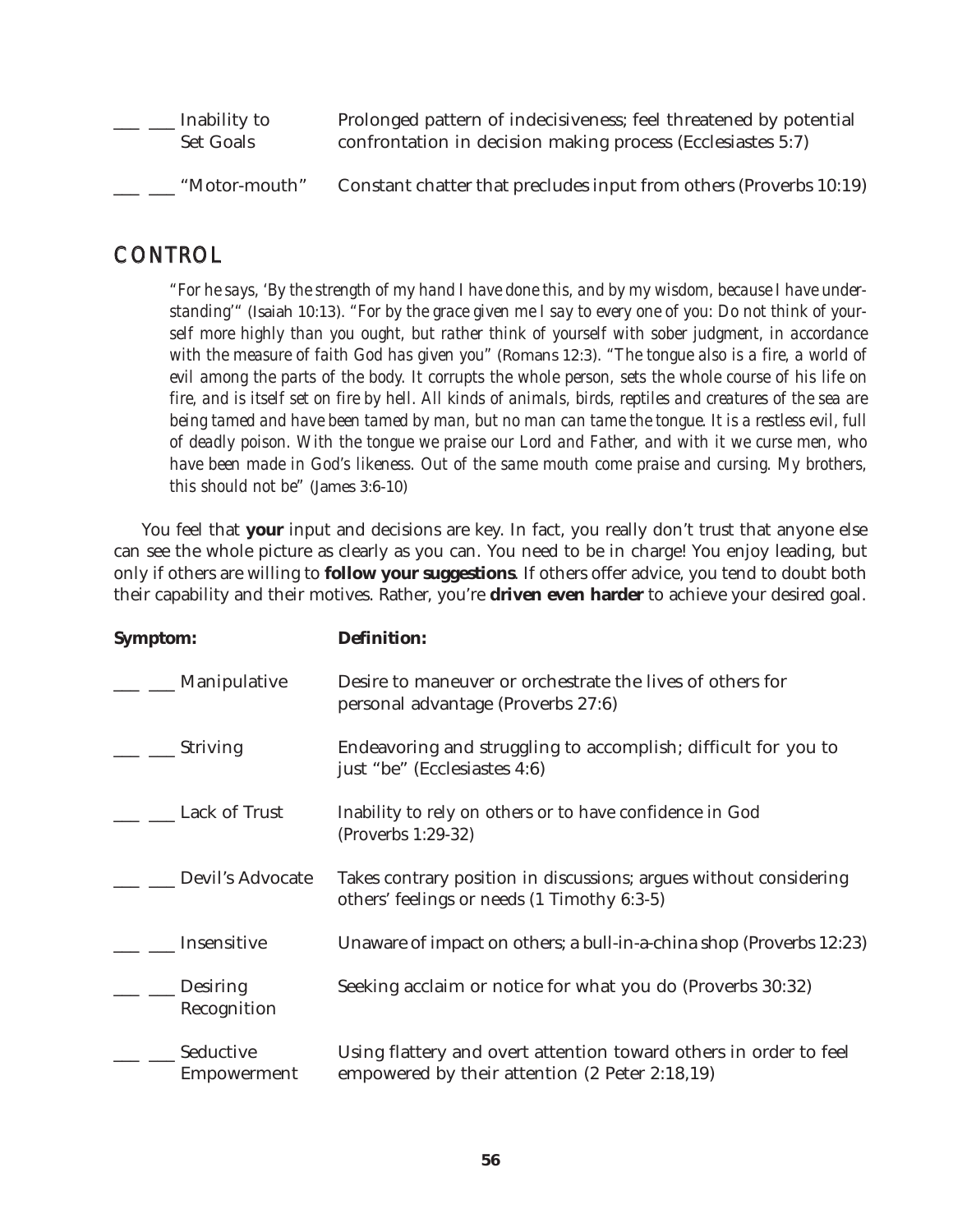| Cursing                       | Emotional outrage enacted by foul language (Colossians 3:8)                        |
|-------------------------------|------------------------------------------------------------------------------------|
| Emotional<br><b>Outbursts</b> | Controlling others through excessive use of emotional displays<br>(Proverbs 29:11) |
| Schemes,<br><b>Intrigues</b>  | Plotting covertly to achieve a goal or outcome (2 Corinthians 4:2)                 |

# SEXUAL IMPURITY

*"Their deeds do not permit them to return to their God. A spirit of prostitution is in their heart; they do not acknowledge the LORD"* (Hosea 5:4). *"[The Gentiles] are darkened in their understanding and separated from the life of God because of the ignorance that is in them due to the hardening of their hearts. Having lost all sensitivity, they have given themselves over to sensuality so as to indulge in every kind of impurity, with a continual lust for more"* (Ephesians 4:18,19). *"You adulterous people, don't you know that friendship with the world is hatred toward God? Anyone who chooses to be a friend of the world becomes an enemy of God"* (James 4:4).

Often sexual sin is done in the dark — figuratively and literally. A darkened understanding of God's standards of purity greatly decreases your sensitivity to the ever-increasing violations of those standards all around you. The person influenced by this spirit **throws off restraints** — first in the mind and then in the flesh. **Gratification** becomes the issue; the relationship becomes secondary.

*"Do you not know that he who unites himself with a prostitute is one with her in body? For it is said, 'The two will become one flesh.' But he who unites himself with the Lord is one with him in spirit. Flee from sexual immorality. All other sins a man commits are outside his body, but he who sins sexually sins against his own body. Do you not know that your body is a temple of the Holy Spirit, who is in you, whom you have received from God? You are not your own; you were bought at a price. Therefore honor God with your body"* (1 Corinthians 6:16-20).

When people have sexual relations outside of marriage, a "soul tie" develops between them and their partner because the two have become one. Later in life, soul ties create a barrier to the fulfillment of God's plan for love in marriage. The tie with each sexual partner must be confessed as deliberate sin and renounced in the name of Jesus.

| <b>Symptom:</b>              | <b>Definition:</b>                                                                      |
|------------------------------|-----------------------------------------------------------------------------------------|
| Lust                         | Lecherous desire to sexually possess someone forbidden by God's<br>law (Ephesians 4:19) |
| Sensual<br><b>Enticement</b> | Using sexual arousal to allure interest (Proverbs 6:24,25)                              |
| Denial/<br>Rationalization   | Assuming God wants you to be gratified even if you defy His Word<br>$(Jeremiah 3:3-5)$  |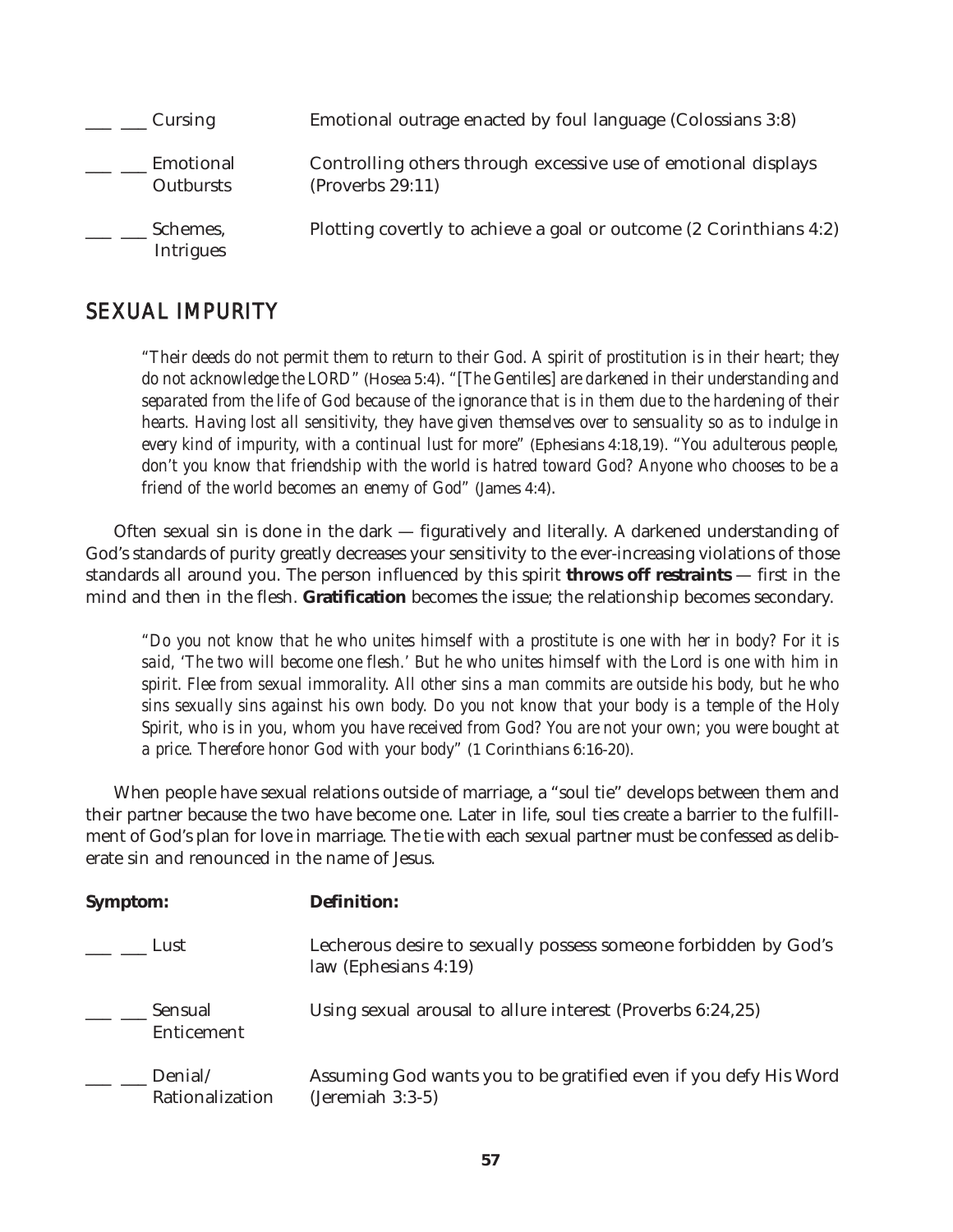| <b>Masturbation</b>                          | Seeking personal gratification rather than fulfilling responsibility<br>to spouse $(1$ Corinthians $6:12,13$ |
|----------------------------------------------|--------------------------------------------------------------------------------------------------------------|
| Fornication                                  | Sexual relationships between unmarried people<br>$(1$ Corinthians 4:3-5)                                     |
| — Adultery                                   | Sexual desire and/or relationships by married person outside of<br>marriage (Matthew 5:27,28)                |
| $\frac{1}{\sqrt{1-\frac{1}{2}}}$ Frigidity   | Inhibited, indifferent, passionless sex (1 Corinthians 7:4,5)                                                |
| Homosexuality                                | Sexual relationship with member of same gender (Romans 1:26,27)                                              |
| $\frac{1}{\sqrt{2}}$ Pornography/<br>Fantasy | Desire for vicarious sexual arousal (Colossians 3:5,6)                                                       |

# IDOLATRY / WORLDLINESS

*"Now we have not received the spirit of the world but the Spirit of God, so that we might understand the things God has so freely given us. These are the things we are talking about when we avoid the manner of speaking that human wisdom would dictate and instead use a manner of speaking taught by the Spirit, by which we explain things of the Spirit to people who have the Spirit. Now the natural man does not receive the things from the Spirit of God — to him they are nonsense! Moreover, he is unable to grasp them, because they are evaluated through the Spirit"* (1 Corinthians 2:12-14). *"People who want to get rich fall into temptation and a trap and into many foolish and harmful desires that plunge men into ruin and destruction. For the love of money is a root of all kinds of evil. Some people, eager for money, have wandered from the faith and pierced themselves with many griefs"* (1 Timothy 6:9-10).

A rich man was once asked, "How much money is enough?" He replied, "A little bit more." To crave and yearn for more of earth's treasures and pleasures defies God's will to *"seek first the kingdom."* You are **unable to be grateful** for what you have because you are disconnected from the Source of peace. "Happiness" seems to be just out of grasp. You long with all your heart for whatever in this world you think will bring contentment. That becomes your next idol. And idols don't have to be tangible. An idol is **anything you seek more than your desire for God**. That can be recognition, praise, acceptance, pursuits, even relationships — anything that distracts you from loving and serving Him. You're choosing to identify with the values and ways of those who are not followers of the Lord Jesus, mixing your concept of religion with self-gratification.

| <b>Symptom:</b>                                                                                                               | <b>Definition:</b>                                                                                          |  |
|-------------------------------------------------------------------------------------------------------------------------------|-------------------------------------------------------------------------------------------------------------|--|
| <b>Worldly Values</b><br>$\frac{1}{2} \left( \frac{1}{2} \right)^2 \left( \frac{1}{2} \right)^2 \left( \frac{1}{2} \right)^2$ | Consumed with desire for the material realm; disregard for God's<br>will and His standards (1 John 2:15-17) |  |
| Frustrated                                                                                                                    | Continuous feelings of perplexity; nothing seems to go right<br>(Proverbs 23:4,5)                           |  |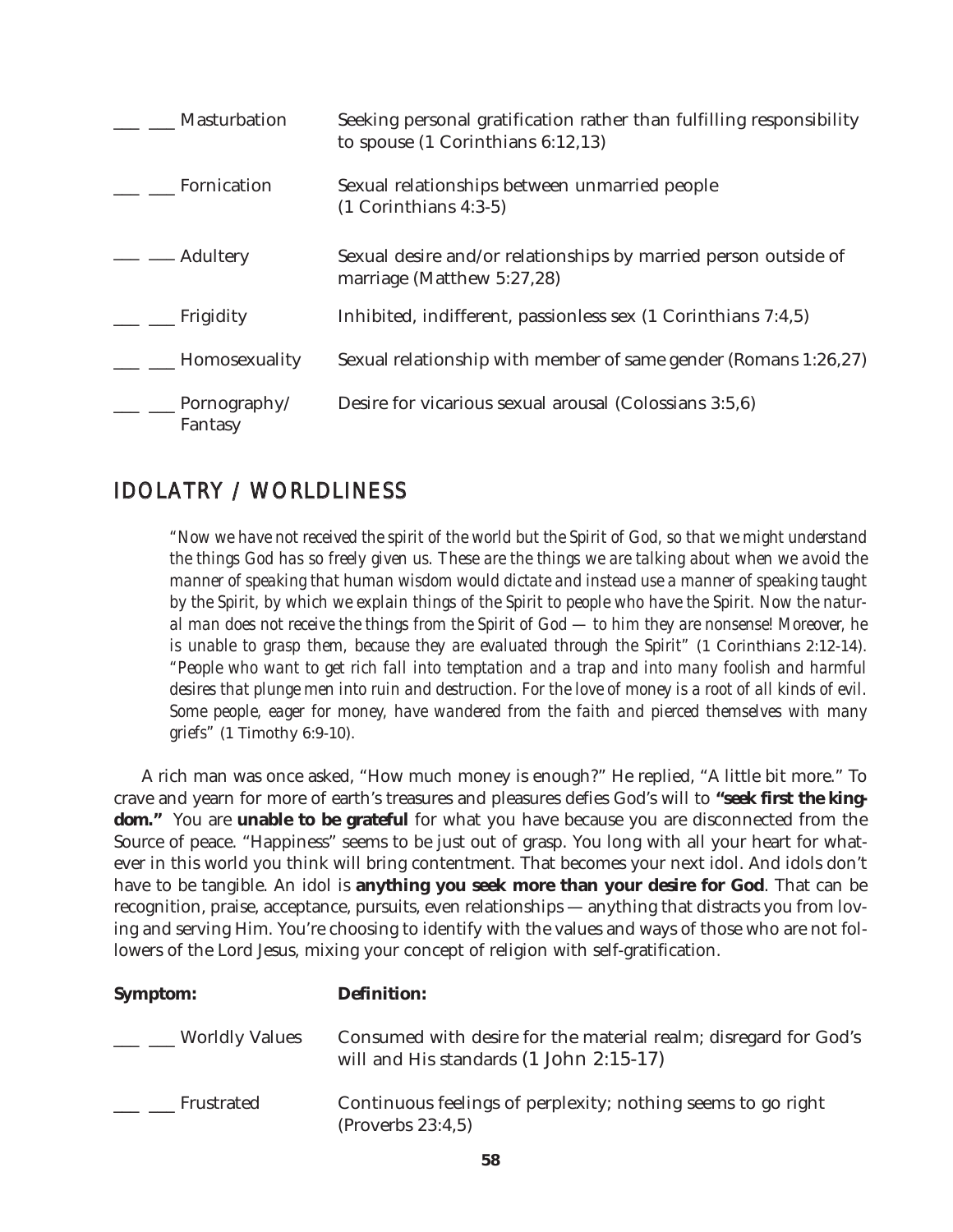| Hopeless                         | Strong feelings of desperation and despondency (Job 16:22;17:1)                                                                             |
|----------------------------------|---------------------------------------------------------------------------------------------------------------------------------------------|
| Greedy/Selfish                   | Stinginess or excessive self-indulgence (Matthew 6:22-24)                                                                                   |
|                                  | Financial Problems Habitual pattern of bad financial decisions (Proverbs 28:19-22)                                                          |
| Wrong Goals/<br><b>Decisions</b> | Outcome focused on temporal pleasures and material possessions<br>(James $4:1-3,13,14$ )                                                    |
| Living a Lie                     | Fear that others will discover the hollowness and superficiality of<br>your life (Revelation 3:17)                                          |
| Apathetic                        | Unconcerned for the feelings or welfare of others (Proverbs 3:27-29)                                                                        |
| Pleasure in<br>Wickedness        | Willing to forsake biblical truth and intimacy with Jesus in order<br>to gratify sinful nature $(2$ Thessalonians $2:10-12$ )               |
| Syncretistic                     | Incorporating worldly ways into religious practice to create your<br>own version of following God (1 Corinthians 10:18-22, 2 Kings<br>17:15 |

# FALSE PROPHECY / ANTICHRIST

*"Beloved, do not believe every spirit, but test the spirits to see whether they are from God; because many false prophets have gone out into the world. By this you know the Spirit of God: every spirit that confesses that Jesus Christ has come in the flesh is from God; and every spirit that does not confess Jesus is not from God; and this is the spirit of the antichrist, of which you have heard that it is coming, and now it is already in the world"* (1 John 4:1-3). *"This is what the LORD says: "As for the prophets who lead my people astray, if one feeds them, they proclaim 'peace'; if he does not, they prepare to wage war against him. Therefore night will come over you, without visions, and darkness, without divination. The sun will set for the prophets, and the day will go dark for them. The seers will be ashamed and the diviners disgraced. They will all cover their faces because there is no answer from God"* (Micah 3:5-7). *"When that day comes," says the LORD Almighty, "I will cut off the very names of the idols from the land, so that no one even remembers them any more. I will also expel the [false] prophets and the spirit of uncleanness from the land"* (Zechariah 13:2, CJB).

You can hardly read through a Christian periodical without being bombarded with ads for prophetic conferences, "signs and wonders guaranteed" — and how you long for a word from God just for you! "Professional prophets" seem to hear from God all the time, so you anxiously await opportunity with them rather than drawing near to your Lord with clean hands and pure heart, trusting in Jesus' promises. Secret knowledge and spiritual wisdom available to a select few allure you. (This is gnosticism revisited, the very heresy the apostle John so vigorously confronted in his letters.) You may also be among those who rarely study the Bible yourself, allowing others to spoonfeed you. That's dangerous! Deception can sneak into your beliefs, and you have no confirmation that the rituals and traditions practiced in your congregational gatherings are even scriptural.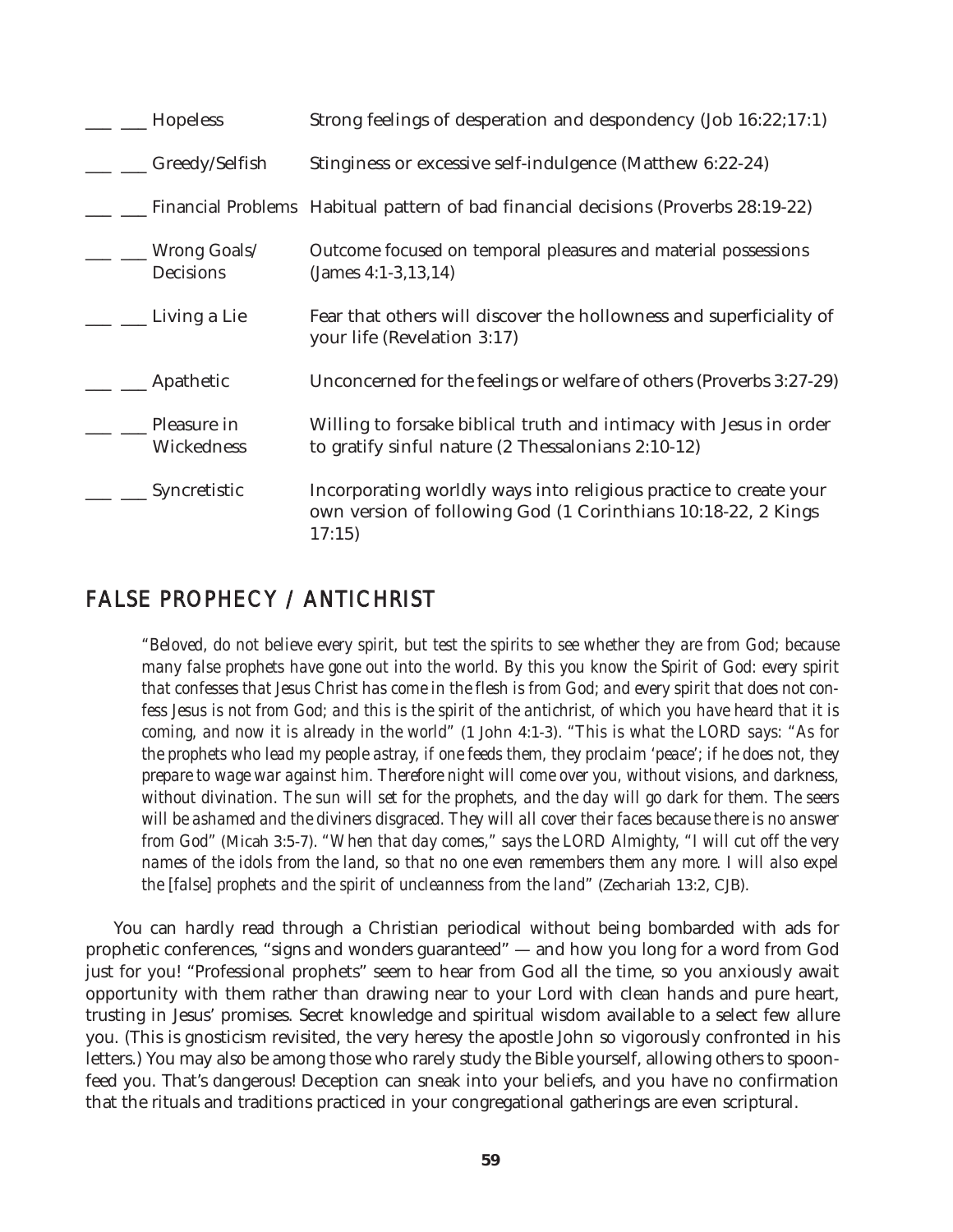| Symptom:                          |                                  | <b>Definition:</b>                                                                                                                             |  |
|-----------------------------------|----------------------------------|------------------------------------------------------------------------------------------------------------------------------------------------|--|
|                                   | Denies Jesus as<br>God and Man   | Confesses Jesus as great teacher or prophet but not God incarnate;<br>accepts Jesus as one of many created "gods" (1 John 2:22;<br>2 John 7-9) |  |
|                                   | Bondage to Man-<br>made Teaching | Holding to religious rules and traditions added on to Scripture<br>$(1$ Timothy 4:3-5)                                                         |  |
| Manipulation                      |                                  | Leading others astray through demonic empowerment<br>$(1$ Timothy $4:1,2)$                                                                     |  |
|                                   | Prophecy for Pay                 | Intent to profit by sharing "spiritual insights"; appearance of<br>humility masks greed (Micah 3:11)                                           |  |
| Prey to Cults/<br><b>Heresies</b> |                                  | Open to doctrines and ideas contrary to the Word of God<br>$(2$ Peter 2: 1,2)                                                                  |  |
| <b>Encourages</b><br>Lawlessness  |                                  | Denies God's commands are still valid today; perverts grace into<br>freedom to sin via "blanket forgiveness" (2 Thessalonians 2:3-7)           |  |
| Counterfeit<br><b>Miracles</b>    |                                  | Proclaiming as God's handiwork the supernatural acts of those not<br>in Christ (2 Thessalonians 2:9-12)                                        |  |
| Contrives                         | Dreams/Visions                   | Fabricating or spiritualizing dreams or visions to draw attention<br>to yourself or to gain influence over others (Jeremiah 23:25-32)          |  |

# WITCHCRAFT / FAMILIAR SPIRIT

*"Then said Saul unto his servants, 'Seek me a woman that hath a familiar spirit, that I may go to her, and inquire of her.' And his servants said to him, 'Behold, there is a woman that hath a familiar spirit at Endor.' And Saul disguised himself, ... and he said, I pray thee, divine unto me by the familiar spirit, and bring me him up, whom I shall name unto thee. And the woman said unto him, 'Behold, thou knowest what Saul hath done, how he hath cut off those that have familiar spirits, and the wizards, out of the land: wherefore then layest thou a snare for my life, to cause me to die?'"* (1 Samuel 28:7-9, KJV). *"And it happened that as we were going to the place of prayer, a certain slave-girl having a spirit of divination met us, who was bringing her masters much profit by fortunetelling. Following after Paul and us, she kept crying out... But Paul was greatly annoyed, and turned and said to the spirit, 'I command you in the name of Jesus Christ to come out of her! And it came out at that very moment"* (Acts 16:16-18, NAS). *"He sacrificed his sons in the fire in the Valley of Ben Hinnom, practiced sorcery, divination and witchcraft, and consulted mediums and spiritists. He did much evil in the eyes of the LORD, provoking him to anger"* (2 Chronicles 33:6). *"all because of the wanton lust of a harlot, alluring, the mistress of sorceries, who enslaved nations by her prostitution and peoples by her witchcraft"* (Nahum 3:4).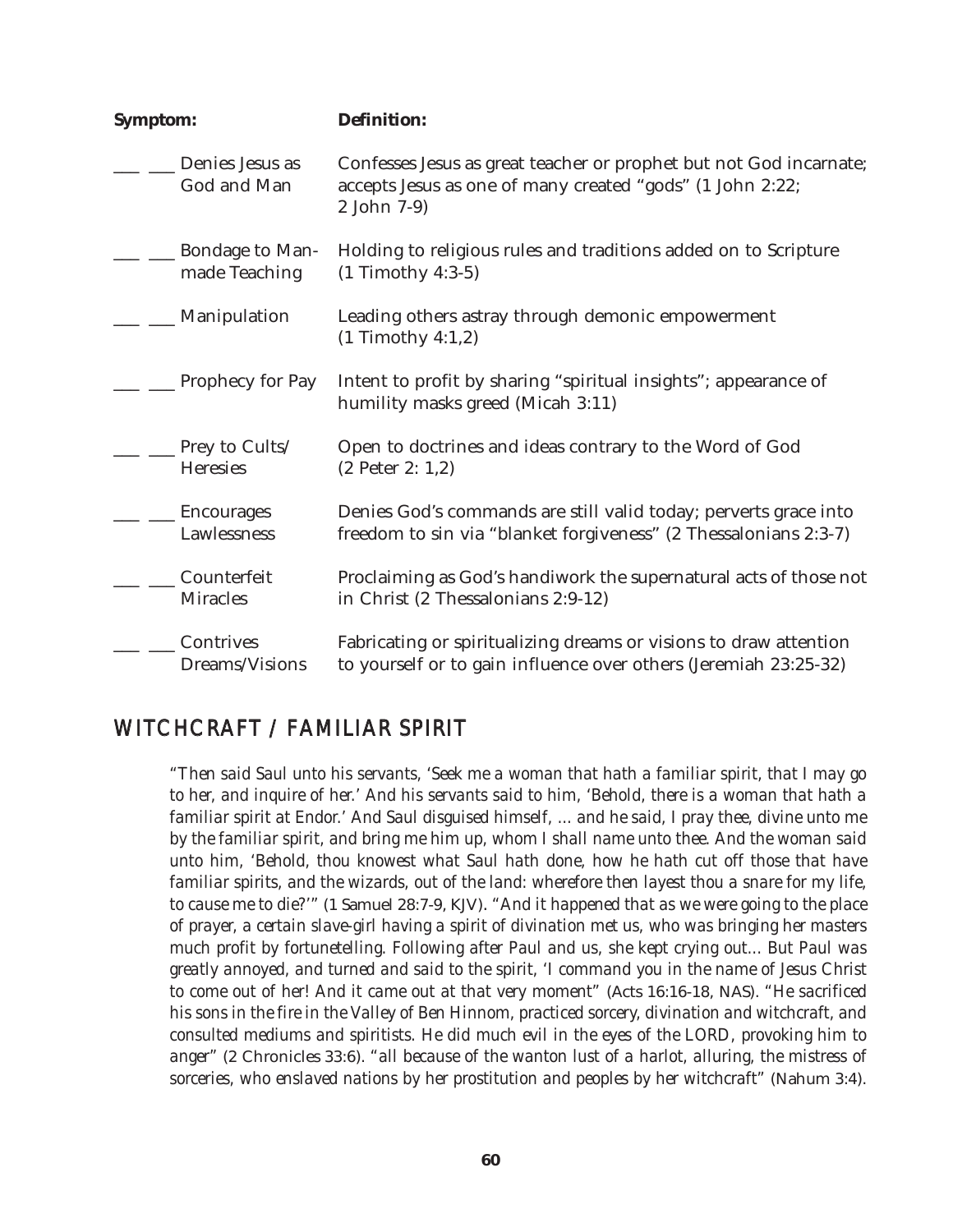Perhaps you've been fascinated by the "dark side" since childhood, eagerly pursuing seemingly innocent ventures such as astrology or ouija boards. Later, you found yourself drawn to books or movies that graphically portrayed violence and the occult. Dabbling in the demonic realm starts you on a slippery downward spiral on which you lose sight of truth — especially the unique Truth of the Gospel of Jesus. There's an old saying which sums up the dark goal of the enemy's enticing arena: "Satan doesn't care *how* you don't get to heaven, as long as you don't get to heaven." And if your life evidences that you're following a so-called Jesus other than the One known through His Spirit and His Word, you're leading others astray with you down that demonic path.

| Blasphemy                                      | Denying the God of the Bible through word or action; creating<br>your own god to supplant the truth (Revelation 13:6)                                                                                 |
|------------------------------------------------|-------------------------------------------------------------------------------------------------------------------------------------------------------------------------------------------------------|
| Preoccupied With<br>Evil                       | Obsessed with music and media with occult themes, horror,<br>violence; "Dungeons and Dragons" type game, thrilled by ungod-<br>ly acts, whether vicariously or experientially (Proverbs 2:12-15)      |
| Psychic<br><b>Experiences</b>                  | Dabbling in occult through seances, drugs, channeling, divination,<br>magic, etc. (2 Kings 21:8)                                                                                                      |
| Rebellious                                     | Defies authority; insubordinate, stubborn, willful (1 Samuel 15:23)                                                                                                                                   |
| <b>Devalues Life</b>                           | Suicidal thoughts; pro-abortion, euthanasia; may torture animals<br>(Proverbs $28:17$ )                                                                                                               |
| <b>Identifies With</b><br><b>Sinful Nature</b> | You call yourself "Christian" but are controlled by evil desires; do noth-<br>ing to resist temptation (Galatians 5:19-21)                                                                            |
| <b>Fixated on Future</b>                       | Habitually drawn to sources that reveal what is to come; use<br>astrology, fortune telling, tarot cards; chase after "prophetic<br>words" from conferences, Internet (Jeremiah 23:16,17; Isaiah 8:19) |

## INFIRMITY / DESTROYING

*"And, behold, there was a woman which had a spirit of infirmity eighteen years, and was bowed together, and could in no wise lift up herself"* (Luke 13:11, KJV). *"This is what the LORD says: "See, I will stir up the spirit of a destroyer against Babylon and the people of Leb Kamai"* (Jeremiah 51:1). *"When the LORD goes through the land to strike down the Egyptians, he will see the blood on the top and sides of the doorframe and will pass over that doorway, and he will not permit the destroyer to enter your houses and strike you down"* (Exodus 12:23). *"And don't grumble, as some of them did, and were destroyed by the Destroying Angel"* (1 Corinthians 10:10). *"Is someone among you ill? He should call for the elders of the congregation. They will pray for him and rub olive oil on him in the name of the Lord. The prayer offered with trust will heal the one who is ill — the Lord will restore his health; and if he has committed sins, he will be forgiven. Therefore, openly acknowledge your*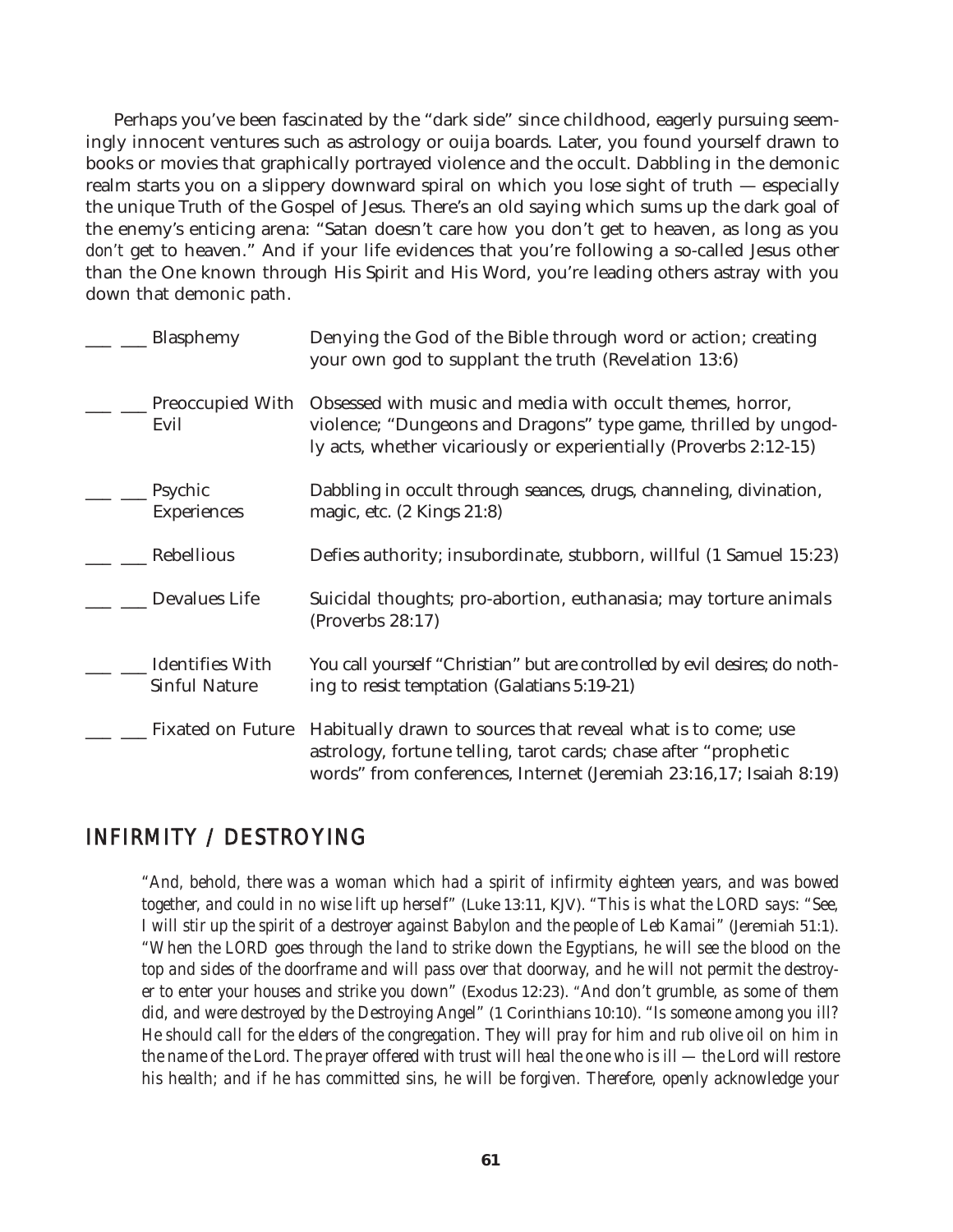*sins to one another, and pray for each other, so that you may be healed. The prayer of a righteous person is powerful and effective"* (James 5:14-16).

Not every illness or disease is caused by the working of evil spirits. However, Scripture reveals enough accounts of Jesus casting down these harbingers of illness to make you consider the possibility, especially if you've given way to sin. King David groaned with anguish under the painful weight of inflamed bones and overwhelming weakness, acknowledging that this condition had been brought on by guilt from unconfessed sins. Yet you can also sabotage yourself in response to unclean spirits through choices that endanger your well-being.

| Symptom:               |                        | <b>Definition:</b>                                                                                                                |  |
|------------------------|------------------------|-----------------------------------------------------------------------------------------------------------------------------------|--|
| Physical               | <b>Manifestations</b>  | Outworking of spirits attacking your body (Matthew 8:16,17)                                                                       |  |
|                        | <b>Unconfessed Sin</b> | Refusing to give up wrongful acts, attitudes (Psalms 32:1-5)                                                                      |  |
| <b>Abuses Body</b>     |                        | Habitual destructive behaviors such as gluttony, intoxication,<br>chemical substances, anorexia/bulimia (1 Corinthians 10:7,8)    |  |
| <b>Devalues Life</b>   |                        | Ignoring reality of God's image in humanity for your own selfish<br>purposes; abortion, infanticide, euthanasia (Psalm 106:37,38) |  |
| Chronic<br>Grumbling   |                        | Continual complaining and dissatisfaction with the way your life<br>is going $(James 5:9)$                                        |  |
| Thoughts of<br>Suicide |                        | Strong yearning to escape personal misery or circumstances<br>through self-destruction; obsessed with death (Psalm 55:2-5)        |  |
|                        | Drawn to Danger        | Participation in "extreme sports"; disregard for those concerned by<br>your dangerous pursuits (Luke 4:9-12)                      |  |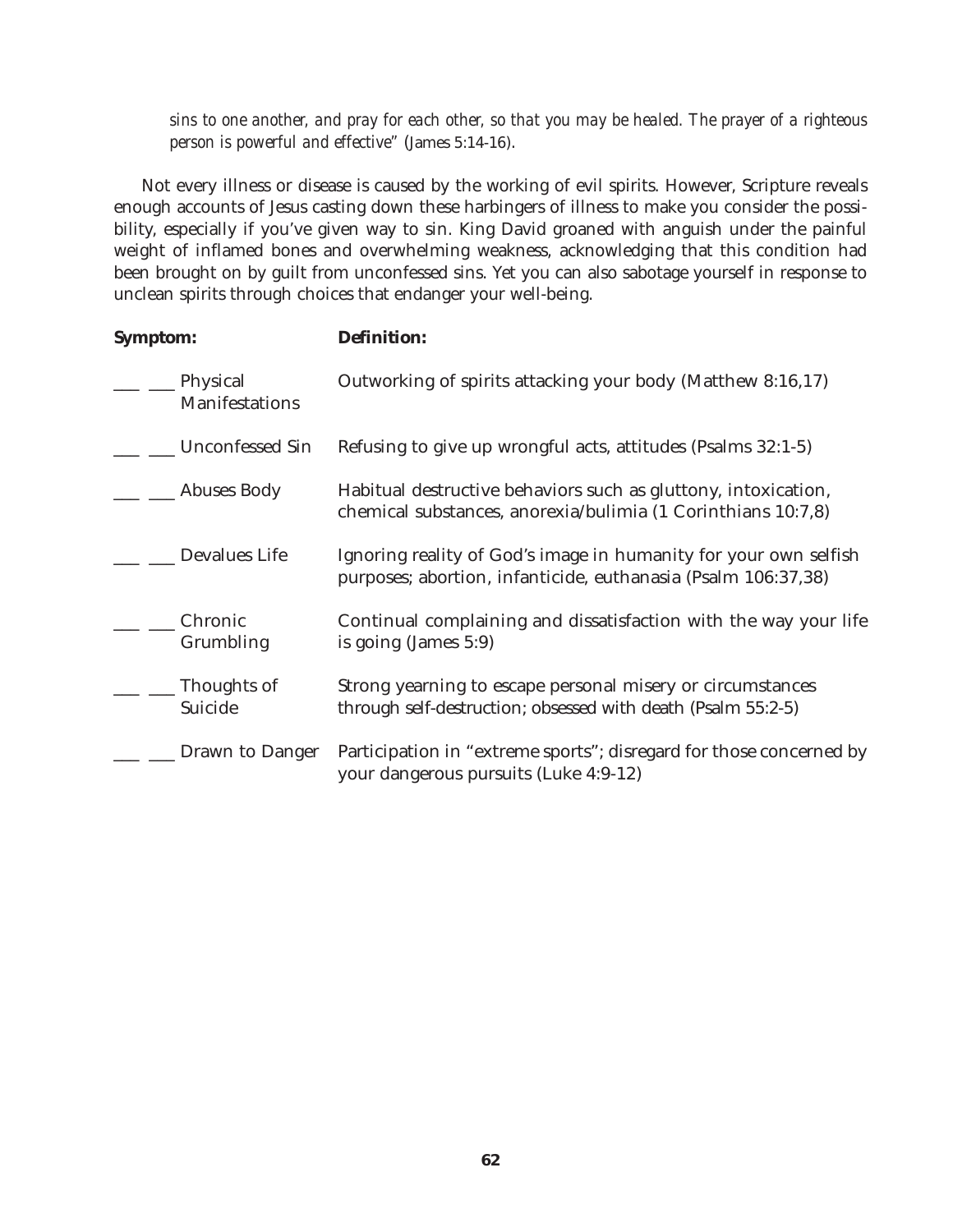# **Step Three**

#### **Demolishing the Strongholds in Jesus' Name**

So far, everything you've done in this workbook has helped you identify the demonic strongholds that have influenced and/or controlled you. Now it's time to become free!

Let's emphasize once again that all demonic forces **submit to the authority of the Name of Jesus.** Your eviction of their control, influences, arguments and pretensions is totally dependent on their submission to our Lord Jesus. The Name and authority of our Lord Jesus Christ delivers you, not your own strength or some prayer technique.

# **REMEMBER You are dealing with demonic spirits and fortresses that occupy your soul.**

*Don't delay* **in praying for your own deliverance. Keep going!** 

**Demonic forces will do all they can to delay or stop their eviction. Your earnest follow-through is critical at this time!**

#### *1. A Witness Is Helpful But Not Necessary For Deliverance*

Many have found it helpful to have a witness with them as they renounce the influence of the strongholds. A witness is beneficial, not because you need others to help you demolish the strongholds, but **to remind and encourage you** later when the demons try to convince you that nothing has changed in your life. The strongholds will no longer occupy your soul, but the spirits may whisper to you in "drive by's" to harass you with tempting thoughts. Evicted demonic spirits no longer have control or influence over you. However, they'd like to seduce you into letting them back in! As we'll discuss in Chapter 5, *After You've Demolished the Strongholds,* you need to be diligent in taking back that surrendered ground.

If you're married, it's helpful for your spouse to join you in prayerfully evicting the strongholds that affect you, your marriage and family. If you're not married, or if your spouse is unwilling to help you renounce the stronghold's influence, press on by yourself!

#### *2. Your Repentance Is Essential In Renouncing Spiritual Strongholds*

We realize that you may have identified several demonic strongholds in your soul. No matter how many you're about to demolish, remember this: **You are responsible for the sins you committed** while being influenced by the strongholds. Take ownership of your responsibility. You can't say, "The devil made me do it!"

**Repentance** is a critical part of our pilgrimage to salvation. Biblical repentance is far more than acknowledging that you've sinned by violating God's commands. **True repentance** flows from you taking full responsibility for the *hurt* and *harm* you have brought about in your fellowship with God. **True repentance** always demands a heart conviction that you both **turn away from** that sin (your violation of God's Word), *and* that you **turn to** God and discover that which His Word requires of you.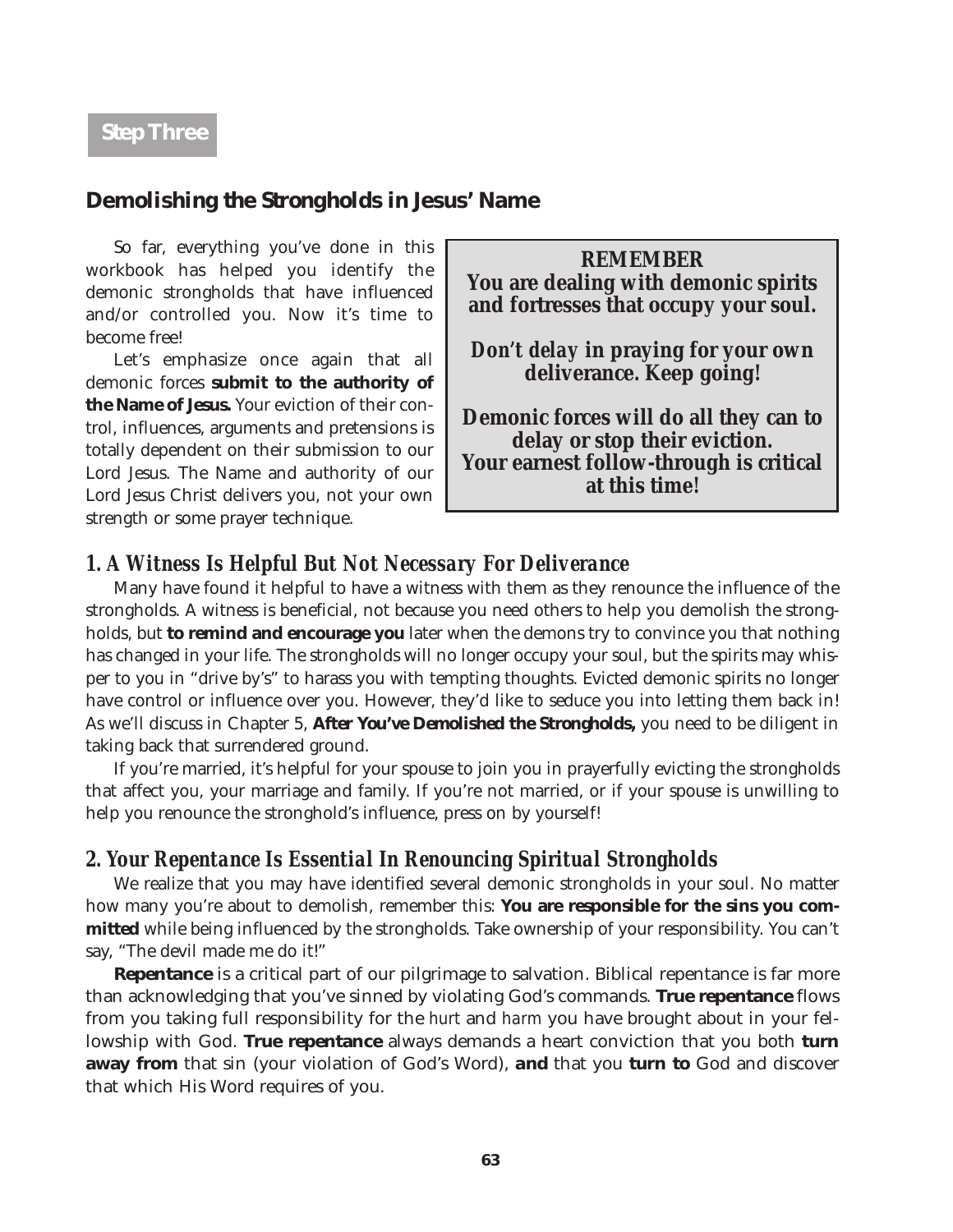That's the vital message in this verse: *"I have declared to both Jews and Greeks that they must turn to God in repentance and have faith in our Lord Jesus"* (Acts 20:21; emphasis added). You need to purpose in your heart to leave those sins behind! *"Godly sorrow brings repentance that leads to salvation and leaves no regret"* (2 Corinthians 7:10; emphasis added). Repentance calls for action.

If you don't recognize the hurt you've caused, you won't take heart-felt responsibility for it. And, if you don't seek God's way to fill in the ruts of your sinful actions, you'll return to the same sins *"like a dog to its vomit."* You'll fall prey to the same pattern of ungodly thoughts **>** ungodly emotions **>** ungodly actions **>** habitual action, which then becomes a controlling stronghold in your mind, will and emotions. Jesus warns what will happen if you are delivered from an evil spirit but *don't* fill in that sin area God's way:

*When an evil spirit comes out of a man, it goes through arid places seeking rest and does not find it. Then it says, 'I will return to the house I left.' When it arrives, it finds the house unoccupied, swept clean and put in order. Then it goes and takes with it seven other spirits more wicked than itself, and they go in and live there. And the final condition of that man is worse than the first. That is how it will be with this wicked generation* (Matthew 12:43-45; emphasis added).

Continue to stay immediately repentant throughout your life. A heart that is ready to repent is harder for demons to seduce. Be quick to confess your sin when you fail, and turn away from further tempting situations. Unrepentance will lead you back to stronghold development. How life-giving to hold on to this rich truth because of the shed blood of Jesus: *"If we confess our sins, he is faithful and just and will forgive us our sins and purify us from all unrighteousness"* (1 John 1:9; emphasis added). So do as Jesus told the woman caught in adultery, *"Now go, and don't sin any more"* (John 8:11b).

#### *3. Remember, You Have Divine Power In The Name Of Jesus*

Each follower of Jesus has the power of the Holy Spirit to renounce spiritual strongholds with the authority of the Name of Jesus our Lord. We *"have divine power to demolish strongholds"* (2 Corinthians 10:4). After you've examined the symptoms that identify the strongholds, **renounce each stronghold** by name. C**onfess any sins** of which the Holy Spirit convicts you that you committed under that spirit's influence. **Pray, relying on the authority of the Name of the Lord Jesus** and the **power of His shed blood to demolish these strongholds.** As a reminder, read the following verses and consider the power and authority that Jesus has given His followers:

- *"He appointed twelve designating them apostles that they might be with him and that he might send them out to preach and to have authority to drive out demons"* (Mark 3:14,15, emphasis added).
- *• "They went out and preached that people should repent. They drove out many demons and anointed many sick people with oil and healed them"* (Mark 6:12,13, emphasis added).
- *• "And these signs will accompany those who trust Me: In my name they will drive out demons"* (Mark 16:17, emphasis added).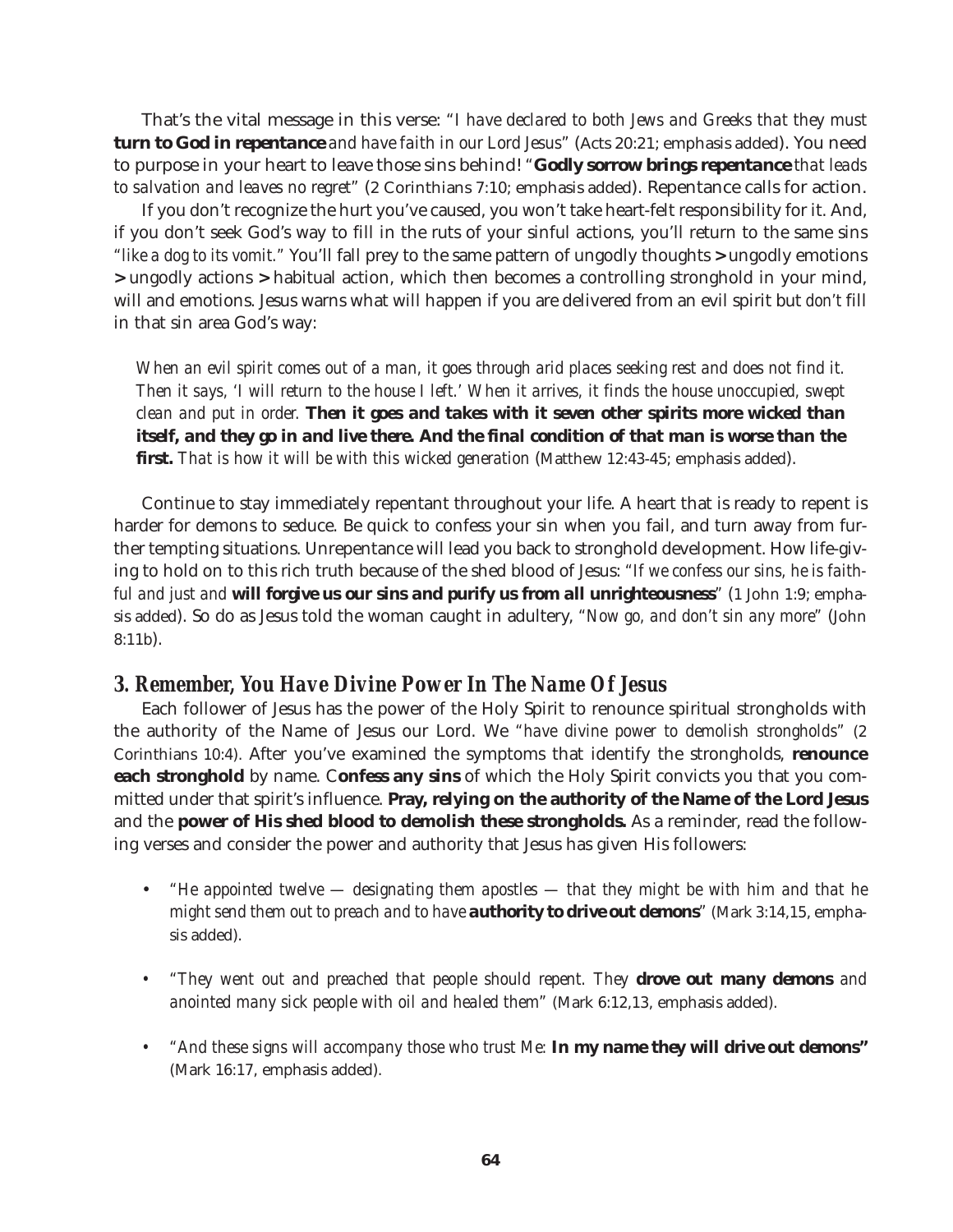*• "The seventy-two returned with joy and said, 'Lord, even the demons submit to us in your name.'...'I have given you authority to trample on snakes and scorpions and to overcome all the power of the enemy; nothing will harm you"* (Luke 10:17,19, emphasis added).

#### *4. Now, Go Demolish The Strongholds In The Name Of Jesus*

Now go back, beginning with the stronghold of Deceit, and renounce in the Name of Jesus **each prevailing stronghold —** those you've numbered a symptom higher than 0. Let the symptoms also be a trigger to guide you in remembering the type of sins you may have committed under the stronghold's influence.

Remember, you must repent of any sins as the Holy Spirit convicts you, purposing in your heart to not repeat them.

Don't rush! Our loving Father is looking for you to be "squeaky clean" when you're through, with all strongholds gone and all sins confessed and repented of.

**If you're unsure how to pray, you might consider something like this:**

Father in heaven, I come before you in the Name of Jesus. I recognize the power You have given me by the shed blood of Jesus to demolish spiritual strongholds in my life. I confess that I have given a foothold to the sin(s) of \_\_\_\_\_\_\_\_\_\_\_(list them)\_

I renounce the stronghold of \_\_\_\_\_\_\_\_\_\_\_\_\_\_\_\_\_\_\_\_\_\_\_\_\_\_\_\_\_\_ by the authority of the Name of Jesus Christ according to Your Word.

I take back through Your power that ground that I surrendered to the enemy. I pray that You will fill me with trust-grounded obedience to Your Holy Spirit so that this area of my life will be in conformity to the image of Christ. Amen.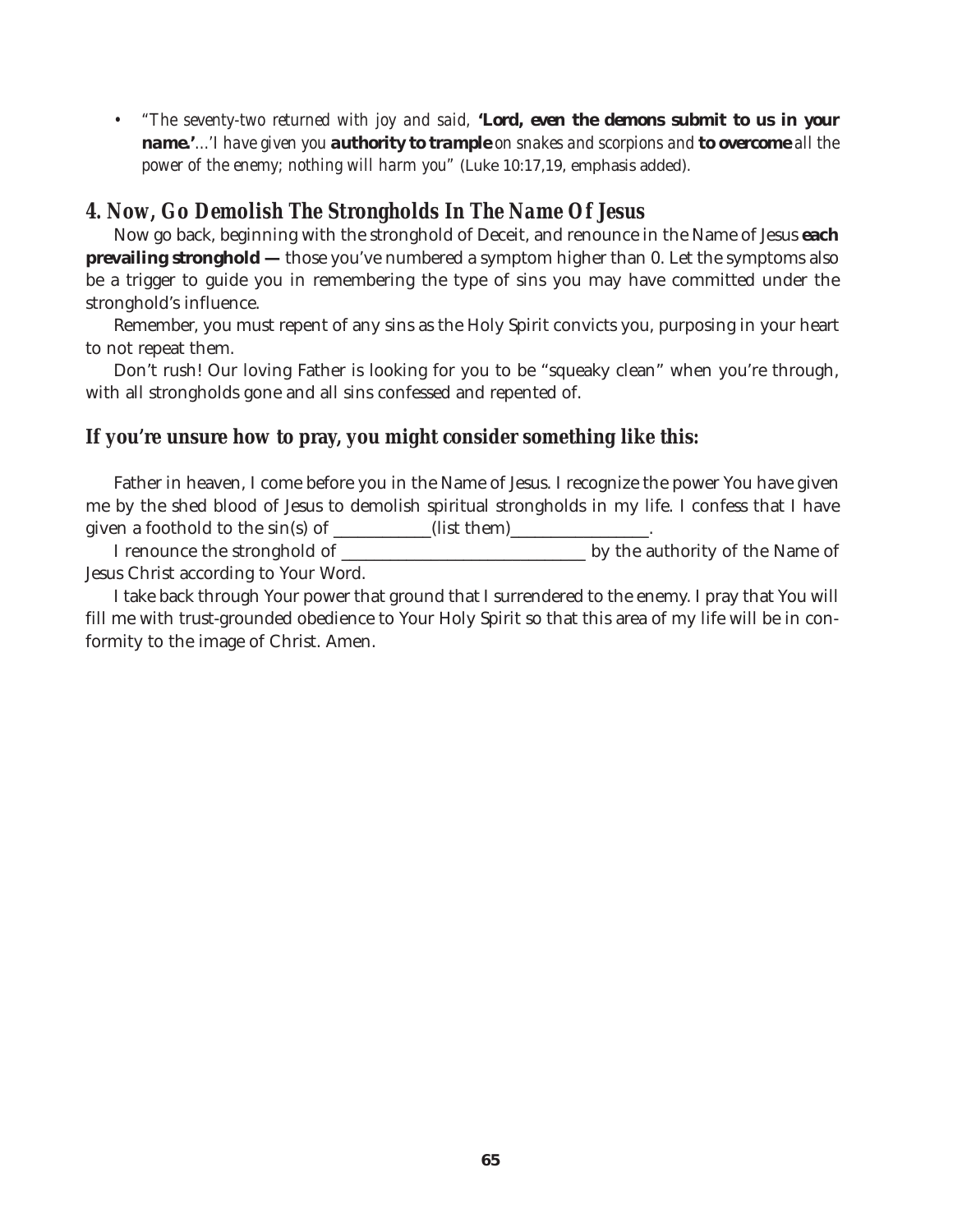*Chapter 5*

# *After You've Demolished The Strongholds*

If you've renounced your spiritual strongholds through reliance on the authority of Jesus' Name and have fully repented of your sins, you're free! However, we want to warn you once more. Satan will try to convince you that **nothing has changed** in your mind, will and emotions. He'll try to deceive you that you're still a slave to those spirits. Remember: God's Word is true! **You have overcome Satan by the blood of the Lamb, and you will walk in freedom by the word of your testimony!**



## **How To Hold Onto Your Freedom**

### *1. Continue Renouncing Satanic Thoughts*

**•** Begin now to make a lifelong habit of *taking captive every thought to make it obedient to Christ* (see 2 Corinthians 10:5). No one can do this for you. It's your personal responsibility to keep walking in freedom and to confirm that you don't want to return to the way you were. Keeping your thought life obedient to Jesus will help you grow into Christ's likeness.

The apostle Paul confronted the same insidious demonic trickery that you'll face — trying to walk righteously but clinging to old sinful ways and attitudes as well. He warned the believers in Corinth that there is **no compromise** in their covenant with Jesus:

*"You cannot drink the cup of the Lord and the cup of demons too; you cannot have a part in both the Lord's table and the table of demons"* (1 Corinthians 10:21).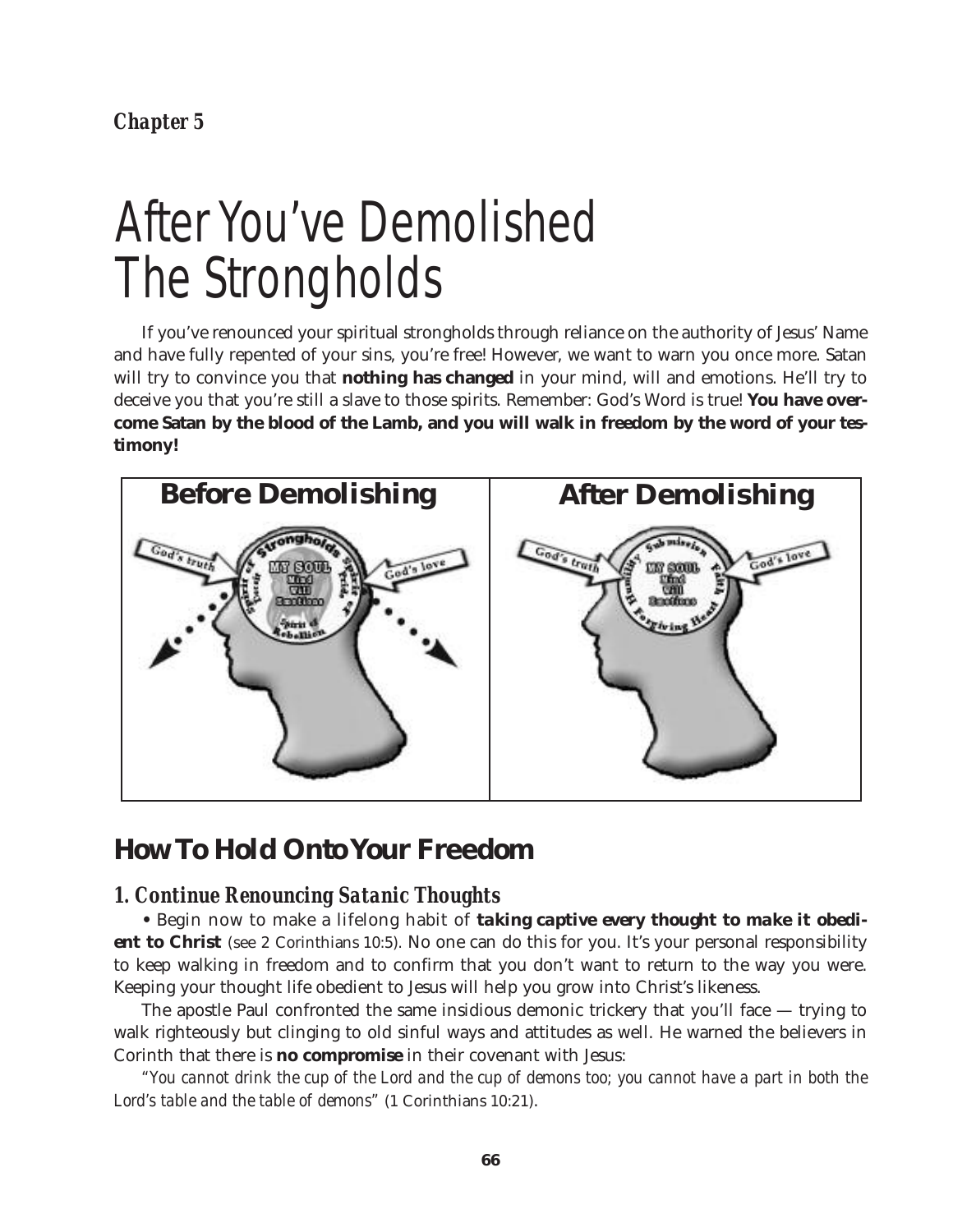Let's rephrase Paul's words in regard to your own soul: *"You cannot entertain thoughts of Jesus and thoughts influenced by demons at the same time; the Lord and demons cannot occupy your soul together. You will become like whomever you allow to influence your thoughts."*

Be alert! Don't let the cycle of thoughts, emotions, actions, habits, and strongholds begin again in your soul. When you're being tempted or harassed by demonic voices, **renounce those thoughts** in the Name of the Lord Jesus. Cry out to our Lord for help, asking Him to direct your mind on that which is noble, good, and praiseworthy. Don't give Satan a foothold by entertaining demonic spirits!

#### *2. Study God's Word For Application*

**•** It's critical from this day on that you **apply the Bible to all areas of your life**. The earliest followers of Jesus didn't just study the Bible; they sought to **live it out.** They recognized that their life journey was **the way** that Jesus, "the Way", had taught and modeled for them. This is why in the Book of Acts the early Christians were known as "the Way": *"However, I admit that I worship the God of our fathers as a follower of the Way, which they call a sect. I believe everything that agrees with the Law and that is written in the Prophets"* (Acts 24:14, emphasis added). This use of the term "the way" has a very distinct Hebraic impact on lifestyle known as *halakhah.* The root word, *halak,* means "to walk." Thus, *halakhahs* refer to **walking out your life in a** *way* **that coincides with God's Word** — your pattern of life choices based on your obedient trust.

*Halakhahs* aren't intended to be a mere code of rules to delineate behavior for each life situation you encounter. The aim of *halakhahs* is an expression of your yearning for a dynamic love relationship with God: *"The Lord delights in those who fear him, who put their hope in his unfailing love"* (Psalm 147:11). The Hebrew people recognized this relational aspect. Unlike pagan religions, the God of the Hebrews was **approachable**. A major purpose of *halakhahs* binds a believer to God through love that's seen in his or her obedience to God's ways: *"Does the Lord delight in burnt offerings and sacrifices as much as in obeying the voice of the Lord? To obey is better than sacrifice, and to heed is better than the fat of rams"* (1 Samuel 15:22).

As you and your family confront daily decisions, you can establish your own *halakhahs* by prayerfully searching God's Word to find **His** perspective on your situation — and then **apply it**. [For more on this topic, download a free copy of our book, *Christian Halakhahs,* from our website.]

#### *3. Put On Your Spiritual Armor*

**•** Choose to clothe yourself with the **spiritual armor** that God has given His people through His Spirit (Ephesians 6:10-18): the **belt of truth** — trust in the Lord Jesus, Who declared Himself to be the Truth; the **breastplate of righteousness** — assurance that the blood of Christ enables you to stand righteous before our Father; feet fitted with **readiness from the gospel of peace** — prepared for His service because **He** is sanctifying you through and through; the **shield of faith** — which by God's power extinguishes the enemy's darts; the **helmet of salvation** — which focuses your mind on **eternity with God** and guards against further enemy intrusion; the **sword of the Spirit** — which we wield as we immerse ourselves in His Word; and **prayer in the Spirit** — that we may be alert and available at all times for communion with God.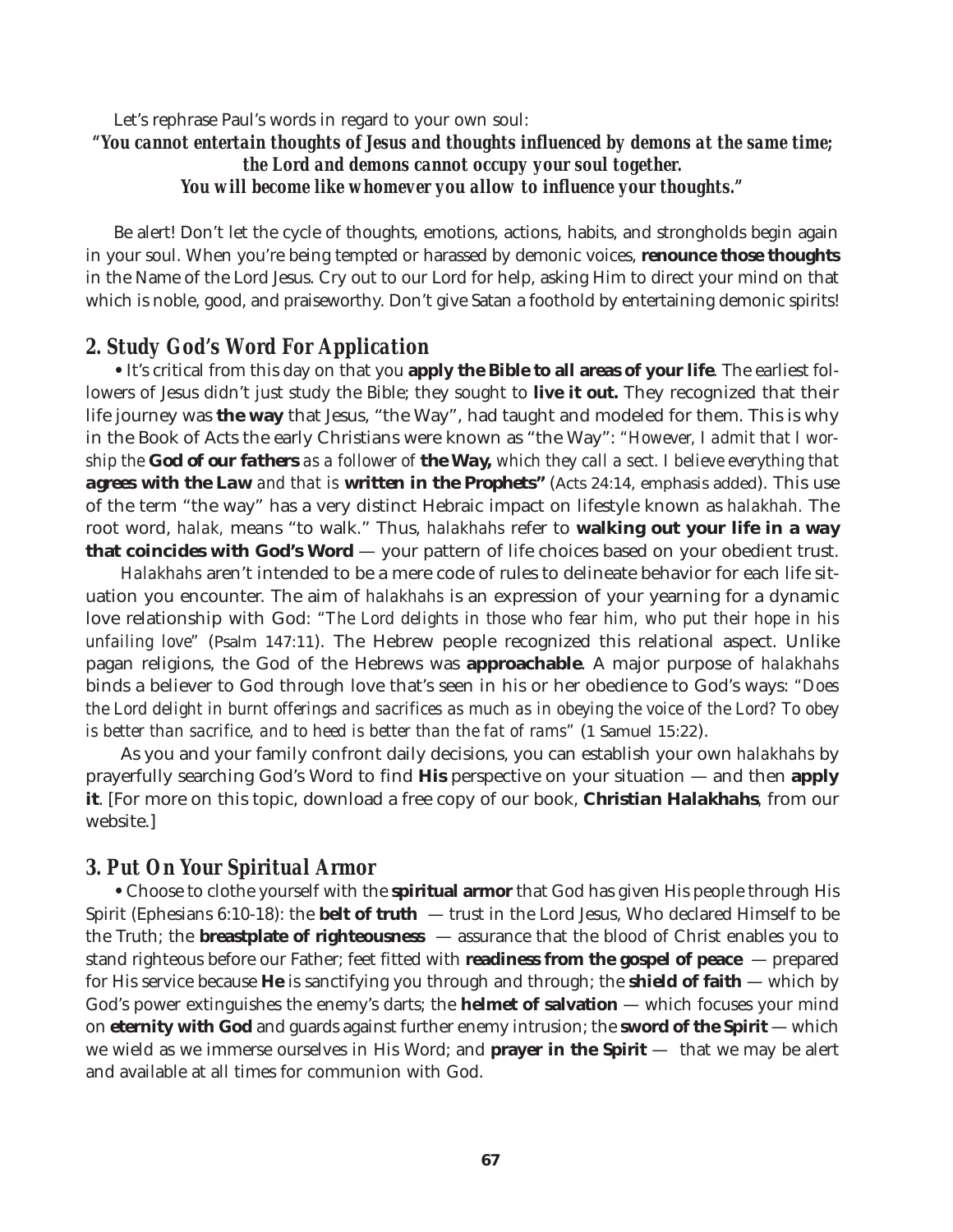*Mara could not believe that God would abandon her at her most desperate hour. For the whole fourteen years of her troubled marriage, hadn't she tried to be the perfect wife and mother? During her unhappy childhood Mara had vowed that she would never be like her own mother, who had browbeaten her husband and made Mara feel inadequate and worthless. Mara couldn't see that the more she focused on not being bitter like her mother, the more the bitterness in her manifested itself toward anyone who didn't meet her expectations. Unfortunately, her very busy husband most often fit that category. For years Mara had pursued a frantic search for peace and joy, overspending their budget and discarding hobbies and jobs repeatedly. The growing despair and captivity caused by her bitterness blinded her to the caring believers God continued to send her way. She could only view them with suspicion and distrust. Countless sessions of professional counseling had left her convinced that she was a perpetual victim, powerless and persecuted. Isolating herself from anyone who might help her, Mara challenged God to supernaturally change her husband and marriage. Refusing to appropriate God's grace and humbly ask*

### *4. Ask Others To Help You Meet Your Seven Needs*

**• Seek help** from your spouse, family, or other believers with whom you have a close relationship. In Chapter 4 we mentioned the ruts of sinful behavior that strongholds have dug in your life. This is the time for others to help you fill in those ruts with righteous patterns. One of Mike's symptoms under the influence of the stronghold of rejection was "Seeks Acceptance." People thought he was a nice guy because of the things he did for them. Far from it! All his kindnesses were designed to forestall being rejected. With Sue's help and that of our home fellowship, he was able to stop acting from a wrong motive. Through their coming alongside with love that was willing to confront, his dignity grew. He was finally able to show kindness to others because it was the **right thing to do,** not because he feared rejection.

God will use those close to you to help you discern the means He has provided for you to **meet your seven needs**. Otherwise, you may seek a carnal way to meet these needs and provide a foothold for strongholds to return.

We encourage you to study further the Hebraic relational priorities we discussed in the beginning of this workbook. Download our Hebraic article, *The Gospel of the Covenant is the Pilgrimage to Salvation.* Prayerfully go through this so you can better understand how to live your journey to salvation in ways that glorify our Father.

Discern and apply that which our Father requires of you in your own home. Remember, **your home** is the best place to experience relational intimacy. It's also the primary place for spiritual development for you and your family.

Extended spiritual family who meet together in each other's homes is the Hebraic model in the Bible. They'll help you live in righteousness and not let you drift back into sin and strongholds. As long as these seven needs are *not* met God's way, you'll be increasingly vulnerable to further satanic temptation in these areas.



### *5. Review the Stronghold List Periodically*

**•** Any time you aren't experiencing intimacy in your relationship with God, or you're facing habitual struggles in some area of your life, go back over the list of strongholds and the accompanying symptoms. Check if any **habitual patterns** of unrighteous attitudes or actions are returning.

This last recommendation has been one of the hardest for people to do. Often they'll have a fear of revisiting the stronghold sheet because of what they might find. But God isn't exposing these strongholds to condemn you. He's seeking you out so that you will **confess your sins and turn away from them.** Through His forgiveness and cleansing, your **fellowship with Him** will once again be restored (see 1 John 1:9). Only in fellowship with your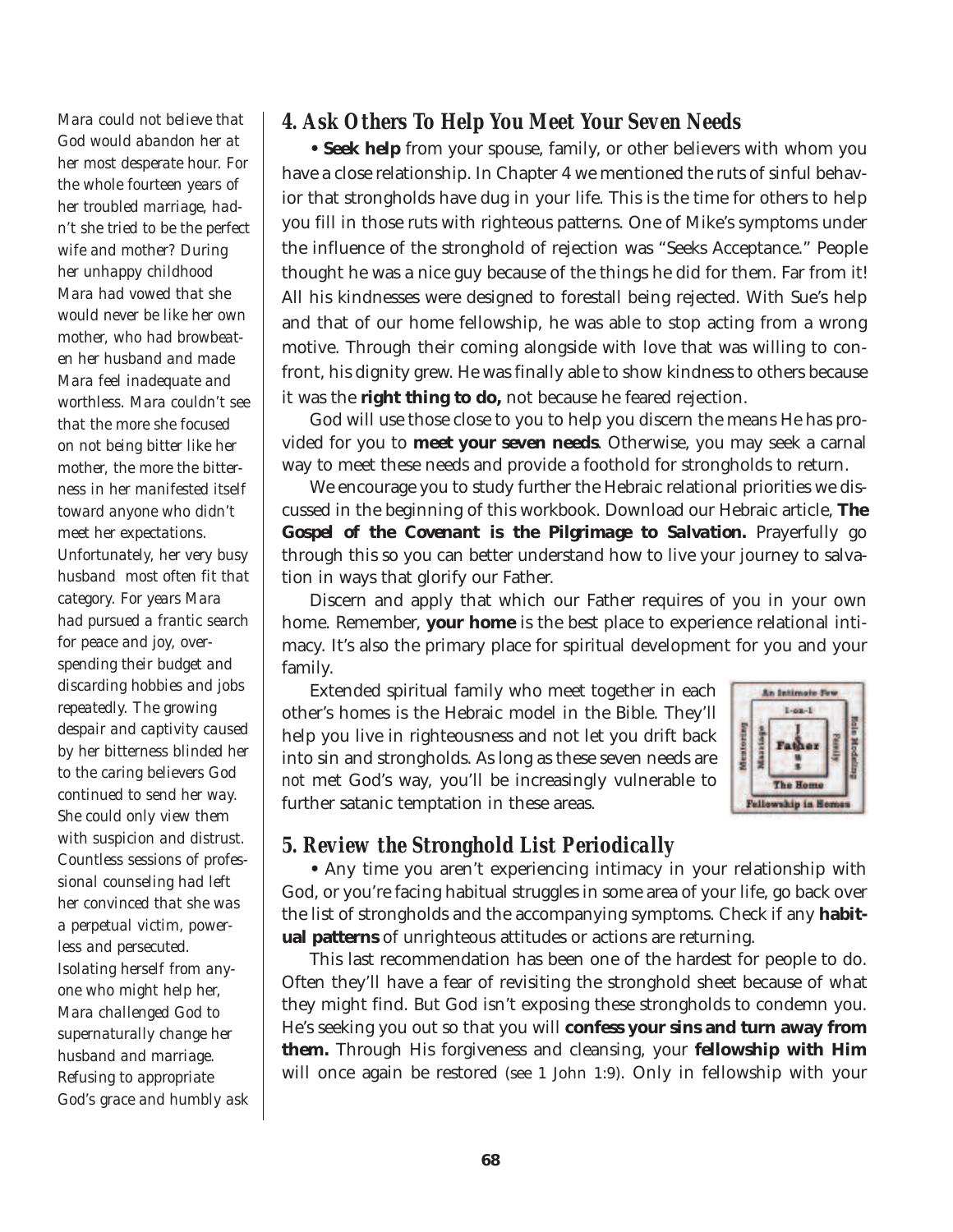**A Reminder:** Members of the body of Christ can be used by God to meet your seven needs in ways that He intended. Until you **meet your needs within the will of God**, the potential for strongholds to form again is very great.

Father in Jesus can you ever bring Him glory and serve His purposes for your life.

### *6. Learn to Biblically Confront Others*

• Remember that many of your close relationships — your family and faith community — are influenced by the same prevalent strongholds that once held you captive. These spirits' influence will try to trap you into despising those who are still imprisoned. People who are still captive to strongholds will tend to steer you toward bitterness and resentment, especially toward your family members.

Fight this trap by taking your thoughts captive, as we mentioned earlier. Also, learn how to confront the captives effectively with a Christ-like attitude. [We encourage you to download for free our book, *Growing Relationships Through Confrontation.* We discuss biblical ways of confronting people redemptively.]

### *7. Re-align How You Relate To Others*

**•** Earlier we wrote that while you were under the influence of strongholds, your relationships were established on the foundation of your soul and body. Now you need to cooperate with the Holy Spirit and ask Him to help you relate righteously to everyone close to you. Re-aligning relationships will also involve your relationship with your Father and His Son, Jesus. Continually ask the Holy Spirit to deepen your love and obedient trust as a lifestyle.

| Relationships With Strongholds | Relationships <b>Without</b> Strongholds |
|--------------------------------|------------------------------------------|
| <b>First: Soul</b>             | <b>First: Spirit</b>                     |
| Second: Body                   | Second: Soul                             |
| Third: Spirit                  | Third: Body                              |

### *8. Free To Serve God and Help Others Find Freedom*

**•** The freedom you've received in Jesus must be taken to others. In Part 3 of our *Freedom In Jesus* series we guide you in helping others experience the freedom Jesus offers. You need to take responsibility to help those in your family, faith community, workplace and neighborhood. That's why you've been set free — to serve our Father's purposes with His compassion and power! *"Praise be to the God and Father of our Lord Jesus Christ, the Father of compassion and the God of all comfort, who comforts us in all our troubles, so that we can comfort those in any trouble with the comfort we ourselves have* *her parents' forgiveness for her years of bitterness toward them, hopelessness and heaviness engulfed her. Mara was herself a prisoner of that demonic spirit.*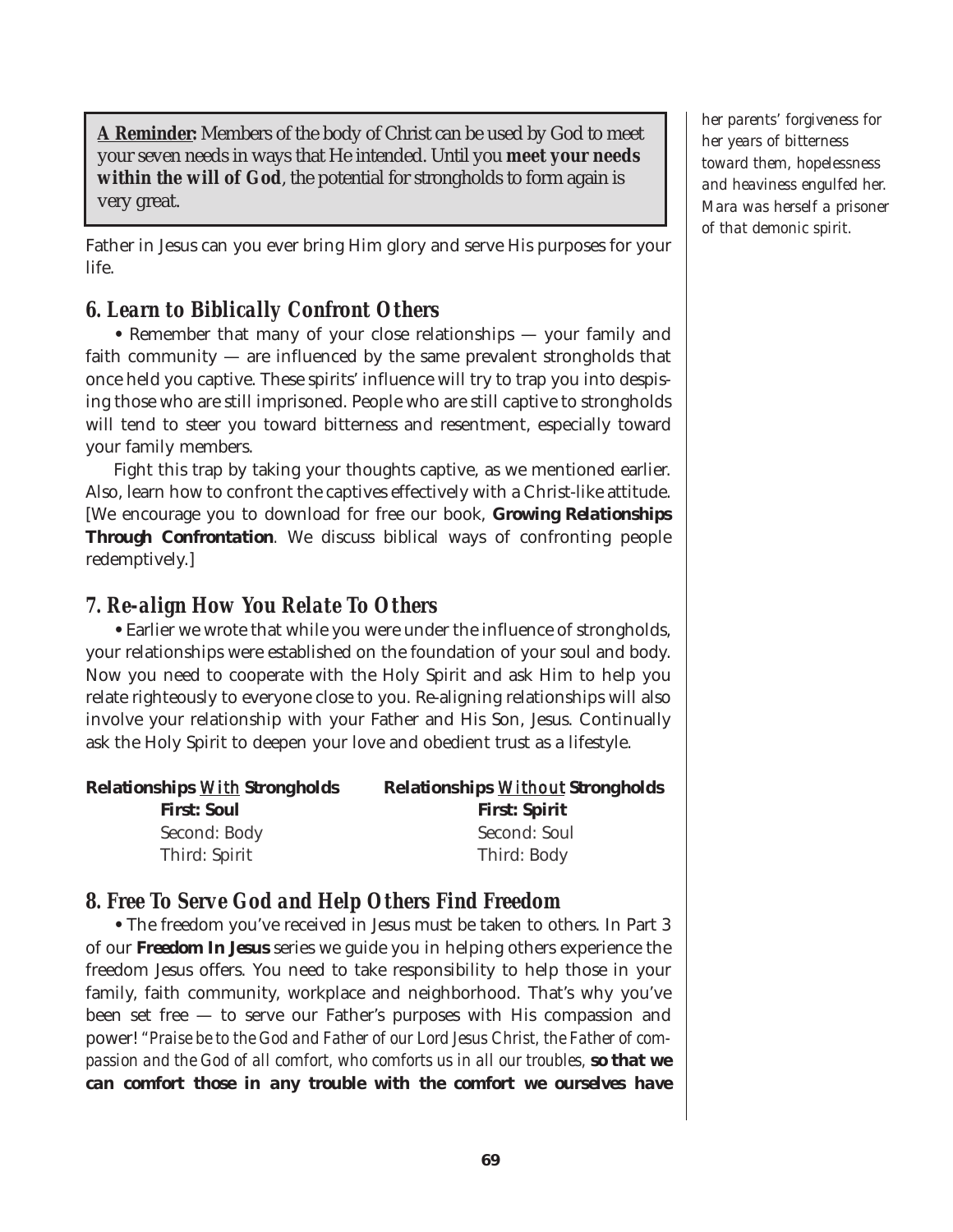*"I've been one lucky guy," Cal thought. Ever since he could remember, he'd wanted to fly. Now he was an airline pilot with a beautiful wife, comfortable home, smart kids. He was recognized in his community as a man of high moral fiber, active in influential civic groups. So what were these divorce papers he was holding in his shaking hand? What had happened to his orderly, orchestrated little world? Sure, over the years Sara had dragged him to various counseling sessions, hoping that somehow they could develop warm and meaningful communication in their strained relationship, but what did those counselors know, he thought. Anger and frustration burned in him. He reluctantly called a friend, who listened sympathetically and then recommended that he call us. Cal was a charming, likable guy, but he expected life to operate from his point of view. As Mike probed around a little, we discovered a man who had made it on his own, a man almost oblivious to the needs of others. Sue walked into the room as we were talking, and Mike asked Cal to repeat a point he had been making about his wife. Sue countered, "I don't think any woman would respond positively to what you just said." Cal had never paid much attention to female perspectives, and he fired question after question at Sue, who unveiled to him a totally new approach to his*

*received from God. For just as the sufferings of Christ flow over into our lives, so also through Christ our comfort overflows"* (2 Corinthians 1:3-5).

As you help others, it will be more difficult for demonic forces to ensnare you. Even now you can make copies of pages 36 to 65 and share them with your family and relatives. They're probably not familiar with generational strongholds, so you can offer them insight into the demonic forces that have hurt and hindered their lives by sharing the results of your own survey.

Find out other ways you can serve the interests of Jesus. We suggest you download for free our book, *God's Instruments For War*. Learn to cooperate with the Holy Spirit among your fellowship family to bring praise and glory to our Father. This book will help you discern your own spiritual empowerments so that you will know how God wants to use you. As the apostle Peter exhorts, *"Each one should use whatever gift he has received to serve others, faithfully administering God's grace in its various forms"* (1 Peter 4:10). Those who serve God's purposes **together** walk in a spiritual power that gets noticed by unbelievers!

**Don't be afraid to go back and** *Demolish Strongholds* **whenever anything is blocking the Truth and Love of Jesus in your life.**

#### *9. Take Back Surrendered Ground*

**•** Jesus Christ is the personification of God's character — His wisdom, understanding, and counsel. As such, He desires His people to **experience Him** completely. His love, His truth, and the fruit of that love and truth in your life are glorious! But He also yearns for you to **appropriate His character.** When you live under the influence of strongholds, the visible evidence of Christ in you is blocked by these spirits. When the strongholds have been demolished, you can **pray in agreement** with the Holy Spirit for God to produce His spiritual truths in you. Through His grace you can reclaim the previously surrendered ground of your soul.

**REMEMBER:** The spirits dwelling in their strongholds strongly impacted certain areas of your mind, will, and emotions. Again, those areas of your life that you **surrendered to sin** were the fertile ground for demonic spirits to influence your thoughts, feelings and decisions. As your thoughts were distorted by those spirits, they were able to construct a fortress around that area of your soul. The truths of God did not penetrate the barrier that your sinful choices have allowed to stand. When the influence of the spirits in these strongholds has been renounced by the power and authority of the Lord Jesus Christ, you're able to discern the truths that God wants to reveal to you. The strongholds that were in your soul can now be replaced by the truth and love that He's wanted to fill you with all along!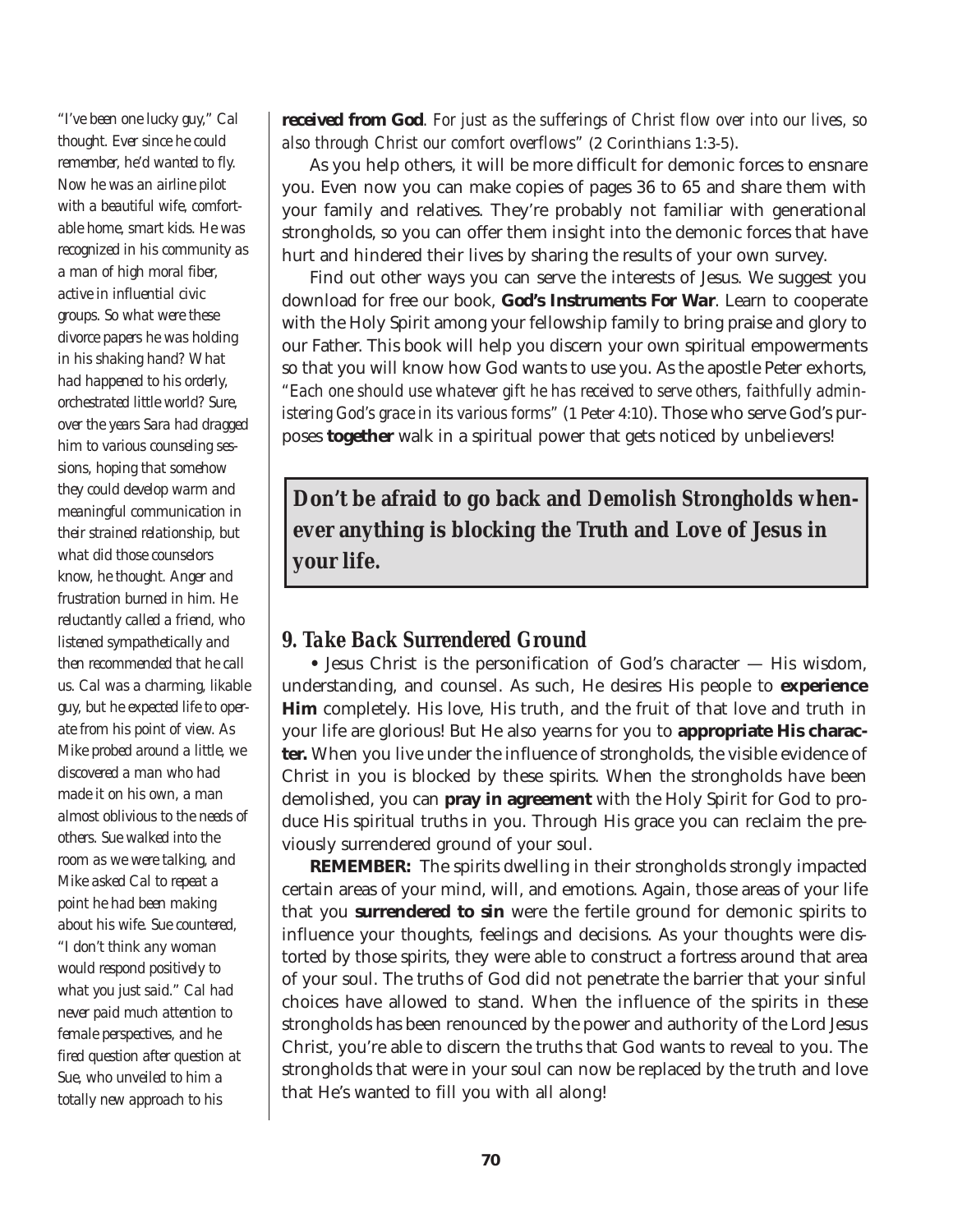#### **Instructions**

Meditate on the following verses, **inserting your name** into each verse to personalize the truths in it. Pray for sensitivity to the Holy Spirit's prompting as He reveals ways in which to **apply** the spiritual truth He wishes to develop in you. Some have found it helpful to use the paragraph beneath the verses as a prayer guide.

### **Stronghold Spiritual Truth DECEIT** . . . . . . . . . . . . . . . *SPIRIT OF TRUTH*

*"Jesus said, 'If you hold to my teaching, you are really my disciples. Then you will know the truth, and the truth will set you free'"* (John 8:31,32). *"Whoever would love life and see good days must keep his tongue from evil and his lips from deceitful speech. He must turn from evil and do good; he must seek peace and pursue it. For the eyes of the Lord are on the righteous and his ears are attentive to their prayer, but the face of the Lord is against those who do evil"* (1 Peter 3:10-12).

Because Satan is a liar and the father of lies, he has at his disposal many devious means of infiltrating the pure truth of the Gospel. Paul warned Timothy to **stay away** from those who engage in godless chatter or quarreling about spiritual topics. Recognize that some elements of falsehood may indeed have penetrated your mind, will, and emotions. Heed Paul's admonition to Timothy, appropriating its truths by the Spirit: *"Flee the evil desires of youth, and pursue righteousness, faith, love and peace, along with those who call on the Lord out of a pure heart"* (2 Timothy 2:22). Choose companions whose hearts are also set on loving obedience to God.

### **Stronghold Spiritual Truth BITTERNESS . . . . . . . . . . .** *FORGIVING HEART*

*"If you forgive men when they sin against you, your heavenly Father will also forgive you. But if you do not forgive men their sins, your Father will not forgive your sins"* (Matthew 6:14,15)*. "*[Love] *keeps no record of wrongs"* (1 Corinthians 13:5). "*And when you stand praying, if you have anything against anyone, forgive him; so that your Father in heaven may also forgive your offenses"* (Mark 11:25).

Ask God to fill you with the sacrificial love that He demonstrated by sending His Son to lay down His life for you. **Pray God's blessing for those who have mistreated you**, remembering that the only One Who can handle vengeance without sinning is God. If you are to walk in the steps of Jesus (see 1 Peter 2:21), if you want to call your Heavenly Father *"Abba"* (see Romans 8:15-17),

*wife. He was astonished, yet intrigued. Since his awkward flight schedule could be hindering his marriage, we confronted Cal with a proposition: Call both his father and father-inlaw for discernment and ask them if his flying was contributing to his wife's unhappiness. Cal sank low in his chair. He truly loved his wife, but flying had been his passion. To his immense relief, both men reassured him that his problem lay not with his flight schedule but with the multitude of other activities he was immersed in when he was home. Sara and the children had felt neglected and unimportant to him. Cal began to see how his self-centered insensitivity to his wife had dammed up any hope in her for their marriage. When he repented of his self-righteous attitudes and hurtful disregard of his family, Cal was able to renounce the strongholds of pride and rebellion that had so closed his spirit to the promptings of God's Spirit. Cal then began a process of wooing back his wife, exposing to her a humble vulnerability that she had never before seen in him. He marveled at the depth of his wife's comments and conversation; he had previously never taken the time to explore her unique capabilities. Even the children rejoiced in the change in their dad. A new gentleness and warmth permeated their home. Cal and Sara were prepared to help other troubled couples in their church.*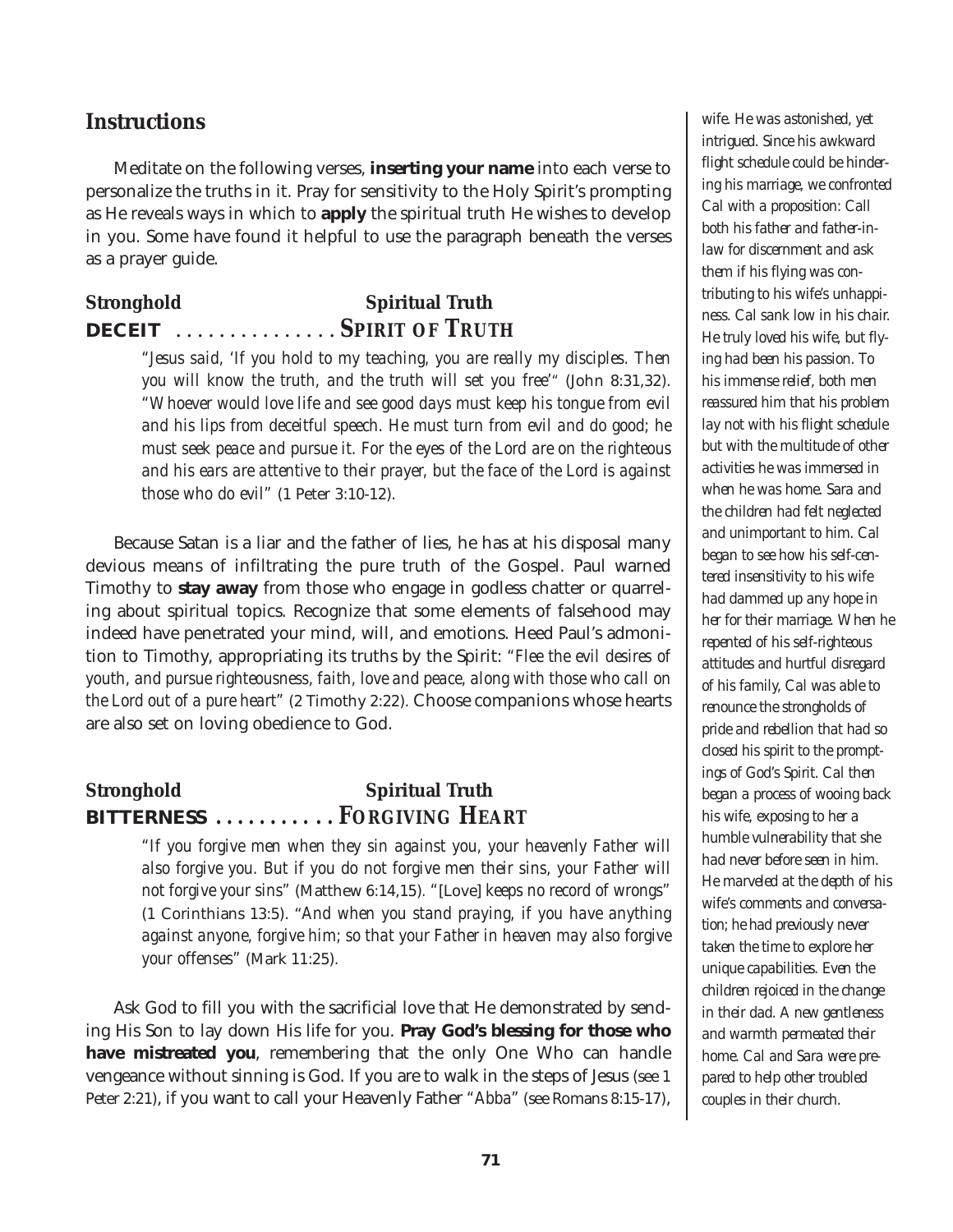*"What a pleasant neighborhood," Sue remarked as we drove to our dinner engagement. We took in the tidy lawns, modest but neat homes, and paraphernalia of youth: bikes, basketball hoops, swings. We had been invited by Jim and Gina, whom we had met briefly before. As soon as we entered their sunny home, Gina began a litany of apologies: "I'm so embarrassed to have people in. All our friends have such beautiful homes decorated by professionals, and this place needs so much work." Actually, we thought it was very comfortable, and we were surprised by her discomfort. As our relationship with Jim and Gina continued, we noted that envy and coveting had become almost an obsession for Gina. How others dressed, where they shopped, even what kind of car they drove meant a great deal to her. Her frustration at being a "have-not" was straining her relationship with her husband. His business had been slipping financially, and rather than emotionally supporting him during this trying time, Gina was nagging him for more funds. Soon all their conversations as a couple deteriorated into squabbles over money. Sue could see the tension in Gina, and gently asked to go over the*

you must learn to **suffer as He did.** This will mean that the hurt you receive from those close to you must be seen from God's vantage point.

He caused His own Son to suffer so that He would learn obedience (see Hebrews 5:8). As a wise friend once told us, **"You will never learn to walk in the fullness of Jesus until you can wash the feet of Judas."** Start each new day with gratefulness for the forgiveness our Father has extended to you in Jesus so that you can extend that same forgiveness no matter what happens!

**Stronghold Spiritual Truth HEAVINESS . . . . . . . . . . . . . . . .** *PRAISE*

> *"To bestow on them a crown of beauty instead of ashes, the oil of gladness instead of mourning, and a garment of praise instead of a spirit of despair"* (Isaiah 61:3)*. "Praise the Lord, O my soul, and forget not all his benefits, who forgives all your sins and heals all your diseases; who redeems your life from the pit and crowns you with love and compassion"* (Psalm 103:2-4).

Take back that ground where the enemy has sown depression, loneliness, self-pity — the "ashes" of hopelessness — and pray for God to plant in you a heart **willing to rejoice** in Him. As you express songs of praise to God for Who He is, He will deliver you from all your fears: *"I will extol the Lord at all times; his praise will always be on my lips. My soul will boast in the Lord; let the afflicted hear and rejoice. Glorify the Lord with me; let us exalt his name together. I sought the Lord and he answered me; he delivered me from all my fears"* (Psalm 34:1- 4). You'll receive comfort and strength from the One Who has promised to **be with you always**. And by drawing near to Him in obedient trust, you'll see more and more of His character transforming you — more reason to praise Him!

### **Stronghold Spiritual Truth JEALOUSY** . . . . . . . . . . . . . *SACRIFICIAL LOVE*

*"But since we belong to the day, let us be self-controlled, putting on faith and love as a breastplate, and the hope of salvation as a helmet. Therefore encourage one another and build each other up"* (1 Thessalonians 5:8,11). *"Love is patient, love is kind. It does not envy, it does not boast, it is not proud. It is not rude, it is not self-seeking, it is not easily angered, it keeps no record of wrongs. Love does not delight in evil but rejoices with the truth. It always protects, always trusts, always hopes, always perseveres"* (1 Corinthians 13:4-7).

Sacrificial love seeks to benefit others even at a **cost to yourself:** *"Do nothing out of selfish ambition or vain conceit, but in humility consider others better than yourselves"* (Philippians 2:3). You must choose to turn away from gossip, slander, and godless chatter in order to build up others. Be sure to examine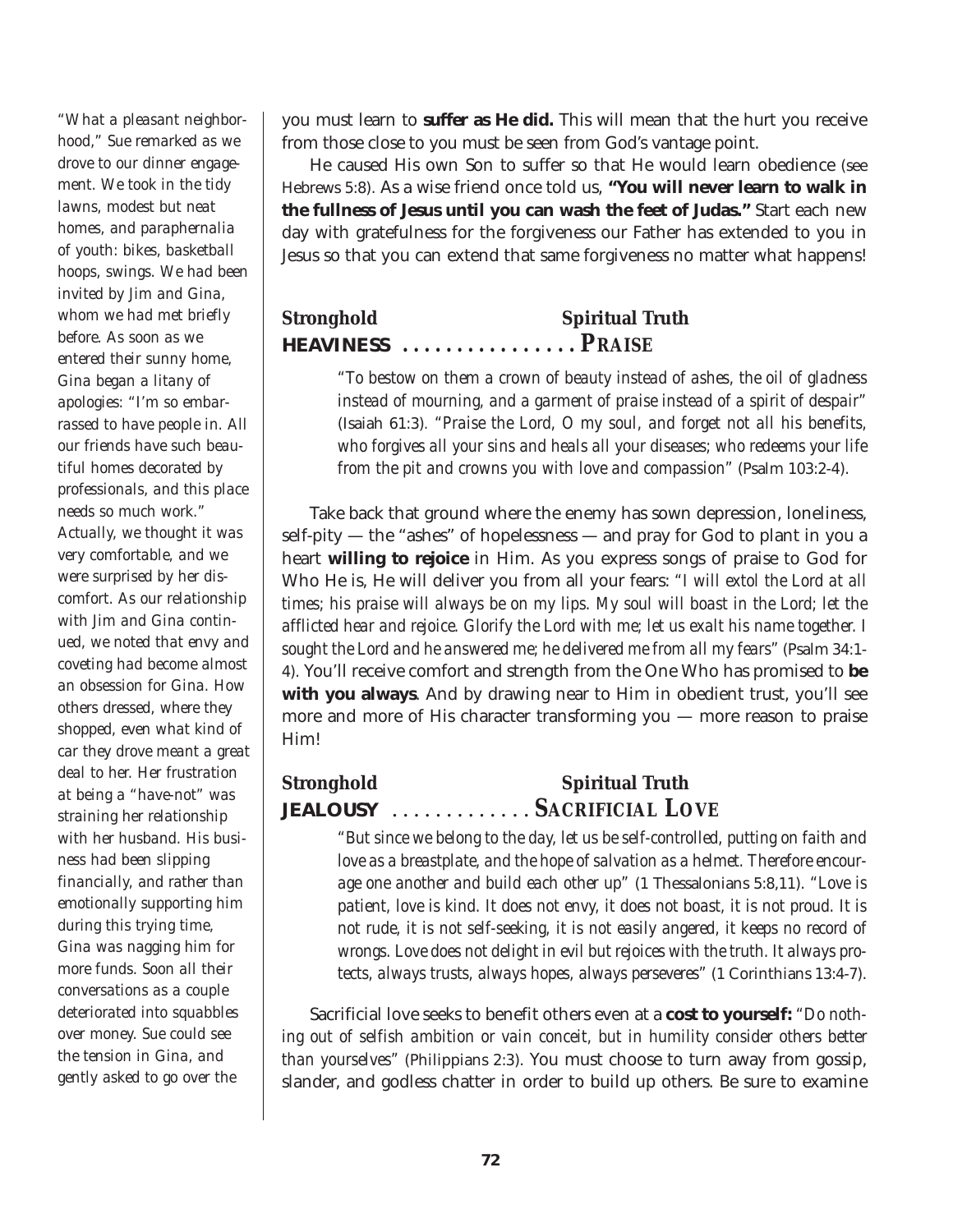your inner motives in all you say and do, and ask yourself, **"Would Jesus say or do this?"** 

Jealousy causes you to delight when a perceived competitor stumbles so that you might then look better. But God desires for you to have *"a pure heart and a good conscience and a sincere faith"* (1 Timothy 1:5) — the qualities of Christ that you need in your soul to take back the surrendered ground of jealousy and distrust of others.

#### **Stronghold Spiritual Truth**

**CONFUSION** . . . . . . . . . . . . . . . .*FAITH* **(DOUBT AND UNBELIEF)**

> *"Do you not know? Have you not heard? The Lord is the everlasting God, the Creator of the ends of the earth. He will not grow tired or weary, and his understanding no one can fathom. He gives strength to the weary and increases the power of the weak"* (Isaiah 40:28,29). *"To those who through the righteousness of our God and Savior Jesus Christ have received a faith as precious as ours: Grace and peace be yours in abundance through the knowledge of God and of Jesus our Lord. His divine power has given us everything we need for life and godliness through our knowledge of him who called us by his own glory and goodness"* (2 Peter 1:2,3).

Meditate on the above verses, focusing on the **righteousness of Christ** and **His divine power.** God Who is your Creator knows your every fiber. He understands when you're weary and weak. He is the One Who sustains you when you feel lost and downcast. Reclaim that ground the enemy built upon by praying for *"the spirit of wisdom and revelation, so that you may know him better"* (Ephesians 1:17). Earnestly **seek Him** in the Word and prayer. Be encouraged by the lives He continues to change around you. He keeps His promises, so fix your hope on His faithfulness. **Meditate** on the faith of your spiritual forefathers in Hebrews 11. **Pray** often throughout the day to walk in His will so you can fulfill the **life and godliness** He has given you in Jesus.

### **Stronghold Spiritual Truth REJECTION** . . . . . . . . . . . . . . *ACCEPTANCE*

*"Praise be to the God and Father of our Lord Jesus Christ! In his great mercy he has given us new birth into a living hope through the resurrection of Jesus Christ from the dead, and into an inheritance that can never perish, spoil or fade — kept in heaven for you, who through faith are shielded by God's power until the coming of the salvation that is ready to be revealed in the last time"* (1 Peter 1:3-5). *"But you are a chosen people, a royal priesthood, a holy nation, a people belonging to God, that you may declare the praises of him who called you out of darkness into his wonderful light"* (1 Peter 2:9).

*strongholds material with her. Gina immediately pointed out idolatry. She could see that she had spent the entire twenty years of her marriage living a lie: pretending that they were better off than they were and maintaining an image of peace and prosperity that was far from reality. Even her walk with God had been stunted as she focused more on what others were doing in her church than on intimacy with Him and gratefulness to Him. She cried out to God, repenting of all the ways idolatry had separated her from her relationship with Him and with others. She renounced the demonic influence of the stronghold, asking God to fill her spirit with a desire to know Him more. We encouraged her to immerse herself in His Word and pray for a renewed wonder to appreciate His love and sacrifice on her behalf. She asked God to release in her a gratefulness for all He had done in her and for her. Subsequent weeks found a new peace in her home. Their financial crisis passed, and contentment replaced the greed that had so imprisoned her. Her neighbors became a source of joy to her as she deepened her relationships there and began to reflect Christ's love to them.*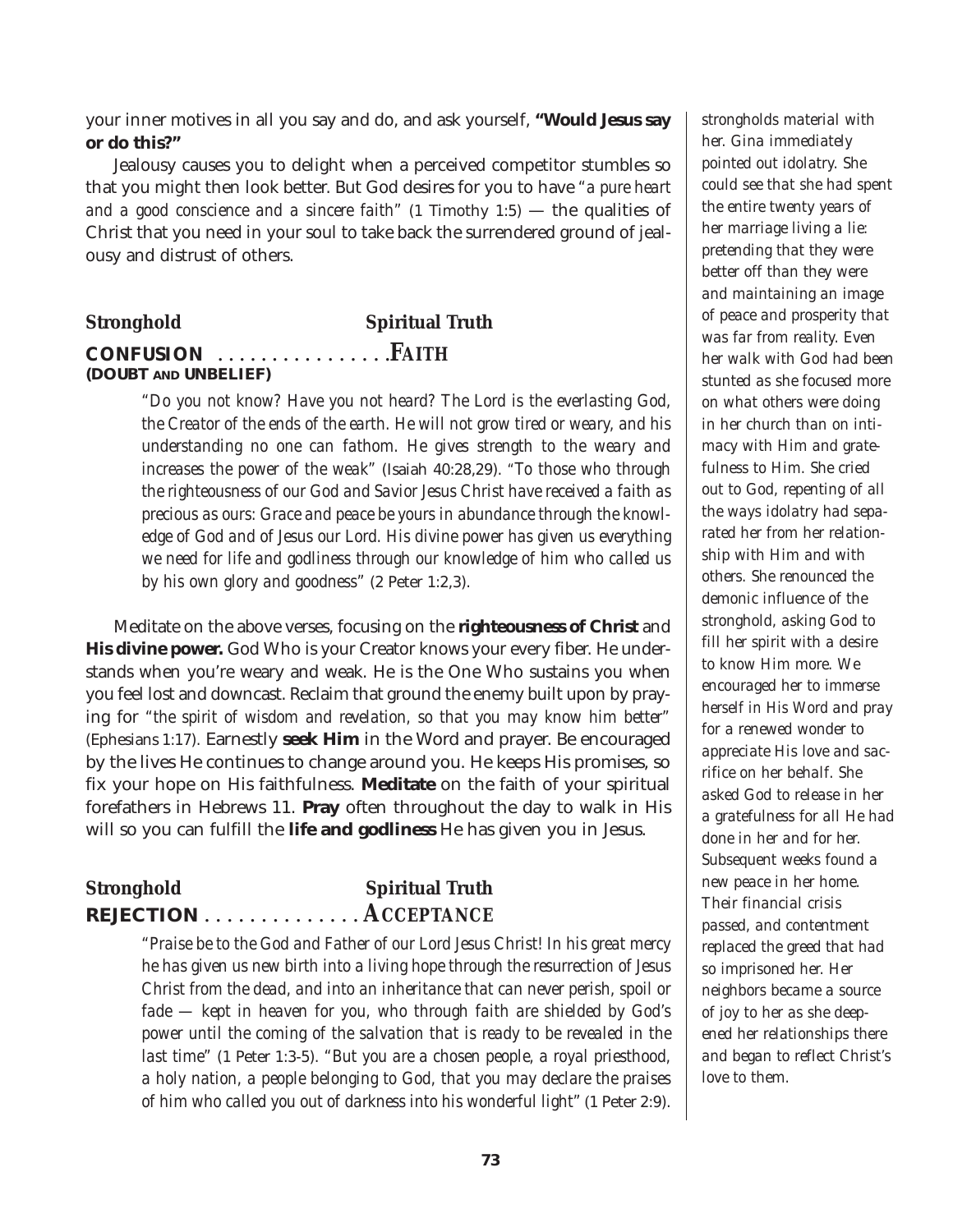How could you be any more acceptable to our Father, Who has declared you to be **His own treasure,** empowered by His Spirit to declare His praise! Praise God for this irrevocable truth. He has **great and mighty plans and purposes for your life.** His command to His people Israel apply to you as well: *"To love the Lord your God, to walk in all his ways, to obey his commands, to hold fast to him and to serve him with all your heart and all your soul"* (Joshua 22:5). Pray that His Spirit reveal the **specific means** for you to enact these commands, step by step, and to fill you with joy as you realize how precious you are to Him. You have been purchased by His Son's blood and are His very own! Trust only the voice of the Holy Spirit Who reaffirms His faithfulness as you walk in love-grounded obedient trust.

| Stronghold | <b>Spiritual Truth</b>                                  |
|------------|---------------------------------------------------------|
|            |                                                         |
|            | "Clothe vourselves with humility toward one another her |

*"Clothe yourselves with humility toward one another, because, 'God opposes the proud but gives grace to the humble.' Humble yourselves, therefore, under God's mighty hand, that he may lift you up in due time"* (1 Peter 5:5,6). *"Be completely humble and gentle; be patient, bearing with one another in love"* (Ephesians 4:2). *"This is the one I esteem: he who is humble and contrite in spirit, and trembles at my word"* (Isaiah 66:2).

Always remember to thank God for the grace that He has promised to you as you **humble yourself** before His Lordship! See yourself as a **servant to others,** as though you were serving Christ Himself. Be sure that your heart attitude is **pure**. If ulterior motives for personal gain or recognition are there, repent and appropriate God's forgiveness and cleansing (see 1 John 1:9). Pray that God will provide **opportunities for spiritual fruit** — love, joy, peace, patience, kindness, goodness, faithfulness, gentleness, self-control — to be manifested as you put others ahead of yourself.

### **Stronghold Spiritual Truth RELIGIOSITY** . . . . . . . . . . . . . . .*LOVE AND PEACE*

*"'Love the Lord your God with all your heart and with all your soul and with all your strength and with all your mind' and, 'Love your neighbor as yourself.' 'You have answered correctly,' Jesus replied. 'Do this and you will live'"* (Luke 10:27,28). *"This is what the Sovereign Lord, the Holy One of Israel, says: 'In repentance and rest is your salvation, in quietness and trust is your strength, but you would have none of it'"* (Isaiah 30:15). *"Be still, and know that I am God; I will be exalted among the nations, I will be exalted in the earth"* (Psalms 46:10).

Set aside for yourself a **sabbatical** from church-related activities. Spend time quietly before God, asking Him to reveal to you the amazing facets of Who He is. Ponder in the Word the different **names of God** and their implications for your life, e.g., the Prince of Peace, the Alpha and the Omega. Allow the Spirit to well up within you a heart of praise for God. Ask Him to open your eyes to opportunities to serve Him by serving others **only as He reveals them.** Resist attempts by wellmeaning friends to get you back into the "old groove" unless God makes it clear that He is the one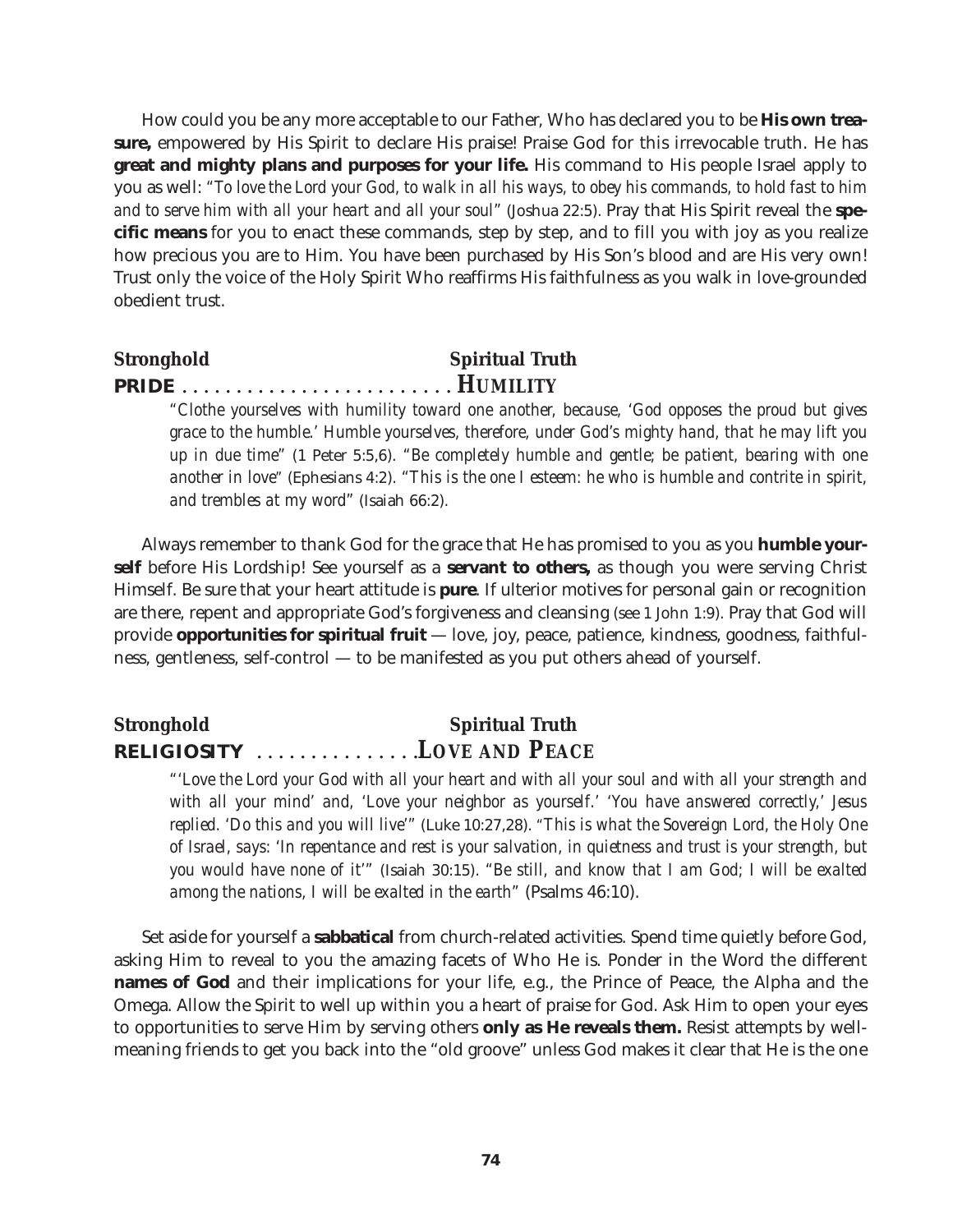opening each door. **Be accountable** to your spouse or intimate circle of friends to move at the impulse of His love, not out of guilt or performance motivation. Remember, our Lord has called you into a covenant relationship of love like that of marriage. Don't let busyness rob you of intimacy with Jesus!

**Stronghold Spiritual Truth INDEPENDENCE . . . . . . . . . . .***UNITY AND COMMITMENT* **AND DIVORCE**

> *"May the God who gives endurance and encouragement give you a spirit of unity among yourselves as you follow Christ Jesus, so that with one heart and mouth you may glorify the God and Father of our Lord Jesus Christ. Accept one another, then, just as Christ accepted you, in order to bring praise to God"* (Romans 15:5-7). *"Just as each of us has one body with many members, and these members do not all have the same function, so in Christ we who are many form one body, and each member belongs to all the others"* (Romans 12:4,5).

Each follower of Jesus is baptized by the Spirit into one body (see 1 Corinthians 12:13). Proclaim this truth to your inner being: God has combined the members of the body so that there should be no division. The parts should have **equal concern for each other.** With the spiritual gifts God has given to His body, you are to bring glory to Him by serving one another and the world. Will the world come to Christ if they don't see the followers of Jesus love each other and commit to one another as family in Him? Whether in your marriage, family, faith community or workplace, pray for the will and the desire to **join with God** in the purpose He has for your life in conjunction with others. Ask for "spiritual eyes and ears" to recognize and understand your particular part in the Kingdom of God. Beseech the Spirit to pour into you a desire and understanding to be *"joined and held together by every supporting ligament"* in a faith family that is **growing and building itself up in love** as each part does its work (see Ephesians 4:16).

### **Stronghold Spiritual Truth STUPOR AND** . . . . . . . . . . . . . . .*PERSEVERANCE AND HOPE* **PRAYERLESSNESS**

*"Therefore, since we have a great high priest who has gone through the heavens, Jesus the Son of God, let us hold firmly to the faith we profess. For we do not have a high priest who is unable to sympathize with our weaknesses, but we have one who has been tempted in every way, just as we are — yet was without sin. Let us then approach the throne of grace with confidence, so that we may receive mercy and find grace to help us in our time of need"* (Hebrews 4:14-16). *"And we rejoice in the hope of the glory of God. Not only so, but we also rejoice in our sufferings, because we know that suffering produces perseverance; perseverance, character; and character, hope. And hope does not disappoint us, because God has poured out his love into our hearts by the Holy Spirit, whom he has given us"* (Romans 5:2-5). *"Let us draw near to God with a sincere heart in full assurance of faith, having our hearts sprinkled to cleanse us from a guilty conscience and having our bodies washed with pure water"* (Hebrews 10:22).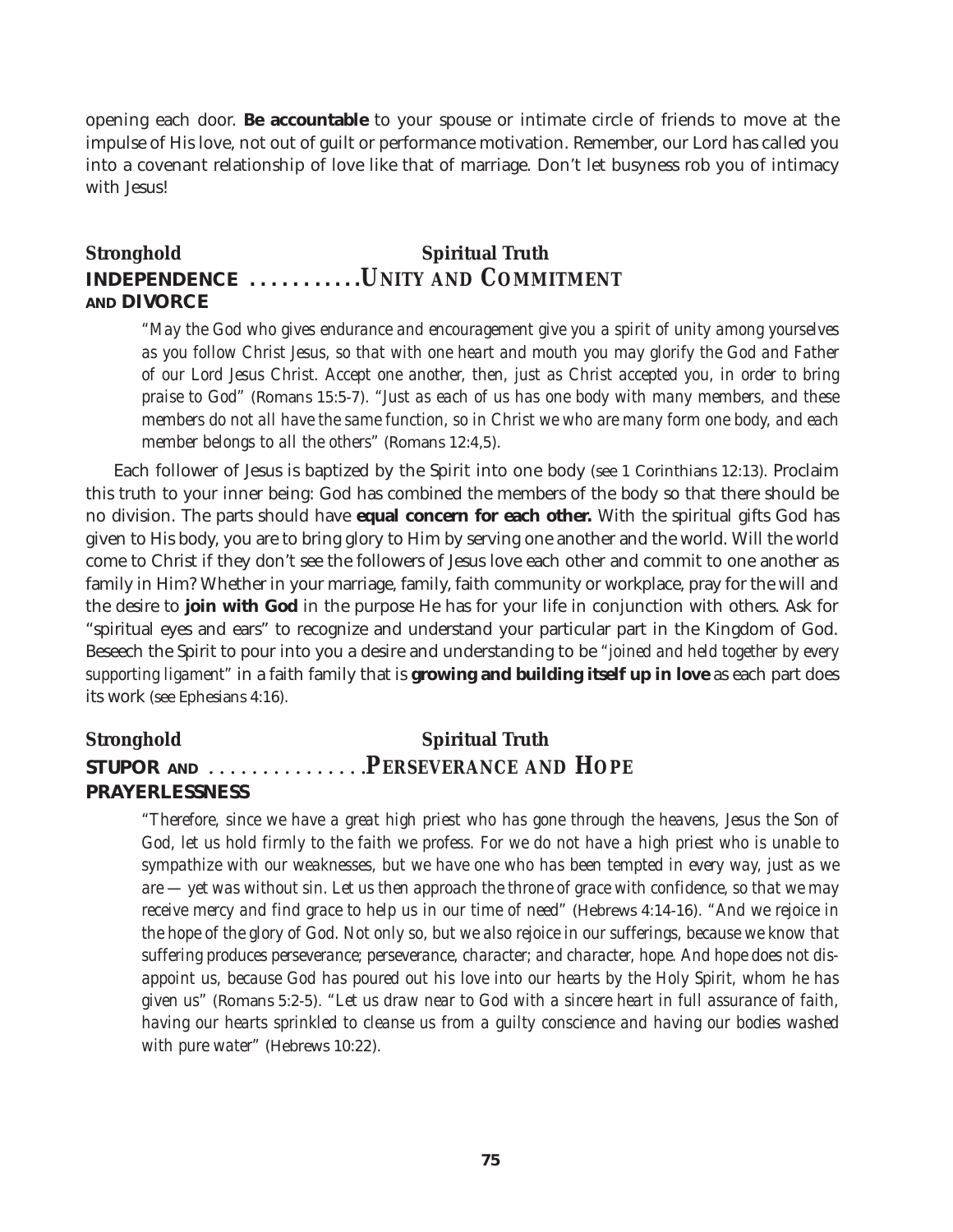Satan often uses two specific tactics to keep you from drawing near to God through prayer. **(1)** He may cause you to misperceive God's work of developing hope in you. God uses **suffering** to produce perseverance, character, and finally, **hope**. As you suffer, Satan may convince you that your suffering is a sign of God's rejection. Coldness and distance toward God may enter your relationship with Him. **(2)** Even after you've confessed your sins and they're forgiven, Satan may use **"false guilt"** to keep you from drawing near to God. The Adversary will remind you of your past sin and try to convince you that you need to earn back God's love. The truth of the matter is that the sacrificial shed blood of Jesus enables you to **approach God** in your time of need. When you're feeling distant from your Father, cry out to the Holy Spirit to help you. Your faith must be unshakable in knowing that God **does use suffering** to develop in you the **character of Jesus.** Have **confidence** in your position in Christ as you draw near to your Heavenly Father.

### **Stronghold Spiritual Truth REBELLION** . . . . . . . . . . . . . . . . .*FEAR OF THE LORD*

*"Therefore, since we are receiving a kingdom that cannot be shaken, let us be thankful, and so worship God acceptably with reverence and awe, for our God is a consuming fire"* (Hebrews 12:28-29). *"The Lord is near to all who call on him, to all who call on him in truth. He fulfills the desires of those who fear him; he hears their cry and saves them" (Psalm 145:18-19).* 

Pray that the Holy Spirit will restore in you an **awesome respect** for God's power and Person: God is *"the King eternal, immortal, invisible, the only God"* (see 1 Timothy 1:17). Ask that the blind area of your mind that has rebelled as Satan did to *"be like God"* (see Genesis 3:5) would instead *"see the light of the gospel of the glory of Christ, who is the image of God"* (2 Corinthians 4:4). **Stand firm** in recognizing the tempter's wiles to lure you away from the awe and reverence due our holy God. Search the Scriptures daily to reinforce a constant grateful awareness of **Who He is** and who you are. Don't be swayed by current teaching that He disregards the sin of His people because "they're already forgiven." Instead, humbly love Him as your Redeemer and the King of the universe, and live according to His standards and ways.

### **Stronghold Spiritual Truth FEAR AND INSECURITY** . . . .*COURAGE, FAITH, AND TRUST*

*"The Lord is with me; I will not be afraid. What can man do to me? The Lord is with me; he is my helper. I will look in triumph on my enemies. It is better to take refuge in the Lord than to trust in man"* (Psalm 118:6-9). *"Do not fear, for I am with you; do not be dismayed, for I am your God. I will strengthen you and help you, I will uphold you with my righteous right hand"* (Isaiah 41:10). *"Peace I leave with you; my peace I give you. I do not give to you as the world gives. Do not let your hearts be troubled and do not be afraid"* (John 14:27).

The devil attempts to block your absolute trust and faith in the Lordship of Christ in your life. His weapon of deceit tries to make you feel as if all responsibilities and decisions rest on you alone. Prayerfully relinquish all goals, activities and outcomes into God's hands. His goals for you are love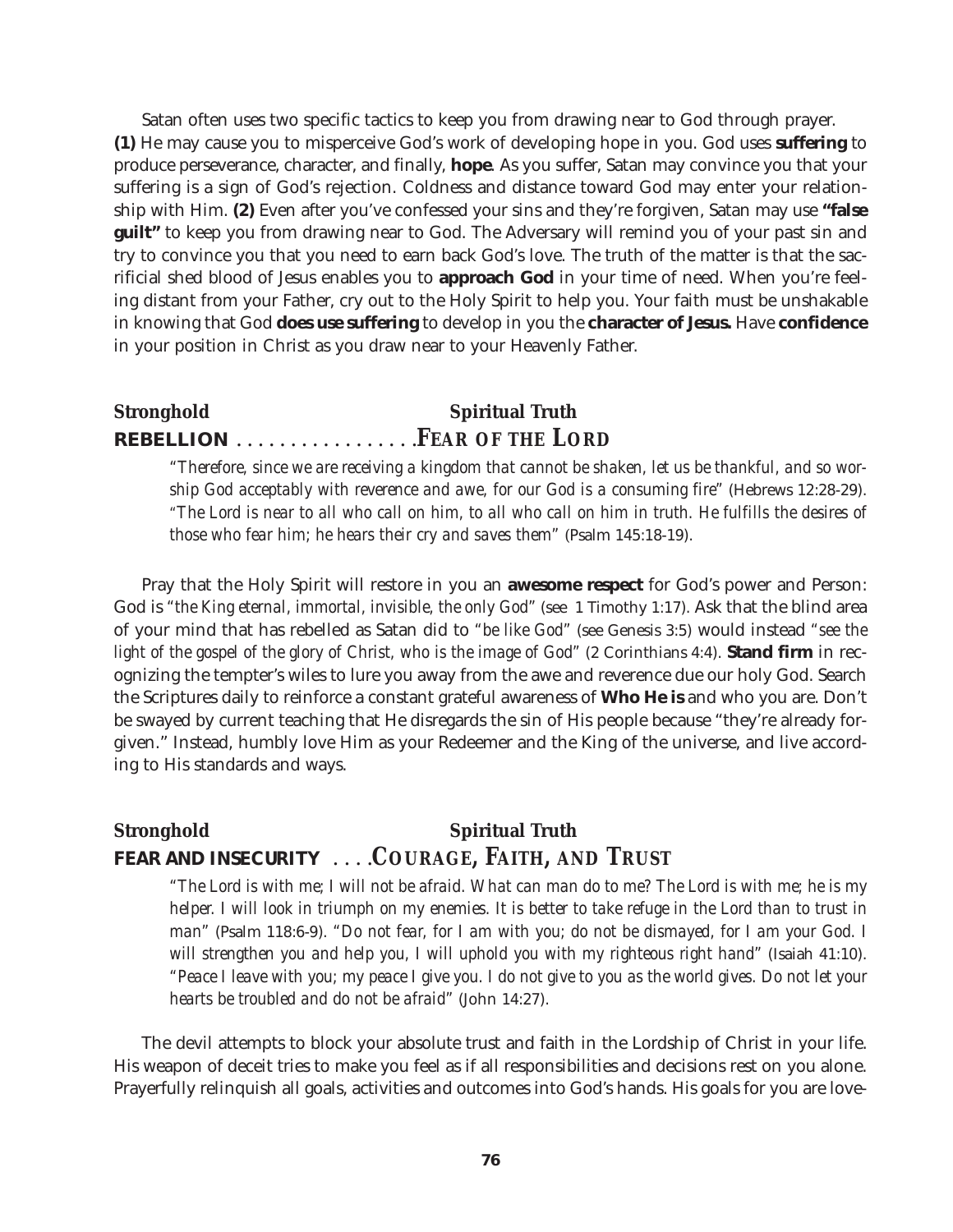grounded **joyful obedience** to Him and the **development of Christ-likeness** as you interact with others. Begin to perceive the people He has placed in your life as **instruments of refinement** for your character. Pray that God will develop spiritual fruit in you as you choose to value individuals more highly than the tasks you hope to accomplish. Pray for the Holy Spirit to breathe into you an overwhelming sense of "holy boldness" for the sake of Jesus. Then you can take your eyes off your perceived inadequacies and focus on being a **faithful servant** of God. Cast all your worries and anxieties on your Father, firmly trusting that He cares for you (see 1 Peter 5:7). And if you suffer for doing what is right, be assured that the "Spirit of glory" will rest on you as you identify with Jesus in His sufferings.

### **Stronghold Spiritual Truth CONTROL** . . . . . . . . . . . . .*SUBMISSION AND YIELDEDNESS*

*"Submit to one another out of reverence for Christ"* (Ephesians 5:21)*. "'God opposes the proud but gives grace to the humble.' Submit yourselves, then, to God"* (James 4:6,7). *"He guides the humble in what is right and teaches them his way"* (Psalm 25:9). *"Submit to God and be at peace with him; in this way prosperity will come to you"* (Job 22:21).

God is seeking to work in you the fruit of a **gentle and reverent spirit,** which can't coexist with a striving and manipulative one. As you yield control of your circumstances and relationships to Him, by His grace He will replace your worry with trust, your insensitivity with care for others, and your desire for recognition with a humble and contrite heart. Pray for opportunities to become an encouraging **"fan"** of others, helping them to succeed. Decide right now to trust that our Lord is sovereign. There is nothing that is out of His control. Submit to His sovereignty with loving trust and you won't be tempted to take back the reins!

## **Stronghold Spiritual Truth**

### **SEXUAL IMPURITY** . . . . . . . . . . . . . . *HOLINESS*

*"Since everything will be destroyed in this way, what kind of people ought you to be? You ought to live holy and godly lives as you look forward to the day of God and speed its coming...Make every effort to be found spotless, blameless and at peace with him"* (2 Peter 3:11-14.) *"As obedient children, do not conform to the evil desires you had when you lived in ignorance. But just as he who called you is holy, so be holy in all you do; for it is written: 'Be holy, because I am holy'"* (1 Peter 1:14-16). *"I made a covenant with my eyes not to look lustfully at a girl [or guy]"* (Job 31:1).

**God is holy** and He requires **holiness** in His people. Sexual impurity blocks that holiness from penetrating our lives: *"Without holiness no one will see the Lord"* (Hebrews 12:14). Satan knows this is true. He also knows the final judgment for people who continue to live immorally. Act aggressively to clean up your life and your home! Eliminate **all agents of temptation:** magazines, movies, TV, Internet porn, and even tempting relationships — anything that can help plant a foothold in your mind.

Only the Holy Spirit can help you to resist and overcome these temptations, and, through grace, draw you near to the heart of Jesus. Submit to God and **resist temptation by praying for the mind of Christ**. Cry out for His protection and cling to the Lord of Righteousness in trusting faith. Remember, you're a temple of His indwelling Spirit, so walk in purity rather than filth.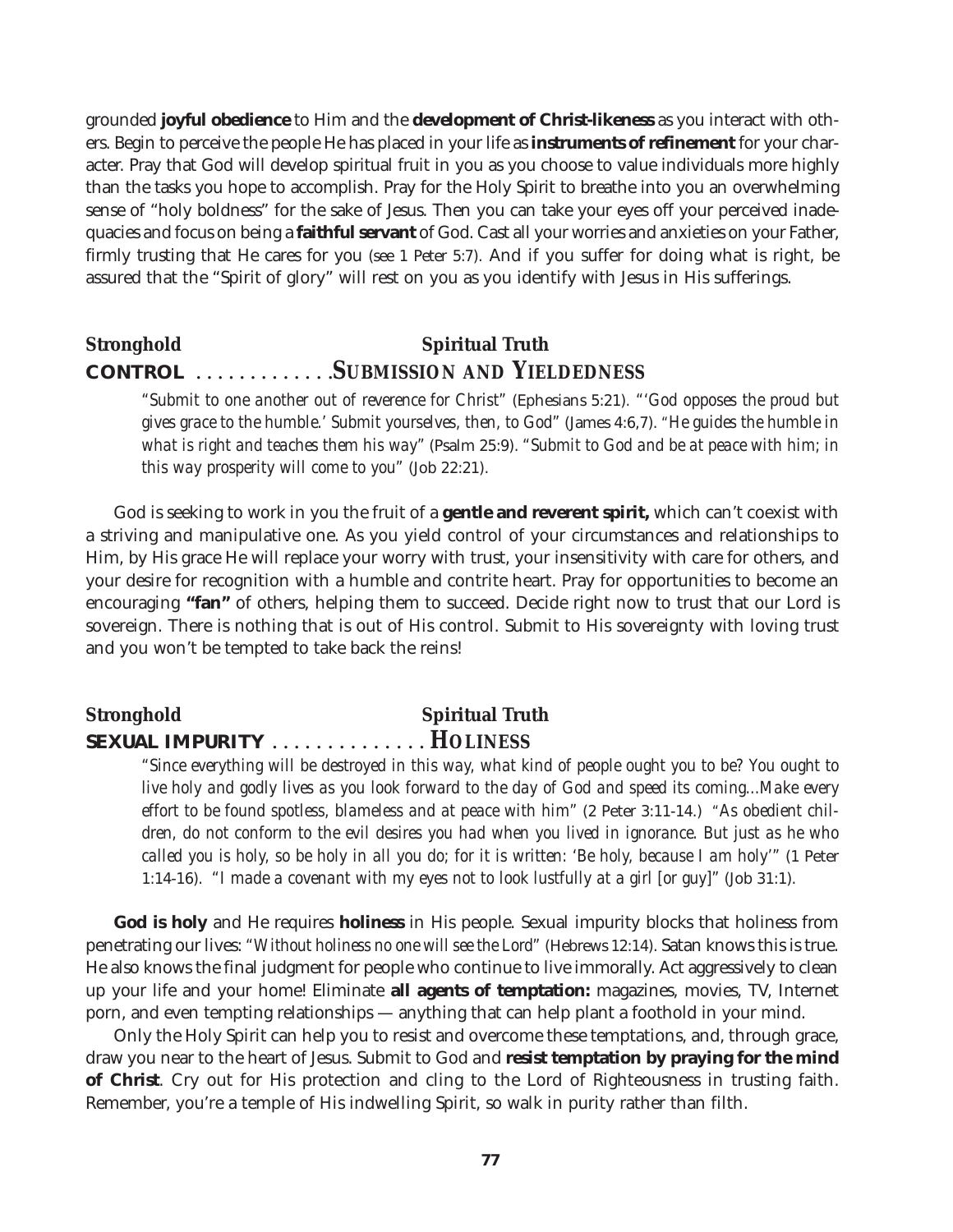### **Stronghold Spiritual Truth IDOLATRY** . . . . . . . . . . . . . . . . .*LORDSHIP OF CHRIST*

*"Since, then, you have been raised with Christ, set your hearts on things above, where Christ is seated at the right hand of God. Set your minds on things above, not on earthly things. For you died, and your life is now hidden with Christ in God"* (Colossians 3:1-3). *"If you acknowledge publicly with your mouth that Jesus is Lord and trust in your heart that God raised him from the dead, you will be delivered. For with the heart one goes on trusting and thus continues toward righteousness, while with the mouth one keeps on making public acknowledgement and thus continues toward deliverance"* (Romans 10:9,10, CJB).

Go back to the basics of what drew you to the Lord: His **gift of repentance** that your sin-laden heart realized was the truth; the wonder of Jesus' **atoning sacrifice** for your sins; the gratefulness in your heart for His **forgiveness**; the newness of life as you began to yield to the Holy Spirit's **indwelling guidance** to our Father's will. This is the truth that you heard from the beginning in your walk with Jesus. **Refrain** from loving the world's system — *"the cravings of sinful man, the lust of his eyes and the boasting of what he has and does"* (1 John 2:16). Put on the **Spirit of Truth** (see 1 John 4:6) to enable you to focus on the complete Lordship of Christ in your life. Pray for **discernment** to recognize the first whisper of the enemy toward self-determined decisions, distractions from God's will, and inability to hear God. Immediately claim the promises given to you in the Word by the Spirit, and walk in love-grounded obedient trust in the God of the Bible.

### **Stronghold Spiritual Truth FALSE PROPHECY/** . . . . . . . . . . . . .*DISCERNMENT* **ANTICHRIST**

*"But those who can discern will shine like the brightness of heaven's dome, and those who turn many to righteousness like the stars forever and ever"* (Daniel 12:3). *"The heart's real intentions are like deep water, but a person with discernment draws them out"* (Proverbs 20:5). *"And we know that the Son of God has come and has given us discernment, so that we may know who is genuine; moreover, we are united with the One who is genuine, united with his Son Jesus the Messiah. He is the genuine God and eternal life"* (1 John 5:20, CJB). *"Do not put out the Spirit's fire; do not treat prophecies with contempt. Test everything. Hold on to the good"* (1 Thessalonians 5:19-21).

When your heart is free from the influence of spirits that would have you deny Jesus as God incarnate, you are able to hear and trust His indwelling Spirit. That which doesn't line up with the pure water of Scripture is not from God; **He never contradicts His Word!** By standing on the Word of Truth as your foundation, you can recognize false prophecy. That's why you're commanded to **test the spirits** of those who proclaim they're speaking words from the Throne. Cults and heresies claim to have keener insight into the Way of God. Test them by their fruit. Are their prayers being answered in ways that only our Father could bring about? God's Word repeatedly instructs His people to confirm matters through two or three witnesses (see Matthew 18:16-20; 2 Corinthians 13:1). When you're discerning true words from our Lord, others who are mature in their walk with Him will be able to confirm them.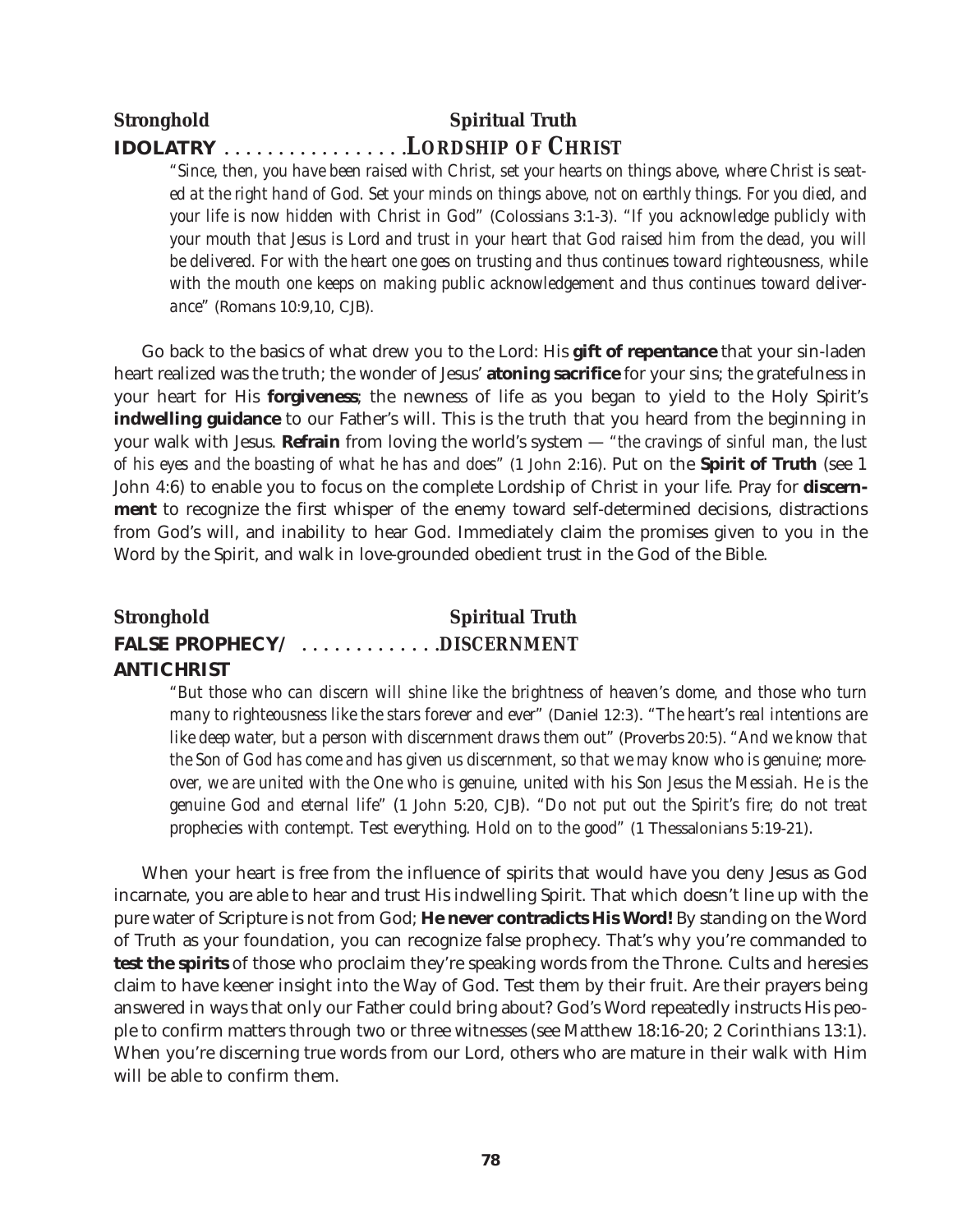#### **Stronghold Spiritual Truth WITCHCRAFT/** . . . . . . . . . . . . . . . . . . . .*PURITY* **FAMILIAR SPIRIT**

*"Who may ascend the hill of the LORD? Who may stand in his holy place? He who has clean hands and a pure heart, who does not lift up his soul to an idol or swear by what is false"* (Psalms 24:3,4). *"Finally, brothers, whatever is true, whatever is noble, whatever is right, whatever is pure, whatever is lovely, whatever is admirable — if anything is excellent or praiseworthy—think about such things"* (Philippians 4:8)*. "Blessed are the pure in heart, for they will see God"* (Matthew 5:8).

Turning away from the deeds of darkness only gets you to "neutral ground". Immerse yourself in the presence of our Lord, applying the truth of His Word by the power of His Spirit. Proclaim to others through testimony the freedom He has given you and the changes His Spirit is making in your life. The enemy can't stand **testimony that honors our Lord**, or a follower of Jesus who is determined to flee evil. Nothing that smacks of the supernatural outside of our Lord God's intervention is worth tolerating or dabbling in. Don't let even a smattering of your old ways enter the newness of purity in which our Father wants you to grow. Align your heart with His and **keep taking captive** those thoughts from the enemy. If it's nothing that Jesus would think or do, cast it out by His authority and replace it with His thoughts and deeds!

| Stronghold            | <b>Spiritual Truth</b> |
|-----------------------|------------------------|
| INFIRMITY/ WELL-BEING |                        |
| <b>DESTROYING</b>     |                        |

*"But for you who revere my name, the sun of righteousness will rise with healing in its wings. And you will go out and leap like calves released from the stall"* (Malachi 4:2). *"And it is through putting trust in his name that his name has given strength to this man whom you see and know. Yes, it is the trust that comes through Jesus which has given him this perfect healing in the presence of you all"* (Acts 3:16). *"You know of Jesus of Nazareth, how God anointed Him with the Holy Spirit and with power, and how He went about doing good, and healing all who were oppressed by the devil; for God was with Him"* (Acts 10:38).

How our Lord yearns for **your heart** to overflow with wellness, even in the midst of pain or illness! His power today is the same as *"yesterday, today and forever"* (see Hebrews 13:8) on behalf of His beloved. He has provided through His Spirit those with gifts of healing within His body as conduits to bring Him praise. Yet His chief goal is for **your character** to grow more like His, and in the realm of patient endurance and perseverance, that may take time! Don't lose hope as you seek His hand of healing, nor doubt that He can do this through a variety of ways — medical included!

Many are the precious saints here on earth who are waiting expectantly for His healing touch — confident that whether here on earth or with Him in eternity, each of His children will indeed be healed. Western culture may be deceived into believing that those who are less than "perfect" by man's standards are better off dead or destroyed. But **every life** has been created by our Lord, and each has His purpose to serve as that life impacts others.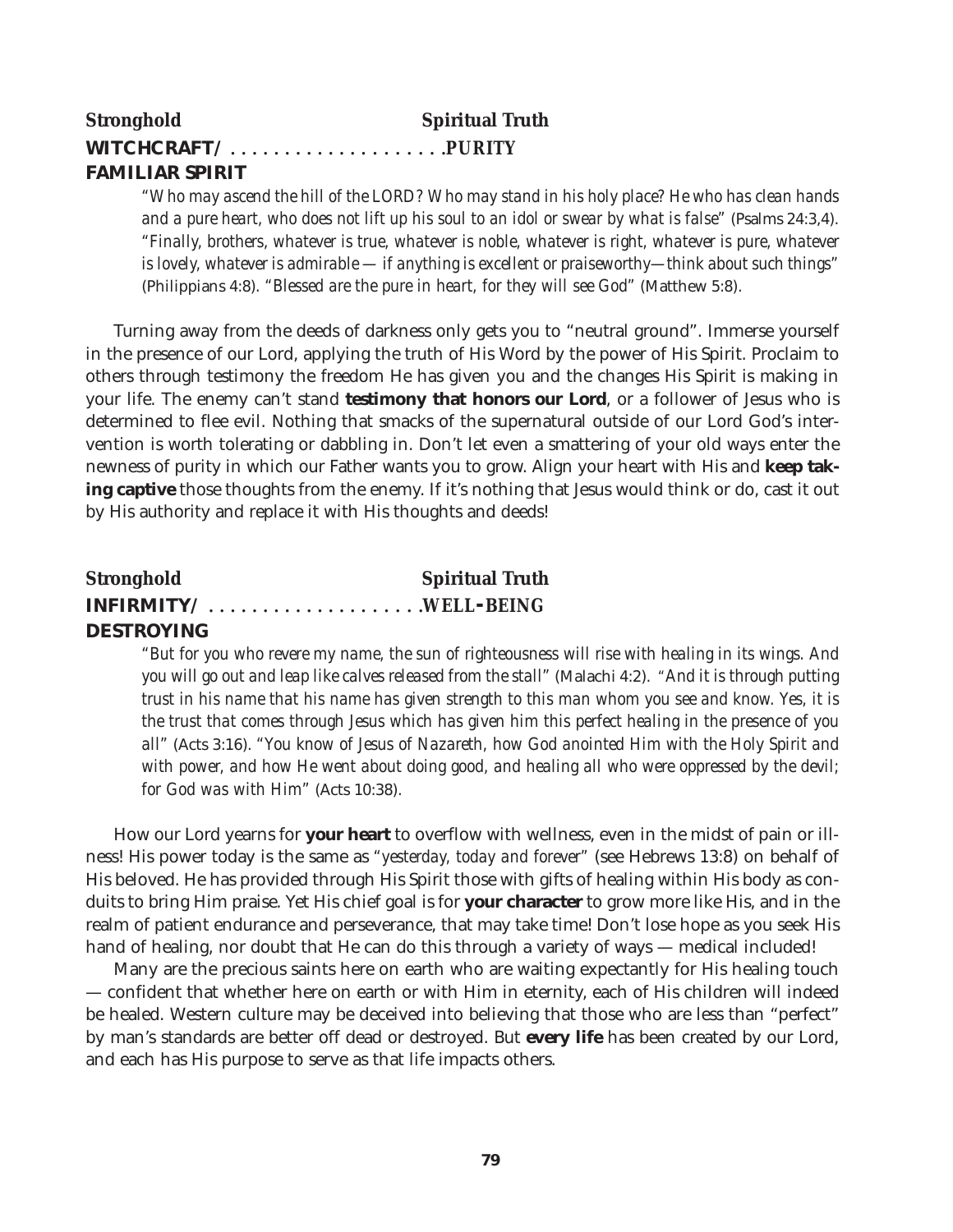### **Conclusion**

We would like to leave you with a poem given to us by our dear friend and spiritual father, Frank Murray, at a very difficult time in our walk with Jesus. We pray that its thought and meaning bless you as it has blessed us.

#### **STEP BY STEP**

*"As thou goest, step by step I will open the way before thee"*  (Proverbs 4:12, New Translation).

Child of My love, fear not the unknown morrow, Dread not the new demand life makes of thee; Thy ignorance doth hold no cause for sorrow, Since what thou knowest not is known to Me.

Thou canst not see today the hidden meaning Of My Command, but thou the light shalt gain; Walk on in faith, upon My promise leaning, And as thou goest, all shall be made plain.

One step thou seest — then go forward boldly, One step is far enough for faith to see; Take that, and thy next duty shall be told thee, For step by step thy Lord is leading thee.

Stand not in fear, thine adversaries counting, Dare every peril, save to disobey; Thou shalt march on, all obstacles surmounting, For I, the Strong, will open up the way.

Wherefore go gladly to the task assigned thee, Having My promise, needing nothing more Than just to know, where'er the future find thee, In all thy journeying I go before.

#### Frank J. Exley

Our Lord gives His children only one step of guidance at a time. If you're looking for the whole plan to be laid out for you, stop. It will never be given to you! And your frustration will make you vulnerable to the return of demonic spirits. One step is far enough for anyone's faith to see. Take that step before you seek the next step on the journey. And may God deliver you from all your strongholds and fill you with the truth of His Spirit!